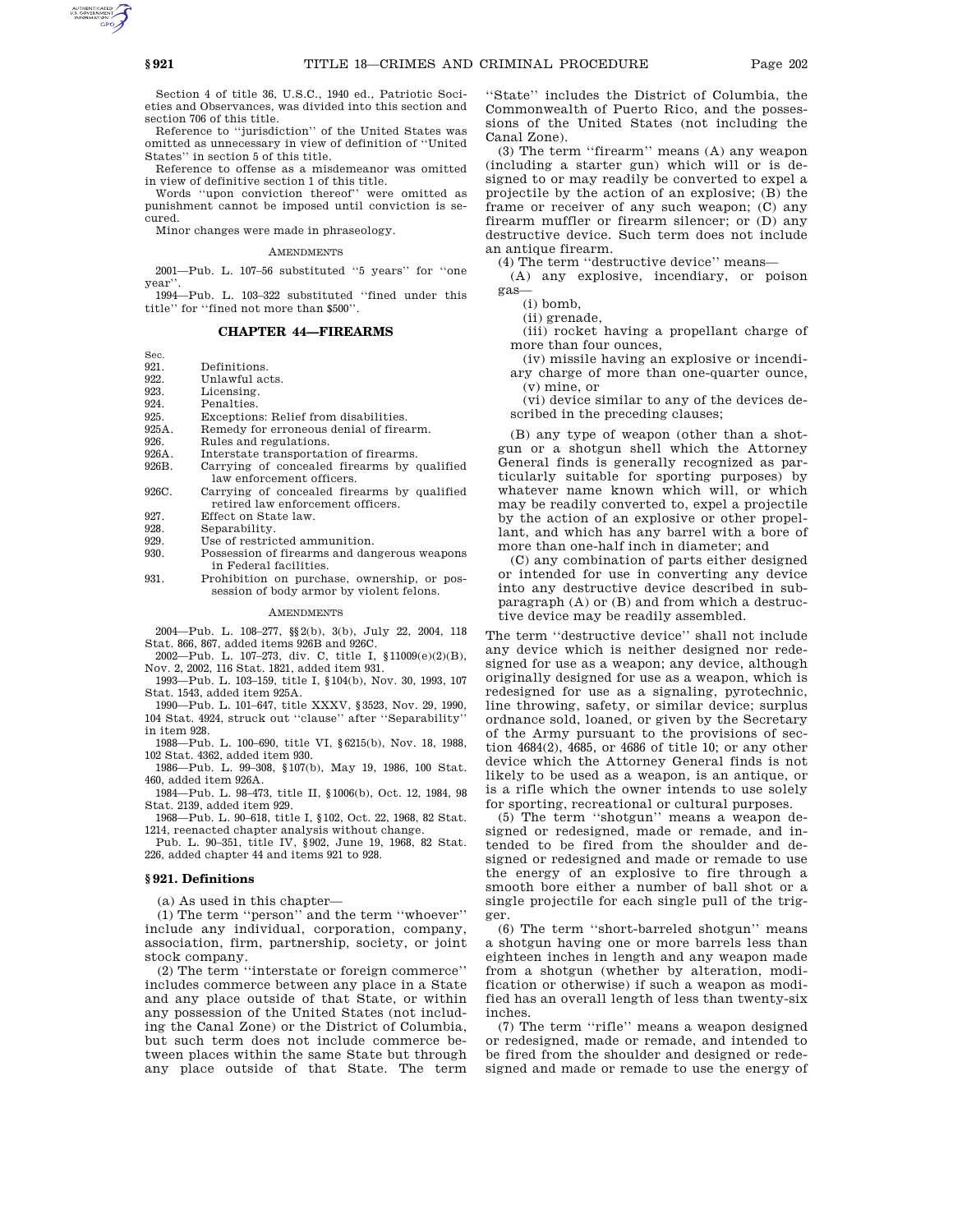an explosive to fire only a single projectile through a rifled bore for each single pull of the trigger.

(8) The term ''short-barreled rifle'' means a rifle having one or more barrels less than sixteen inches in length and any weapon made from a rifle (whether by alteration, modification, or otherwise) if such weapon, as modified, has an overall length of less than twenty-six inches.

(9) The term ''importer'' means any person engaged in the business of importing or bringing firearms or ammunition into the United States for purposes of sale or distribution; and the term ''licensed importer'' means any such person licensed under the provisions of this chapter.

(10) The term ''manufacturer'' means any person engaged in the business of manufacturing firearms or ammunition for purposes of sale or distribution; and the term ''licensed manufacturer'' means any such person licensed under the provisions of this chapter.

(11) The term ''dealer'' means (A) any person engaged in the business of selling firearms at wholesale or retail, (B) any person engaged in the business of repairing firearms or of making or fitting special barrels, stocks, or trigger mechanisms to firearms, or (C) any person who is a pawnbroker. The term ''licensed dealer'' means any dealer who is licensed under the provisions of this chapter.

(12) The term ''pawnbroker'' means any person whose business or occupation includes the taking or receiving, by way of pledge or pawn, of any firearm as security for the payment or repayment of money.

(13) The term ''collector'' means any person who acquires, holds, or disposes of firearms as curios or relics, as the Attorney General shall by regulation define, and the term ''licensed collector'' means any such person licensed under the provisions of this chapter.

(14) The term ''indictment'' includes an indictment or information in any court under which a crime punishable by imprisonment for a term exceeding one year may be prosecuted.

(15) The term ''fugitive from justice'' means any person who has fled from any State to avoid prosecution for a crime or to avoid giving testimony in any criminal proceeding.

(16) The term ''antique firearm'' means—

(A) any firearm (including any firearm with a matchlock, flintlock, percussion cap, or similar type of ignition system) manufactured in or before 1898; or

(B) any replica of any firearm described in subparagraph (A) if such replica—

(i) is not designed or redesigned for using rimfire or conventional centerfire fixed ammunition, or

(ii) uses rimfire or conventional centerfire fixed ammunition which is no longer manufactured in the United States and which is not readily available in the ordinary channels of commercial trade; or

(C) any muzzle loading rifle, muzzle loading shotgun, or muzzle loading pistol, which is designed to use black powder, or a black powder substitute, and which cannot use fixed ammunition. For purposes of this subparagraph, the term ''antique firearm'' shall not include any weapon which incorporates a firearm frame or receiver, any firearm which is converted into a muzzle loading weapon, or any muzzle loading weapon which can be readily converted to fire fixed ammunition by replacing the barrel, bolt, breechblock, or any combination thereof.

(17)(A) The term ''ammunition'' means ammunition or cartridge cases, primers, bullets, or propellent powder designed for use in any firearm.

(B) The term ''armor piercing ammunition'' means—

(i) a projectile or projectile core which may be used in a handgun and which is constructed entirely (excluding the presence of traces of other substances) from one or a combination of tungsten alloys, steel, iron, brass, bronze, beryllium copper, or depleted uranium; or

(ii) a full jacketed projectile larger than .22 caliber designed and intended for use in a handgun and whose jacket has a weight of more than 25 percent of the total weight of the projectile.

(C) The term ''armor piercing ammunition'' does not include shotgun shot required by Federal or State environmental or game regulations for hunting purposes, a frangible projectile designed for target shooting, a projectile which the Attorney General finds is primarily intended to be used for sporting purposes, or any other projectile or projectile core which the Attorney General finds is intended to be used for industrial purposes, including a charge used in an oil and gas well perforating device.

(18) The term ''Attorney General'' means the Attorney General of the United States 1

(19) The term ''published ordinance'' means a published law of any political subdivision of a State which the Attorney General determines to be relevant to the enforcement of this chapter and which is contained on a list compiled by the Attorney General, which list shall be published in the Federal Register, revised annually, and furnished to each licensee under this chapter.

(20) The term ''crime punishable by imprisonment for a term exceeding one year'' does not include—

(A) any Federal or State offenses pertaining to antitrust violations, unfair trade practices, restraints of trade, or other similar offenses relating to the regulation of business practices, or

(B) any State offense classified by the laws of the State as a misdemeanor and punishable by a term of imprisonment of two years or less.

What constitutes a conviction of such a crime shall be determined in accordance with the law of the jurisdiction in which the proceedings were held. Any conviction which has been expunged, or set aside or for which a person has been pardoned or has had civil rights restored shall not be considered a conviction for purposes of this chapter, unless such pardon, expungement, or restoration of civil rights expressly provides that the person may not ship, transport, possess, or receive firearms.

(21) The term ''engaged in the business'' means—

<sup>1</sup>So in original. Probably should be followed by a period.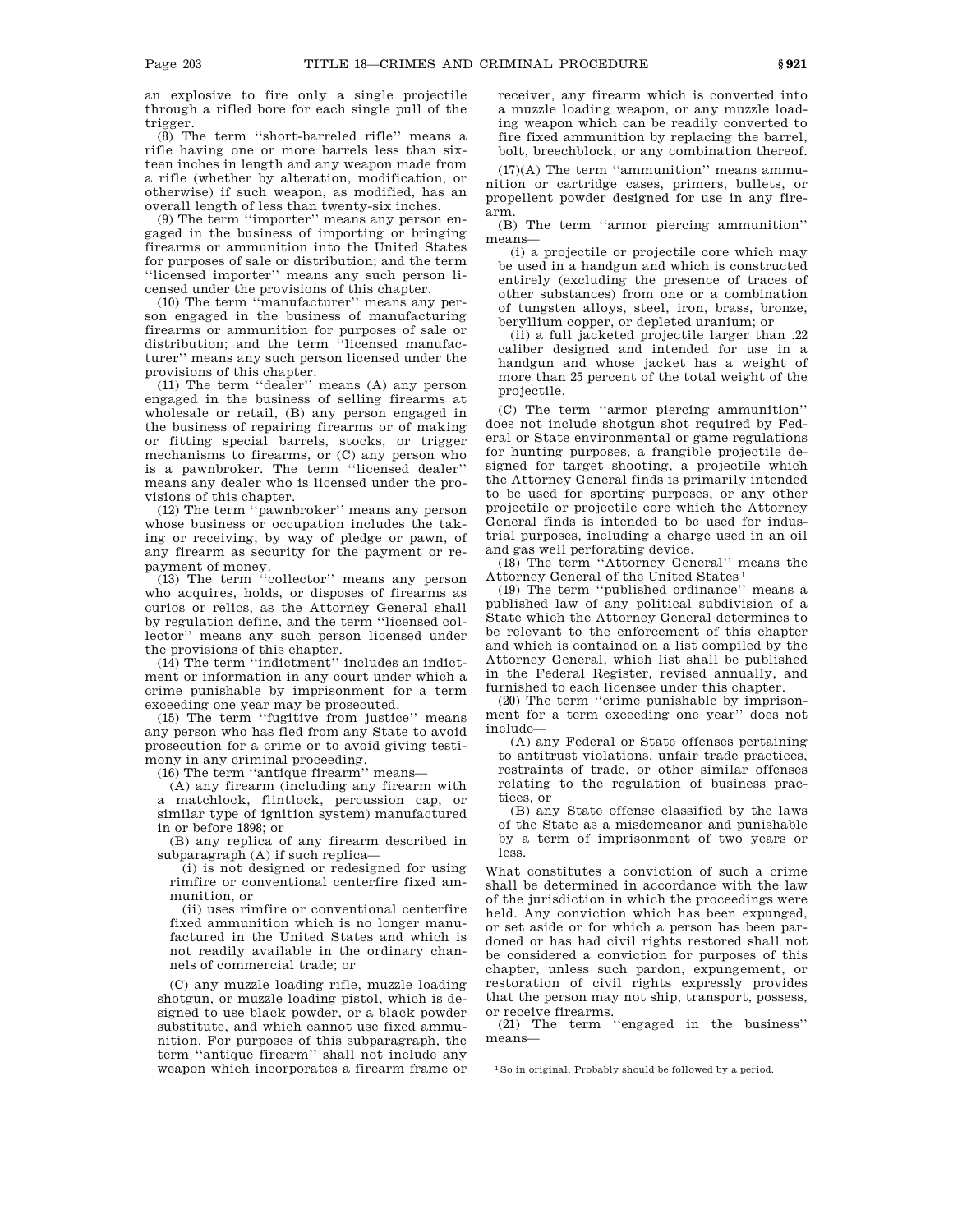(A) as applied to a manufacturer of firearms, a person who devotes time, attention, and labor to manufacturing firearms as a regular course of trade or business with the principal objective of livelihood and profit through the sale or distribution of the firearms manufactured;

(B) as applied to a manufacturer of ammunition, a person who devotes time, attention, and labor to manufacturing ammunition as a regular course of trade or business with the principal objective of livelihood and profit through the sale or distribution of the ammunition manufactured;

(C) as applied to a dealer in firearms, as defined in section  $921(a)(11)(A)$ , a person who devotes time, attention, and labor to dealing in firearms as a regular course of trade or business with the principal objective of livelihood and profit through the repetitive purchase and resale of firearms, but such term shall not include a person who makes occasional sales, exchanges, or purchases of firearms for the enhancement of a personal collection or for a hobby, or who sells all or part of his personal collection of firearms;

(D) as applied to a dealer in firearms, as defined in section  $921(a)(11)(B)$ , a person who devotes time, attention, and labor to engaging in such activity as a regular course of trade or business with the principal objective of livelihood and profit, but such term shall not include a person who makes occasional repairs of firearms, or who occasionally fits special barrels, stocks, or trigger mechanisms to firearms;

(E) as applied to an importer of firearms, a person who devotes time, attention, and labor to importing firearms as a regular course of trade or business with the principal objective of livelihood and profit through the sale or distribution of the firearms imported; and

(F) as applied to an importer of ammunition, a person who devotes time, attention, and labor to importing ammunition as a regular course of trade or business with the principal objective of livelihood and profit through the sale or distribution of the ammunition imported.

(22) The term ''with the principal objective of livelihood and profit'' means that the intent underlying the sale or disposition of firearms is predominantly one of obtaining livelihood and pecuniary gain, as opposed to other intents, such as improving or liquidating a personal firearms collection: *Provided*, That proof of profit shall not be required as to a person who engages in the regular and repetitive purchase and disposition of firearms for criminal purposes or terrorism. For purposes of this paragraph, the term ''terrorism'' means activity, directed against United States persons, which—

(A) is committed by an individual who is not a national or permanent resident alien of the United States;

(B) involves violent acts or acts dangerous to human life which would be a criminal violation if committed within the jurisdiction of the United States; and

(C) is intended—

(i) to intimidate or coerce a civilian population;

(ii) to influence the policy of a government by intimidation or coercion; or

(iii) to affect the conduct of a government by assassination or kidnapping.

(23) The term ''machinegun'' has the meaning given such term in section 5845(b) of the National Firearms Act (26 U.S.C. 5845(b)).

(24) The terms ''firearm silencer'' and ''firearm muffler'' mean any device for silencing, muffling, or diminishing the report of a portable firearm, including any combination of parts, designed or redesigned, and intended for use in assembling or fabricating a firearm silencer or firearm muffler, and any part intended only for use in such assembly or fabrication.

(25) The term ''school zone'' means—

(A) in, or on the grounds of, a public, parochial or private school; or

(B) within a distance of 1,000 feet from the grounds of a public, parochial or private school.

(26) The term ''school'' means a school which provides elementary or secondary education, as determined under State law.

(27) The term ''motor vehicle'' has the meaning given such term in section 13102 of title 49, United States Code.

(28) The term ''semiautomatic rifle'' means any repeating rifle which utilizes a portion of the energy of a firing cartridge to extract the fired cartridge case and chamber the next round, and which requires a separate pull of the trigger to fire each cartridge.

(29) The term ''handgun'' means—

(A) a firearm which has a short stock and is designed to be held and fired by the use of a single hand; and

(B) any combination of parts from which a firearm described in subparagraph (A) can be assembled.

[(30), (31) Repealed. Pub. L. 103–322, title XI, §110105(2), Sept. 13, 1994, 108 Stat. 2000.]

(32) The term ''intimate partner'' means, with respect to a person, the spouse of the person, a former spouse of the person, an individual who is a parent of a child of the person, and an individual who cohabitates or has cohabited with the person.

(33)(A) Except as provided in subparagraph (C),2 the term ''misdemeanor crime of domestic violence'' means an offense that—

(i) is a misdemeanor under Federal, State, or Tribal<sup>3</sup> law; and

(ii) has, as an element, the use or attempted use of physical force, or the threatened use of a deadly weapon, committed by a current or former spouse, parent, or guardian of the victim, by a person with whom the victim shares a child in common, by a person who is cohabiting with or has cohabited with the victim as a spouse, parent, or guardian, or by a person similarly situated to a spouse, parent, or guardian of the victim.

(B)(i) A person shall not be considered to have been convicted of such an offense for purposes of this chapter, unless—

3So in original. Probably should not be capitalized.

<sup>2</sup>So in original. No subparagraph (C) has been enacted.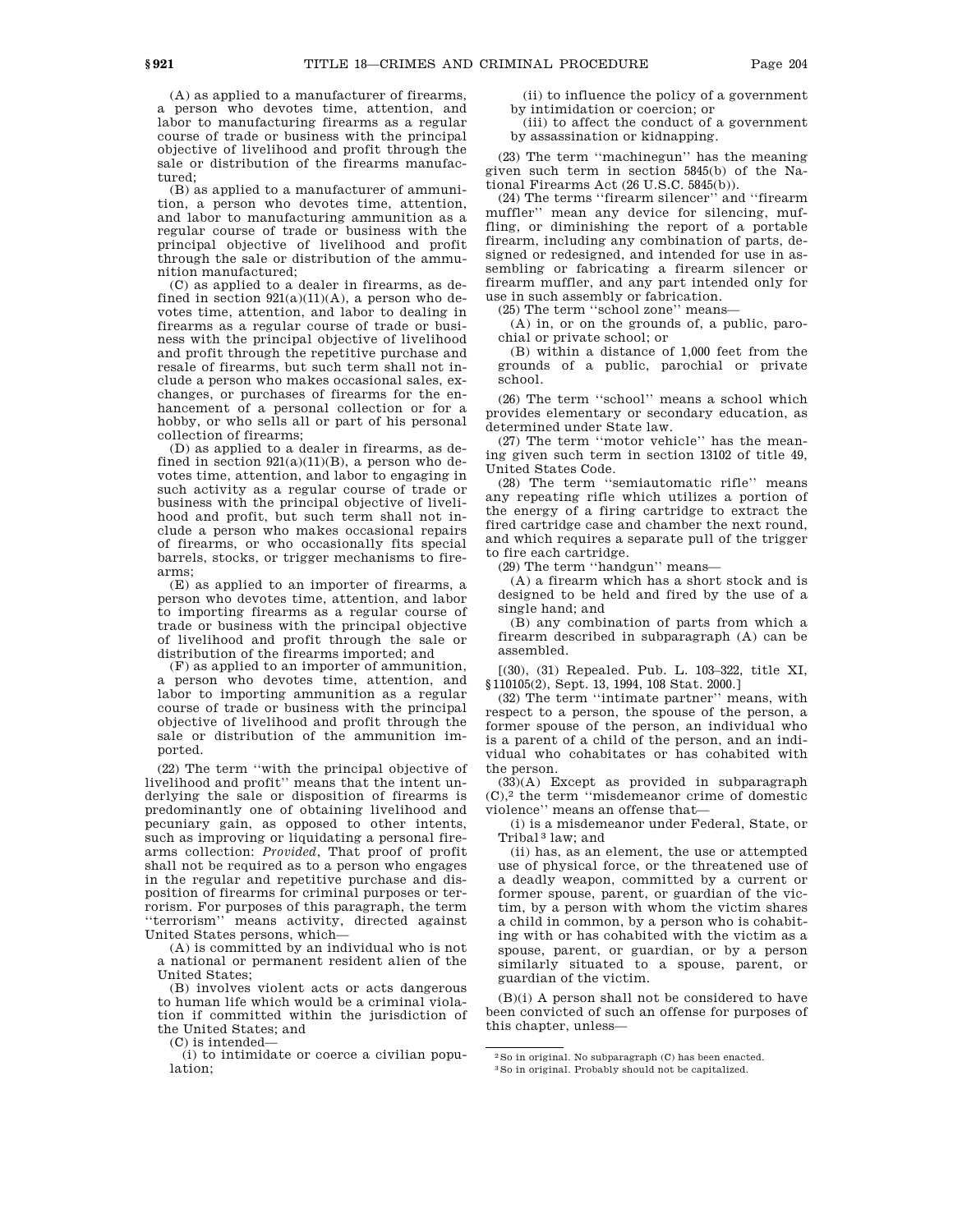(I) the person was represented by counsel in the case, or knowingly and intelligently waived the right to counsel in the case; and

(II) in the case of a prosecution for an offense described in this paragraph for which a person was entitled to a jury trial in the jurisdiction in which the case was tried, either

(aa) the case was tried by a jury, or

(bb) the person knowingly and intelligently waived the right to have the case tried by a jury, by guilty plea or otherwise.

(ii) A person shall not be considered to have been convicted of such an offense for purposes of this chapter if the conviction has been expunged or set aside, or is an offense for which the person has been pardoned or has had civil rights restored (if the law of the applicable jurisdiction provides for the loss of civil rights under such an offense) unless the pardon, expungement, or restoration of civil rights expressly provides that the person may not ship, transport, possess, or receive firearms.

(34) The term ''secure gun storage or safety device'' means—

(A) a device that, when installed on a firearm, is designed to prevent the firearm from being operated without first deactivating the device;

(B) a device incorporated into the design of the firearm that is designed to prevent the operation of the firearm by anyone not having access to the device; or

(C) a safe, gun safe, gun case, lock box, or other device that is designed to be or can be used to store a firearm and that is designed to be unlocked only by means of a key, a combination, or other similar means.

(35) The term ''body armor'' means any product sold or offered for sale, in interstate or foreign commerce, as personal protective body covering intended to protect against gunfire, regardless of whether the product is to be worn alone or is sold as a complement to another product or garment.

(b) For the purposes of this chapter, a member of the Armed Forces on active duty is a resident of the State in which his permanent duty station is located.

(Added Pub. L. 90–351, title IV, §902, June 19, 1968, 82 Stat. 226; amended Pub. L. 90–618, title I, §102, Oct. 22, 1968, 82 Stat. 1214; Pub. L. 93–639, §102, Jan. 4, 1975, 88 Stat. 2217; Pub. L. 99–308, §101, May 19, 1986, 100 Stat. 449; Pub. L. 99–360, §1(b), July 8, 1986, 100 Stat. 766; Pub. L. 99–408, §1, Aug. 28, 1986, 100 Stat. 920; Pub. L. 101–647, title XVII, §1702(b)(2), title XXII, §2204(a), Nov. 29, 1990, 104 Stat. 4845, 4857; Pub. L. 103–159, title I, §102(a)(2), Nov. 30, 1993, 107 Stat. 1539; Pub. L. 103–322, title XI, §§110102(b), 110103(b), 110105(2), 110401(a), 110519, title XXXIII, §330021(1), Sept. 13, 1994, 108 Stat. 1997, 1999, 2000, 2014, 2020, 2150; Pub. L. 104–88, title III, §303(1), Dec. 29, 1995, 109 Stat. 943; Pub. L. 104–208, div. A, title I, §101(f) [title VI, §658(a)], Sept. 30, 1996, 110 Stat. 3009–314, 3009–371; Pub. L. 105–277, div. A, §101(b) [title I, §119(a)], (h) [title I, §115], Oct. 21, 1998, 112 Stat. 2681–50, 2681–69, 2681–480, 2681–490; Pub. L. 107–273, div. C, title I, §11009(e)(1), Nov. 2, 2002, 116 Stat. 1821; Pub. L. 107–296, title XI, §1112(f)(1)–(3), (6), Nov. 25, 2002, 116 Stat. 2276;

Pub. L. 109–162, title IX, §908(a), Jan. 5, 2006, 119 Stat. 3083.)

## REFERENCES IN TEXT

For definition of Canal Zone, referred to in subsec. (a)(2), see section 3602(b) of Title 22, Foreign Relations and Intercourse.

## AMENDMENTS

2006—Subsec. (a)(33)(A)(i). Pub. L. 109–162, which directed the general amendment of "section  $921(33)(A)(i)$ of title  $18$ ", was executed to par.  $(33)(A)(i)$  of subsec.  $(a)$ , to reflect the probable intent of Congress. Prior to amendment, cl. (i) read as follows: ''is a misdemeanor under Federal or State law; and''.

2002—Subsec. (a)(4). Pub. L. 107–296, §1112(f)(2), substituted ''Attorney General'' for ''Secretary of the Treasury'' in concluding provisions.

Subsec. (a)(4)(B). Pub. L. 107–296, §1112(f)(1), substituted ''Attorney General'' for ''Secretary''.

Subsec. (a)(13), (17)(C). Pub. L. 107–296, §1112(f)(6), substituted ''Attorney General'' for ''Secretary'' wherever appearing.

Subsec. (a)(18). Pub. L. 107–296, §1112(f)(3), added par. (18) and struck out former par. (18) which read as follows: ''The term 'Secretary' or 'Secretary of the Treasury' means the Secretary of the Treasury or his delegate.''

Subsec. (a)(19). Pub. L. 107–296, §1112(f)(6), substituted "Attorney General" for "Secretary" in two places.

Subsec. (a)(35). Pub. L. 107–273 added par. (35).

1998—Subsec. (a)(5). Pub. L. 105–277, §101(h) [title I, §115(1)], substituted ''an explosive'' for ''the explosive in a fixed shotgun shell''.

Subsec. (a)(7). Pub. L. 105–277, §101(h) [title I, §115(2)], substituted ''an explosive'' for ''the explosive in a fixed metallic cartridge''.

Subsec. (a)(16). Pub. L. 105–277, §101(h) [title I, §115(3)], added par. (16) and struck out former par. (16) which read as follows: "The term 'antique firearm' means—

''(A) any firearm (including any firearm with a matchlock, flintlock, percussion cap, or similar type of ignition system) manufactured in or before 1898; and

''(B) any replica of any firearm described in subparagraph (A) if such replica—

''(i) is not designed or redesigned for using rimfire or conventional centerfire fixed ammunition, or

''(ii) uses rimfire or conventional centerfire fixed ammunition which is no longer manufactured in the United States and which is not readily available in the ordinary channels of commercial trade.''

Subsec. (a)(34). Pub. L. 105–277, §101(b) [title I, §119(a)], added par. (34).

1996—Subsec. (a)(33). Pub. L. 104–208 added par. (33).

1995—Subsec. (a)(27). Pub. L. 104–88 substituted ''section 13102'' for ''section 10102''.

1994—Subsec. (a)(17)(B). Pub. L. 103–322, §110519, amended subpar. (B) generally. Prior to amendment, subpar. (B) read as follows: ''The term 'armor piercing ammunition' means a projectile or projectile core which may be used in a handgun and which is constructed entirely (excluding the presence of traces of other substances) from one or a combination of tungsten alloys, steel, iron, brass, bronze, beryllium copper, or depleted uranium. Such term does not include shotgun shot required by Federal or State environmental or game regulations for hunting purposes, a frangible projectile designed for target shooting, a projectile which the Secretary finds is primarily intended to be used for sporting purposes, or any other projectile or projectile core which the Secretary finds is intended to be used for industrial purposes, including a charge used in an oil and gas well perforating device.

Subsec. (a)(17)(C). Pub. L. 103–322, §110519, added subpar. (C).

Subsec. (a)(22)(C)(iii). Pub. L. 103–322, §330021(1), substituted ''kidnapping'' for ''kidnaping''.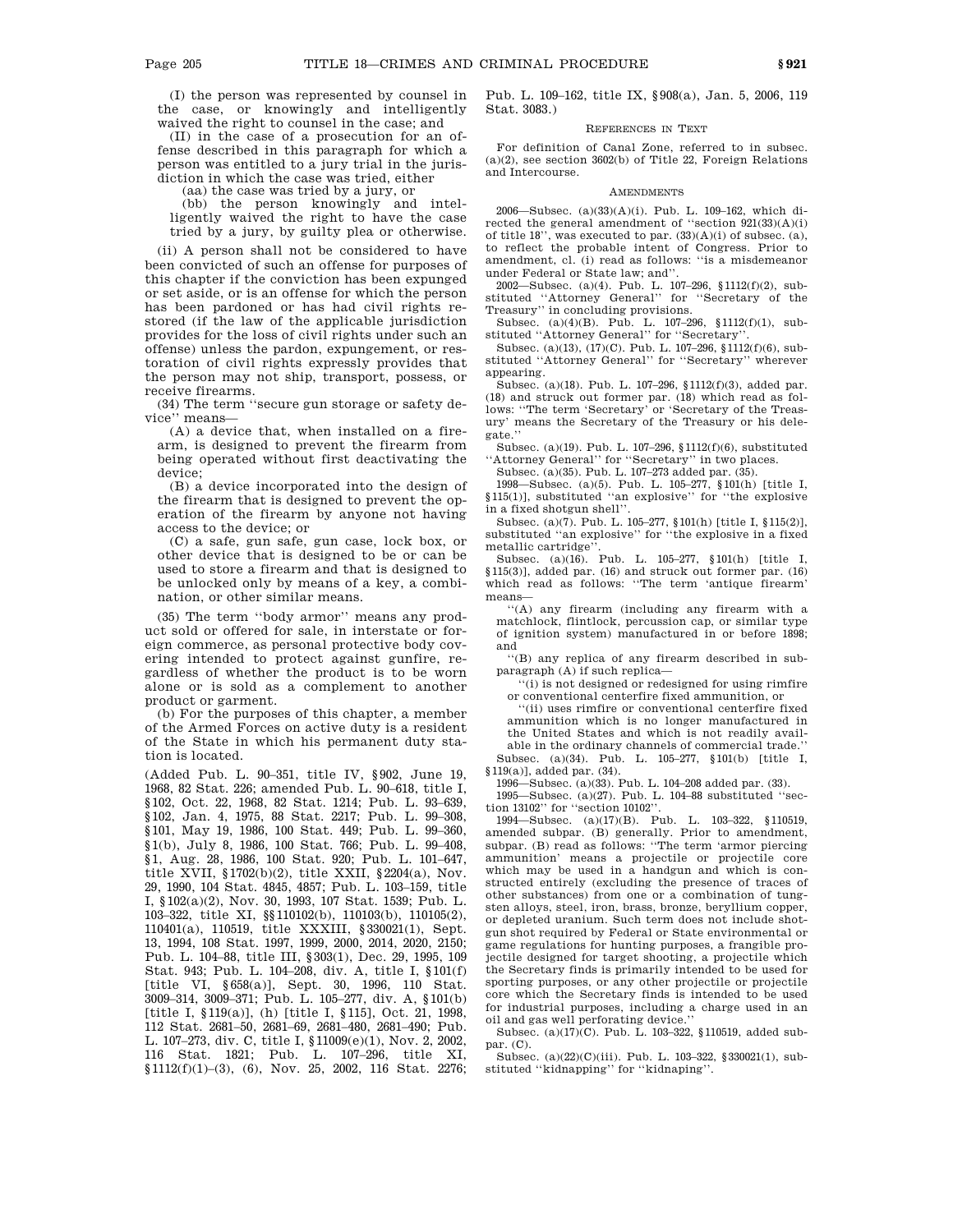Subsec. (a)(30). Pub. L. 103–322, §110102(b), which added par. (30) defining ''semiautomatic assault weapon'', was repealed by Pub. L. 103–322, §110105(2). See Effective and Termination Dates of 1994 Amendment note below.

Subsec. (a)(31). Pub. L. 103–322, §110103(b), which added par. (31) defining ''large capacity ammunition feeding device'', was repealed by Pub. L. 103–322, §110105(2). See Effective and Termination Dates of 1994 Amendment note below.

Subsec. (a)(32). Pub. L. 103–322, §110401(a), added par. (32).

1993—Subsec. (a)(29). Pub. L. 103–159 added par. (29).

1990—Subsec. (a)(25) to (27). Pub. L. 101–647, §1702(b)(2), added pars. (25) to (27). Subsec. (a)(28). Pub. L. 101–647, §2204(a), added par.

(28). 1986—Subsec. (a)(10). Pub. L. 99–308, §101(1), sub-

stituted ''business of manufacturing'' for ''manufacture of''.

Subsec. (a)(11)(A). Pub. L. 99–308, §101(2), struck out ''or ammunition'' after ''firearms''. Subsec. (a)(12). Pub. L. 99–308, §101(3), struck out ''or

ammunition'' after ''firearm''.

Subsec. (a)(13). Pub. L. 99–308, §101(4), struck out ''or ammunition'' after ''firearms''.

Subsec. (a)(17). Pub. L. 99–408 designated existing pro-

visions as subpar. (A) and added subpar. (B). Subsec. (a)(20). Pub. L. 99–308, §101(5), amended par. (20) generally. Prior to amendment, par. (20) read as follows: ''The term 'crime punishable by imprisonment for a term exceeding one year' shall not include (A) any Federal or State offenses pertaining to antitrust violations, unfair trade practices, restraints of trade, or other similar offenses relating to the regulation of business practices as the Secretary may by regulation designate, or (B) any State offense (other than one involving a firearm or explosive) classified by the laws of the State as a misdemeanor and punishable by a term of imprisonment of two years or less.

Subsec. (a)(21). Pub. L. 99–308, §101(6), added par. (21). Subsec. (a)(22). Pub. L. 99–360 inserted provision that proof of profit not be required as to a person who engages in the regular and repetitive purchase and disposition of firearms for criminal purposes or terrorism and defined terrorism.

Pub. L. 99–308, §101(6), added par. (22). Subsec. (a)(23), (24). Pub. L. 99–308, §101(6), added pars. (23) and (24).

1975—Subsec. (a)(4). Pub. L. 93–639 substituted ''to use solely for sporting, recreational or cultural purposes'' for ''to use solely for sporting purposes''.

1968—Subsec. (a). Pub. L. 90–618 inserted definitions of ''collector'', ''licensed collector'', and ''crime punishable by imprisonment for a term exceeding one year'', amended definitions of ''person'', ''whoever'', ''interstate or foreign commerce'', ''State'', ''firearm'', ''destructive device'', ''dealer'', ''indictment'', ''fugitive from justice'', ''antique firearm'', ''ammunition'', and ''published ordinance'', and reenacted without change definitions of ''shotgun'', ''short-barreled shotgun'', ''rifle'', ''short-barreled rifle'', ''importer'', ''licensed importer'', ''manufacturer'', ''licensed manufacturer'', ''licensed dealer'', ''pawnbroker'', and ''Secretary'' or ''Secretary of the Treasury''.

Subsec. (b). Pub. L. 90–618 substituted provisions determining that a member of the armed forces on active duty is a resident of the State in which his permanent duty station is located for provisions defining ''firearm'', ''destructive device'', and ''crime punishable by imprisonment for a term exceeding one year''.

## EFFECTIVE DATE OF 2002 AMENDMENT

Amendment by Pub. L. 107–296 effective 60 days after Nov. 25, 2002, see section 4 of Pub. L. 107–296, set out as an Effective Date note under section 101 of Title 6, Domestic Security.

#### EFFECTIVE DATE OF 1998 AMENDMENT

Pub. L. 105–277, div. A, §101(b) [title I, §119(e)], Oct. 21, 1998, 112 Stat. 2681–50, 2681–70, provided that: ''The amendments made by this section [amending this section and section 923 of this title] shall take effect 180 days after the date of enactment of this Act [Oct. 21, 1998].''

# EFFECTIVE DATE OF 1995 AMENDMENT

Amendment by Pub. L. 104–88 effective Jan. 1, 1996, see section 2 of Pub. L. 104–88, set out as an Effective Date note under section 701 of Title 49, Transportation.

### EFFECTIVE AND TERMINATION DATES OF 1994 AMENDMENT

Pub. L. 103–322, title XI, §110105, Sept. 13, 1994, 108 Stat. 2000, provided that subtitle A (§§110101–110106) of title XI of Pub. L. 103–322 (amending this section and sections 922 to 924 of this title and enacting provisions set out as notes under this section) and the amendments made by that subtitle were effective Sept. 13, 1994, and were repealed effective as of the date that is 10 years after that date.

## EFFECTIVE DATE OF 1990 AMENDMENT

Section  $1702(b)(4)$  of Pub. L.  $101-647$  provided that: ''The amendments made by this section [amending this section and sections 922 and 924 of this title] shall apply to conduct engaged in after the end of the 60-day period beginning on the date of the enactment of this Act [Nov. 29, 1990].''

EFFECTIVE DATE OF 1986 AMENDMENTS; PUBLICATION AND AVAILABILITY OF COMPILATION OF STATE LAWS AND PUBLISHED ORDINANCES

Section 9 of Pub. L. 99–408 provided that: ''The amendments made by this Act [amending this section and sections 922, 923, and 929 of this title and enacting provisions set out as notes under this section] shall take effect on the date of enactment of this Act [Aug. 28, 1986], except that sections 3, 4, and 5 [amending section 923 of this title] shall take effect on the first day of the first calendar month which begins more than ninety days after the date of the enactment of this Act.''

Section 2 of Pub. L. 99–360 provided that: ''This Act and the amendments made by this Act [enacting section 926A of this title, amending this section and section 923 of this title, and repealing former section 926A of this title], intended to amend the Firearms Owners' Protection Act [Pub. L. 99–308, see Short Title of 1986 Amendment note below], shall become effective on the date on which the section they are intended to amend in such Firearms Owners' Protection Act becomes effective [see section 110 of Pub. L. 99–308 set out below] and shall apply to the amendments to title 18, United States Code, made by such Act.''

Section 110 of Pub. L. 99–308 provided that:

''(a) IN GENERAL.—The amendments made by this Act [enacting section 926A of this title, amending this section, sections 922 to 926 and 929 of this title, and section 5845 of Title 26, Internal Revenue Code, repealing title VII of Pub. L. 90–351, set out in the Appendix to this title, and enacting provisions set out as notes under this section] shall become effective one hundred and eighty days after the date of the enactment of this Act [May 19, 1986]. Upon their becoming effective, the Secretary shall publish and provide to all licensees a compilation of the State laws and published ordinances of which licensees are presumed to have knowledge pursuant to chapter 44 of title 18, United States Code, as amended by this Act. All amendments to such State laws and published ordinances as contained in the aforementioned compilation shall be published in the Federal Register, revised annually, and furnished to each person licensed under chapter 44 of title 18, United States Code, as amended by this Act.

''(b) PENDING ACTIONS, PETITIONS, AND APPELLATE PROCEEDINGS.—The amendments made by sections  $103(6)(\mathrm{B}),$   $105,$  and  $107$  of this Act [enacting section  $926\mathrm{A}$ of this title and amending sections 923 and 925 of this title] shall be applicable to any action, petition, or ap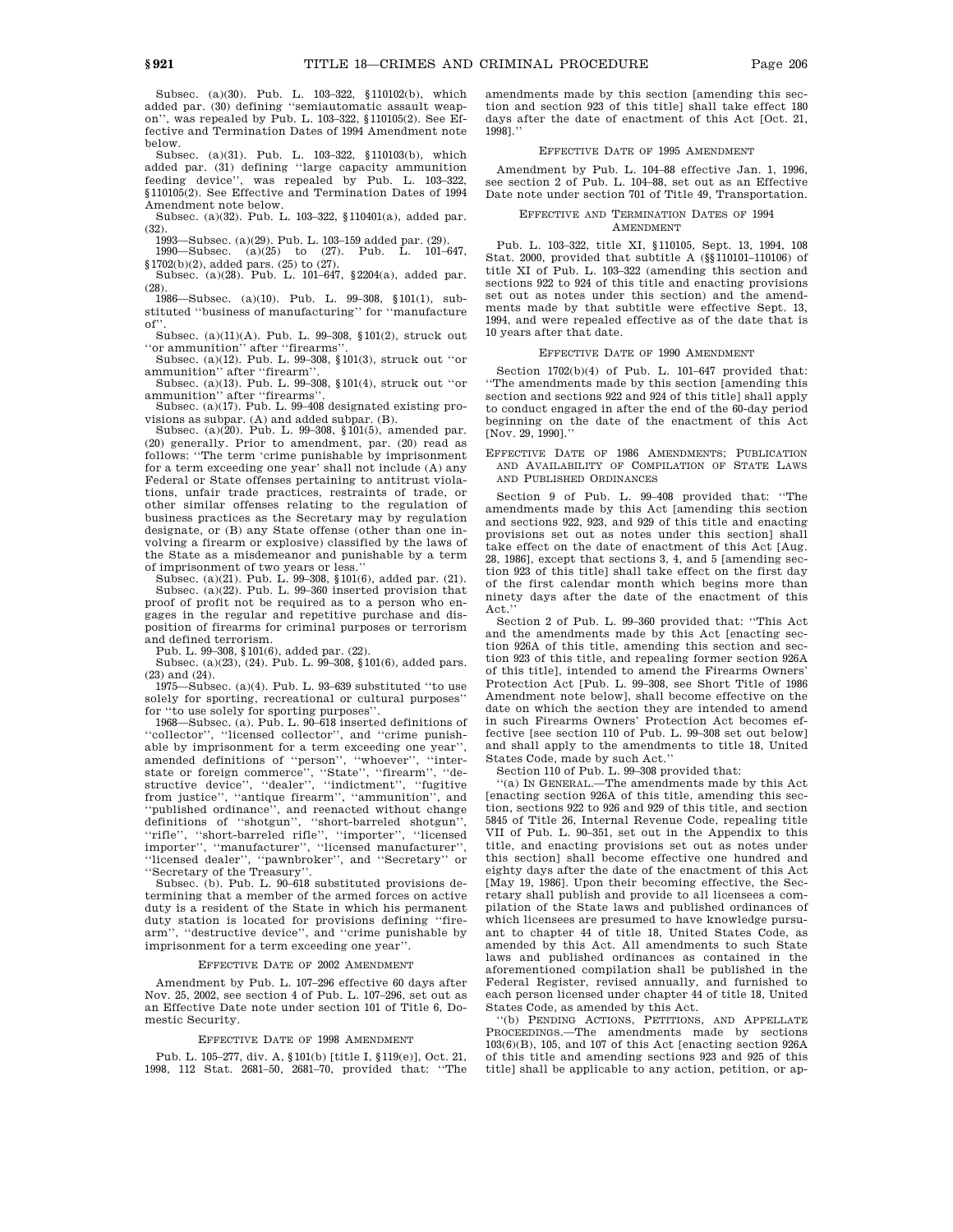pellate proceeding pending on the date of the enact-

ment of this Act [May 19, 1986]. ''(c) MACHINEGUN PROHIBITION.—Section 102(9) [amending section 922 of this title] shall take effect on the date of the enactment of this Act [May 19, 1986].''

### EFFECTIVE DATE OF 1968 AMENDMENT

# Section 105 of Pub. L. 90–618 provided that:

''(a) Except as provided in subsection (b), the provisions of chapter 44 of title 18, United States Code, as amended by section 102 of this title [amending this chapter], shall take effect on December 16, 1968.

'(b) The following sections of chapter 44 of title 18, United States Code, as amended by section 102 of this title shall take effect on the date of the enactment of this title [Oct. 22, 1968]: Sections 921, 922(*l*), 925(a)(1), and 925(d).

## EFFECTIVE DATE

Section 907 of title IV of Pub. L. 90–351 provided that: ''The amendments made by this title [enacting this chapter and provisions set out as notes under this section and repealing sections 901 to 910 of Title 15, Commerce and Trade] shall become effective one hundred and eighty days after the date of its enactment [June 19, 1968]; except that repeal of the Federal Firearms Act [sections 901 to 910 of Title 15] shall not in itself terminate any valid license issued pursuant to that Act and any such license shall be deemed valid until it shall expire according to its terms unless it be sooner revoked or terminated pursuant to applicable provisions of law.''

## SHORT TITLE OF 2005 AMENDMENT

Pub. L. 109–92, §5(a), Oct. 26, 2005, 119 Stat. 2099, provided that: ''This section [amending sections 922 and 924 of this title and enacting provisions set out as notes under section 922 of this title] may be cited as the 'Child Safety Lock Act of 2005'.

## SHORT TITLE OF 2004 AMENDMENT

Pub. L. 108–277, §1, July 22, 2004, 118 Stat. 865, provided that: ''This Act [enacting sections 926B and 926C of this title] may be cited as the 'Law Enforcement Officers Safety Act of 2004'.''

#### SHORT TITLE OF 1994 AMENDMENT

Pub. L. 103–322, title XI, §110101, Sept. 13, 1994, 108 Stat. 1996, provided that subtitle A (§§110101–110106) of title XI of Pub. L. 103–322 (amending this section and sections 922 to 924 of this title and enacting provisions set out as notes under this section) could be cited as the ''Public Safety and Recreational Firearms Use Protection Act'', prior to repeal by Pub. L. 103–322, title XI, §110105(2), Sept. 13, 1994, 108 Stat. 2000, effective 10 years after Sept. 13, 1994.

#### SHORT TITLE OF 1993 AMENDMENT

Section 101 of title I of Pub. L. 103–159 provided that: ''This title [enacting section 925A of this title, amending this section, sections 922 and 924 of this title, and section 3759 of Title 42, The Public Health and Welfare, and enacting provisions set out as notes under this section and section 922 of this title] may be cited as the 'Brady Handgun Violence Prevention Act'.''

Section 301 of title III of Pub. L. 103–159 provided that: ''This title [amending sections 922 to 924 of this title] may be cited as the 'Federal Firearms License Reform Act of 1993'.''

### SHORT TITLE OF 1990 AMENDMENT

Section 1702(a) of Pub. L. 101–647 provided that: ''This section [amending this section and sections 922 and 924 of this title and enacting provisions set out as notes under this section and section 922 of this title] may be cited as the 'Gun-Free School Zones Act of 1990'.

#### SHORT TITLE OF 1988 AMENDMENT

Pub. L. 100–649, §1, Nov. 10, 1988, 102 Stat. 3816, provided that: ''This Act [amending sections 922, 924, and

925 of this title and enacting provisions set out as notes under section 922 of this title and section 1356 of former Title 49, Transportation] may be cited as the 'Undetectable Firearms Act of 1988'.''

# SHORT TITLE OF 1986 AMENDMENTS

Pub. L. 99–570, title I, subtitle I, §1401, Oct. 27, 1986, 100 Stat. 3207–39, provided that: ''This subtitle [amending section 924 of this title] may be cited as the 'Career Criminals Amendment Act of 1986'.''

Section 1(a) of Pub. L. 99–308 provided that: ''This Act [enacting section 926A of this title, amending this section, sections 922 to 926 and 929 of this title, and section 5845 of Title 26, Internal Revenue Code, repealing title VII of Pub. L. 90–351, set out in the Appendix to this title, and enacting provisions set out as notes under this section] may be cited as the 'Firearms Owners' Protection Act'.''

#### SHORT TITLE

Section 1 of Pub. L. 90–618 provided: ''That this Act [enacting sections 5822, 5871 and 5872 of Title 26, Internal Revenue Code, amending this section, sections 922 to 928 of this title, and Appendix to this title, and sections 5801, 5802, 5811, 5812, 5821, 5841 to 5849, 5851 to 5854, 5861, 6806, and 7273 of Title 26, repealing sections 5692 and 6107 of Title 26, omitting sections 5803, 5813, 5814, 5831, 5855, and 5862 of Title 26, and enacting material set out as notes under this section and Appendix to this title, and section 5801 of Title 26] may be cited as the 'Gun Control Act of 1968'.''

## CONSTRUCTION OF PUB. L. 103–159 WITH SECTION 552a OF TITLE 5

Section 105 of Pub. L. 103–159 provided that: ''This Act [enacting section 925A of this title, amending this section, sections 922 to 924 of this title, and section 3759 of Title 42, The Public Health and Welfare, and enacting provisions set out as notes under this section and section 922 of this title] and the amendments made by this Act shall not be construed to alter or impair any right or remedy under section 552a of title 5, United States Code.''

#### STATUTORY CONSTRUCTION; EVIDENCE

For provisions relating to statutory construction of, and admissibility of evidence regarding compliance or noncompliance with, the amendment by section 101(b) [title I, §119(a)] of Pub. L. 105–277, see section 101(b) [title I, §119(d)] of Pub. L. 105–277, set out as a note under section 923 of this title.

## STUDY BY ATTORNEY GENERAL

Pub. L. 103–322, title XI, §110104, Sept. 13, 1994, 108 Stat. 2000, which provided that the Attorney General was to study the effect of subtitle A (§§110101–110106) of title XI of Pub. L. 103–322 and to report the results of the study to Congress not later than 30 months after Sept. 13, 1994, was repealed by Pub. L. 103–322, title XI, §110105(2), Sept. 13, 1994, 108 Stat. 2000, effective 10 years after Sept. 13, 1994.

#### CONGRESSIONAL FINDINGS AND DECLARATION

Section 1(b) of Pub. L. 99–308 provided that: ''The Congress finds that—

 $(1)$  the rights of citizens—

''(A) to keep and bear arms under the second amendment to the United States Constitution;

''(B) to security against illegal and unreasonable searches and seizures under the fourth amendment; ''(C) against uncompensated taking of property,

double jeopardy, and assurance of due process of law under the fifth amendment; and

''(D) against unconstitutional exercise of authority under the ninth and tenth amendments; require additional legislation to correct existing fire-

arms statutes and enforcement policies; and

''(2) additional legislation is required to reaffirm the intent of the Congress, as expressed in section 101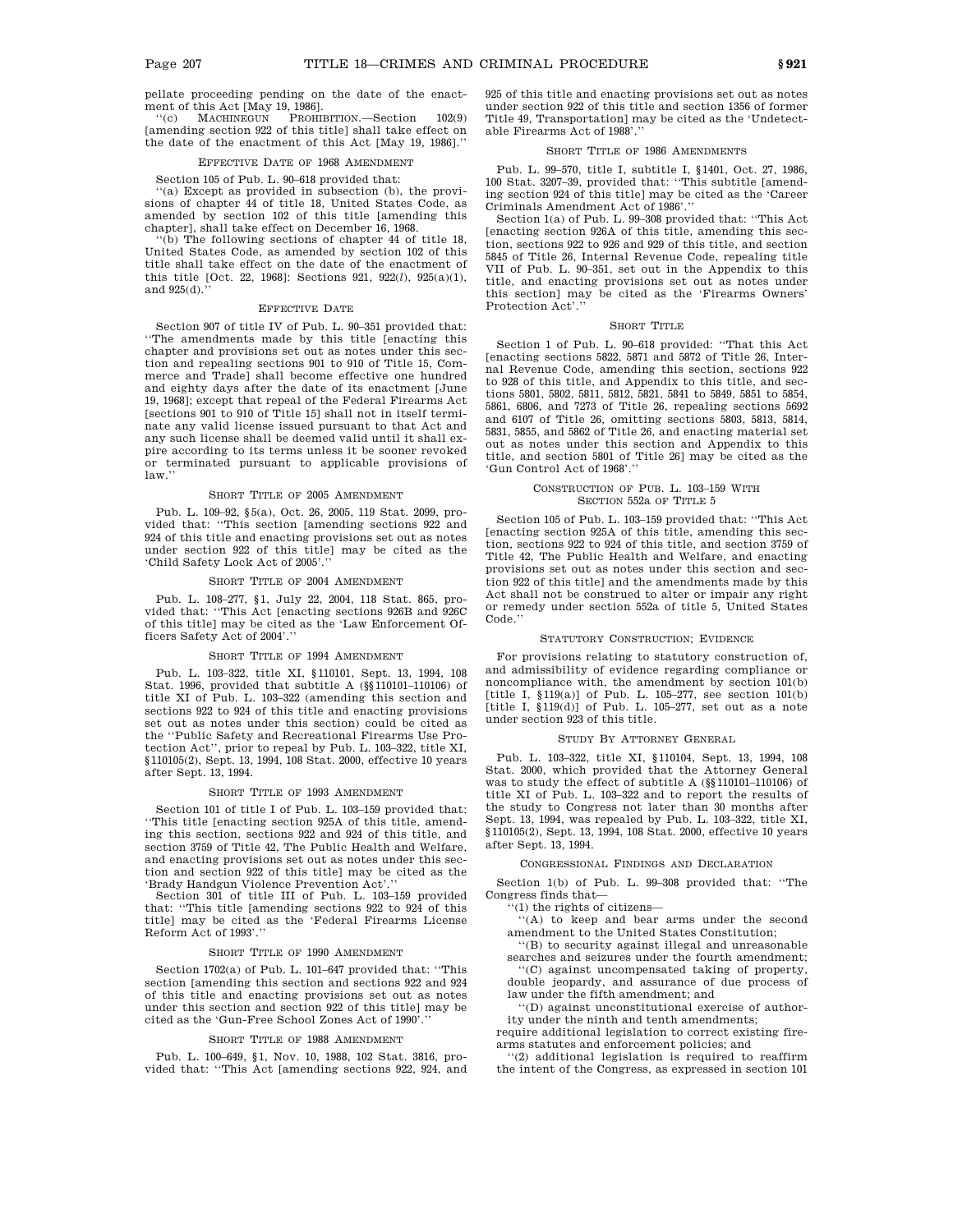of the Gun Control Act of 1968 [section 101 of Pub. L. 90–618, set out below], that 'it is not the purpose of this title to place any undue or unnecessary Federal restrictions or burdens on law-abiding citizens with respect to the acquisition, possession, or use of firearms appropriate to the purpose of hunting, trapshooting, target shooting, personal protection, or any other lawful activity, and that this title is not intended to discourage or eliminate the private ownership or use of firearms by law-abiding citizens for lawful purposes.

Section 101 of title I of Pub. L. 90–618 provided that: ''The Congress hereby declares that the purposes of this title [amending this chapter] is to provide support to Federal, State, and local law enforcement officials in their fight against crime and violence, and it is not the purpose of this title to place any undue or unnecessary Federal restrictions or burdens on law-abiding citizens with respect to the acquisition, possession, or use of firearms appropriate to the purpose of hunting, trapshooting, target shooting, personal protection, or any other lawful activity, and that this title is not intended to discourage or eliminate the private ownership or use of firearms by law-abiding citizens for lawful purposes, or provide for the imposition by Federal regulations of any procedures or requirements other than those reasonably necessary to implement and effectuate the pro-visions of this title.''

Section 901 of title IV of Pub. L. 90–351 provided that:

''(a) The Congress hereby finds and declares— ''(1) that there is a widespread traffic in firearms moving in or otherwise affecting interstate or foreign commerce, and that the existing Federal controls over such traffic do not adequately enable the States to control this traffic within their own borders through the exercise of their police power;

''(2) that the ease with which any person can acquire firearms other than a rifle or shotgun (including criminals, juveniles without the knowledge or consent of their parents or guardians, narcotics addicts, mental defectives, armed groups who would supplant the functions of duly constituted public authorities, and others whose possession of such weapon is similarly contrary to the public interest) is a significant factor in the prevalence of lawlessness and violent crime in the United States;

'(3) that only through adequate Federal control over interstate and foreign commerce in these weapons, and over all persons engaging in the businesses of importing, manufacturing, or dealing in them, can this grave problem be properly dealt with, and effective State and local regulation of this traffic be made possible;

''(4) that the acquisition on a mail-order basis of firearms other than a rifle or shotgun by nonlicensed individuals, from a place other than their State of residence, has materially tended to thwart the effectiveness of State laws and regulations, and local ordinances;

 $\cdot$ <sup>''(5)</sup> that the sale or other disposition of concealable weapons by importers, manufacturers, and dealers holding Federal licenses, to nonresidents of the State in which the licensees' places of business are located, has tended to make ineffective the laws, regulations, and ordinances in the several States and local jurisdictions regarding such firearms;

''(6) that there is a casual relationship between the easy availability of firearms other than a rifle or shotgun and juvenile and youthful criminal behavior, and that such firearms have been widely sold by federally licensed importers and dealers to emotionally immature, or thrill-bent juveniles and minors prone to criminal behavior; ''(7) that the United States has become the dump-

ing ground of the castoff surplus military weapons of other nations, and that such weapons, and the large volume of relatively inexpensive pistols and revolvers (largely worthless for sporting purposes), imported into the United States in recent years, has contributed greatly to lawlessness and to the Nation's law enforcement problems;

''(8) that the lack of adequate Federal control over interstate and foreign commerce in highly destructive weapons (such as bazookas, mortars, antitank guns, and so forth, and destructive devices such as explosive or incendiary grenades, bombs, missiles, and so forth) has allowed such weapons and devices to fall into the hands of lawless persons, including armed groups who would supplant lawful authority, thus creating a problem of national concern;

''(9) that the existing licensing system under the Federal Firearms Act [former sections 901 to 910 of Title 15, Commerce and Trade] does not provide adequate license fees or proper standards for the granting or denial of licenses, and that this has led to licenses being issued to persons not reasonably entitled thereto, thus distorting the purposes of the licensing system.

 $\dddot{f}$ (b) The Congress further hereby declares that the purpose of this title [enacting this chapter and repealing sections 901 to 910 of Title 15, Commerce and Trade] is to cope with the conditions referred to in the foregoing subsection, and that it is not the purpose of this title [enacting this chapter and repealing sections 901 to 910 of Title 15] to place any undue or unnecessary Federal restrictions or burdens on law-abiding citizens with respect to the acquisition, possession, or use of firearms appropriate to the purpose of hunting, trap shooting, target shooting, personal protection, or any other lawful activity, and that this title [enacting this chapter and repealing sections 901 to 910 of Title 15] is not intended to discourage or eliminate the private ownership or use of firearms by law-abiding citizens for lawful purposes, or provide for the imposition by Federal regulations of any procedures or requirements other than those reasonably necessary to implement and effectuate the provisions of this title [enacting this chapter and repealing sections 901 to 910 of Title 15].''

## ADMINISTRATION AND ENFORCEMENT

Section 103 of title I of Pub. L. 90–618, as amended by Pub. L. 107–296, title XI, §1112(s), Nov. 25, 2002, 116 Stat. 2279, provided that: ''The administration and enforcement of the amendment made by this title [amending this chapter] shall be vested in the Attorney General.''

Section 903 of title IV of Pub. L. 90–351 provided that: ''The administration and enforcement of the amendment made by this title [enacting this chapter and provisions set out as notes under this section] shall be vested in the Secretary of the Treasury [now Attorney General].''

#### MODIFICATION OF OTHER LAWS

Section 104 of title I of Pub. L. 90–618, as amended by Pub. L. 99–514, §2, Oct. 22, 1986, 100 Stat. 2095, provided that: ''Nothing in this title or the amendment made thereby [amending this chapter] shall be construed as modifying or affecting any provision of—

''(a) the National Firearms Act (chapter 53 of the Internal Revenue Code of 1986) [section 5801 et seq. of Title 26, Internal Revenue Code];

''(b) section 414 of the Mutual Security Act of 1954 (22 U.S.C. 1934), as amended, relating to munitions control; or

''(c) section 1715 of title 18, United States Code, relating to nonmailable firearms.'

Section 904 of title IV of Pub. L. 90–351, as amended by Pub. L. 99–514, §2, Oct. 22, 1986, 100 Stat. 2095, provided that: ''Nothing in this title or amendment made thereby [enacting this chapter and provisions set out as notes under this section] shall be construed as modifying or affecting any provision of—

'(a) the National Firearms Act (chapter 53 of the Internal Revenue Code of 1986) [section 5801 et seq. of Title 26, Internal Revenue Code]; or

''(b) section 414 of the Mutual Security Act of 1954 (22 U.S.C. 1934), as amended, relating to munitions control; or

''(c) section 1715 of title 18, United States Code, relating to nonmailable firearms.''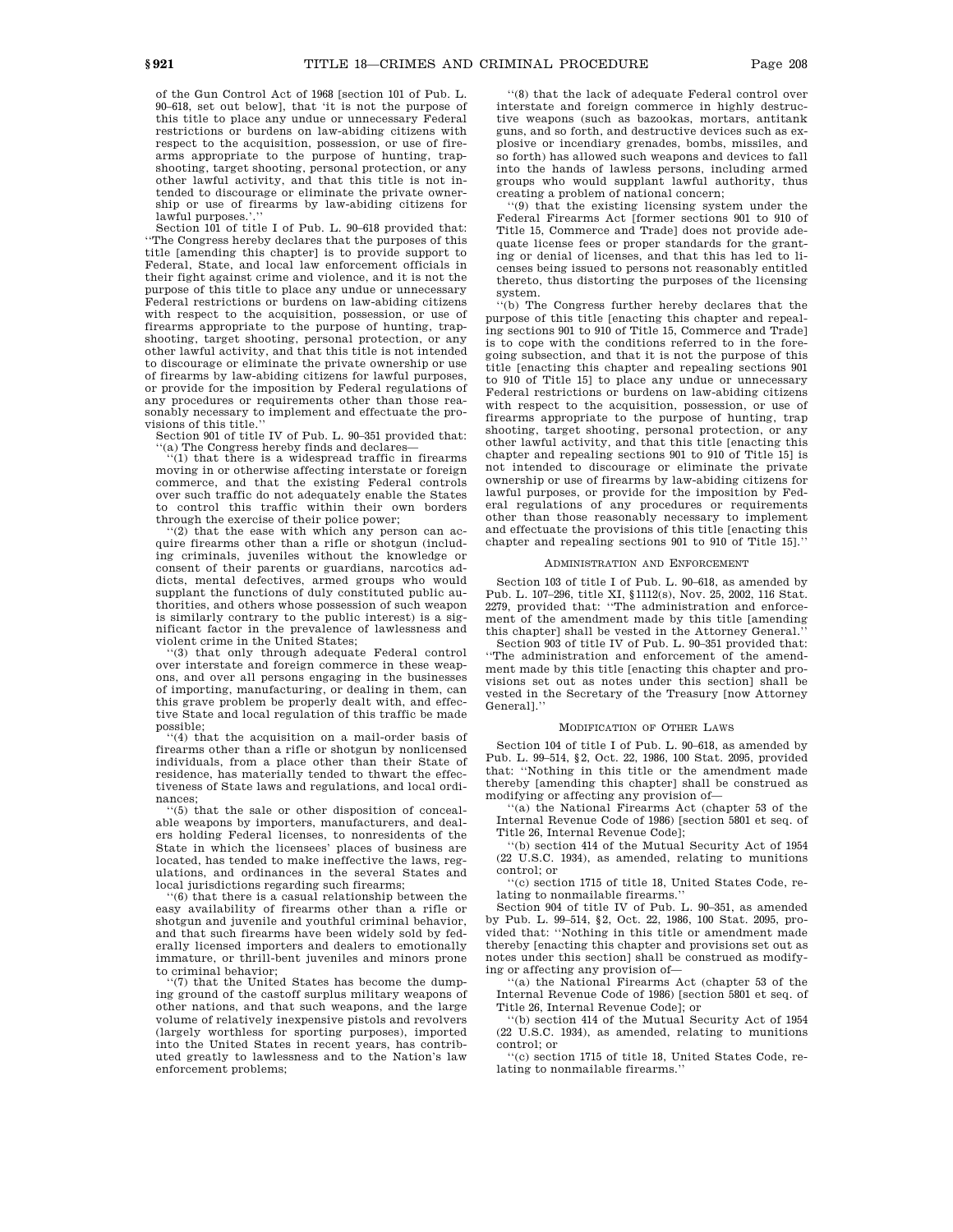## DEFINITION OF ''HANDGUN''

Section 10 of Pub. L. 99–408 provided that: ''For purposes of section 921(a)(17)(B) of title 18, United States Code, as added by the first section of this Act, 'handgun' means any firearm including a pistol or revolver designed to be fired by the use of a single hand. The term also includes any combination of parts from which a handgun can be assembled.''

## **§ 922. Unlawful acts**

(a) It shall be unlawful—

(1) for any person—

(A) except a licensed importer, licensed manufacturer, or licensed dealer, to engage in the business of importing, manufacturing, or dealing in firearms, or in the course of such business to ship, transport, or receive any firearm in interstate or foreign commerce; or

(B) except a licensed importer or licensed manufacturer, to engage in the business of importing or manufacturing ammunition, or in the course of such business, to ship, transport, or receive any ammunition in interstate or foreign commerce;

(2) for any importer, manufacturer, dealer, or collector licensed under the provisions of this chapter to ship or transport in interstate or foreign commerce any firearm to any person other than a licensed importer, licensed manufacturer, licensed dealer, or licensed collector, except that—

(A) this paragraph and subsection (b)(3) shall not be held to preclude a licensed importer, licensed manufacturer, licensed dealer, or licensed collector from returning a firearm or replacement firearm of the same kind and type to a person from whom it was received; and this paragraph shall not be held to preclude an individual from mailing a firearm owned in compliance with Federal, State, and local law to a licensed importer, licensed manufacturer, licensed dealer, or licensed collector;

(B) this paragraph shall not be held to preclude a licensed importer, licensed manufacturer, or licensed dealer from depositing a firearm for conveyance in the mails to any officer, employee, agent, or watchman who, pursuant to the provisions of section 1715 of this title, is eligible to receive through the mails pistols, revolvers, and other firearms capable of being concealed on the person, for use in connection with his official duty; and

(C) nothing in this paragraph shall be construed as applying in any manner in the District of Columbia, the Commonwealth of Puerto Rico, or any possession of the United States differently than it would apply if the District of Columbia, the Commonwealth of Puerto Rico, or the possession were in fact a State of the United States;

(3) for any person, other than a licensed importer, licensed manufacturer, licensed dealer, or licensed collector to transport into or receive in the State where he resides (or if the person is a corporation or other business entity, the State where it maintains a place of business) any firearm purchased or otherwise obtained by such person outside that State,

except that this paragraph (A) shall not preclude any person who lawfully acquires a firearm by bequest or intestate succession in a State other than his State of residence from transporting the firearm into or receiving it in that State, if it is lawful for such person to purchase or possess such firearm in that State, (B) shall not apply to the transportation or receipt of a firearm obtained in conformity with subsection (b)(3) of this section, and (C) shall not apply to the transportation of any firearm acquired in any State prior to the effective date of this chapter;

(4) for any person, other than a licensed importer, licensed manufacturer, licensed dealer, or licensed collector, to transport in interstate or foreign commerce any destructive device, machinegun (as defined in section 5845 of the Internal Revenue Code of 1986), short-barreled shotgun, or short-barreled rifle, except as specifically authorized by the Attorney General consistent with public safety and necessity;

(5) for any person (other than a licensed importer, licensed manufacturer, licensed dealer, or licensed collector) to transfer, sell, trade, give, transport, or deliver any firearm to any person (other than a licensed importer, licensed manufacturer, licensed dealer, or licensed collector) who the transferor knows or has reasonable cause to believe does not reside in (or if the person is a corporation or other business entity, does not maintain a place of business in) the State in which the transferor resides; except that this paragraph shall not apply to (A) the transfer, transportation, or delivery of a firearm made to carry out a bequest of a firearm to, or an acquisition by intestate succession of a firearm by, a person who is permitted to acquire or possess a firearm under the laws of the State of his residence, and (B) the loan or rental of a firearm to any person for temporary use for lawful sporting purposes;

(6) for any person in connection with the acquisition or attempted acquisition of any firearm or ammunition from a licensed importer, licensed manufacturer, licensed dealer, or licensed collector, knowingly to make any false or fictitious oral or written statement or to furnish or exhibit any false, fictitious, or misrepresented identification, intended or likely to deceive such importer, manufacturer, dealer, or collector with respect to any fact material to the lawfulness of the sale or other disposition of such firearm or ammunition under the provisions of this chapter;

(7) for any person to manufacture or import armor piercing ammunition, unless—

(A) the manufacture of such ammunition is for the use of the United States, any department or agency of the United States, any State, or any department, agency, or political subdivision of a State;

(B) the manufacture of such ammunition is for the purpose of exportation; or

(C) the manufacture or importation of such ammunition is for the purpose of testing or experimentation and has been authorized by the Attorney General;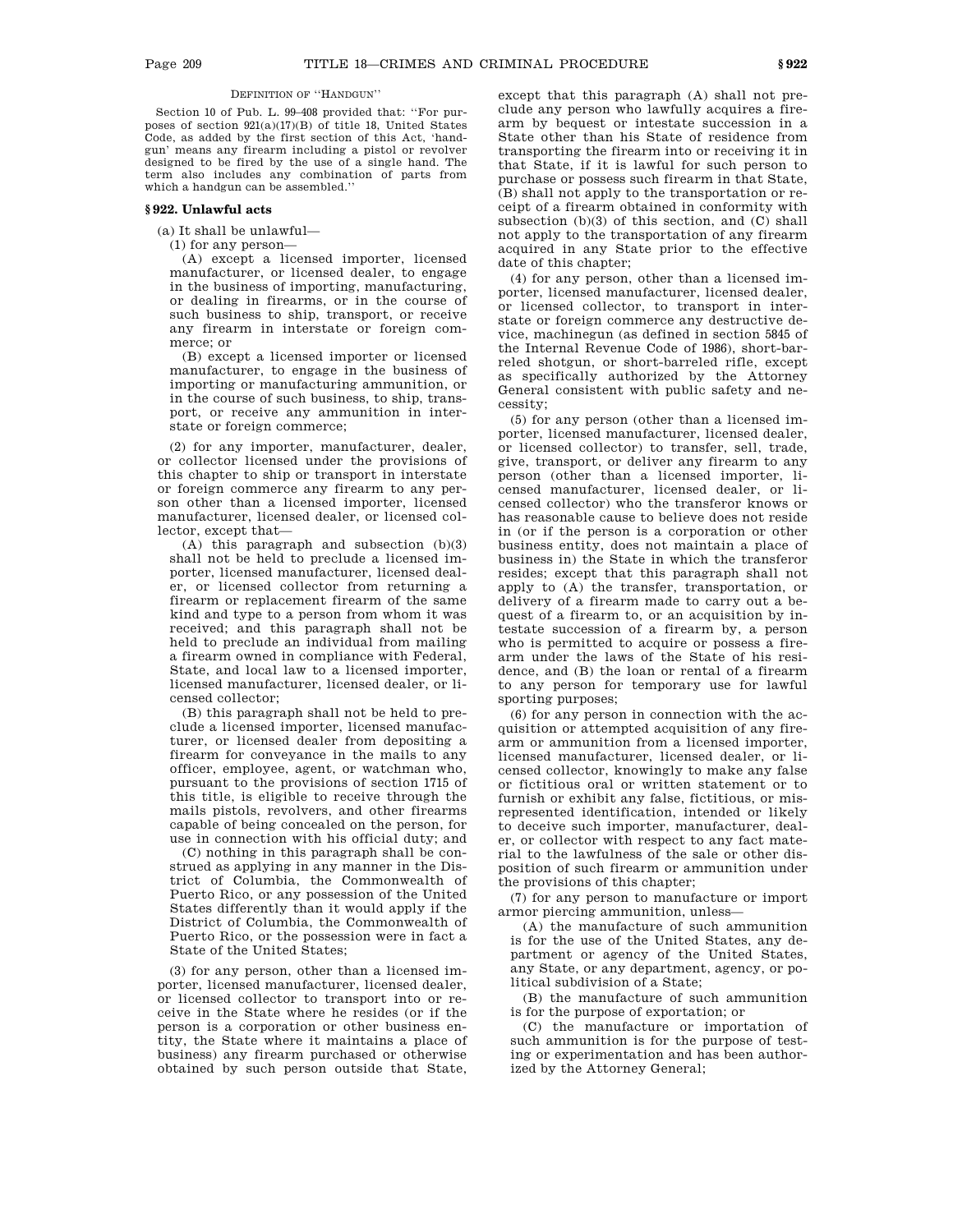(8) for any manufacturer or importer to sell or deliver armor piercing ammunition, unless such sale or delivery—

(A) is for the use of the United States, any department or agency of the United States, any State, or any department, agency, or political subdivision of a State;

(B) is for the purpose of exportation; or

(C) is for the purpose of testing or experimentation and has been authorized by the Attorney General; 1

(9) for any person, other than a licensed importer, licensed manufacturer, licensed dealer, or licensed collector, who does not reside in any State to receive any firearms unless such receipt is for lawful sporting purposes.

(b) It shall be unlawful for any licensed importer, licensed manufacturer, licensed dealer, or licensed collector to sell or deliver—

(1) any firearm or ammunition to any individual who the licensee knows or has reasonable cause to believe is less than eighteen years of age, and, if the firearm, or ammunition is other than a shotgun or rifle, or ammunition for a shotgun or rifle, to any individual who the licensee knows or has reasonable cause to believe is less than twenty-one years of age;

(2) any firearm to any person in any State where the purchase or possession by such person of such firearm would be in violation of any State law or any published ordinance applicable at the place of sale, delivery or other disposition, unless the licensee knows or has reasonable cause to believe that the purchase or possession would not be in violation of such State law or such published ordinance;

(3) any firearm to any person who the licensee knows or has reasonable cause to believe does not reside in (or if the person is a corporation or other business entity, does not maintain a place of business in) the State in which the licensee's place of business is located, except that this paragraph (A) shall not apply to the sale or delivery of any rifle or shotgun to a resident of a State other than a State in which the licensee's place of business is located if the transferee meets in person with the transferor to accomplish the transfer, and the sale, delivery, and receipt fully comply with the legal conditions of sale in both such States (and any licensed manufacturer, importer or dealer shall be presumed, for purposes of this subparagraph, in the absence of evidence to the contrary, to have had actual knowledge of the State laws and published ordinances of both States), and (B) shall not apply to the loan or rental of a firearm to any person for temporary use for lawful sporting purposes;

(4) to any person any destructive device, machinegun (as defined in section 5845 of the Internal Revenue Code of 1986), short-barreled shotgun, or short-barreled rifle, except as specifically authorized by the Attorney General consistent with public safety and necessity; and

(5) any firearm or armor-piercing ammunition to any person unless the licensee notes in his records, required to be kept pursuant to section 923 of this chapter, the name, age, and place of residence of such person if the person is an individual, or the identity and principal and local places of business of such person if the person is a corporation or other business entity.

Paragraphs (1), (2), (3), and (4) of this subsection shall not apply to transactions between licensed importers, licensed manufacturers, licensed dealers, and licensed collectors. Paragraph (4) of this subsection shall not apply to a sale or delivery to any research organization designated by the Attorney General.

(c) In any case not otherwise prohibited by this chapter, a licensed importer, licensed manufacturer, or licensed dealer may sell a firearm to a person who does not appear in person at the licensee's business premises (other than another licensed importer, manufacturer, or dealer) only if—

(1) the transferee submits to the transferor a sworn statement in the following form:

''Subject to penalties provided by law, I swear that, in the case of any firearm other than a shotgun or a rifle, I am twenty-one years or more of age, or that, in the case of a shotgun or a rifle, I am eighteen years or more of age; that I am not prohibited by the provisions of chapter 44 of title 18, United States Code, from receiving a firearm in interstate or foreign commerce; and that my receipt of this firearm will not be in violation of any statute of the State and published ordinance applicable to the locality in which I reside. Further, the true title, name, and address of the principal law enforcement officer of the locality to which the firearm will be delivered are

Signature Date ...

Signature <u>late</u> Date blank spaces for the attach-<br>and containing blank spaces for the attachment of a true copy of any permit or other information required pursuant to such statute or published ordinance;

(2) the transferor has, prior to the shipment or delivery of the firearm, forwarded by registered or certified mail (return receipt requested) a copy of the sworn statement, together with a description of the firearm, in a form prescribed by the Attorney General, to the chief law enforcement officer of the transferee's place of residence, and has received a return receipt evidencing delivery of the statement or has had the statement returned due to the refusal of the named addressee to accept such letter in accordance with United States Post Office Department regulations; and

(3) the transferor has delayed shipment or delivery for a period of at least seven days following receipt of the notification of the acceptance or refusal of delivery of the statement.

A copy of the sworn statement and a copy of the notification to the local law enforcement officer, together with evidence of receipt or rejection of that notification shall be retained by the licensee as a part of the records required to be kept under section 923(g).

(d) It shall be unlawful for any person to sell or otherwise dispose of any firearm or ammuni-

<sup>1</sup>So in original. Probably should be followed with ''and''.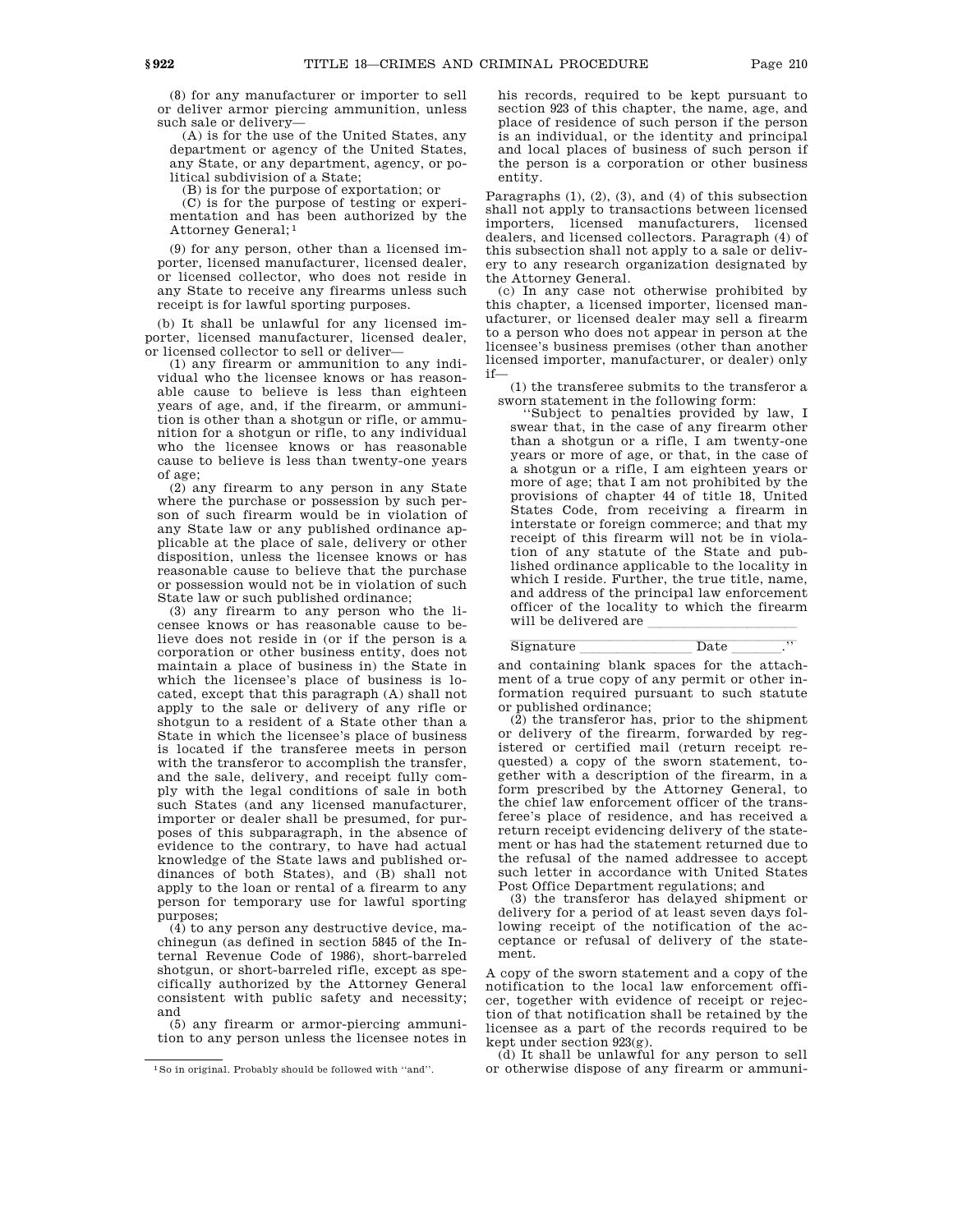tion to any person knowing or having reasonable cause to believe that such person—

(1) is under indictment for, or has been convicted in any court of, a crime punishable by imprisonment for a term exceeding one year;

 $(2)$  is a fugitive from justice;

(3) is an unlawful user of or addicted to any controlled substance (as defined in section 102 of the Controlled Substances Act (21 U.S.C. 802));

(4) has been adjudicated as a mental defective or has been committed to any mental institution;

(5) who, being an alien—

(A) is illegally or unlawfully in the United States; or

(B) except as provided in subsection  $(y)(2)$ , has been admitted to the United States under a nonimmigrant visa (as that term is defined in section  $101(a)(26)$  of the Immigration and Nationality Act (8 U.S.C. tion and Nationality Act (8 U.S.C.  $1101(a)(26))$ 

(6) who 2 has been discharged from the Armed Forces under dishonorable conditions;

(7) who, having been a citizen of the United States, has renounced his citizenship;

(8) is subject to a court order that restrains such person from harassing, stalking, or threatening an intimate partner of such person or child of such intimate partner or person, or engaging in other conduct that would place an intimate partner in reasonable fear of bodily injury to the partner or child, except that this paragraph shall only apply to a court order that—

(A) was issued after a hearing of which such person received actual notice, and at which such person had the opportunity to participate; and

(B)(i) includes a finding that such person represents a credible threat to the physical safety of such intimate partner or child; or

(ii) by its terms explicitly prohibits the use, attempted use, or threatened use of physical force against such intimate partner or child that would reasonably be expected to cause bodily injury; or

(9) has been convicted in any court of a misdemeanor crime of domestic violence.

This subsection shall not apply with respect to the sale or disposition of a firearm or ammunition to a licensed importer, licensed manufacturer, licensed dealer, or licensed collector who pursuant to subsection (b) of section 925 of this chapter is not precluded from dealing in firearms or ammunition, or to a person who has been granted relief from disabilities pursuant to subsection (c) of section 925 of this chapter.

(e) It shall be unlawful for any person knowingly to deliver or cause to be delivered to any common or contract carrier for transportation or shipment in interstate or foreign commerce, to persons other than licensed importers, licensed manufacturers, licensed dealers, or licensed collectors, any package or other container in which there is any firearm or ammunition without written notice to the carrier that such firearm or ammunition is being transported or shipped; except that any passenger who owns or legally possesses a firearm or ammunition being transported aboard any common or contract carrier for movement with the passenger in interstate or foreign commerce may deliver said firearm or ammunition into the custody of the pilot, captain, conductor or operator of such common or contract carrier for the duration of the trip without violating any of the provisions of this chapter. No common or contract carrier shall require or cause any label, tag, or other written notice to be placed on the outside of any package, luggage, or other container that such package, luggage, or other container contains a firearm.

(f)(1) It shall be unlawful for any common or contract carrier to transport or deliver in interstate or foreign commerce any firearm or ammunition with knowledge or reasonable cause to believe that the shipment, transportation, or receipt thereof would be in violation of the provisions of this chapter.

(2) It shall be unlawful for any common or contract carrier to deliver in interstate or foreign commerce any firearm without obtaining written acknowledgement of receipt from the recipient of the package or other container in which there is a firearm.

(g) It shall be unlawful for any person—

(1) who has been convicted in any court of, a crime punishable by imprisonment for a term exceeding one year;

(2) who is a fugitive from justice;

(3) who is an unlawful user of or addicted to any controlled substance (as defined in section 102 of the Controlled Substances Act (21 U.S.C. 802));

(4) who has been adjudicated as a mental defective or who has been committed to a mental institution;

(5) who, being an alien—

(A) is illegally or unlawfully in the United States; or

(B) except as provided in subsection  $(y)(2)$ , has been admitted to the United States under a nonimmigrant visa (as that term is defined in section  $101(a)(26)$  of the Immigration and Nationality Act (8 U.S.C. 1101(a)(26)));

(6) who has been discharged from the Armed Forces under dishonorable conditions;

(7) who, having been a citizen of the United States, has renounced his citizenship;

(8) who is subject to a court order that—

(A) was issued after a hearing of which such person received actual notice, and at which such person had an opportunity to participate;

(B) restrains such person from harassing, stalking, or threatening an intimate partner of such person or child of such intimate partner or person, or engaging in other conduct that would place an intimate partner in reasonable fear of bodily injury to the partner or child; and

(C)(i) includes a finding that such person represents a credible threat to the physical safety of such intimate partner or child; or

(ii) by its terms explicitly prohibits the use, attempted use, or threatened use of physical force against such intimate partner

<sup>2</sup>So in original. The word ''who'' probably should not appear.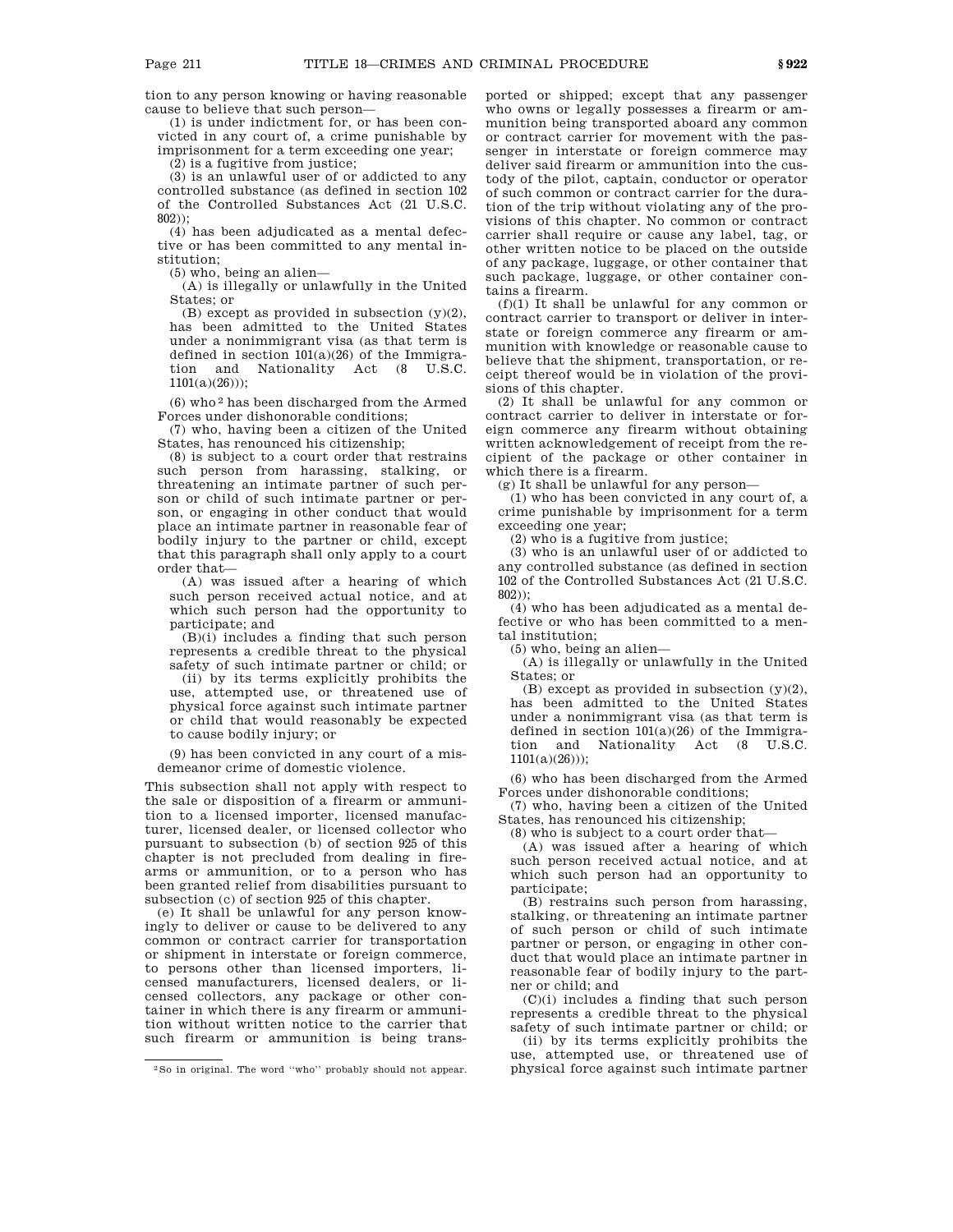or child that would reasonably be expected to cause bodily injury; or

(9) who has been convicted in any court of a misdemeanor crime of domestic violence,

to ship or transport in interstate or foreign commerce, or possess in or affecting commerce, any firearm or ammunition; or to receive any firearm or ammunition which has been shipped or transported in interstate or foreign commerce.

(h) It shall be unlawful for any individual, who to that individual's knowledge and while being employed for any person described in any paragraph of subsection (g) of this section, in the course of such employment—

(1) to receive, possess, or transport any firearm or ammunition in or affecting interstate or foreign commerce; or

(2) to receive any firearm or ammunition which has been shipped or transported in interstate or foreign commerce.

(i) It shall be unlawful for any person to transport or ship in interstate or foreign commerce, any stolen firearm or stolen ammunition, knowing or having reasonable cause to believe that the firearm or ammunition was stolen.

(j) It shall be unlawful for any person to receive, possess, conceal, store, barter, sell, or dispose of any stolen firearm or stolen ammunition, or pledge or accept as security for a loan any stolen firearm or stolen ammunition, which is moving as, which is a part of, which constitutes, or which has been shipped or transported in, interstate or foreign commerce, either before or after it was stolen, knowing or having reasonable cause to believe that the firearm or ammunition was stolen.

(k) It shall be unlawful for any person knowingly to transport, ship, or receive, in interstate or foreign commerce, any firearm which has had the importer's or manufacturer's serial number removed, obliterated, or altered or to possess or receive any firearm which has had the importer's or manufacturer's serial number removed, obliterated, or altered and has, at any time, been shipped or transported in interstate or foreign commerce.

(*l*) Except as provided in section 925(d) of this chapter, it shall be unlawful for any person knowingly to import or bring into the United States or any possession thereof any firearm or ammunition; and it shall be unlawful for any person knowingly to receive any firearm or ammunition which has been imported or brought into the United States or any possession thereof in violation of the provisions of this chapter.

(m) It shall be unlawful for any licensed importer, licensed manufacturer, licensed dealer, or licensed collector knowingly to make any false entry in, to fail to make appropriate entry in, or to fail to properly maintain, any record which he is required to keep pursuant to section 923 of this chapter or regulations promulgated thereunder.

(n) It shall be unlawful for any person who is under indictment for a crime punishable by imprisonment for a term exceeding one year to ship or transport in interstate or foreign commerce any firearm or ammunition or receive any firearm or ammunition which has been shipped or transported in interstate or foreign commerce.

 $(0)(1)$  Except as provided in paragraph  $(2)$ , it shall be unlawful for any person to transfer or possess a machinegun.

(2) This subsection does not apply with respect to—

(A) a transfer to or by, or possession by or under the authority of, the United States or any department or agency thereof or a State, or a department, agency, or political subdivision thereof; or

(B) any lawful transfer or lawful possession of a machinegun that was lawfully possessed before the date this subsection takes effect.

(p)(1) It shall be unlawful for any person to manufacture, import, sell, ship, deliver, possess, transfer, or receive any firearm—

(A) that, after removal of grips, stocks, and magazines, is not as detectable as the Security Exemplar, by walk-through metal detectors calibrated and operated to detect the Security Exemplar; or

(B) any major component of which, when subjected to inspection by the types of x-ray machines commonly used at airports, does not generate an image that accurately depicts the shape of the component. Barium sulfate or other compounds may be used in the fabrication of the component.

(2) For purposes of this subsection—

(A) the term ''firearm'' does not include the frame or receiver of any such weapon;

(B) the term ''major component'' means, with respect to a firearm, the barrel, the slide or cylinder, or the frame or receiver of the firearm; and

(C) the term ''Security Exemplar'' means an object, to be fabricated at the direction of the Attorney General, that is—

(i) constructed of, during the 12-month period beginning on the date of the enactment of this subsection, 3.7 ounces of material type 17–4 PH stainless steel in a shape resembling a handgun; and

(ii) suitable for testing and calibrating metal detectors:

*Provided, however*, That at the close of such 12 month period, and at appropriate times thereafter the Attorney General shall promulgate regulations to permit the manufacture, importation, sale, shipment, delivery, possession, transfer, or receipt of firearms previously prohibited under this subparagraph that are as detectable as a ''Security Exemplar'' which contains 3.7 ounces of material type 17–4 PH stainless steel, in a shape resembling a handgun, or such lesser amount as is detectable in view of advances in state-of-the-art developments in weapons detection technology.

(3) Under such rules and regulations as the Attorney General shall prescribe, this subsection shall not apply to the manufacture, possession, transfer, receipt, shipment, or delivery of a firearm by a licensed manufacturer or any person acting pursuant to a contract with a licensed manufacturer, for the purpose of examining and testing such firearm to determine whether paragraph (1) applies to such firearm. The Attorney General shall ensure that rules and regulations adopted pursuant to this paragraph do not im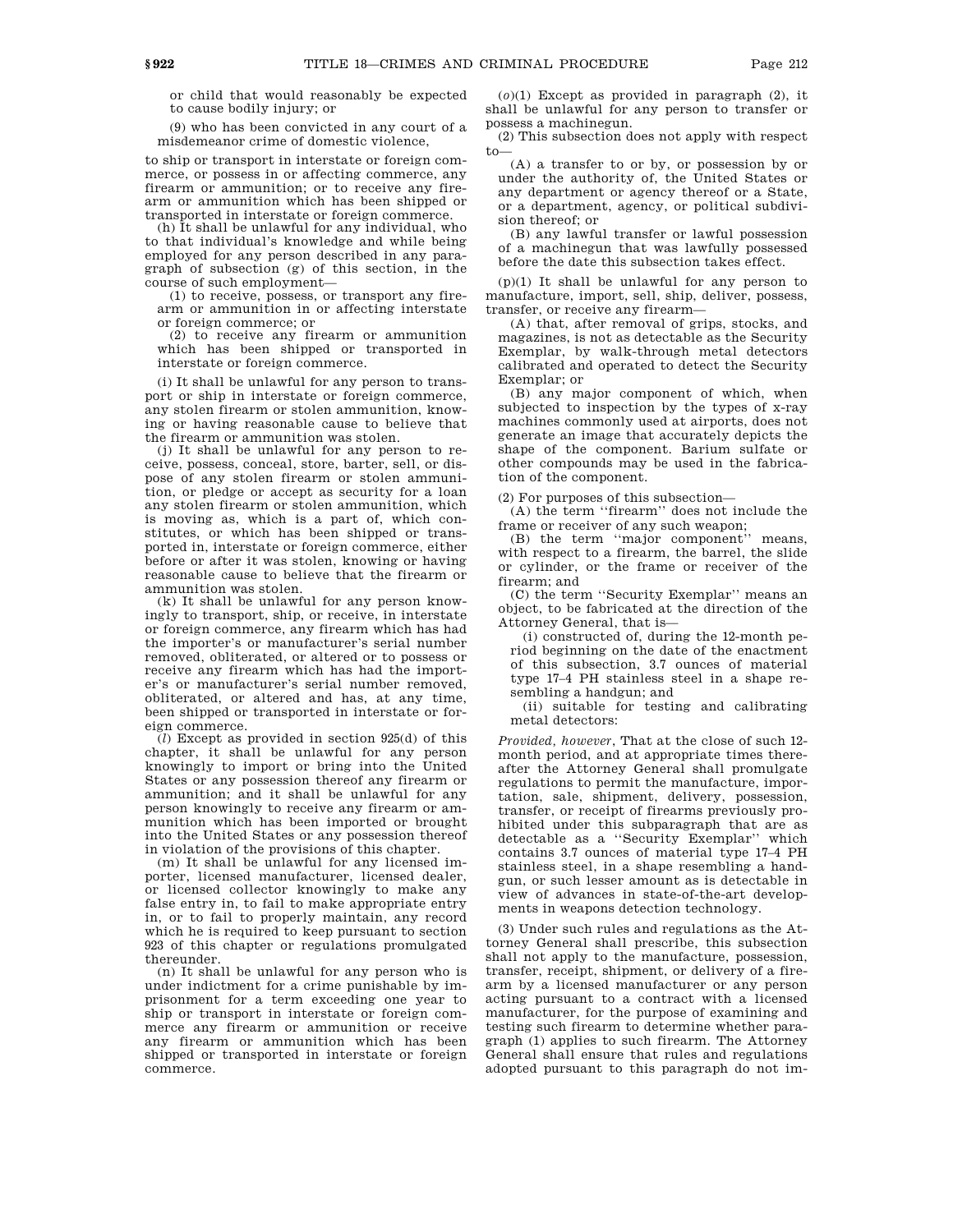pair the manufacture of prototype firearms or the development of new technology.

(4) The Attorney General shall permit the conditional importation of a firearm by a licensed importer or licensed manufacturer, for examination and testing to determine whether or not the unconditional importation of such firearm would violate this subsection.

(5) This subsection shall not apply to any firearm which—

(A) has been certified by the Secretary of Defense or the Director of Central Intelligence, after consultation with the Attorney General and the Administrator of the Federal Aviation Administration, as necessary for military or intelligence applications; and

(B) is manufactured for and sold exclusively to military or intelligence agencies of the United States.

(6) This subsection shall not apply with respect to any firearm manufactured in, imported into, or possessed in the United States before the date of the enactment of the Undetectable Firearms Act of 1988.

 $(q)(1)$  The Congress finds and declares that—

(A) crime, particularly crime involving drugs and guns, is a pervasive, nationwide problem;

(B) crime at the local level is exacerbated by the interstate movement of drugs, guns, and criminal gangs;

(C) firearms and ammunition move easily in interstate commerce and have been found in increasing numbers in and around schools, as documented in numerous hearings in both the Committee on the Judiciary3 the House of Representatives and the Committee on the Judiciary of the Senate;

(D) in fact, even before the sale of a firearm, the gun, its component parts, ammunition, and the raw materials from which they are made have considerably moved in interstate commerce;

(E) while criminals freely move from State to State, ordinary citizens and foreign visitors may fear to travel to or through certain parts of the country due to concern about violent crime and gun violence, and parents may decline to send their children to school for the same reason;

(F) the occurrence of violent crime in school zones has resulted in a decline in the quality of education in our country;

(G) this decline in the quality of education has an adverse impact on interstate commerce and the foreign commerce of the United States;

(H) States, localities, and school systems find it almost impossible to handle gun-related crime by themselves—even States, localities, and school systems that have made strong efforts to prevent, detect, and punish gun-related crime find their efforts unavailing due in part to the failure or inability of other States or localities to take strong measures; and

(I) the Congress has the power, under the interstate commerce clause and other provisions of the Constitution, to enact measures to ensure the integrity and safety of the Nation's schools by enactment of this subsection.

(2)(A) It shall be unlawful for any individual knowingly to possess a firearm that has moved in or that otherwise affects interstate or foreign commerce at a place that the individual knows, or has reasonable cause to believe, is a school zone.

(B) Subparagraph (A) does not apply to the possession of a firearm—

(i) on private property not part of school grounds;

(ii) if the individual possessing the firearm is licensed to do so by the State in which the school zone is located or a political subdivision of the State, and the law of the State or political subdivision requires that, before an individual obtains such a license, the law enforcement authorities of the State or political subdivision verify that the individual is qualified under law to receive the license;

(iii) that is—

(I) not loaded; and

(II) in a locked container, or a locked firearms rack that is on a motor vehicle;

(iv) by an individual for use in a program approved by a school in the school zone;

(v) by an individual in accordance with a contract entered into between a school in the school zone and the individual or an employer of the individual;

(vi) by a law enforcement officer acting in his or her official capacity; or

(vii) that is unloaded and is possessed by an individual while traversing school premises for the purpose of gaining access to public or private lands open to hunting, if the entry on school premises is authorized by school authorities.

(3)(A) Except as provided in subparagraph (B), it shall be unlawful for any person, knowingly or with reckless disregard for the safety of another, to discharge or attempt to discharge a firearm that has moved in or that otherwise affects interstate or foreign commerce at a place that the person knows is a school zone.

(B) Subparagraph (A) does not apply to the discharge of a firearm—

(i) on private property not part of school grounds;

(ii) as part of a program approved by a school in the school zone, by an individual who is participating in the program;

(iii) by an individual in accordance with a contract entered into between a school in a school zone and the individual or an employer of the individual; or

(iv) by a law enforcement officer acting in his or her official capacity.

(4) Nothing in this subsection shall be construed as preempting or preventing a State or local government from enacting a statute establishing gun free school zones as provided in this subsection.

(r) It shall be unlawful for any person to assemble from imported parts any semiautomatic rifle or any shotgun which is identical to any rifle or shotgun prohibited from importation

<sup>3</sup>So in original. Probably should be followed by ''of''.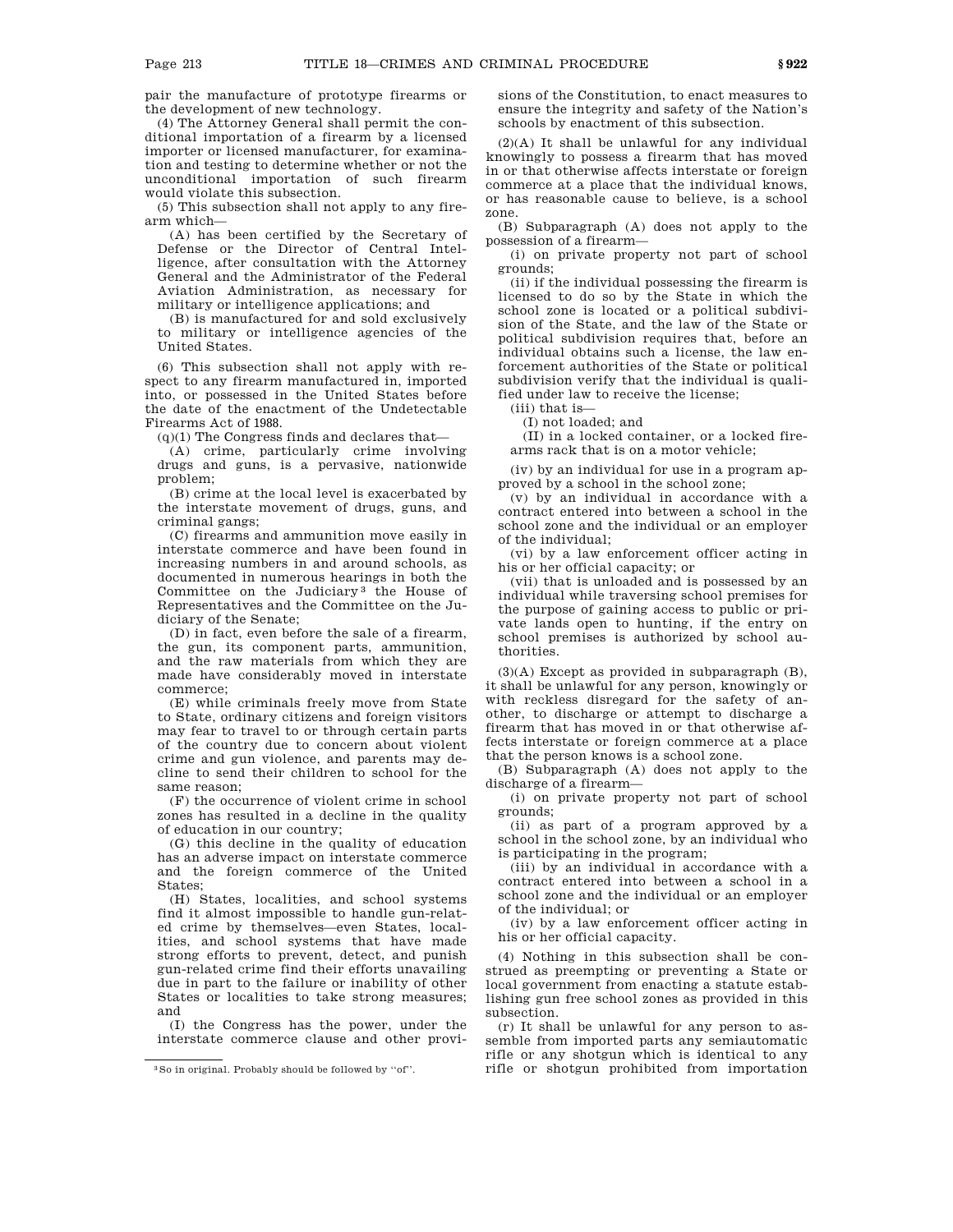under section 925(d)(3) of this chapter as not being particularly suitable for or readily adaptable to sporting purposes except that this subsection shall not apply to—

(1) the assembly of any such rifle or shotgun for sale or distribution by a licensed manufacturer to the United States or any department or agency thereof or to any State or any department, agency, or political subdivision thereof; or

(2) the assembly of any such rifle or shotgun for the purposes of testing or experimentation authorized by the Attorney General.

(s)(1) Beginning on the date that is 90 days after the date of enactment of this subsection and ending on the day before the date that is 60 months after such date of enactment, it shall be unlawful for any licensed importer, licensed manufacturer, or licensed dealer to sell, deliver, or transfer a handgun (other than the return of a handgun to the person from whom it was received) to an individual who is not licensed under section 923, unless—

(A) after the most recent proposal of such transfer by the transferee—

(i) the transferor has—

(I) received from the transferee a statement of the transferee containing the information described in paragraph (3);

(II) verified the identity of the transferee by examining the identification document presented;

(III) within 1 day after the transferee furnishes the statement, provided notice of the contents of the statement to the chief law enforcement officer of the place of residence of the transferee; and

(IV) within 1 day after the transferee furnishes the statement, transmitted a copy of the statement to the chief law enforcement officer of the place of residence of the transferee; and

(ii)(I) 5 business days (meaning days on which State offices are open) have elapsed from the date the transferor furnished notice of the contents of the statement to the chief law enforcement officer, during which period the transferor has not received information from the chief law enforcement officer that receipt or possession of the handgun by the transferee would be in violation of Federal, State, or local law; or

(II) the transferor has received notice from the chief law enforcement officer that the officer has no information indicating that receipt or possession of the handgun by the transferee would violate Federal, State, or local law;

(B) the transferee has presented to the transferor a written statement, issued by the chief law enforcement officer of the place of residence of the transferee during the 10-day period ending on the date of the most recent proposal of such transfer by the transferee, stating that the transferee requires access to a handgun because of a threat to the life of the transferee or of any member of the household of the transferee;

(C)(i) the transferee has presented to the transferor a permit that—

(I) allows the transferee to possess or acquire a handgun; and

(II) was issued not more than 5 years earlier by the State in which the transfer is to take place; and

(ii) the law of the State provides that such a permit is to be issued only after an authorized government official has verified that the information available to such official does not indicate that possession of a handgun by the transferee would be in violation of the law;

(D) the law of the State requires that, before any licensed importer, licensed manufacturer, or licensed dealer completes the transfer of a handgun to an individual who is not licensed under section 923, an authorized government official verify that the information available to such official does not indicate that possession of a handgun by the transferee would be in violation of law;

(E) the Attorney General has approved the transfer under section 5812 of the Internal Revenue Code of 1986; or

(F) on application of the transferor, the Attorney General has certified that compliance with subparagraph  $(A)(i)(III)$  is impracticable because—

(i) the ratio of the number of law enforcement officers of the State in which the transfer is to occur to the number of square miles of land area of the State does not exceed 0.0025;

(ii) the business premises of the transferor at which the transfer is to occur are extremely remote in relation to the chief law enforcement officer; and

(iii) there is an absence of telecommunications facilities in the geographical area in which the business premises are located.

(2) A chief law enforcement officer to whom a transferor has provided notice pursuant to paragraph (1)(A)(i)(III) shall make a reasonable effort to ascertain within 5 business days whether receipt or possession would be in violation of the law, including research in whatever State and local recordkeeping systems are available and in a national system designated by the Attorney General.

(3) The statement referred to in paragraph  $(1)(A)(i)(I)$  shall contain only-

(A) the name, address, and date of birth appearing on a valid identification document (as defined in section  $1028(d)(1)^4$  of the transferee containing a photograph of the transferee and a description of the identification used;

(B) a statement that the transferee—

(i) is not under indictment for, and has not been convicted in any court of, a crime punishable by imprisonment for a term exceeding 1 year, and has not been convicted in any court of a misdemeanor crime of domestic violence;

(ii) is not a fugitive from justice;

(iii) is not an unlawful user of or addicted to any controlled substance (as defined in section 102 of the Controlled Substances Act);

(iv) has not been adjudicated as a mental defective or been committed to a mental institution;

<sup>4</sup>See References in Text note below.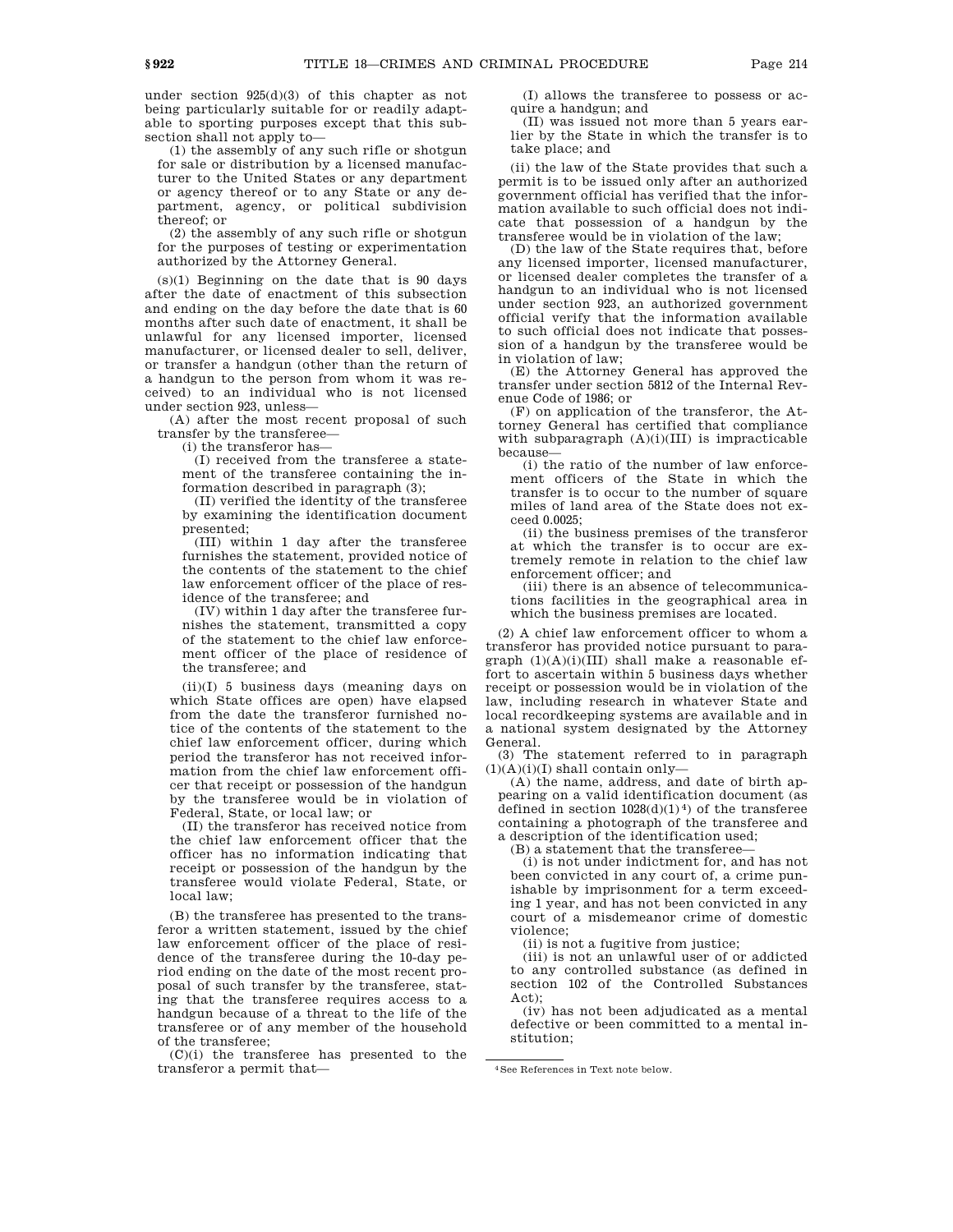(v) is not an alien who—

(I) is illegally or unlawfully in the United States; or

(II) subject to subsection  $(y)(2)$ , has been admitted to the United States under a nonimmigrant visa (as that term is defined in section  $101(a)(26)$  of the Immigration and Nationality Act  $(8 \text{ U.S.C. } 1101(a)(26))$ ;

(vi) has not been discharged from the Armed Forces under dishonorable conditions; and

(vii) is not a person who, having been a citizen of the United States, has renounced such citizenship;

(C) the date the statement is made; and

(D) notice that the transferee intends to obtain a handgun from the transferor.

(4) Any transferor of a handgun who, after such transfer, receives a report from a chief law enforcement officer containing information that receipt or possession of the handgun by the transferee violates Federal, State, or local law shall, within 1 business day after receipt of such request, communicate any information related to the transfer that the transferor has about the transfer and the transferee to—

(A) the chief law enforcement officer of the place of business of the transferor; and

(B) the chief law enforcement officer of the place of residence of the transferee.

(5) Any transferor who receives information, not otherwise available to the public, in a report under this subsection shall not disclose such information except to the transferee, to law enforcement authorities, or pursuant to the direction of a court of law.

(6)(A) Any transferor who sells, delivers, or otherwise transfers a handgun to a transferee shall retain the copy of the statement of the transferee with respect to the handgun transaction, and shall retain evidence that the transferor has complied with subclauses (III) and (IV) of paragraph  $(1)(A)(i)$  with respect to the statement.

(B) Unless the chief law enforcement officer to whom a statement is transmitted under para $graph (1)(A)(i)(IV)$  determines that a transaction would violate Federal, State, or local law—

(i) the officer shall, within 20 business days after the date the transferee made the statement on the basis of which the notice was provided, destroy the statement, any record containing information derived from the statement, and any record created as a result of the notice required by paragraph (1)(A)(i)(III);

(ii) the information contained in the statement shall not be conveyed to any person except a person who has a need to know in order to carry out this subsection; and

(iii) the information contained in the statement shall not be used for any purpose other than to carry out this subsection.

(C) If a chief law enforcement officer determines that an individual is ineligible to receive a handgun and the individual requests the officer to provide the reason for such determination, the officer shall provide such reasons to the individual in writing within 20 business days after receipt of the request.

(7) A chief law enforcement officer or other person responsible for providing criminal history background information pursuant to this subsection shall not be liable in an action at law for damages—

(A) for failure to prevent the sale or transfer of a handgun to a person whose receipt or possession of the handgun is unlawful under this section; or

(B) for preventing such a sale or transfer to a person who may lawfully receive or possess a handgun.

(8) For purposes of this subsection, the term ''chief law enforcement officer'' means the chief of police, the sheriff, or an equivalent officer or the designee of any such individual.

(9) The Attorney General shall take necessary actions to ensure that the provisions of this subsection are published and disseminated to licensed dealers, law enforcement officials, and the public.

 $(t)(1)$  Beginning on the date that is 30 days after the Attorney General notifies licensees under section 103(d) of the Brady Handgun Violence Prevention Act that the national instant criminal background check system is established, a licensed importer, licensed manufacturer, or licensed dealer shall not transfer a firearm to any other person who is not licensed under this chapter, unless—

(A) before the completion of the transfer, the licensee contacts the national instant criminal background check system established under section 103 of that Act;

(B)(i) the system provides the licensee with a unique identification number; or

(ii) 3 business days (meaning a day on which State offices are open) have elapsed since the licensee contacted the system, and the system has not notified the licensee that the receipt of a firearm by such other person would violate subsection (g) or (n) of this section; and

(C) the transferor has verified the identity of the transferee by examining a valid identification document (as defined in section 1028(d) of this title) of the transferee containing a photograph of the transferee.

(2) If receipt of a firearm would not violate subsection (g) or (n) or State law, the system shall—

(A) assign a unique identification number to the transfer;

(B) provide the licensee with the number; and

(C) destroy all records of the system with respect to the call (other than the identifying number and the date the number was assigned) and all records of the system relating to the person or the transfer.

(3) Paragraph (1) shall not apply to a firearm transfer between a licensee and another person if—

(A)(i) such other person has presented to the licensee a permit that—

(I) allows such other person to possess or acquire a firearm; and

(II) was issued not more than 5 years earlier by the State in which the transfer is to take place; and

(ii) the law of the State provides that such a permit is to be issued only after an authorized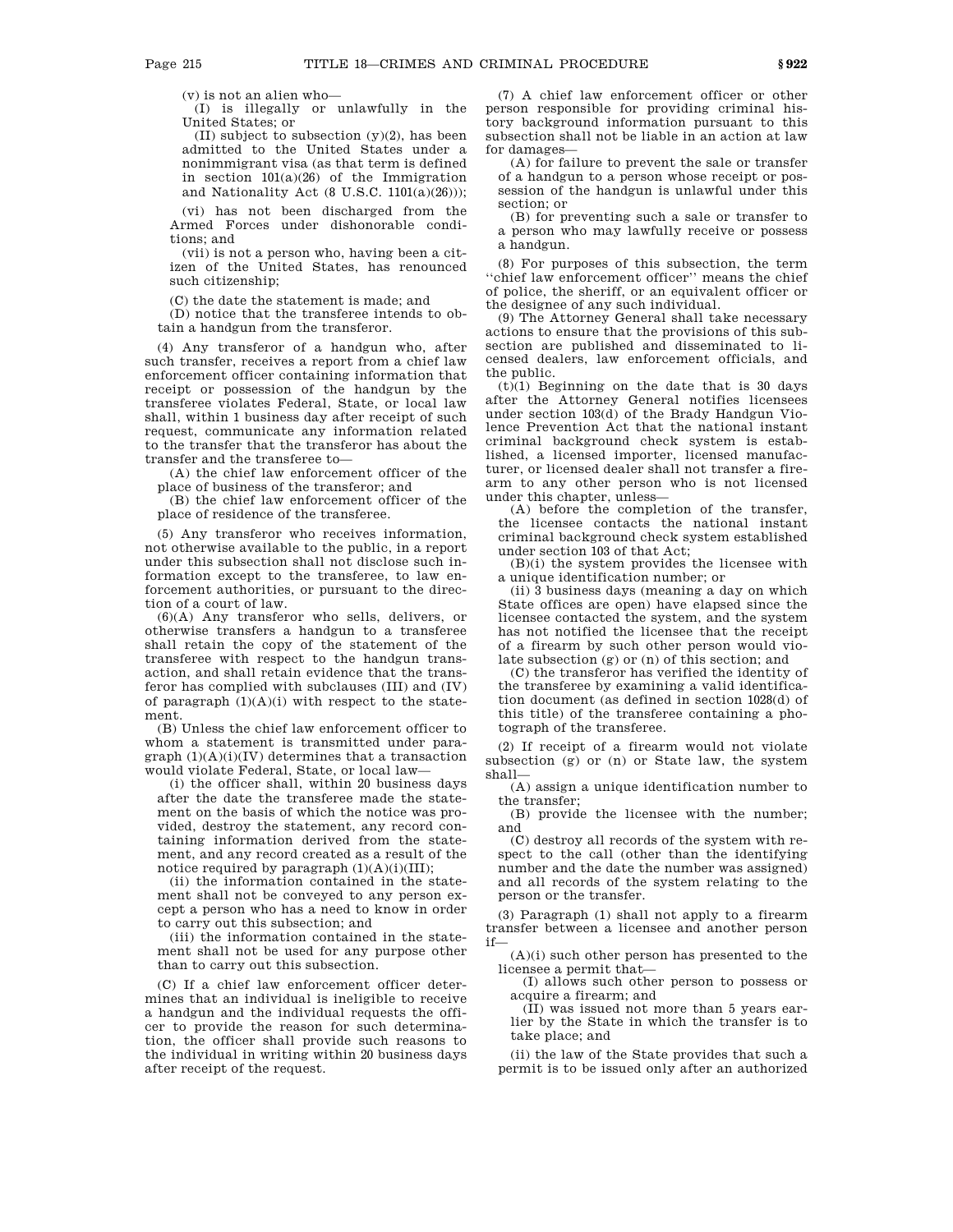government official has verified that the information available to such official does not indicate that possession of a firearm by such other person would be in violation of law;

(B) the Attorney General has approved the transfer under section 5812 of the Internal Revenue Code of 1986; or

(C) on application of the transferor, the Attorney General has certified that compliance with paragraph  $(1)(A)$  is impracticable because—

(i) the ratio of the number of law enforcement officers of the State in which the transfer is to occur to the number of square miles of land area of the State does not exceed 0.0025;

(ii) the business premises of the licensee at which the transfer is to occur are extremely remote in relation to the chief law enforcement officer (as defined in subsection (s)(8)); and

(iii) there is an absence of telecommunications facilities in the geographical area in which the business premises are located.

(4) If the national instant criminal background check system notifies the licensee that the information available to the system does not demonstrate that the receipt of a firearm by such other person would violate subsection (g) or (n) or State law, and the licensee transfers a firearm to such other person, the licensee shall include in the record of the transfer the unique identification number provided by the system with respect to the transfer.

(5) If the licensee knowingly transfers a firearm to such other person and knowingly fails to comply with paragraph (1) of this subsection with respect to the transfer and, at the time such other person most recently proposed the transfer, the national instant criminal background check system was operating and information was available to the system demonstrating that receipt of a firearm by such other person would violate subsection (g) or (n) of this section or State law, the Attorney General may, after notice and opportunity for a hearing, suspend for not more than 6 months or revoke any license issued to the licensee under section 923, and may impose on the licensee a civil fine of not more than \$5,000.

(6) Neither a local government nor an employee of the Federal Government or of any State or local government, responsible for providing information to the national instant criminal background check system shall be liable in an action at law for damages—

(A) for failure to prevent the sale or transfer of a firearm to a person whose receipt or possession of the firearm is unlawful under this section; or

(B) for preventing such a sale or transfer to a person who may lawfully receive or possess a firearm.

(u) It shall be unlawful for a person to steal or unlawfully take or carry away from the person or the premises of a person who is licensed to engage in the business of importing, manufacturing, or dealing in firearms, any firearm in the licensee's business inventory that has been shipped or transported in interstate or foreign commerce.

 $[(v), (w)$  Repealed. Pub. L. 103-322, title XI, §110105(2), Sept. 13, 1994, 108 Stat. 2000.]

 $(x)(1)$  It shall be unlawful for a person to sell, deliver, or otherwise transfer to a person who the transferor knows or has reasonable cause to believe is a juvenile—

(A) a handgun; or

(B) ammunition that is suitable for use only in a handgun.

(2) It shall be unlawful for any person who is a juvenile to knowingly possess—

(A) a handgun; or

(B) ammunition that is suitable for use only in a handgun.

(3) This subsection does not apply to—

(A) a temporary transfer of a handgun or ammunition to a juvenile or to the possession or use of a handgun or ammunition by a juvenile if the handgun and ammunition are possessed and used by the juvenile—

(i) in the course of employment, in the course of ranching or farming related to activities at the residence of the juvenile (or on property used for ranching or farming at which the juvenile, with the permission of the property owner or lessee, is performing activities related to the operation of the farm or ranch), target practice, hunting, or a course of instruction in the safe and lawful use of a handgun;

(ii) with the prior written consent of the juvenile's parent or guardian who is not prohibited by Federal, State, or local law from possessing a firearm, except—

(I) during transportation by the juvenile of an unloaded handgun in a locked container directly from the place of transfer to a place at which an activity described in clause (i) is to take place and transportation by the juvenile of that handgun, unloaded and in a locked container, directly from the place at which such an activity took place to the transferor; or

(II) with respect to ranching or farming activities as described in clause (i), a juvenile may possess and use a handgun or ammunition with the prior written approval of the juvenile's parent or legal guardian and at the direction of an adult who is not prohibited by Federal, State or local law from possessing a firearm;

(iii) the juvenile has the prior written consent in the juvenile's possession at all times when a handgun is in the possession of the juvenile; and

(iv) in accordance with State and local law;

(B) a juvenile who is a member of the Armed Forces of the United States or the National Guard who possesses or is armed with a handgun in the line of duty;

(C) a transfer by inheritance of title (but not possession) of a handgun or ammunition to a juvenile; or

(D) the possession of a handgun or ammunition by a juvenile taken in defense of the juvenile or other persons against an intruder into the residence of the juvenile or a residence in which the juvenile is an invited guest.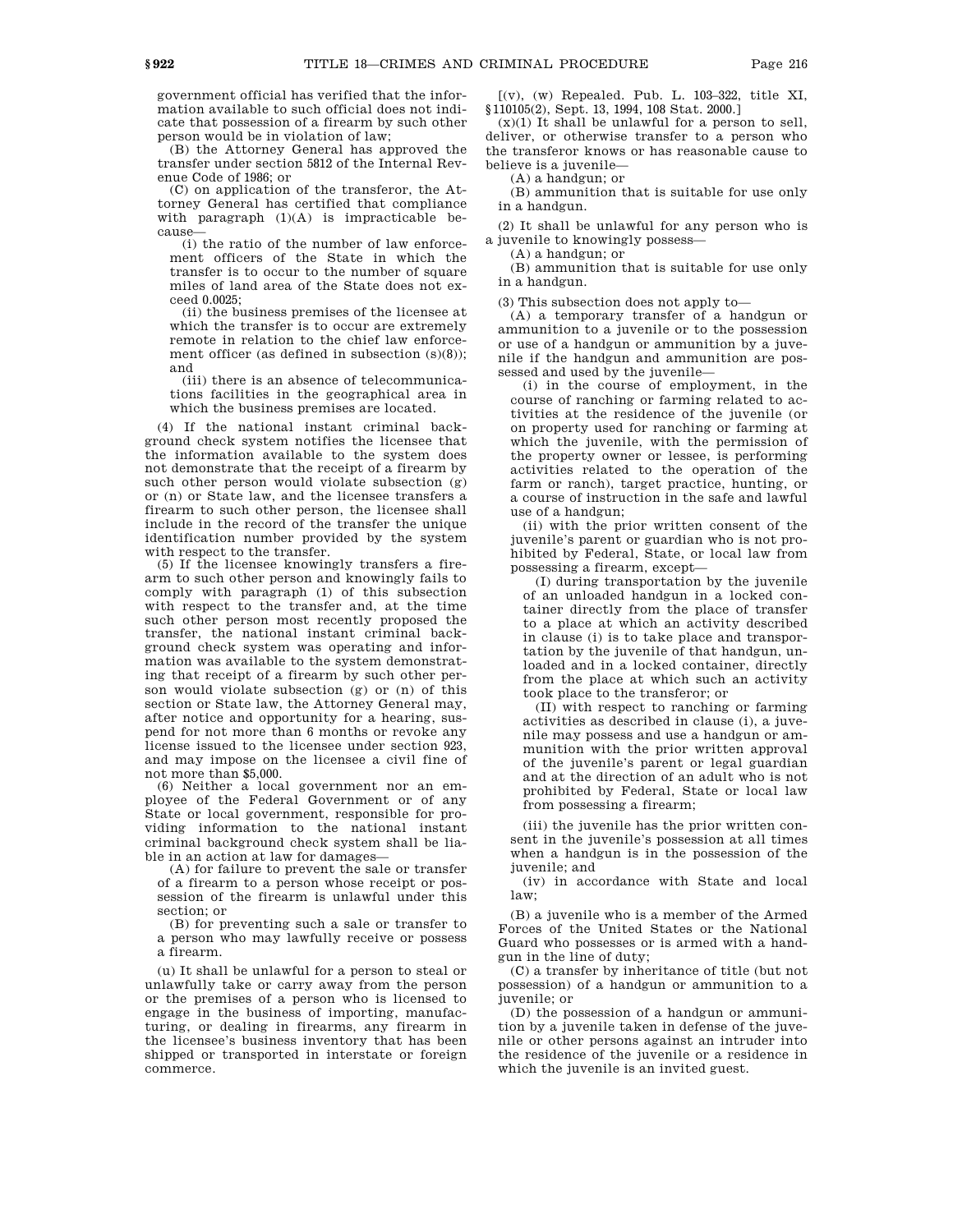(4) A handgun or ammunition, the possession of which is transferred to a juvenile in circumstances in which the transferor is not in violation of this subsection shall not be subject to permanent confiscation by the Government if its possession by the juvenile subsequently becomes unlawful because of the conduct of the juvenile, but shall be returned to the lawful owner when such handgun or ammunition is no longer required by the Government for the purposes of investigation or prosecution.

(5) For purposes of this subsection, the term ''juvenile'' means a person who is less than 18 years of age.

 $(6)(A)$  In a prosecution of a violation of this subsection, the court shall require the presence of a juvenile defendant's parent or legal guardian at all proceedings.

(B) The court may use the contempt power to enforce subparagraph (A).

(C) The court may excuse attendance of a parent or legal guardian of a juvenile defendant at a proceeding in a prosecution of a violation of this subsection for good cause shown.

(y) PROVISIONS RELATING TO ALIENS ADMITTED UNDER NONIMMIGRANT VISAS.—

(1) DEFINITIONS.—In this subsection—

(A) the term "alien" has the same meaning as in section  $101(a)(3)$  of the Immigration and Nationality Act (8 U.S.C. 1101(a)(3)); and

(B) the term ''nonimmigrant visa'' has the same meaning as in section  $101(a)(26)$  of the Immigration and Nationality Act (8 U.S.C. 1101(a)(26)).

(2) EXCEPTIONS.—Subsections  $(d)(5)(B)$ ,  $(g)(5)(B)$ , and  $(s)(3)(B)(v)(II)$  do not apply to any alien who has been lawfully admitted to the United States under a nonimmigrant visa, if that alien is—

(A) admitted to the United States for lawful hunting or sporting purposes or is in possession of a hunting license or permit lawfully issued in the United States;

(B) an official representative of a foreign government who is—

(i) accredited to the United States Government or the Government's mission to an international organization having its headquarters in the United States; or

(ii) en route to or from another country to which that alien is accredited;

(C) an official of a foreign government or a distinguished foreign visitor who has been so designated by the Department of State; or

(D) a foreign law enforcement officer of a friendly foreign government entering the United States on official law enforcement business.

(3) WAIVER.—

(A) CONDITIONS FOR WAIVER.—Any individual who has been admitted to the United States under a nonimmigrant visa may receive a waiver from the requirements of subsection  $(g)(5)$ , if-

(i) the individual submits to the Attorney General a petition that meets the requirements of subparagraph (C); and

(ii) the Attorney General approves the petition.

(B) PETITION.—Each petition under subparagraph (B) shall—

(i) demonstrate that the petitioner has resided in the United States for a continuous period of not less than 180 days before the date on which the petition is submitted under this paragraph; and

(ii) include a written statement from the embassy or consulate of the petitioner, authorizing the petitioner to acquire a firearm or ammunition and certifying that the alien would not, absent the application of subsection (g)(5)(B), otherwise be prohibited from such acquisition under subsection (g).

(C) APPROVAL OF PETITION.—The Attorney General shall approve a petition submitted in accordance with this paragraph, if the Attorney General determines that waiving the requirements of subsection (g)(5)(B) with respect to the petitioner—

(i) would be in the interests of justice; and

(ii) would not jeopardize the public safety.

(z) SECURE GUN STORAGE OR SAFETY DEVICE.—

(1) IN GENERAL.—Except as provided under paragraph (2), it shall be unlawful for any licensed importer, licensed manufacturer, or licensed dealer to sell, deliver, or transfer any handgun to any person other than any person licensed under this chapter, unless the transferee is provided with a secure gun storage or safety device (as defined in section 921(a)(34)) for that handgun.

(2) EXCEPTIONS.—Paragraph (1) shall not apply to-

(A)(i) the manufacture for, transfer to, or possession by, the United States, a department or agency of the United States, a State, or a department, agency, or political subdivision of a State, of a handgun; or

(ii) the transfer to, or possession by, a law enforcement officer employed by an entity referred to in clause (i) of a handgun for law enforcement purposes (whether on or off duty); or

(B) the transfer to, or possession by, a rail police officer employed by a rail carrier and certified or commissioned as a police officer under the laws of a State of a handgun for purposes of law enforcement (whether on or off duty);

(C) the transfer to any person of a handgun listed as a curio or relic by the Secretary pursuant to section  $921(a)(13)$ ; or

(D) the transfer to any person of a handgun for which a secure gun storage or safety device is temporarily unavailable for the reasons described in the exceptions stated in section 923(e), if the licensed manufacturer, licensed importer, or licensed dealer delivers to the transferee within 10 calendar days from the date of the delivery of the handgun to the transferee a secure gun storage or safety device for the handgun.

(3) LIABILITY FOR USE.—

(A) IN GENERAL.—Notwithstanding any other provision of law, a person who has lawful possession and control of a handgun, and who uses a secure gun storage or safety device with the handgun, shall be entitled to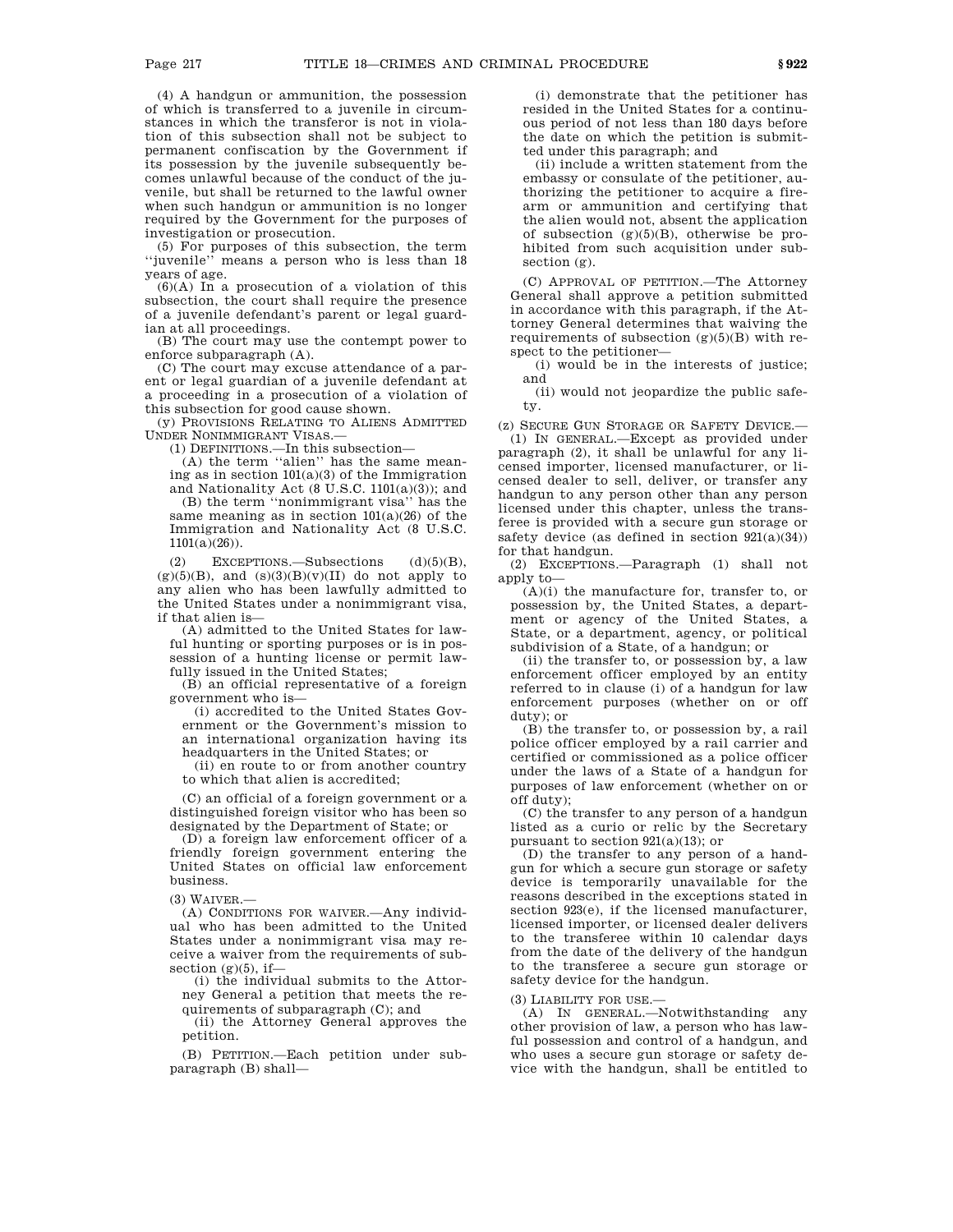immunity from a qualified civil liability action.

(B) PROSPECTIVE ACTIONS.—A qualified civil liability action may not be brought in any Federal or State court.

(C) DEFINED TERM.—As used in this paragraph, the term ''qualified civil liability action'

(i) means a civil action brought by any person against a person described in subparagraph (A) for damages resulting from the criminal or unlawful misuse of the handgun by a third party, if—

(I) the handgun was accessed by another person who did not have the permission or authorization of the person having lawful possession and control of the handgun to have access to it; and

(II) at the time access was gained by the person not so authorized, the handgun had been made inoperable by use of a secure gun storage or safety device; and

(ii) shall not include an action brought against the person having lawful possession and control of the handgun for negligent entrustment or negligence per se.

## **[APPENDIX A Repealed. Pub. L. 103–322, title XI, § 110105(2), Sept. 13, 1994, 108 Stat. 2000]**

(Added Pub. L. 90–351, title IV, §902, June 19, 1968, 82 Stat. 228; amended Pub. L. 90–618, title I, §102, Oct. 22, 1968, 82 Stat. 1216; Pub. L. 97–377, title I, §165(a), Dec. 21, 1982, 96 Stat. 1923; Pub. L. 99–308, §102, May 19, 1986, 100 Stat. 451; Pub. L. 99–408, §2, Aug. 28, 1986, 100 Stat. 920; Pub. L. 99–514, §2, Oct. 22, 1986, 100 Stat. 2095; Pub. L. 100–649, §2(a), (f)(2)(A), Nov. 10, 1988, 102 Stat. 3816, 3818; Pub. L. 100–690, title VII, §7060(c), Nov. 18, 1988, 102 Stat. 4404; Pub. L. 101–647, title XVII, §1702(b)(1), title XXII, §§2201, 2202, 2204(b), title XXXV, §3524, Nov. 29, 1990, 104 Stat. 4844, 4856, 4857, 4924; Pub. L. 103–159, title I, §102(a)(1), (b), title III, §302(a)–(c), Nov. 30, 1993, 107 Stat. 1536, 1539, 1545; Pub. L. 103–322, title XI, §§110102(a), 110103(a), 110105(2), 110106, 110201(a), 110401(b), (c), 110511, 110514, title XXXII, §§320904, 320927, title XXXIII, §330011(i), Sept. 13, 1994, 108 Stat. 1996, 1998, 2000, 2010, 2014, 2019, 2125, 2131, 2145; Pub. L. 104–208, div. A, title I, §101(f) [title VI, §§657, 658(b)], Sept. 30, 1996, 110 Stat. 3009–314, 3009–369, 3009–372; Pub. L. 104–294, title VI, §603(b), (c)(1), (d)–(f)(1), (g), Oct. 11, 1996, 110 Stat. 3503, 3504; Pub. L. 105–277, div. A, §101(b) [title I, §121], Oct. 21, 1998, 112 Stat. 2681–50, 2681–71; Pub. L. 107–273, div. B, title IV, §4003(a)(1), Nov. 2, 2002, 116 Stat. 1811; Pub. L. 107–296, title XI, §1112(f)(4), (6), Nov. 25, 2002, 116 Stat. 2276; Pub. L. 109–92, §§5(c)(1), 6(a), Oct. 26, 2005, 119 Stat. 2099, 2101.)

## AMENDMENT OF SECTION

*Pub. L. 100–649, §2(f)(2)(A), Nov. 10, 1988, 102 Stat. 3818, as amended by Pub. L. 105–277, div. A, §101(h) [title VI, §649], Oct. 21, 1998, 112 Stat. 2681–480, 2681–528; Pub. L. 108–174, §1(1), Dec. 9, 2003, 117 Stat. 2481, provided that, effective 25 years after the 30th day beginning after Nov. 10, 1988, subsection (p) of this section is repealed.*

#### REFERENCES IN TEXT

The effective date of this chapter, referred to in subsec. (a)(3), is December 16, 1968.

Section 5845 of the Internal Revenue Code of 1986, referred to in subsecs.  $(a)(4)$  and  $(b)(4)$ , is classified to section 5845 of Title 26, Internal Revenue Code.

For date this subsection takes effect, referred to in subsec. (*o*)(2)(B), as May 19, 1986, see Effective Date of 1986 Amendment note, set out below.

The date of the enactment of this subsection and the date of the enactment of the Undetectable Firearms Act of 1988, referred to in subsec.  $(p)(2)(C)(i)$ ,  $(6)$ , respectively, are both the date of enactment of Pub. L. 100–649, which enacted subsec. (p) of this section and which was approved Nov. 10, 1988.

The date of enactment of this subsection, referred to in subsec. (s)(1), is the date of enactment of Pub. L.

103–159, which was approved Nov. 30, 1993. Section 5812 of the Internal Revenue Code of 1986, referred to in subsecs.  $(s)(1)(E)$  and  $(t)(3)(B)$ , is classified

to section 5812 of Title 26, Internal Revenue Code. Section 1028 of this title, referred to in subsec. (s)(3)(A), was subsequently amended, and section  $1028(d)(1)$  no longer defines the term "identification" document''. However, such term is defined elsewhere in that section.

Section 102 of the Controlled Substances Act, referred to in subsec.  $(s)(3)(B)(iii)$ , is classified to section 802 of Title 21, Food and Drugs.

Section 103 of the Brady Handgun Violence Prevention Act, referred to in subsec.  $(t)(1)$ , is section 103 of Pub. L. 103–159, which is set out below.

## AMENDMENTS

2005—Subsec. (a)(7), (8). Pub. L. 109–92, §6(a), added pars. (7) and (8) and struck out former pars. (7) and (8) which related to prohibitions on the manufacture, importation, sale, and delivery of armor piercing ammunition.

Subsec. (z). Pub. L. 109–92, §5(c)(1), added subsec. (z). 2002—Subsecs. (a) to (c), (p)(2) to (4). Pub. L. 107–296, §1112(f)(6), substituted ''Attorney General'' for ''Sec-

retary'' wherever appearing. Subsec. (p)(5)(A). Pub. L. 107–296, §1112(f)(4), substituted ''after consultation with the Attorney General" for "after consultation with the Secretary'

Subsecs. (r), (s). Pub. L. 107–296, §1112(f)(6), substituted ''Attorney General'' for ''Secretary'' wherever

appearing. Subsec. (t)(1)(C). Pub. L. 107–273 substituted ''1028(d)'' for  $"1028(d)(1)"$ 

Subsecs. (t)(3), (5), (v), (w). Pub. L. 107–296, §1112(f)(6), substituted ''Attorney General'' for ''Secretary'' wher-

ever appearing. 1998—Subsec. (d)(5). Pub. L. 105–277, §101(b) [title I, §121(1)], added par. (5) and struck out former par. (5) which read as follows: ''who, being an alien, is illegally or unlawfully in the United States;

Subsec. (g)(5). Pub. L. 105–277, §101(b) [title I, §121(2)], added par. (5) and struck out former par. (5) which read as follows: ''who, being an alien, is illegally or unlawfully in the United States;'

Subsec. (s)(3)(B)(v). Pub. L. 105–277, §101(b) [title I, §121(3)], added cl. (v) and struck out former cl. (v) which read as follows: ''is not an alien who is illegally or unlawfully in the United States;

Subsec. (y). Pub. L. 105–277, §101(b) [title I, §121(4)], added subsec. (y).

1996—Pub. L. 104–294, §603(g), amended Appendix A by substituting ''Uberti 1866 Sporting Rifle'' for ''Uberti 1866 Sporting Rilfe'' in category designated ''Centerfire Rifles—Lever & Slide'', ''Sako FiberClass Sporter'' for ''Sako Fiberclass Sporter'' in category designated ''Centerfire Rifles—Bolt Action'', ''Remington 870 SPS Special Purpose Magnum'' for ''Remington 879 SPS Special Purpose Magnum'' in category designated ''Shotguns—Slide Actions'', and ''E.A.A./Sabatti Falcon-Mon Over/Under'' for ''E.A.A/Sabatti Falcon-Mon Over/Under'' in category designated ''Shotguns—Over/ Unders''.

Subsec. (d)(9). Pub. L. 104–208, §101(f) [§658(b)(1)], added par. (9).

Subsec. (g)(7). Pub. L. 104–208, §101(f) [§658(b)(2)(A)], struck out "or" at end.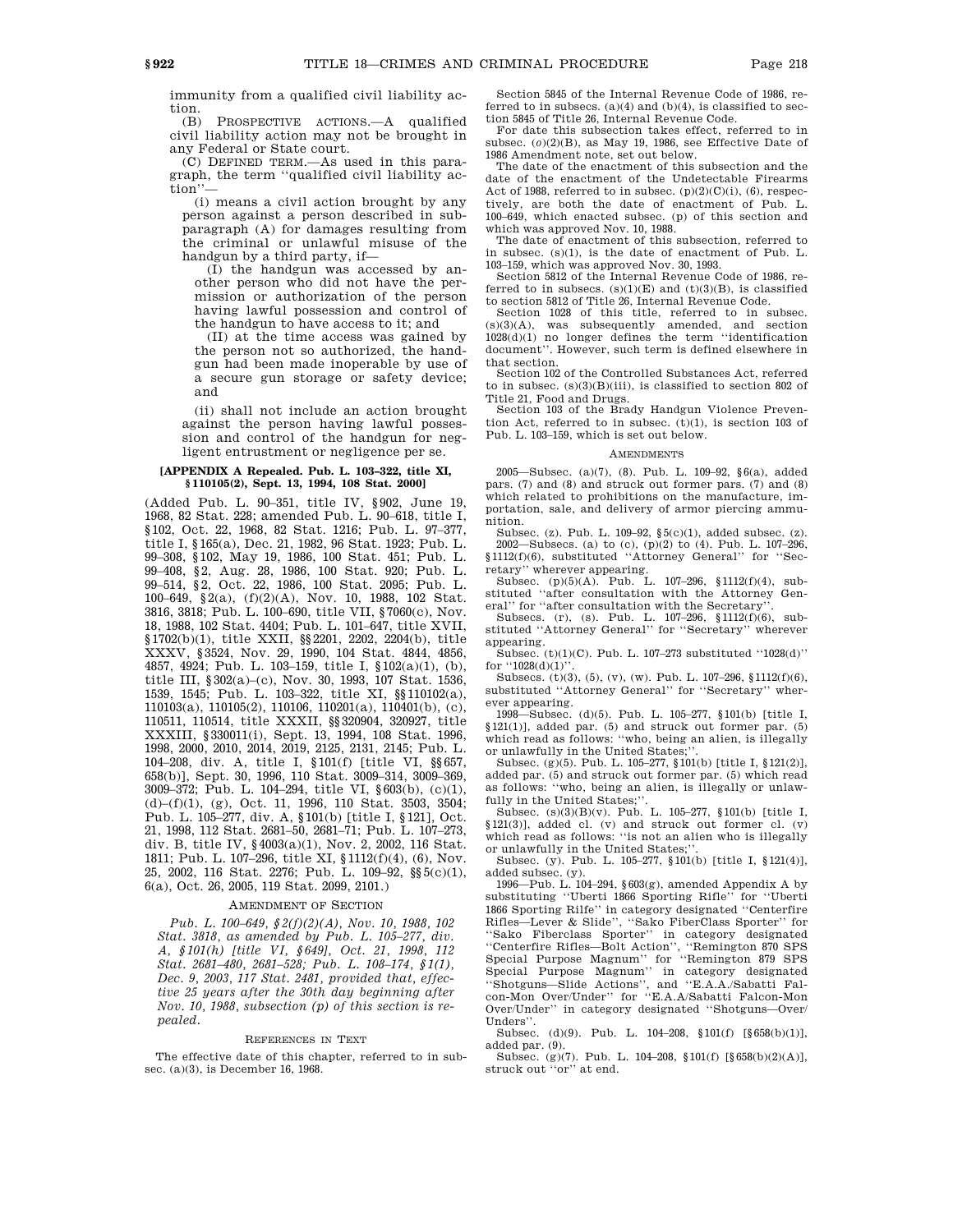Subsec. (g)(8)(C)(ii). Pub. L. 104–294, §603(b), which directed the amendment of cl. (ii) by substituting a semicolon for the comma at end, could not be executed because of the prior amendment by Pub. L. 104–208, §101(f)  $[\S 658(b)(2)]$  See below.

Pub. L. 104–208, §101(f) [§658(b)(2)(B)], substituted ''; or'' for comma at end.

Subsec. (g)(9). Pub. L. 104–208, §101(f) [§658(b)(2)(C)], added par. (9).

Subsec. (q). Pub. L. 104–208, §101(f) [title VI, §657], amended subsec. generally, revising and restating former provisions.

Subsec. (s)(1). Pub. L. 104–294, §603(c)(1), amended directory language of Pub. L. 103–322, §320927. See 1994 Amendment note below.

Subsec. (s)(3)(B)(i). Pub. L. 104–208, §101(f) [title VI, §658(b)(3)], inserted '', and has not been convicted in any court of a misdemeanor crime of domestic violence'' before the semicolon.

Subsec. (t)(2). Pub. L. 104–294, §603(d), substituted "subsection  $(g)$  or  $(n)$ " for "section 922 $(g)$  or  $(n)$ " in introductory provisions.

Subsec. (w)(4). Pub. L. 104–294, §603(e), substituted ''section 923(i) of this title'' for ''section 923(i) of title 18, United States Code,

Subsec. (x). Pub. L. 104–294, §603(f)(1), amended directory language of Pub. L. 103–322, §110201(a). See 1994 Amendment note below.

1994—Pub. L. 103–322, §110106, which added Appendix A specifying firearms that were not prohibited by subsec.  $(v)(1)$  at end of section, was repealed by Pub. L. 103-322, §110105(2). See Effective and Termination Dates of 1994 Amendment note below.

Subsec. (a)(9). Pub. L. 103–322, §110514, added par. (9). Subsec. (b)(1). Pub. L. 103–322, §330011(i), amended directory language of Pub. L. 101–647, §3524. See 1990 Amendment note below.

Subsec. (d)(8). Pub. L. 103–322, §110401(b), added par. (8).

Subsec. (g)(8). Pub. L. 103–322, §110401(c), added par. (8).

Subsec. (j). Pub. L. 103–322, §110511, amended subsec. (j) generally. Prior to amendment, subsec. (j) read as follows: ''It shall be unlawful for any person to receive, conceal, store, barter, sell, or dispose of any stolen firearm or stolen ammunition, or pledge or accept as security for a loan any stolen firearm or stolen ammunition, which is moving as, which is a part of, which constitutes, or which has been shipped or transported in, interstate or foreign commerce, knowing or having reasonable cause to believe that the firearm or ammunition was stolen.''

Subsec. (q). Pub. L. 103–322, §320904, added par. (1) and redesignated former pars. (1) to (3) as (2) to (4), respectively.

Subsec. (s)(1). Pub. L. 103–322, §320927, as amended by Pub. L. 104–294, §603(c)(1), inserted ''(other than the return of a handgun to the person from whom it was received)'' after ''handgun'' in introductory provisions.

Subsec. (v). Pub. L. 103–322, §110102(a), which added subsec. (v) prohibiting the manufacture, transfer, or possession of automatic assault weapons, was repealed by Pub. L. 103–322, §110105(2). See Effective and Termination Dates of 1994 Amendment note below.

Subsec. (w). Pub. L. 103–322, §110103(a), which added subsec. (w) prohibiting the transfer or possession of a large capacity ammunition feeding device, was repealed by Pub. L. 103–322, §110105(2). See Effective and Termination Dates of 1994 Amendment note below.

Subsec. (x). Pub. L. 103–322, §110201(a), as amended by Pub. L. 104–294, §603(f)(1), added subsec. (x).

1993—Subsec. (e). Pub. L. 103–159, §302(a), inserted at end ''No common or contract carrier shall require or cause any label, tag, or other written notice to be placed on the outside of any package, luggage, or other container that such package, luggage, or other container contains a firearm.''

Subsec. (f). Pub. L. 103–159, §302(b), designated existing provisions as par. (1) and added par. (2).

Subsec. (s). Pub. L. 103–159, §102(a)(1), added subsec. (s).

Subsec. (t). Pub. L. 103–159, §102(b), added subsec. (t). Subsec. (u). Pub. L. 103–159, §302(c), added subsec. (u). 1990—Subsec. (a)(5). Pub. L. 101–647, §2201, substituted

''does not reside in (or if the person is a corporation or other business entity, does not maintain a place of business in) the State in which the transferor resides;'' for ''resides in any State other than that in which the transferor resides (or other than that in which its place of business is located if the transferor is a corporation or other business entity);

Subsec. (b)(1). Pub. L. 101–647, §3524, as amended by Pub. L. 103–322, §330011(i), substituted semicolon for period at end.

Subsec. (j). Pub. L. 101–647, §2202(a), substituted ''which constitutes, or which has been shipped or transported in'' for ''or which constitutes''.

Subsec. (k). Pub. L. 101–647, §2202(b), inserted before period at end ''or to possess or receive any firearm which has had the importer's or manufacturer's serial number removed, obliterated, or altered and has, at any time, been shipped or transported in interstate or foreign commerce''.

Subsec. (q). Pub. L. 101–647, §1702(b)(1), added subsec.  $(q)$ 

Subsec. (r). Pub. L. 101–647, §2204(b), added subsec. (r). 1988—Subsec. (g)(3). Pub. L. 100–690 inserted ''who'' before "is".

Subsec. (p). Pub. L. 100–649 added subsec. (p).

1986—Subsec. (a)(1). Pub. L. 99–308, §102(1), amended par. (1) generally. Prior to amendment, par. (1) read as follows: ''for any person, except a licensed importer, licensed manufacturer, or licensed dealer, to engage in the business of importing, manufacturing, or dealing in firearms or ammunition, or in the course of such business to ship, transport, or receive any firearm or ammunition in interstate or foreign commerce;''

Subsec. (a)(2). Pub. L. 99–308, §102(2)(A), in provision preceding subpar. (A) struck out ''or ammunition'' after ''any firearm''.

Subsec. (a)(2)(A). Pub. L. 99–308, §102(2)(B), substituted ''licensed dealer, or licensed collector'' for ''or licensed dealer for the sole purpose of repair or customizing''.

Subsec. (a)(3)(B). Pub. L. 99–308, §102(3), substituted ''firearm'' for ''rifle or shotgun'' and ''with subsection (b)(3) of this section'' for ''with the provisions of subsection (b)(3) of this section''.

Subsec. (a)(4). Pub. L. 99–514 substituted ''Internal Revenue Code of 1986'' for ''Internal Revenue Code of 1954''.

Subsec. (a)(7), (8). Pub. L. 99–408 added pars. (7) and (8).

Subsec. (b)(2). Pub. L. 99–308, §102(4)(A), struck out ''or ammunition'' after ''firearm'' in two places.

Subsec. (b)(3)(A). Pub. L. 99–308, §102(4)(B), inserted a new cl. (A) and struck out former cl. (A) which provided that par. (3) ''shall not apply to the sale or delivery of a rifle or shotgun to a resident of a State contiguous to the State in which the licensee's place of business is located if the purchaser's State of residence permits such sale or delivery by law, the sale fully complies with the legal conditions of sale in both such contiguous States, and the purchaser and the licensee have, prior to the sale, or delivery for sale, of the rifle or shotgun, complied with all of the requirements of section 922(c) applicable to intrastate transactions other than at the licensee's business premises,''.

Subsec. (b)(3)(B), (C). Pub. L. 99–308, §102(4)(C), (D), inserted "and" before "(B)" and struck out cl. (C), which provided that par. (3) ''shall not preclude any person who is participating in any organized rifle or shotgun match or contest, or is engaged in hunting, in a State other than his State of residence and whose rifle or shotgun has been lost or stolen or has become inoperative in such other State, from purchasing a rifle or shotgun in such other State from a licensed dealer if such person presents to such dealer a sworn statement (i) that his rifle or shotgun was lost or stolen or became inoperative while participating in such a match or contest, or while engaged in hunting, in such other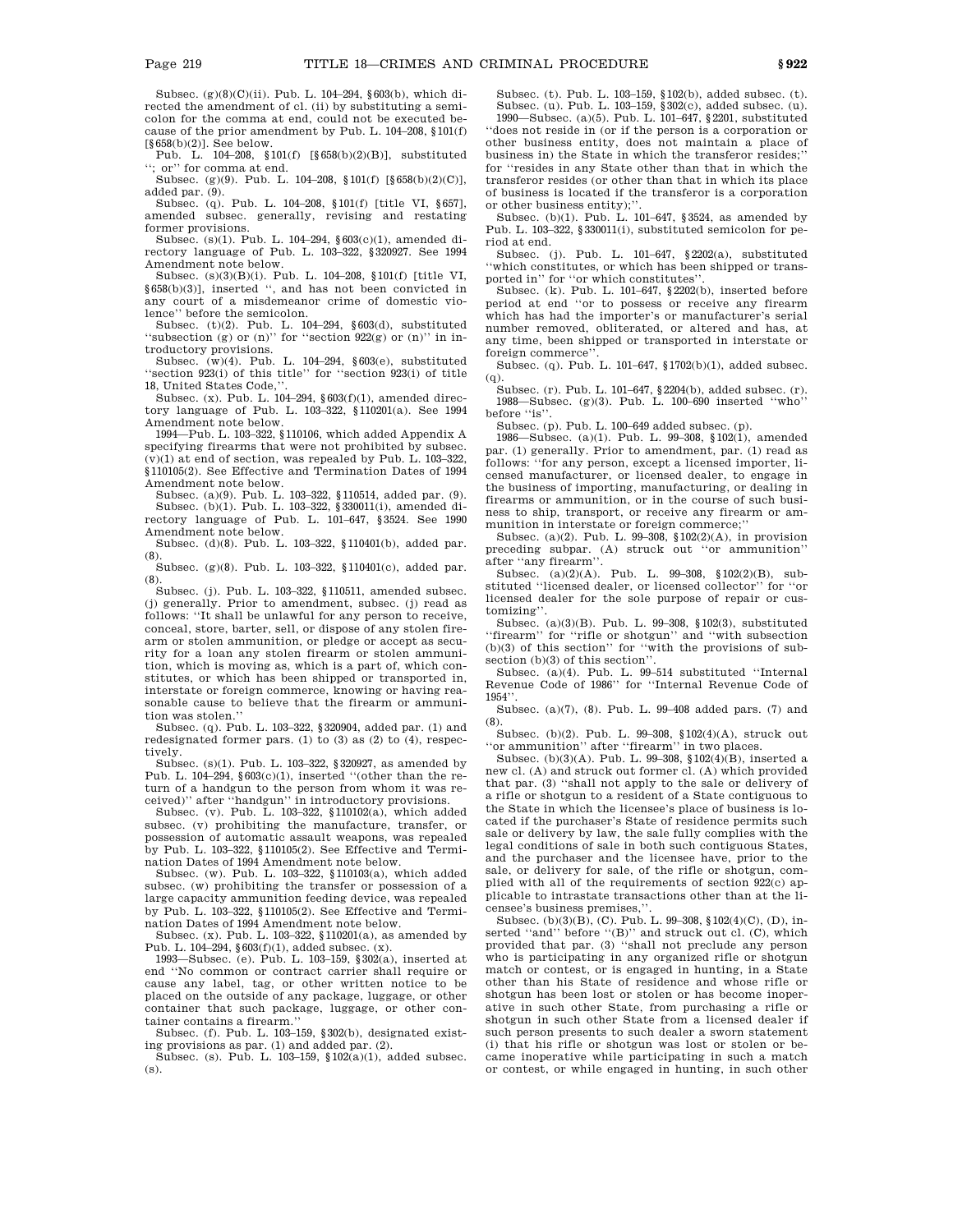State, and (ii) identifying the chief law enforcement officer of the locality in which such person resides, to whom such licensed dealer shall forward such statement by registered mail''.

Subsec. (b)(4). Pub. L. 99–514 substituted ''Internal Revenue Code of 1986'' for ''Internal Revenue Code of 1954''.

Subsec. (b)(5). Pub. L. 99–308, §102(4)(E), substituted ''or armor-piercing ammunition'' for ''or ammunition except .22 caliber rimfire ammunition''.

Subsec. (d). Pub. L. 99–308, §102(5)(A), substituted ''person'' for ''licensed importer, licensed manufacturer, licensed dealer, or licensed collector'' in provision preceding par. (1).

Subsec. (d)(3). Pub. L. 99–308, §102(5)(B), amended par. (3) generally. Prior to amendment, par. (3) read as follows: ''is an unlawful user of or addicted to marihuana or any depressant or stimulant drug (as defined in section  $201(v)$  of the Federal Food, Drug, and Cosmetic Act) or narcotic drug (as defined in section 4731(a) of the Internal Revenue Code of 1954); or''.

Subsec. (d)(5) to (7). Pub. L. 99–308, §102(5)(C), (D), added pars. (5) to (7).

Subsec. (g). Pub. L. 99–308, §102(6)(D), in concluding provision substituted ''in interstate or foreign commerce, or possess in or affecting commerce, any firearm or ammunition; or to receive any firearm or ammunition which has been shipped or transported in interstate or foreign commerce'' for ''any firearm or ammunition in interstate or foreign commerce''.

Subsec. (g)(1). Pub. L. 99–308, §102(6)(A), struck out "is under indictment for, or who" after "who"

Subsec. (g)(3). Pub. L. 99–308, §102(6)(B), amended par. (3) generally. Prior to amendment, par. (3) read as follows: ''who is an unlawful user of or addicted to marihuana or any depressant or stimulant drug (as defined in section 201(v) of the Federal Food, Drug, and Cosmetic Act) or narcotic drug (as defined in section 4731(a) of the Internal Revenue Code of 1954); or''.

Subsec. (g)(5) to (7). Pub. L. 99–308, §102(6)(C), added pars. (5) to (7).

Subsec. (h). Pub. L. 99–308, §102(7), amended subsec. (h) generally. Prior to amendment, subsec. (h) read as follows: ''It shall be unlawful for any person—

''(1) who is under indictment for, or who has been convicted in any court of, a crime punishable by imprisonment for a term exceeding one year;

 $'(2)$  who is a fugitive from justice:

''(3) who is an unlawful user of or addicted to marihuana or any depressant or stimulant drug (as defined in section  $201(v)$  of the Federal Food, Drug, and Cosmetic Act) or narcotic drug (as defined in section 4731(a) of the Internal Revenue Code of 1954); or

''(4) who has been adjudicated as a mental defective or who has been committed to any mental institution;

to receive any firearm or ammunition which has been shipped or transported in interstate or foreign commerce.'

Subsec. (n). Pub. L. 99–308, §102(8), added subsec. (n). Subsec. (*o*). Pub. L. 99–308, §102(9), added subsec. (*o*). 1982—Subsec. (b)(5). Pub. L. 97–377 inserted ''except .22 caliber rimfire ammunition'' after ''or ammunition''.

1968—Subsec. (a)(1). Pub. L. 90–618 reenacted par. (1) without change.

Subsec. (a)<sup>(2)</sup>. Pub. L. 90–618 added licensed collectors to the enumerated list of licensees subject to the provisions of this chapter, struck out exemption for the shipment or transportation in interstate or foreign commerce for rifles or shotguns, and inserted exemption authorizing an individual to mail a lawfully owned firearm to the specified licensees for the sole purpose of repair or customizing.

Subsec. (a)(3). Pub. L. 90–618 added licensed collectors to the enumerated list of licensees, struck out exemption for shotguns or rifles purchased or otherwise obtained outside the state of residence of the recipient, struck out provision making it unlawful for any person to purchase or otherwise obtain outside his state of residence any firearm which it would be unlawful for him

to purchase or possess in that state, and provided for exemptions when any person outside of his state of residence acquires a firearm by bequest or interstate succession and transports the firearm or otherwise receives it in his state of residence, if it is lawful for such person to purchase or possess such firearm in his state of residence, when a rifle or shotgun is obtained in conformity with the provisions of subsec. (b)(3) of this section, and when any firearm has been acquired in any state prior to the effective date of this chapter.

Subsec. (a)(4). Pub. L. 90–618 added licensed collectors to the enumerated list of licensees, and provided that the transporting of the specified articles be authorized by the Secretary when consistent with public safety

and necessity. Subsec. (a)(5). Pub. L. 90–618 added licensed collectors to the enumerated list of exempted licensees, prohibited the transfer, etc., of any firearm when the transferor has reasonable cause to believe that the transferee resides in a State other than that in which the transferor resides, and substituted provisions which exempted the transfer, transportation, or delivery of firearms incident to a bequest or intestate succession and the loan or rental of firearms to any person for temporary use for lawful sporting purposes for provisions which exempted the transfer of shotguns or rifles and prohibited the transfer, etc., of any firearm which the transferee could not lawfully purchase or possess in accord with the applicable laws, regulations or ordinances of the state or political subdivision in which the transferee resides.

Subsec. (a)(6). Pub. L. 90–618 added licensed collectors to the enumerated list of licensees, and extended the provisions to include the acquisition or attempted acquisition of ammunition.

Subsec. (b). Pub. L. 90–618, in provision preceding par. (1), added licensed collectors to the enumerated list of licensees.

Subsec. (b)(1). Pub. L. 90–618 substituted provisions making it unlawful to sell or deliver any firearm or ammunition to any individual who the licensee knows or has reasonable cause to believe is less than 18, and to sell or deliver any firearm, other than a rifle or shotgun, or ammunition, other than ammunition for a rifle or shotgun, to any individual who the licensee knows or has reasonable cause to believe is less than 21, for provisions making it unlawful to sell or deliver any firearm to any individual who the licensee knows or has reasonable cause to believe is less than 21, if the firearm is other than a shotgun or rifle.

Subsec. (b)(2). Pub. L. 90–618 extended the prohibition to include the sale or delivery of ammunition to any person where the purchase or possession by such person of such ammunition would be unlawful, and struck out ''or in the locality in which such person resides'' after "or other disposition,

Subsec. (b)(3). Pub. L. 90–618 inserted the exemptions to the prohibition against the sale or delivery of any firearm to any person who the licensee knows or has reasonable cause to believe does not reside in the state in which the licensee's place of business is located.

Subsec. (b)(4). Pub.  $\hat{L}$ . 90–618 substituted provisions making it unlawful to sell or deliver any of the specified articles, except as specifically authorized by the Secretary as consistent with public safety and necessity, for provisions making it unlawful to sell or deliver any of the specified articles, unless the transferor has obtained a sworn statement executed by the principal law enforcement officer of the locality in which the transferee resides stating that such person's receipt or possession would not be unlawful, and that the receipt or possession is intended for lawful purposes, with such sworn statement to be retained by the licensee as part of the records required to be kept under this chapter.

Subsec. (b)(5). Pub. L. 90–618 extended the prohibition to include the sale or delivery of ammunition and, in the material following subsec. (b)(5), added licensed collectors to the enumerated list of licensees, and the provision that subsec. (b)(4) shall not apply to a sale or delivery to any research organization designated by the Secretary.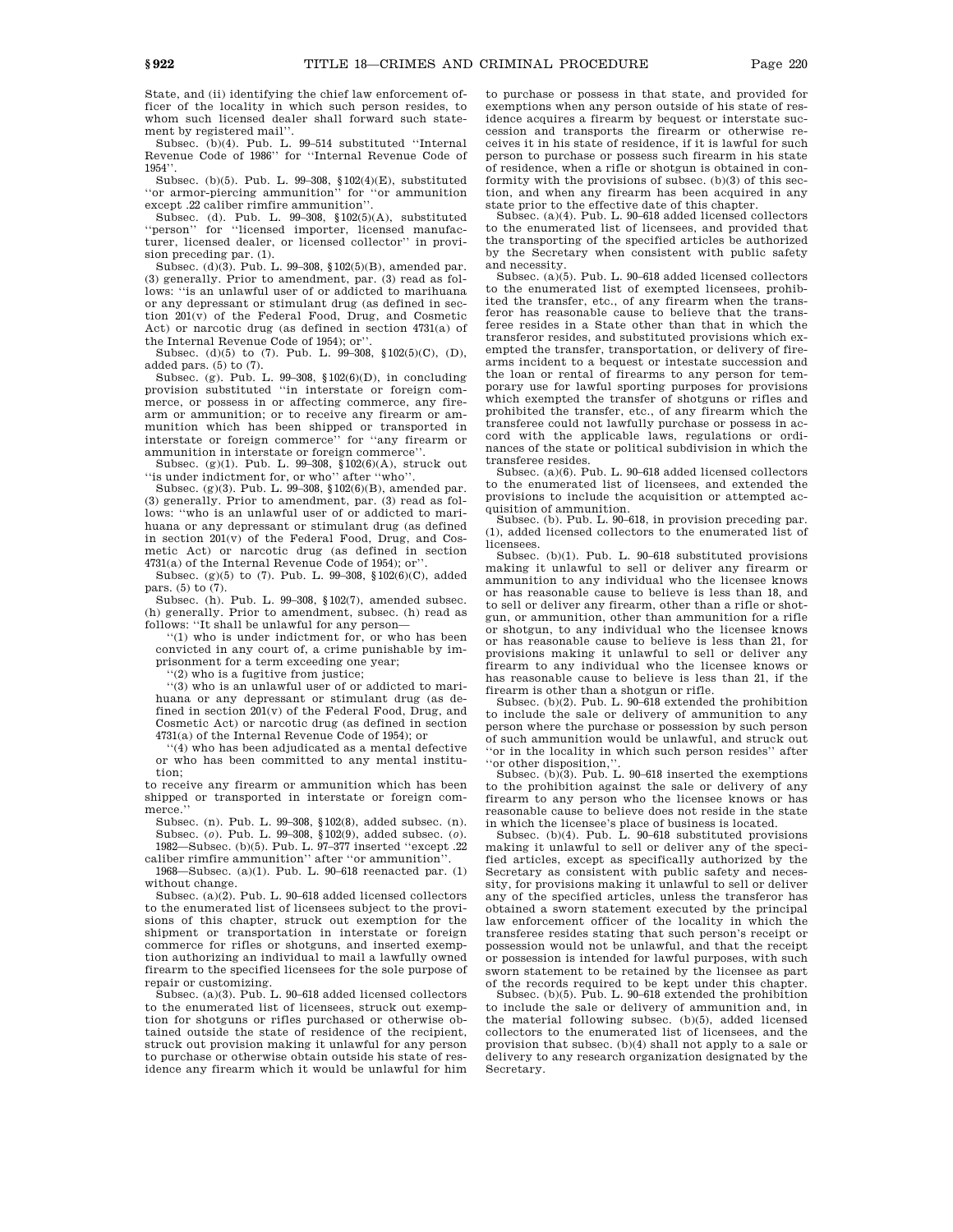Subsecs. (c), (d). Pub. L. 90–618 added subsec. (c), redesignated former subsec. (c) as (d), added licensed collectors to the enumerated list of licensees, extended the prohibition against disposal of firearms or ammunition to include the disposal by any person who is an unlawful user of or addicted to marihuana or any depressant, stimulant, or narcotic drug, or any person who has been adjudicated a mental defective or has been committed to any mental institution, and inserted ''or ammunition'' after ''the sale or disposition of a fire-

arm''. Former subsec. (d) redesignated (f). Subsec. (e). Pub. L. 90–618 added subsec. (e). Former subsec. (e) redesignated (g).

Subsec. (f). Pub. L. 90–618 redesignated former subsec. (d) as (f) and extended the prohibition against transportation or delivery to include ammunition. Former sub-

sec. (f) redesignated (h). Subsec. (g). Pub. L. 90–618 redesignated former subsec. (e) as (g) and extended the prohibition against the shipment or transportation of firearms or ammunition to include the shipment or transportation by any persons who is an unlawful user of or addicted to marihuana or any depressant, stimulant, or narcotic drug, or any person who has been adjudicated a mental defective or has been committed to a mental institution. Former sub-

sec. (g) redesignated (i). Subsec. (h). Pub. L. 90–618 redesignated former subsec. (f) as (h) and extended the prohibition against the receipt of any firearms or ammunition to include the receipt by any person who is an unlawful user of or addicted to marihuana or any depressant, stimulant, or narcotic drug, or any person who has been adjudicated a mental defective or has been committed to any mental institution. Former subsec. (h) redesignated (j).

Subsec. (i). Pub. L. 90–618 redesignated former subsec.  $(g)$  as (i) and substituted "that the firearm or ammunition was'' for ''the same to have been''. Former subsec. (i) redesignated (k).

Subsec. (j). Pub. L. 90–618 redesignated former subsec. (h) as (j) and substituted ''which is moving as, which is a part of,'' for ''moving as or which is a part of'' and ''that the firearm or ammunition was'' for ''the same to have been''. Former subsec. (j) redesignated (*l*).

Subsec. (k). Pub. L. 90–618 redesignated former subsec. (i) as (k). Former subsec. (k) redesignated (m).

Subsec. (*l*). Pub. L. 90–618 redesignated former subsec. (j) as (*l*).

Subsec. (m). Pub. L. 90–618 redesignated former subsec. (k) as (m) and added licensed collectors to the enumerated list of licensees.

#### CHANGE OF NAME

Reference to the Director of Central Intelligence or the Director of the Central Intelligence Agency in the Director's capacity as the head of the intelligence community deemed to be a reference to the Director of National Intelligence. Reference to the Director of Central Intelligence or the Director of the Central Intelligence Agency in the Director's capacity as the head of the Central Intelligence Agency deemed to be a reference to the Director of the Central Intelligence Agency. See section  $1081(a)$ , (b) of Pub. L.  $108-458$ , set out as a note under section 401 of Title 50, War and National Defense.

Post Office Department, referred to in subsec. (c)(2), redesignated United States Postal Service pursuant to Pub. L. 91–375, §6(*o*), Aug. 12, 1970, 84 Stat. 733, set out as a note preceding section 101 of Title 39, Postal Service.

#### EFFECTIVE DATE OF 2005 AMENDMENT

Pub. L. 109–92, §5(d), Oct. 26, 2005, 119 Stat. 2101, pro-vided that: ''This section [amending this section and section 924 of this title and enacting provisions set out as notes under this section and section 921 of this title] and the amendments made by this section shall take effect 180 days after the date of enactment of this Act [Oct. 26, 2005].

#### EFFECTIVE DATE OF 2002 AMENDMENT

Amendment by Pub. L. 107–296 effective 60 days after Nov. 25, 2002, see section 4 of Pub. L. 107–296, set out as an Effective Date note under section 101 of Title 6, Domestic Security.

## EFFECTIVE DATE OF 1996 AMENDMENT

Section  $603(c)(2)$  of Pub. L. 104-294 provided that: ''The amendment made by paragraph (1) [amending this section] shall take effect as if the amendment had been included in section 320927 of the Act referred to in paragraph (1) [Pub. L. 103–322] on the date of the enactment

of such Act [Sept. 13, 1994].'' Section 603(f)(2) of Pub. L. 104–294 provided that: ''The amendment made by paragraph (1) [amending this section] shall take effect as if the amendment had been included in section 110201 of the Act referred to in paragraph (1) [Pub. L. 103–322] on the date of the enactment of such Act [Sept. 13, 1994].''

Section 603(i)(2) of Pub. L. 104–294 provided that: ''The amendment made by paragraph (1) [amending section 210603(b) of Pub. L. 103–322, which amended sections 103(k) and 106(b)(2) of Pub. L. 103–159, set out as notes below] shall take effect as if the amendment had been included in section 210603(b) of the Act referred to in paragraph (1) [Pub. L. 103–322] on the date of the enactment of such Act [Sept. 13, 1994].''

# EFFECTIVE AND TERMINATION DATES OF 1994

AMENDMENT

Amendment by sections 110102(a), 110103(a), and 110106 of Pub. L. 103–322 repealed 10 years after Sept. 13, 1994, see section 110105(2) of Pub. L. 103–322, formerly set out as a note under section 921 of this title.

Section 330011(i) of Pub. L. 103–322 provided that the amendment made by that section is effective as of the date on which section 3524 of Pub. L. 101–647 took effect.

## EFFECTIVE DATE OF 1990 AMENDMENT

Amendment by section 1702(b)(1) of Pub. L. 101–647 applicable to conduct engaged in after the end of the 60 day period beginning on Nov. 29, 1990, see section 1702(b)(4) of Pub. L. 101–647, set out as a note under section 921 of this title.

#### EFFECTIVE DATE OF 1988 AMENDMENT; SUNSET PROVISION

Pub. L. 100–649, §2(f), Nov. 10, 1988, 102 Stat. 3818, as amended by Pub. L. 101–647, title XXXV, §3526(b), Nov. 29, 1990, 104 Stat. 4924; Pub. L. 105–277, div. A, §101(h) [title VI, §649], Oct. 21, 1998, 112 Stat. 2681–480, 2681–528; Pub. L. 108–174, §1, Dec. 9, 2003, 117 Stat. 2481, provided that:

''(1) EFFECTIVE DATE.—This Act and the amendments made by this Act [amending this section and sections 924 and 925 of this title and enacting provisions set out as notes under this section, section 921 of this title, and section 1356 of former Title 49, Transportation] shall take effect on the 30th day beginning after the date of

the enactment of this Act [Nov. 10, 1988]. ''(2) Sunset.—Effective 25 years after the effective date of this Act—

''(A) subsection (p) of section 922 of title 18, United States Code, is hereby repealed;

''(B) subsection (f) of section 924 of such title is hereby repealed and subsections (g) through (*o*) of such section are hereby redesignated as subsections

(f) through (n), respectively; ''(C) subsection (f) of section 925 of such title is hereby repealed;

 $(1)$  section  $924(a)(1)$  of such title is amended by striking 'this subsection, subsection (b), (c), or (f) of this section, or in section 929' and inserting 'this chapter'; and

 $f(E)$  section 925(a) of such title is amended—

''(i) in paragraph (1), by striking 'and provisions relating to firearms subject to the prohibitions of section 922(p)'; and

''(ii) in paragraph (2), by striking ', except for provisions relating to firearms subject to the prohibitions of section 922(p),'; and

'(iii) in each of paragraphs (3) and (4), by striking 'except for provisions relating to firearms subject to the prohibitions of section  $922(p)$ ,'.'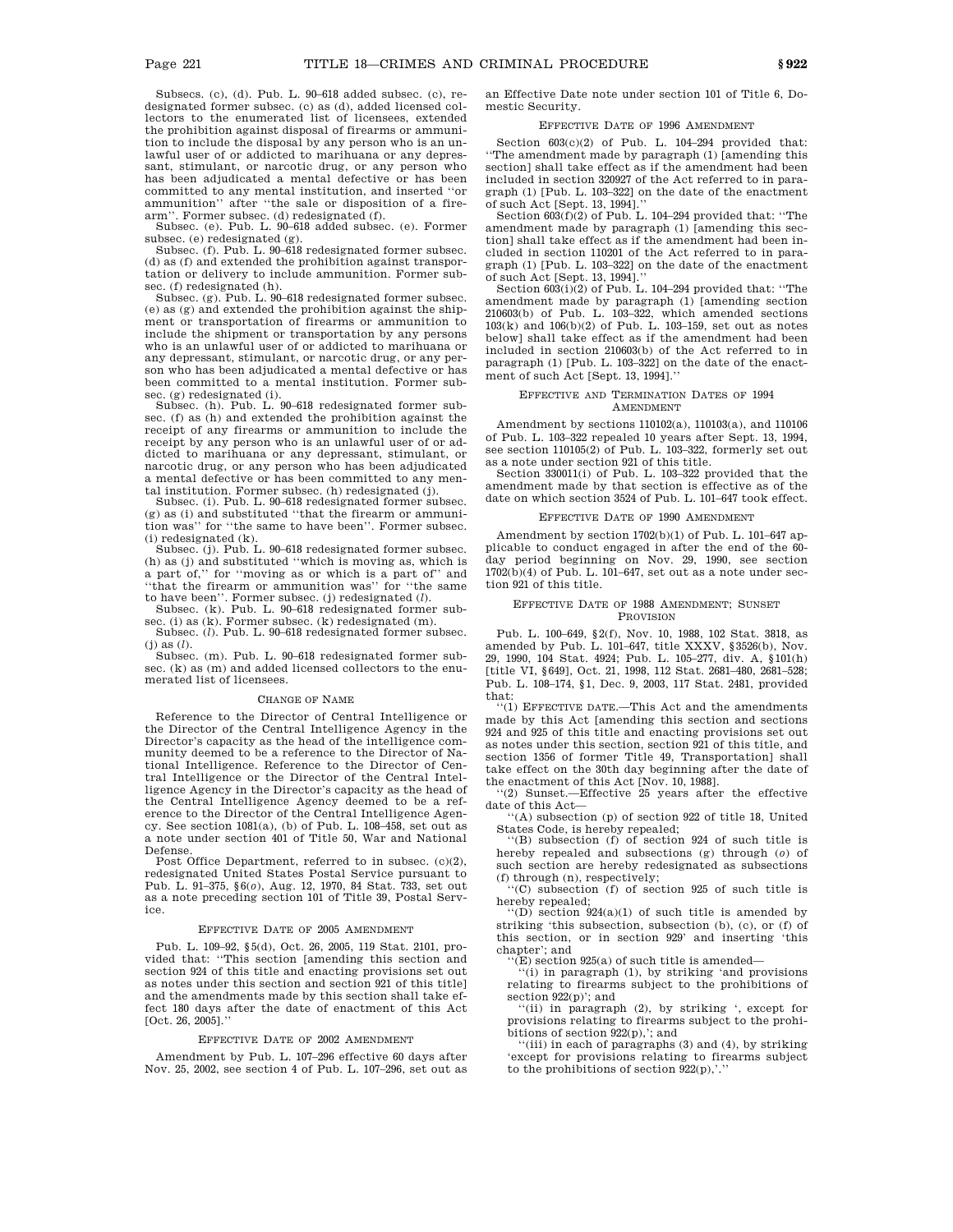## EFFECTIVE DATE OF 1986 AMENDMENT

Amendment by section 102(1)–(8) of Pub. L. 99–308 effective 180 days after May 19, 1986, and amendment by section 102(9) of Pub. L. 99–308 effective May 19, 1986, see section 110(a), (c) of Pub. L. 99–308, set out as a note under section 921 of this title.

#### EFFECTIVE DATE OF 1968 AMENDMENT

Amendment by Pub. L. 90–618 effective Dec. 16, 1968, except subsec. (*l*) effective Oct. 22, 1968, see section 105 of Pub. L. 90–618, set out as a note under section 921 of this title.

#### PURPOSES

Pub. L. 109–92, §5(b), Oct. 26, 2005, 119 Stat. 2099, provided that: ''The purposes of this section [amending this section and section 924 of this title and enacting provisions set out as notes under this section and section 921 of this title] are—

''(1) to promote the safe storage and use of handguns by consumers;

''(2) to prevent unauthorized persons from gaining access to or use of a handgun, including children who may not be in possession of a handgun; and

''(3) to avoid hindering industry from supplying firearms to law abiding citizens for all lawful purposes, including hunting, self-defense, collecting, and competitive or recreational shooting.''

[For definition of ''person'' as used in section 5(b) of Pub. L. 109–92, set out above, see section 7903 of Title 15, Commerce and Trade.]

#### LIABILITY; EVIDENCE

Pub. L. 109–92, §5(c)(3), Oct. 26, 2005, 119 Stat. 2101, provided that:

''(A) LIABILITY.—Nothing in this section [amending this section and section 924 of this title and enacting provisions set out as notes under this section and section 921 of this title] shall be construed to—

''(i) create a cause of action against any Federal firearms licensee or any other person for any civil liability; or

''(ii) establish any standard of care.

''(B) EVIDENCE.—Notwithstanding any other provision of law, evidence regarding compliance or noncompliance with the amendments made by this section shall not be admissible as evidence in any proceeding of any court, agency, board, or other entity, except with respect to an action relating to section 922(z) of title 18, United States Code, as added by this subsection.

''(C) RULE OF CONSTRUCTION.—Nothing in this paragraph shall be construed to bar a governmental action to impose a penalty under section 924(p) of title 18, United States Code, for a failure to comply with section 922(z) of that title.''

[For definition of "person" as used in section  $5(c)(3)$ of Pub. L. 109–92, set out above, see section 7903 of Title 15, Commerce and Trade.]

### CRIMINAL BACKGROUND CHECKS FOR PERSONS OFFERING FIREARM AS COLLATERAL

Pub. L. 112–55, div. B, title V, §511, Nov. 18, 2011, 125 Stat. 632, provided that: ''Hereafter, none of the funds appropriated pursuant to this Act [div. B of Pub. L. 112–55, see Tables for classification] or any other provision of law may be used for—

''(1) the implementation of any tax or fee in connection with the implementation of subsection [sic] 922(t) of title 18, United States Code; and

''(2) any system to implement subsection [sic] 922(t) of title 18, United States Code, that does not require and result in the destruction of any identifying information submitted by or on behalf of any person who has been determined not to be prohibited from possessing or receiving a firearm no more than 24 hours after the system advises a Federal firearms licensee that possession or receipt of a firearm by the prospective transferee would not violate subsection (g) or (n) of section 922 of title 18, United States Code, or State law.''

Similar provisions were contained in the following prior appropriation acts: Pub. L. 106–58, title VI, §634, Sept. 29, 1999, 113 Stat.

473. Pub. L. 105–277, div. A, §101(h) [title VI, §655], Oct. 21,

1998, 112 Stat. 2681–480, 2681–530.

AVAILABILITY OF VIOLENT CRIME REDUCTION TRUST FUND TO FUND ACTIVITIES AUTHORIZED BY BRADY HANDGUN VIOLENCE PREVENTION ACT AND NATIONAL CHILD PROTECTION ACT OF 1993

Pub. L. 103–322, title XXI, §210603(a), Sept. 13, 1994, 108 Stat. 2074, which provided that certain amounts authorized in sections  $103(k)$  and  $106(b)(2)$  of Pub. L. 103–159, set out below, and section 5119b(b) of Title 42, The Public Health and Welfare, may be appropriated from the Violent Crime Reduction Trust Fund, was repealed by Pub. L. 109–162, title XI, §1154(b)(4), Jan. 5, 2006, 119 Stat. 3113.

## NATIONAL INSTANT CRIMINAL BACKGROUND CHECK **SYSTEM**

Pub. L. 110–180, Jan. 8, 2008, 121 Stat. 2559, provided that:

''SECTION 1. SHORT TITLE AND TABLE OF CON-TENTS.

'(a) SHORT TILE [ $\mathrm{sic}$ ].—This Act may be cited as the 'NICS Improvement Amendments Act of 2007'. ''(b) Table of Contents.—[Omitted.]

''SEC. 2. FINDINGS.

''Congress finds the following:

 $'(1)$  Approximately  $916,000$  individuals were prohibited from purchasing a firearm for failing a background check between November 30, 1998, (the date the National Instant Criminal Background Check System (NICS) began operating) and December 31, 2004.

''(2) From November 30, 1998, through December 31, 2004, nearly 49,000,000 Brady background checks were processed through NICS.

''(3) Although most Brady background checks are processed through NICS in seconds, many background checks are delayed if the Federal Bureau of Investigation (FBI) does not have automated access to complete information from the States concerning persons prohibited from possessing or receiving a firearm under Federal or State law.

''(4) Nearly 21,000,000 criminal records are not accessible by NICS and millions of criminal records are missing critical data, such as arrest dispositions, due to data backlogs.

''(5) The primary cause of delay in NICS background checks is the lack of—

''(A) updates and available State criminal disposition records; and

''(B) automated access to information concerning persons prohibited from possessing or receiving a firearm because of mental illness, restraining orders, or misdemeanor convictions for domestic violence.

''(6) Automated access to this information can be improved by—

''(A) computerizing information relating to criminal history, criminal dispositions, mental illness, restraining orders, and misdemeanor convictions for domestic violence; or

''(B) making such information available to NICS in a usable format.

''(7) Helping States to automate these records will reduce delays for law-abiding gun purchasers.

''(8) On March 12, 2002, the senseless shooting, which took the lives of a priest and a parishioner at the Our Lady of Peace Church in Lynbrook, New York, brought attention to the need to improve information-sharing that would enable Federal and State law enforcement agencies to conduct a complete back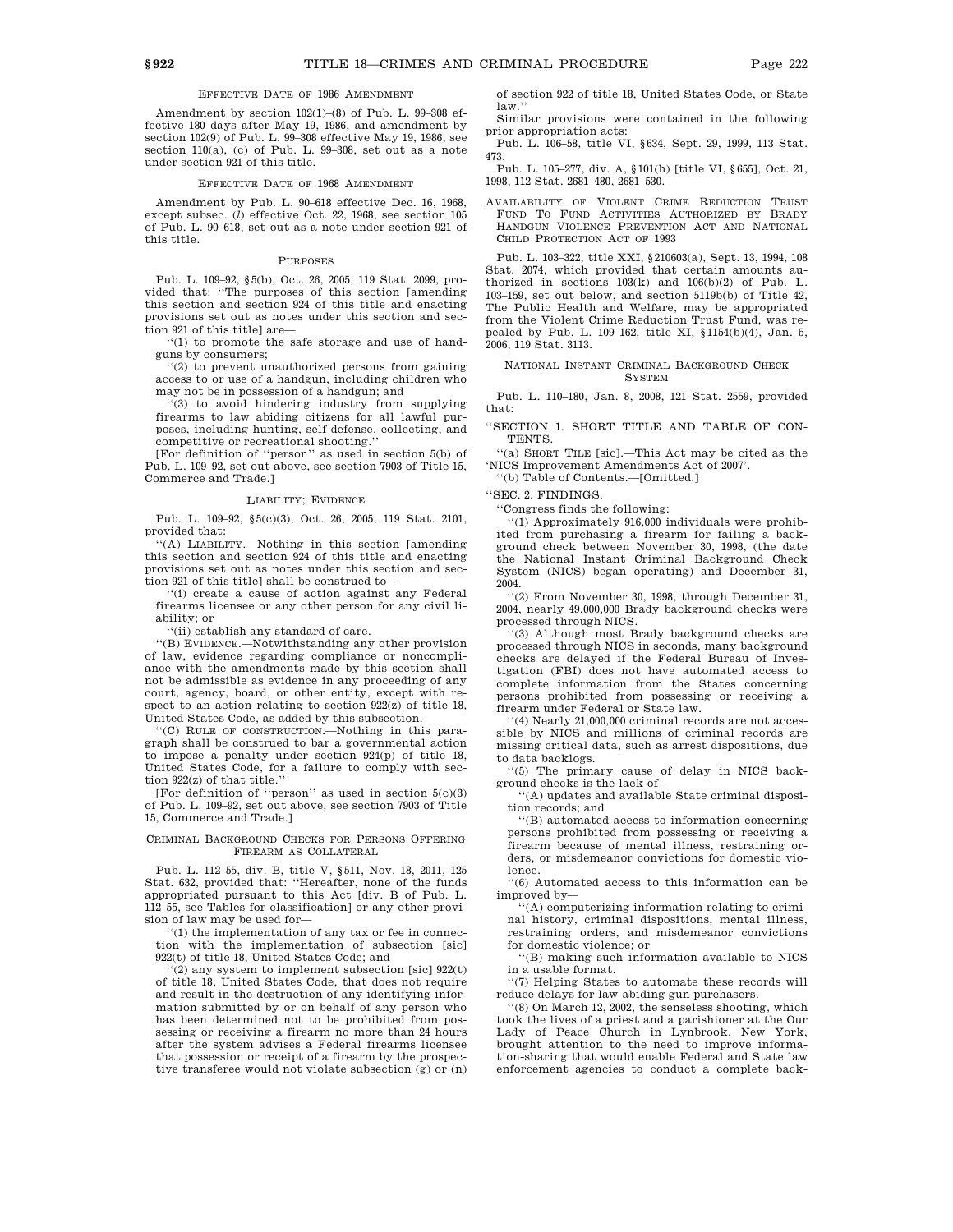ground check on a potential firearm purchaser. The man who committed this double murder had a prior disqualifying mental health commitment and a restraining order against him, but passed a Brady background check because NICS did not have the necessary information to determine that he was ineligible to purchase a firearm under Federal or State law.

''(9) On April 16, 2007, a student with a history of mental illness at the Virginia Polytechnic Institute and State University shot to death 32 students and faculty members, wounded 17 more, and then took his own life. The shooting, the deadliest campus shooting in United States history, renewed the need to improve information-sharing that would enable Federal and State law enforcement agencies to conduct complete background checks on potential firearms purchasers. In spite of a proven history of mental illness, the shooter was able to purchase the two firearms used in the shooting. Improved coordination between State and Federal authorities could have ensured that the shooter's disqualifying mental health information was available to NICS.

''SEC. 3. DEFINITIONS.

''As used in this Act, the following definitions shall apply: ''(1) COURT ORDER.—The term 'court order' includes

a court order (as described in section 922(g)(8) of title 18, United States Code). ''(2) MENTAL HEALTH TERMS.—The terms 'adju-

dicated as a mental defective' and 'committed to a mental institution' have the same meanings as in section  $922<sup>(g)</sup>(4)$  of title 18. United States Code.

'(3) MISDEMEANOR CRIME OF DOMESTIC VIOLENCE.-The term 'misdemeanor crime of domestic violence' has the meaning given the term in section 921(a)(33) of title 18, United States Code.

## ''TITLE I—TRANSMITTAL OF RECORDS

''SEC. 101. ENHANCEMENT OF REQUIREMENT THAT FEDERAL DEPARTMENTS AND AGENCIES PRO-VIDE RELEVANT INFORMATION TO THE NA-TIONAL INSTANT CRIMINAL BACKGROUND CHECK SYSTEM.

 $'(a)$  IN GENERAL.—[Amended section 103 of Pub. L. 103–159, set out below.]

(b) PROVISION AND MAINTENANCE OF NICS RECORDS. ''(1) DEPARTMENT OF HOMELAND SECURITY.—The Secretary of Homeland Security shall make available to the Attorney General—

''(A) records, updated not less than quarterly, which are relevant to a determination of whether a person is disqualified from possessing or receiving a firearm under subsection (g) or (n) of section 922 of title 18, United States Code, for use in background checks performed by the National Instant Criminal Background Check System; and

''(B) information regarding all the persons described in subparagraph (A) of this paragraph who have changed their status to a category not identified under section 922(g)(5) of title 18, United States Code, for removal, when applicable, from the National Instant Criminal Background Check System. ''(2) DEPARTMENT OF JUSTICE.—The Attorney General shall—

''(A) ensure that any information submitted to, or maintained by, the Attorney General under this section is kept accurate and confidential, as required by the laws, regulations, policies, or procedures governing the applicable record system;

''(B) provide for the timely removal and destruction of obsolete and erroneous names and information from the National Instant Criminal Background Check System; and

''(C) work with States to encourage the development of computer systems, which would permit electronic notification to the Attorney General when—

''(i) a court order has been issued, lifted, or otherwise removed by order of the court; or

''(ii) a person has been adjudicated as a mental defective or committed to a mental institution.

''(c) STANDARD FOR ADJUDICATIONS AND COMMITMENTS RELATED TO MENTAL HEALTH.—

''(1) IN GENERAL.—No department or agency of the Federal Government may provide to the Attorney General any record of an adjudication related to the mental health of a person or any commitment of a person to a mental institution if—

''(A) the adjudication or commitment, respectively, has been set aside or expunged, or the person has otherwise been fully released or discharged from all mandatory treatment, supervision, or monitoring;

''(B) the person has been found by a court, board, commission, or other lawful authority to no longer suffer from the mental health condition that was the basis of the adjudication or commitment, respectively, or has otherwise been found to be rehabilitated through any procedure available under law; or

''(C) the adjudication or commitment, respectively, is based solely on a medical finding of disability, without an opportunity for a hearing by a court, board, commission, or other lawful authority, and the person has not been adjudicated as a mental defective consistent with section 922(g)(4) of title 18, United States Code, except that nothing in this section or any other provision of law shall prevent a Federal department or agency from providing to the Attorney General any record demonstrating that a person was adjudicated to be not guilty by reason of insanity, or based on lack of mental responsibility, or found incompetent to stand trial, in any criminal case or under the Uniform Code of Military Justice.

''(2) TREATMENT OF CERTAIN ADJUDICATIONS AND COM-MITMENTS.

''(A) PROGRAM FOR RELIEF FROM DISABILITIES.—

''(i) IN GENERAL.—Each department or agency of the United States that makes any adjudication related to the mental health of a person or imposes any commitment to a mental institution, as described in subsection (d)(4) and (g)(4) of section 922 of title 18, United States Code, shall establish, not later than 120 days after the date of enactment of this Act [Jan. 8, 2008], a program that permits such a person to apply for relief from the disabilities imposed by such subsections.

''(ii) PROCESS.—Each application for relief submitted under the program required by this subparagraph shall be processed not later than 365 days after the receipt of the application. If a Federal department or agency fails to resolve an application for relief within 365 days for any reason, including a lack of appropriated funds, the department or agency shall be deemed for all purposes to have denied such request for relief without cause. Judicial review of any petitions brought under this clause shall be de novo.

'(iii) JUDICIAL REVIEW.—Relief and judicial review with respect to the program required by this subparagraph shall be available according to the standards prescribed in section 925(c) of title 18, United States Code. If the denial of a petition for relief has been reversed after such judicial review, the court shall award the prevailing party, other than the United States, a reasonable attorney's fee for any and all proceedings in relation to attaining such relief, and the United States shall be liable for such fee. Such fee shall be based upon the prevailing rates awarded to public interest legal aid organizations in the relevant community.

''(B) RELIEF FROM DISABILITIES.—In the case of an adjudication related to the mental health of a person or a commitment of a person to a mental institution, a record of which may not be provided to the Attorney General under paragraph (1), including because of the absence of a finding described in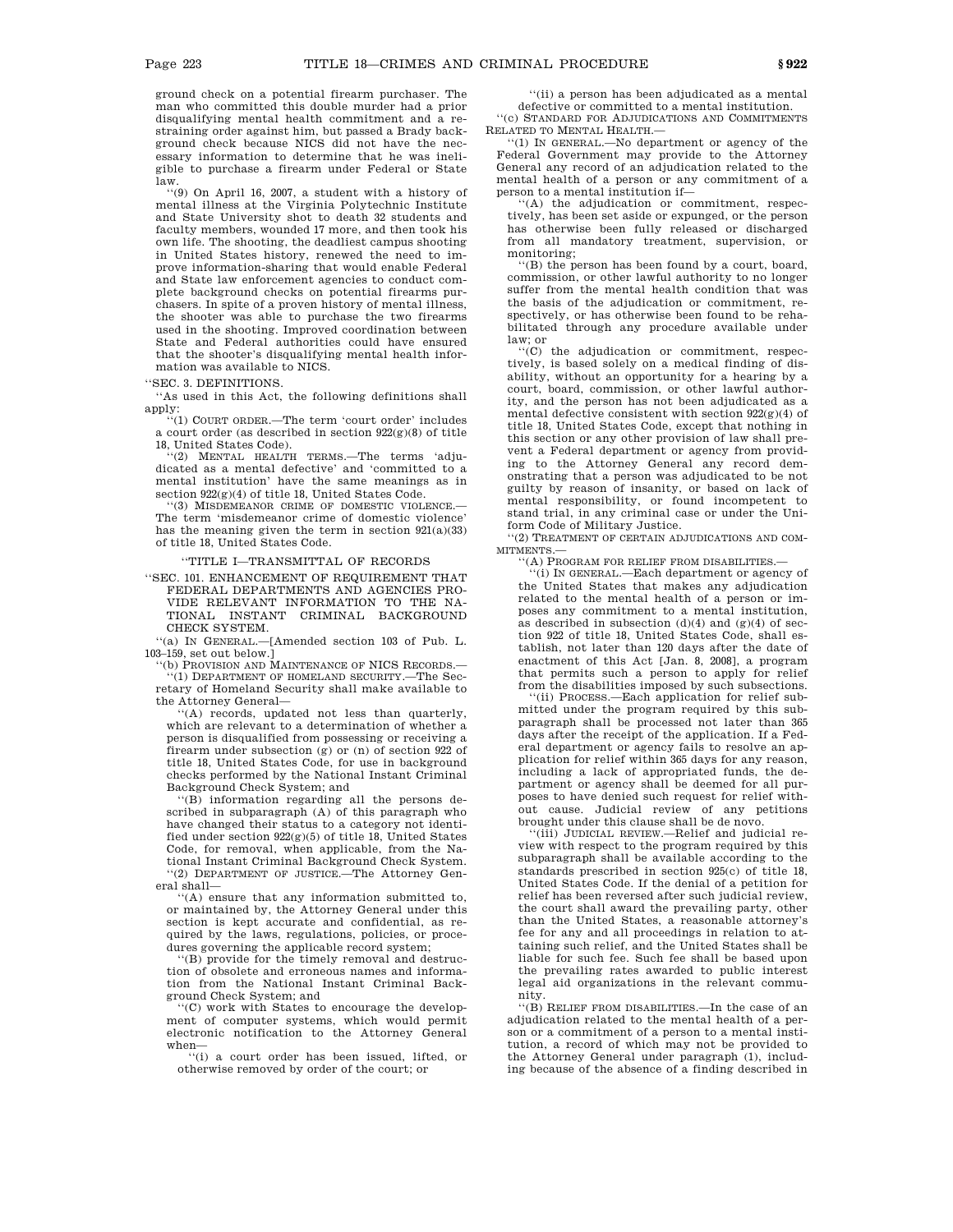subparagraph (C) of such paragraph, or from which a person has been granted relief under a program established under subparagraph (A) or (B), or because of a removal of a record under section 103(e)(1)(D) of the Brady Handgun Violence Prevention Act [Pub. L. 103–159, set out below], the adjudication or commitment, respectively, shall be deemed not to have occurred for purposes of subsections  $(d)(4)$  and  $(g)(4)$  of section 922 of title 18, United States Code. Any Federal agency that grants a person relief from disabilities under this subparagraph shall notify such person that the person is no longer prohibited under 922(d)(4) or  $922(g)(4)$  of title 18, United States Code, on account of the relieved disability for which relief was granted pursuant to a proceeding conducted under this subparagraph, with respect to the acquisition, receipt, transfer, shipment, transportation, or possession of firearms.

''(3) NOTICE REQUIREMENT.—Effective 30 days after the date of enactment of this Act, any Federal department or agency that conducts proceedings to adjudicate a person as a mental defective under 922(d)(4) or 922(g)(4) of title 18, United States Code, shall provide both oral and written notice to the individual at the commencement of the adjudication process including—

 $\cdot$ <sup>'</sup>( $\tilde{A}$ ) notice that should the agency adjudicate the person as a mental defective, or should the person be committed to a mental institution, such adjudication, when final, or such commitment, will prohibit the individual from purchasing, possessing, receiving, shipping or transporting a firearm or ammunition under section  $922(d)(4)$  or section  $922(g)(4)$ of title 18, United States Code;

''(B) information about the penalties imposed for unlawful possession, receipt, shipment or transportation of a firearm under section 924(a)(2) of title 18, United States Code; and

''(C) information about the availability of relief from the disabilities imposed by Federal laws with respect to the acquisition, receipt, transfer, shipment, transportation, or possession of firearms.

''(4) EFFECTIVE DATE.—Except for paragraph (3), this subsection shall apply to names and other information provided before, on, or after the date of enactment of this Act. Any name or information provided in violation of this subsection (other than in violation of paragraph (3)) before, on, or after such date shall be removed from the National Instant Criminal Background Check System.

''SEC. 102. REQUIREMENTS TO OBTAIN WAIVER.

''(a) IN GENERAL.—Beginning 3 years after the date of the enactment of this Act [Jan. 8, 2008], a State shall be eligible to receive a waiver of the 10 percent matching requirement for National Criminal History Improvement Grants under the Crime Identification Technology Act of 1988 [1998] (42 U.S.C. 14601 [et seq.]) if the State provides at least 90 percent of the information described in subsection (c). The length of such a waiver shall not exceed 2 years.

''(b) STATE ESTIMATES.—

''(1) INITIAL STATE ESTIMATE.— ''(A) IN GENERAL.—To assist the Attorney General in making a determination under subsection (a) of this section, and under section 104, concerning the compliance of the States in providing information to the Attorney General for the purpose of receiving a waiver under subsection (a) of this section, or facing a loss of funds under section 104, by a date not later than 180 days after the date of the enactment of this Act [Jan. 8, 2008], each State shall provide the Attorney General with a reasonable estimate, as calculated by a method determined by the Attorney General and in accordance with section 104(d), of the number of the records described in subparagraph (C) applicable to such State that concern persons who are prohibited from possessing or receiving a firearm under subsection (g) or (n) of section 922 of title 18, United States Code.

''(B) FAILURE TO PROVIDE INITIAL ESTIMATE.—A State that fails to provide an estimate described in subparagraph (A) by the date required under such subparagraph shall be ineligible to receive any funds under section 103, until such date as it provides such estimate to the Attorney General.

''(C) RECORD DEFINED.—For purposes of subparagraph (A), a record is the following:

''(i) A record that identifies a person who has been convicted in any court of a crime punishable by imprisonment for a term exceeding 1 year.

'(ii) A record that identifies a person for whom an indictment has been returned for a crime punishable by imprisonment for a term exceeding 1 year that is valid under the laws of the State involved or who is a fugitive from justice, as of the date of the estimate, and for which a record of final disposition is not available.

''(iii) A record that identifies a person who is an unlawful user of, or addicted to a controlled substance (as such terms 'unlawful user' and 'addicted' are respectively defined in regulations implementing section 922(g)(3) of title 18, United States Code, as in effect on the date of the enactment of this Act) as demonstrated by arrests, convictions, and adjudications, and whose record is not protected from disclosure to the Attorney General under any provision of State or Federal law.

''(iv) A record that identifies a person who has been adjudicated as a mental defective or committed to a mental institution, consistent with section 922(g)(4) of title 18, United States Code, and whose record is not protected from disclosure to the Attorney General under any provision of State or Federal law.

 $(y)$  A record that is electronically available and that identifies a person who, as of the date of such estimate, is subject to a court order described in section  $922(g)(8)$  of title 18, United States Code.

''(vi) A record that is electronically available and that identifies a person convicted in any court of a misdemeanor crime of domestic violence, as defined in section 921(a)(33) of title 18, United States Code.

''(2) SCOPE.—The Attorney General, in determining the compliance of a State under this section or section 104 for the purpose of granting a waiver or imposing a loss of Federal funds, shall assess the total percentage of records provided by the State concerning any event occurring within the prior 20 years, which would disqualify a person from possessing a firearm under subsection (g) or (n) of section 922 of title 18, United States Code.

''(3) CLARIFICATION.—Notwithstanding paragraph (2), States shall endeavor to provide the National Instant Criminal Background Check System with all records concerning persons who are prohibited from possessing or receiving a firearm under subsection (g) or (n) of section 922 of title 18, United States Code, regardless of the elapsed time since the disqualifying event.

''(c) ELIGIBILITY OF STATE RECORDS FOR SUBMISSION TO THE NATIONAL INSTANT CRIMINAL BACKGROUND CHECK SYSTEM.—

''(1) REQUIREMENTS FOR ELIGIBILITY.— ''(A) IN GENERAL.—From the information collected by a State, the State shall make electronically available to the Attorney General records relevant to a determination of whether a person is disqualified from possessing or receiving a firearm under subsection (g) or (n) of section 922 of title 18,

United States Code, or applicable State law. ''(B) NICS UPDATES.—The State, on being made aware that the basis under which a record was made available under subparagraph (A) does not apply, or no longer applies, shall, as soon as practicable—

''(i) update, correct, modify, or remove the record from any database that the Federal or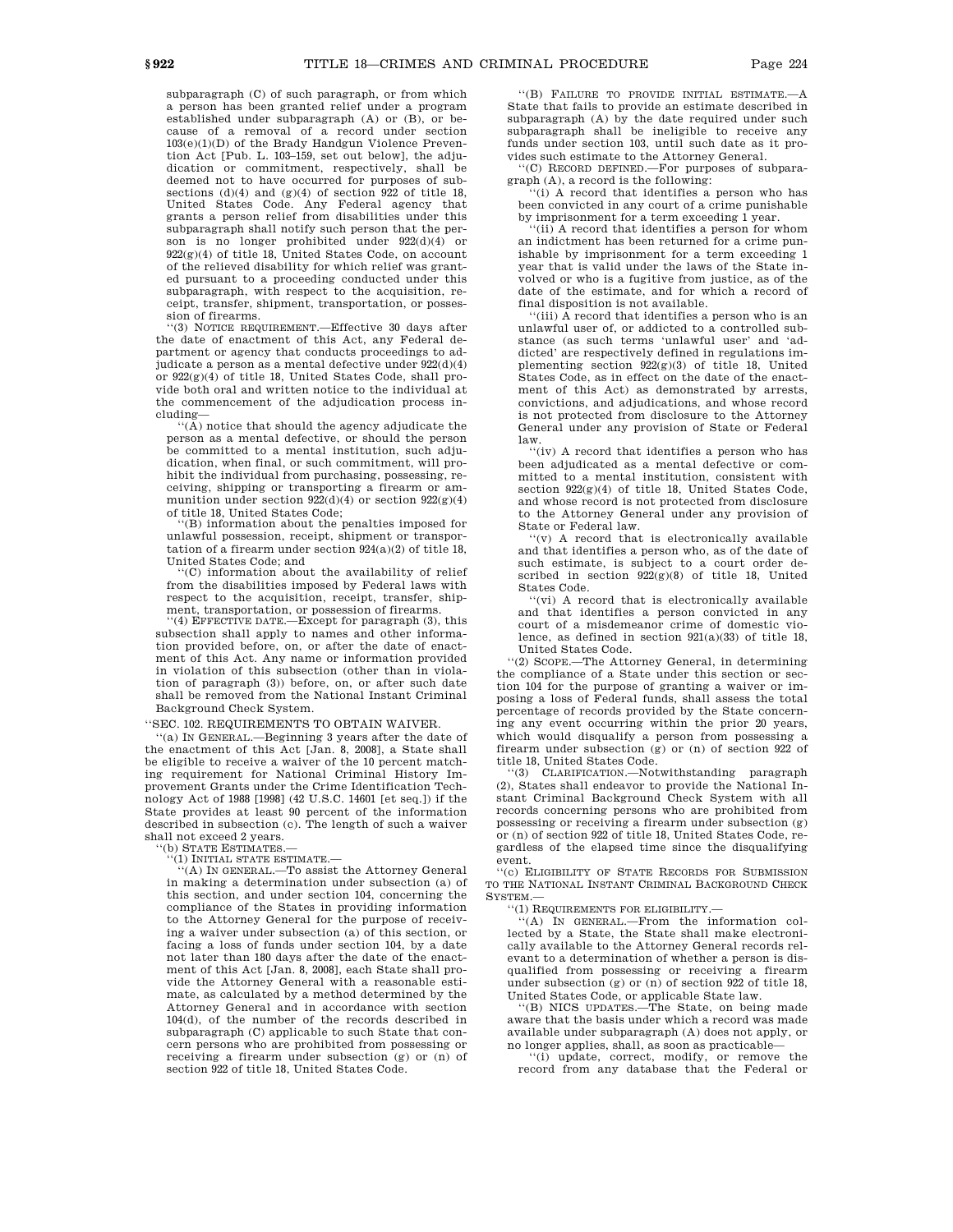State government maintains and makes available to the National Instant Criminal Background Check System, consistent with the rules pertaining to that database; and

''(ii) notify the Attorney General that such basis no longer applies so that the record system in which the record is maintained is kept up to date.

The Attorney General upon receiving notice pursuant to clause (ii) shall ensure that the record in the National Instant Criminal Background Check System is updated, corrected, modified, or removed within 30 days of receipt.

''(C) CERTIFICATION.—To remain eligible for a waiver under subsection (a), a State shall certify to the Attorney General, not less than once during each 2-year period, that at least 90 percent of all records described in subparagraph (A) has been made electronically available to the Attorney General in accordance with subparagraph (A).

''(D) INCLUSION OF ALL RECORDS.—For purposes of this paragraph, a State shall identify and include all of the records described under subparagraph (A) without regard to the age of the record.

''(2) APPLICATION TO PERSONS CONVICTED OF MIS-DEMEANOR CRIMES OF DOMESTIC VIOLENCE.—The State shall make available to the Attorney General, for use by the National Instant Criminal Background Check System, records relevant to a determination of whether a person has been convicted in any court of a misdemeanor crime of domestic violence. With respect to records relating to such crimes, the State shall provide information specifically describing the offense and the specific section or subsection of the offense for which the defendant has been convicted and the relationship of the defendant to the victim in each case.

''(3) APPLICATION TO PERSONS WHO HAVE BEEN ADJU-DICATED AS A MENTAL DEFECTIVE OR COMMITTED TO A MENTAL INSTITUTION.—The State shall make available to the Attorney General, for use by the National Instant Criminal Background Check System, the name and other relevant identifying information of persons adjudicated as a mental defective or those committed to mental institutions to assist the Attorney General in enforcing section  $922(g)(4)$  of title 18, United States Code.

''(d) PRIVACY PROTECTIONS.—For any information provided to the Attorney General for use by the National Instant Criminal Background Check System, relating to persons prohibited from possessing or receiving a firearm under section 922(g)(4) of title 18, United States Code, the Attorney General shall work with States and local law enforcement and the mental health community to establish regulations and protocols for protecting the privacy of information provided to the system. The Attorney General shall make every effort to meet with any mental health group seeking to express its views concerning these regulations and protocols and shall seek to develop regulations as expeditiously as practicable.

''(e) ATTORNEY GENERAL REPORT.—Not later than January 31 of each year, the Attorney General shall submit to the Committee on the Judiciary of the Senate and the Committee on the Judiciary of the House of Representatives a report on the progress of States in automating the databases containing the information described in subsection (b) and in making that information electronically available to the Attorney General pursuant to the requirements of subsection (c).

''SEC. 103. IMPLEMENTATION ASSISTANCE TO STATES.

''(a) AUTHORIZATION.—

''(1) IN GENERAL.—From amounts made available to carry out this section and subject to section  $102(b)(1)(B)$ , the Attorney General shall make grants to States and Indian tribal governments, in a manner consistent with the National Criminal History Improvement Program, which shall be used by the

States and Indian tribal governments, in conjunction with units of local government and State and local courts, to establish or upgrade information and identification technologies for firearms eligibility determinations. Not less than 3 percent, and no more than 10 percent of each grant under this paragraph shall be used to maintain the relief from disabilities program in accordance with section 105.

''(2) GRANTS TO INDIAN TRIBES.—Up to 5 percent of the grant funding available under this section may be reserved for Indian tribal governments, including

tribal judicial systems. ''(b) USE OF GRANT AMOUNTS.—Grants awarded to States or Indian tribes under this section may only be used to—

''(1) create electronic systems, which provide accurate and up-to-date information which is directly related to checks under the National Instant Criminal Background Check System (referred to in this section as 'NICS'), including court disposition and corrections records;

''(2) assist States in establishing or enhancing their own capacities to perform NICS background checks;

''(3) supply accurate and timely information to the Attorney General concerning final dispositions of criminal records to databases accessed by NICS;

'(4) supply accurate and timely information to the Attorney General concerning the identity of persons who are prohibited from obtaining a firearm under section  $922(g)(4)$  of title 18, United States Code, to be used by the Federal Bureau of Investigation solely to conduct NICS background checks;

'(5) supply accurate and timely court orders and records of misdemeanor crimes of domestic violence for inclusion in Federal and State law enforcement databases used to conduct NICS background checks;

''(6) collect and analyze data needed to demonstrate levels of State compliance with this Act; and

''(7) maintain the relief from disabilities program in accordance with section 105, but not less than 3 percent, and no more than 10 percent of each grant shall be used for this purpose.

'(c) ELIGIBILITY.—To be eligible for a grant under this section, a State shall certify, to the satisfaction of the Attorney General, that the State has implemented a relief from disabilities program in accordance with section 105.

''(d) CONDITION.—As a condition of receiving a grant under this section, a State shall specify the projects for which grant amounts will be used, and shall use such amounts only as specified. A State that violates this subsection shall be liable to the Attorney General for the full amount of the grant received under this section.

'(e) AUTHORIZATION OF APPROPRIATIONS.

''(1) IN GENERAL.—There are authorized to be appropriated to carry out this section \$125,000,000 for fiscal year 2009, \$250,000,000 for fiscal year 2010, \$250,000,000 for fiscal year 2011, \$125,000,000 for fiscal year 2012, and \$125,000,000 for fiscal year 2013.

''(2) ALLOCATIONS.—For fiscal years 2009 and 2010, the Attorney General shall endeavor to allocate at least 1 ⁄2 of the authorized appropriations to those States providing more than 50 percent of the records required to be provided under sections 102 and 103. For fiscal years 2011, 2012, and 2013, the Attorney General shall endeavor to allocate at least 1 ⁄2 of the authorized appropriations to those States providing more than 70 percent of the records required to be provided under section 102 and 103. The allocations in this paragraph shall be subject to the discretion of the Attorney General, who shall have the authority to make adjustments to the distribution of the authorized appropriations as necessary to maximize incentives for State compliance.

''(f) USER FEE.—The Federal Bureau of Investigation shall not charge a user fee for background checks pursuant to section 922(t) of title 18, United States Code. ''SEC. 104. PENALTIES FOR NONCOMPLIANCE.

''(a) ATTORNEY GENERAL REPORT.—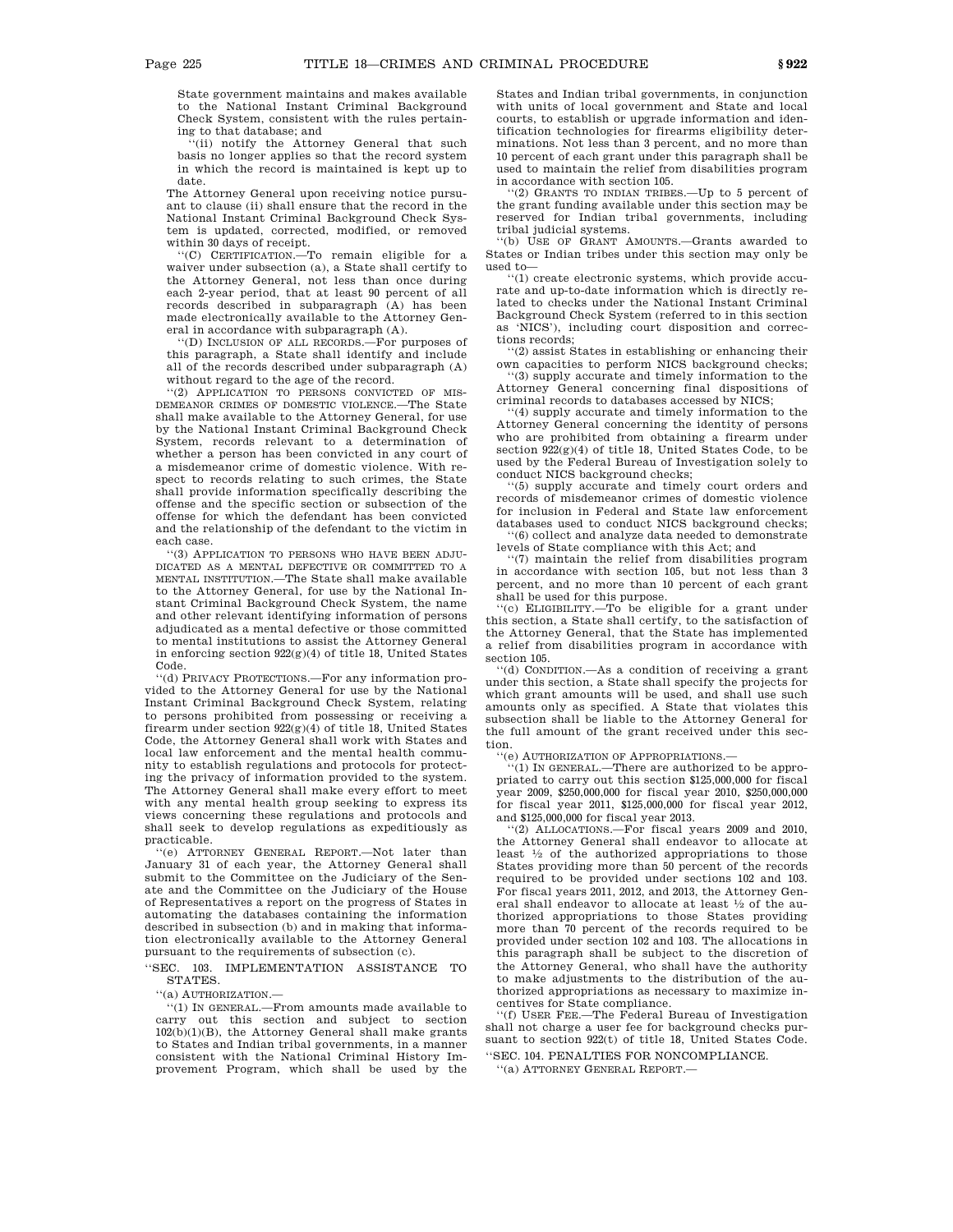''(1) IN GENERAL.—Not later than January 31 of each year, the Attorney General shall submit to the Committee on the Judiciary of the Senate and the Committee on the Judiciary of the House of Representatives a report on the progress of the States in automating the databases containing information described under sections 102 and 103, and in providing that information pursuant to the requirements of sections 102 and 103.

''(2) AUTHORIZATION OF APPROPRIATIONS.—There are authorized to be appropriated to the Department of Justice, such funds as may be necessary to carry out paragraph (1).

(b) PENALTIES.-

''(1) DISCRETIONARY REDUCTION.—

 $(A)$  During the 2-year period beginning 3 years after the date of enactment of this Act [Jan. 8, 2008], the Attorney General may withhold not more than 3 percent of the amount that would otherwise be allocated to a State under section 505 of the Omnibus Crime Control and Safe Streets Act of 1968 (42 U.S.C. 3755) if the State provides less than 50 percent of the records required to be provided under sections 102 and 103.

''(B) During the 5-year period after the expiration of the period referred to in subparagraph (A), the Attorney General may withhold not more than 4 percent of the amount that would otherwise be allocated to a State under section 505 of the Omnibus Crime Control and Safe Streets Act of 1968 (42 U.S.C. 3755) if the State provides less than 70 percent of the records required to be provided under sections 102 and 103.

''(2) MANDATORY REDUCTION.—After the expiration of the periods referred to in paragraph (1), the Attorney General shall withhold 5 percent of the amount that would otherwise be allocated to a State under section 505 of the Omnibus Crime Control and Safe Streets Act of 1968 (42 U.S.C. 3755), if the State provides less than 90 percent of the records required to be provided under sections 102 and 103.

'(3) WAIVER BY ATTORNEY GENERAL.—The Attorney General may waive the applicability of paragraph (2) to a State if the State provides substantial evidence, as determined by the Attorney General, that the State is making a reasonable effort to comply with the requirements of sections 102 and 103, including an inability to comply due to court order or other legal restriction.

''(c) REALLOCATION.—Any funds that are not allocated to a State because of the failure of the State to comply with the requirements of this Act shall be reallocated to States that meet such requirements.

''(d) METHODOLOGY.—The method established to calculate the number of records to be reported, as set forth in section 102(b)(1)(A), and State compliance with the required level of reporting under sections 102 and 103 shall be determined by the Attorney General. The Attorney General shall calculate the methodology based on the total number of records to be reported from all subcategories of records, as described in section 102(b)(1)(C).

### ''SEC. 105. RELIEF FROM DISABILITIES PROGRAM REQUIRED AS CONDITION FOR PARTICIPATION IN GRANT PROGRAMS.

''(a) PROGRAM DESCRIBED.—A relief from disabilities program is implemented by a State in accordance with this section if the program—

 $(1)$  permits a person who, pursuant to State law, has been adjudicated as described in subsection  $(g)(4)$ of section 922 of title 18, United States Code, or has been committed to a mental institution, to apply to the State for relief from the disabilities imposed by subsections  $(d)(4)$  and  $(g)(4)$  of such section by reason of the adjudication or commitment;

''(2) provides that a State court, board, commission, or other lawful authority shall grant the relief, pursuant to State law and in accordance with the principles of due process, if the circumstances regarding the disabilities referred to in paragraph (1), and the person's record and reputation, are such that the person will not be likely to act in a manner dangerous to public safety and that the granting of the relief would not be contrary to the public interest; and

'(3) permits a person whose application for the relief is denied to file a petition with the State court of appropriate jurisdiction for a de novo judicial review of the denial.

''(b) AUTHORITY TO PROVIDE RELIEF FROM CERTAIN DISABILITIES WITH RESPECT TO FIREARMS.—If, under a State relief from disabilities program implemented in accordance with this section, an application for relief referred to in subsection (a)(1) of this section is granted with respect to an adjudication or a commitment to a mental institution or based upon a removal of a record under section  $102(c)(1)(B)$ , the adjudication or commitment, as the case may be, is deemed not to have occurred for purposes of subsections  $(d)(4)$  and  $(g)(4)$  of section 922 of title 18, United States Code.

## ''SEC. 106. ILLEGAL IMMIGRANT GUN PURCHASE NOTIFICATION.

'(a) IN GENERAL.—Notwithstanding any other provision of law or of this Act, all records obtained by the National Instant Criminal Background Check system relevant to whether an individual is prohibited from possessing a firearm because such person is an alien illegally or unlawfully in the United States shall be made available to U.S. Immigration and Customs Enforcement.

''(b) REGULATIONS.—The Attorney General, at his or her discretion, shall promulgate guidelines relevant to what records relevant to illegal aliens shall be provided pursuant to the provisions of this Act.

## ''TITLE II—FOCUSING FEDERAL ASSISTANCE ON THE IMPROVEMENT OF RELEVANT RECORDS

## ''SEC. 201. CONTINUING EVALUATIONS.

''(a) EVALUATION REQUIRED.—The Director of the Bureau of Justice Statistics (referred to in this section as the 'Director') shall study and evaluate the operations of the National Instant Criminal Background Check System. Such study and evaluation shall include compilations and analyses of the operations and record systems of the agencies and organizations necessary to support such System.

''(b) REPORT ON GRANTS.—Not later than January 31 of each year, the Director shall submit to Congress a report containing the estimates submitted by the States under section 102(b).

''(c) REPORT ON BEST PRACTICES.—Not later than January 31 of each year, the Director shall submit to Congress, and to each State participating in the National Criminal History Improvement Program, a report of the practices of the States regarding the collection, maintenance, automation, and transmittal of information relevant to determining whether a person is prohibited from possessing or receiving a firearm by Federal or State law, by the State or any other agency, or any other records relevant to the National Instant Criminal Background Check System, that the Director considers to be best practices.

''(d) AUTHORIZATION OF APPROPRIATIONS.—There are authorized to be appropriated such sums as may be necessary for each of the fiscal years 2009 through 2013 to complete the studies, evaluations, and reports required under this section.

## ''TITLE III—GRANTS TO STATE COURT SYSTEMS FOR THE IMPROVEMENT IN AUTOMATION AND TRANSMITTAL OF DISPOSITION RECORDS

## ''SEC. 301. DISPOSITION RECORDS AUTOMATION AND TRANSMITTAL IMPROVEMENT GRANTS.

''(a) GRANTS AUTHORIZED.—From amounts made available to carry out this section, the Attorney General shall make grants to each State, consistent with State plans for the integration, automation, and accessibility of criminal history records, for use by the State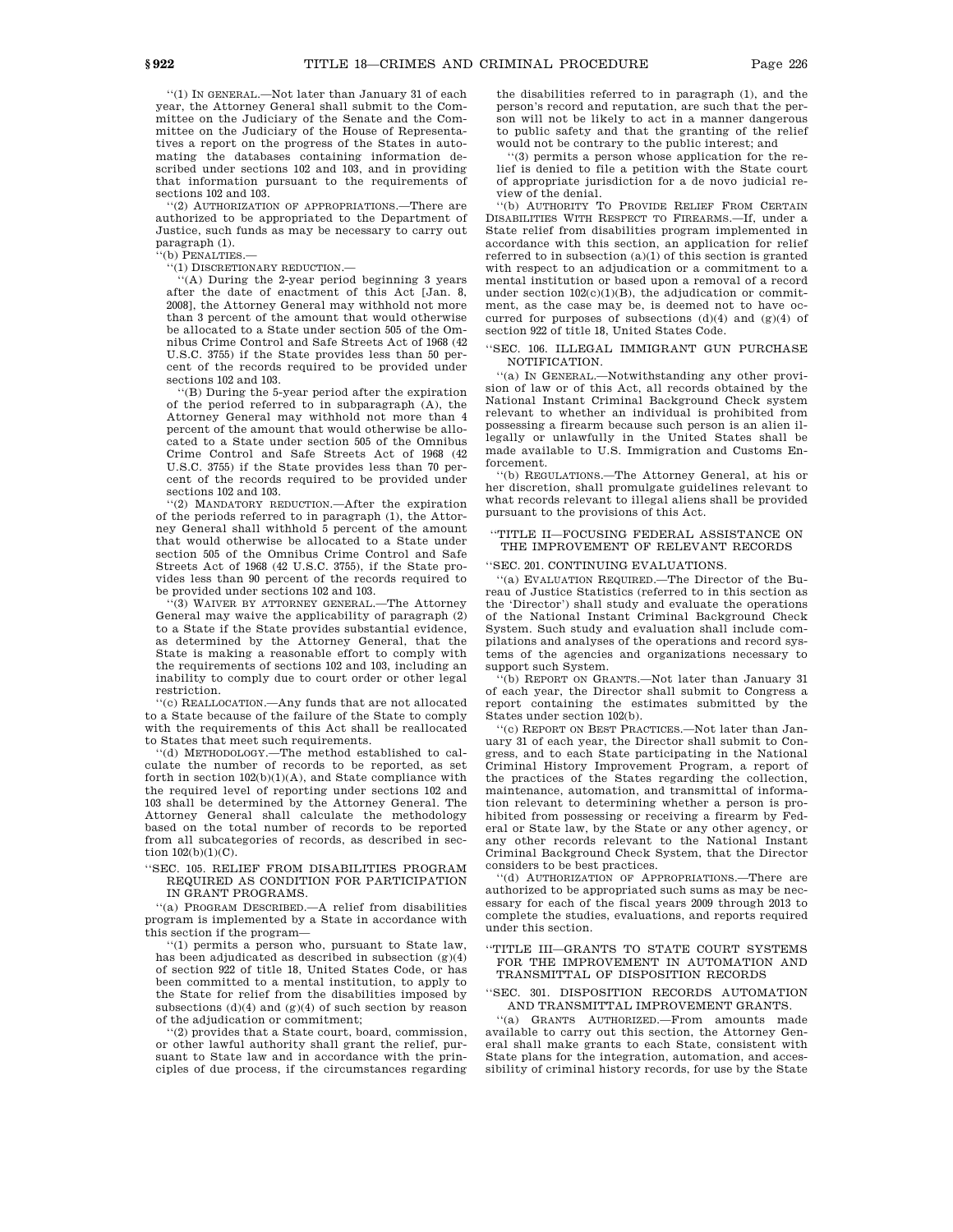court system to improve the automation and transmittal of criminal history dispositions, records relevant to determining whether a person has been convicted of a misdemeanor crime of domestic violence, court orders, and mental health adjudications or commitments, to Federal and State record repositories in accordance with sections 102 and 103 and the National Criminal History Improvement Program.

''(b) GRANTS TO INDIAN TRIBES.—Up to 5 percent of the grant funding available under this section may be reserved for Indian tribal governments for use by Indian tribal judicial systems.

''(c) USE OF FUNDS.—Amounts granted under this section shall be used by the State court system only—

''(1) to carry out, as necessary, assessments of the capabilities of the courts of the State for the automation and transmission of arrest and conviction records, court orders, and mental health adjudications or commitments to Federal and State record repositories; and

''(2) to implement policies, systems, and procedures for the automation and transmission of arrest and conviction records, court orders, and mental health adjudications or commitments to Federal and State record repositories.

''(d) ELIGIBILITY.—To be eligible to receive a grant under this section, a State shall certify, to the satisfaction of the Attorney General, that the State has implemented a relief from disabilities program in accordance with section 105.

''(e) AUTHORIZATION OF APPROPRIATIONS.—There are authorized to be appropriated to the Attorney General to carry out this section \$62,500,000 for fiscal year 2009, \$125,000,000 for fiscal year 2010, \$125,000,000 for fiscal year 2011, \$62,500,000 for fiscal year 2012, and \$62,500,000 for fiscal year 2013.

## ''TITLE IV—GAO AUDIT

''SEC. 401. GAO AUDIT.

''(a) IN GENERAL.—The Comptroller General of the United States shall conduct an audit of the expenditure of all funds appropriated for criminal records improvement pursuant to section 106(b) of the Brady Handgun Violence Prevention Act (Public Law 103–159) [set out below] to determine if the funds were expended for the purposes authorized by the Act and how those funds were expended for those purposes or were otherwise expended.

''(b) REPORT.—Not later than 6 months after the date of enactment of this Act [Jan. 8, 2008], the Comptroller General shall submit a report to Congress describing the findings of the audit conducted pursuant to subsection (a).

Pub. L. 103–159, title I, §103, Nov. 30, 1993, 107 Stat. 1541, as amended by Pub. L. 103–322, title XXI, §210603(b), Sept. 13, 1994, 103 Stat. 2074; Pub. L. 104–294, title VI, §603(h), (i)(1), Oct. 11, 1996, 110 Stat. 3504; Pub. L. 110–180, title I, §101(a), Jan. 8, 2008, 121 Stat. 2561, provided that:

''(a) DETERMINATION OF TIMETABLES.—Not later than 6 months after the date of enactment of this Act [Nov. 30, 1993], the Attorney General shall—

''(1) determine the type of computer hardware and software that will be used to operate the national instant criminal background check system and the means by which State criminal records systems and the telephone or electronic device of licensees will communicate with the national system;

 $(2)$  investigate the criminal records system of each State and determine for each State a timetable by which the State should be able to provide criminal records on an on-line capacity basis to the national system; and

''(3) notify each State of the determinations made pursuant to paragraphs (1) and (2).

''(b) ESTABLISHMENT OF SYSTEM.—Not later than 60 months after the date of the enactment of this Act [Nov. 30, 1993], the Attorney General shall establish a national instant criminal background check system that any licensee may contact, by telephone or by other electronic means in addition to the telephone, for information, to be supplied immediately, on whether receipt of a firearm by a prospective transferee would violate section 922 of title 18, United States Code, or State law.

''(c) EXPEDITED ACTION BY THE ATTORNEY GENERAL.— The Attorney General shall expedite—

''(1) the upgrading and indexing of State criminal history records in the Federal criminal records system maintained by the Federal Bureau of Investigation;

''(2) the development of hardware and software systems to link State criminal history check systems into the national instant criminal background check system established by the Attorney General pursuant to this section; and

''(3) the current revitalization initiatives by the Federal Bureau of Investigation for technologically advanced fingerprint and criminal records identification.

''(d) NOTIFICATION OF LICENSEES.—On establishment of the system under this section, the Attorney General shall notify each licensee and the chief law enforcement officer of each State of the existence and purpose of the system and the means to be used to contact the system.

(e) ADMINISTRATIVE PROVISIONS.-

''(1) AUTHORITY TO OBTAIN OFFICIAL INFORMATION.—

''(A) IN GENERAL.—Notwithstanding any other law, the Attorney General may secure directly from any department or agency of the United States such information on persons for whom receipt of a firearm would violate subsection (g) or (n) of section 922 of title 18, United States Code, or State law, as is necessary to enable the system to operate in accordance with this section.

''(B) REQUEST OF ATTORNEY GENERAL.—On request of the Attorney General, the head of such department or agency shall furnish electronic versions of the information described under subparagraph (A) to the system.

''(C) QUARTERLY SUBMISSION TO ATTORNEY GEN-ERAL.—If a Federal department or agency under subparagraph (A) has any record of any person demonstrating that the person falls within one of the categories described in subsection (g) or (n) of section 922 of title 18, United States Code, the head of such department or agency shall, not less frequently than quarterly, provide the pertinent information contained in such record to the Attorney General.

''(D) INFORMATION UPDATES.—The Federal department or agency, on being made aware that the basis under which a record was made available under subparagraph (A) does not apply, or no longer applies, shall—

''(i) update, correct, modify, or remove the record from any database that the agency maintains and makes available to the Attorney General, in accordance with the rules pertaining to that database; and

''(ii) notify the Attorney General that such basis no longer applies so that the National Instant Criminal Background Check System is kept up to date.

The Attorney General upon receiving notice pursuant to clause (ii) shall ensure that the record in the National Instant Criminal Background Check System is updated, corrected, modified, or removed within 30 days of receipt.

''(E) ANNUAL REPORT.—The Attorney General shall submit an annual report to Congress that describes the compliance of each department or agen-

cy with the provisions of this paragraph. ''(2) OTHER AUTHORITY.—The Attorney General shall develop such computer software, design and obtain such telecommunications and computer hardware, and employ such personnel, as are necessary to establish and operate the system in accordance with this section.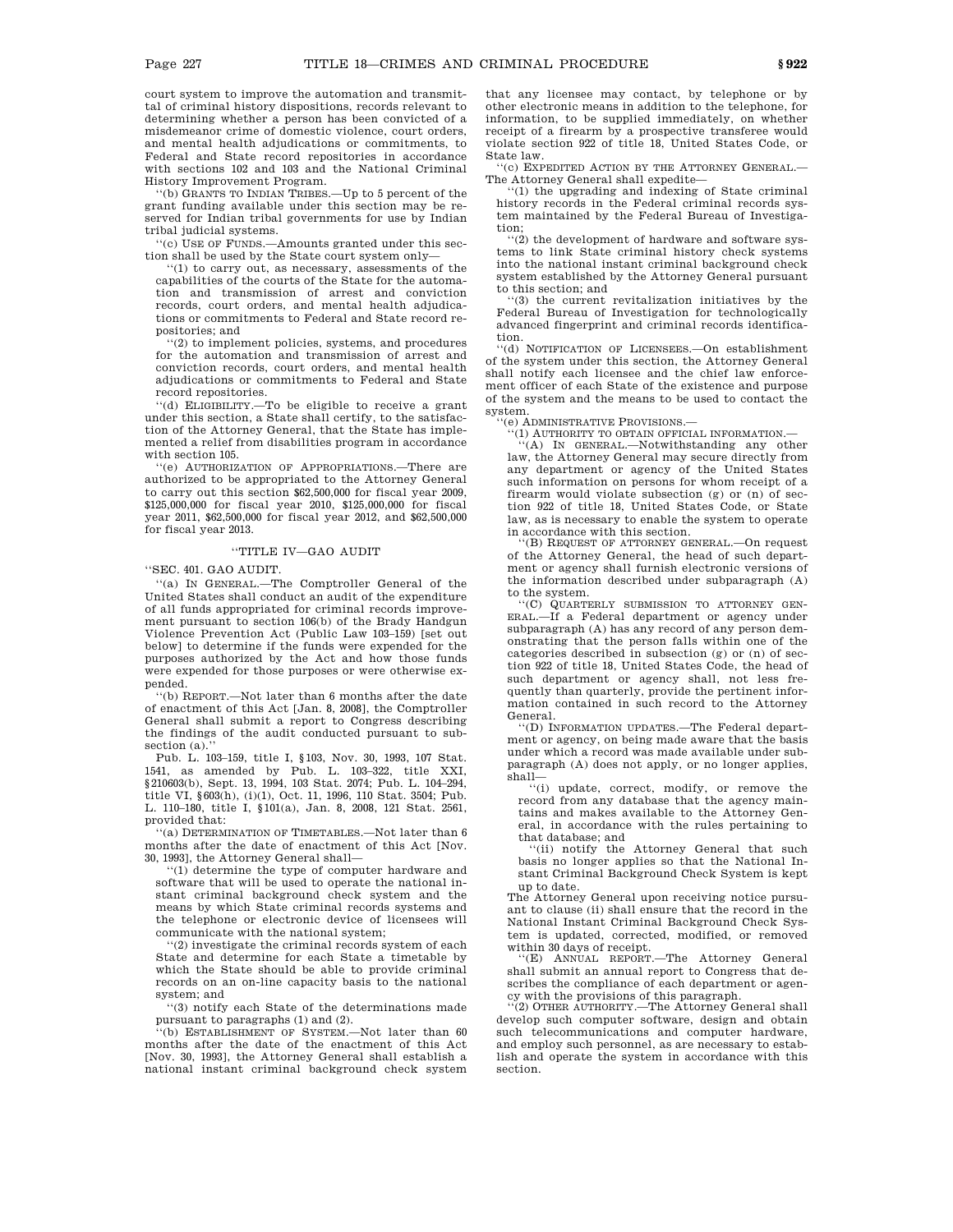''(f) WRITTEN REASONS PROVIDED ON REQUEST.—If the national instant criminal background check system determines that an individual is ineligible to receive a firearm and the individual requests the system to provide the reasons for the determination, the system shall provide such reasons to the individual, in writing, within 5 business days after the date of the request.

'(g) CORRECTION OF ERRONEOUS SYSTEM INFORMA-TION.—If the system established under this section informs an individual contacting the system that receipt of a firearm by a prospective transferee would violate subsection (g) or (n) of section 922 of title 18, United States Code, or State law, the prospective transferee may request the Attorney General to provide the prospective transferee with the reasons therefor. Upon receipt of such a request, the Attorney General shall immediately comply with the request. The prospective transferee may submit to the Attorney General information to correct, clarify, or supplement records of the system with respect to the prospective transferee. After receipt of such information, the Attorney General shall immediately consider the information, investigate the matter further, and correct all erroneous Federal records relating to the prospective transferee and give notice of the error to any Federal department or agency or any State that was the source of such erroneous records.

'(h) REGULATIONS.—After 90 days' notice to the public and an opportunity for hearing by interested parties, the Attorney General shall prescribe regulations to ensure the privacy and security of the information

of the system established under this section. ''(i) PROHIBITION RELATING TO ESTABLISHMENT OF REGISTRATION SYSTEMS WITH RESPECT TO FIREARMS.— No department, agency, officer, or employee of the United States may—

''(1) require that any record or portion thereof generated by the system established under this section be recorded at or transferred to a facility owned, managed, or controlled by the United States or any State or political subdivision thereof; or

 $(2)$  use the system established under this section to establish any system for the registration of firearms, firearm owners, or firearm transactions or dispositions, except with respect to persons, prohibited by section 922(g) or (n) of title 18, United States Code, or State law, from receiving a firearm.

''(j) DEFINITIONS.—As used in this section: ''(1) LICENSEE.—The term 'licensee' means a licensed importer (as defined in section 921(a)(9) of title 18, United States Code), a licensed manufacturer (as defined in section  $921(a)(10)$  of that title), or a licensed dealer (as defined in section  $921(a)(11)$  of that title).

''(2) OTHER TERMS.—The terms 'firearm', 'handgun', 'licensed importer', 'licensed manufacturer', and 'licensed dealer' have the meanings stated in section 921(a) of title 18, United States Code, as amended by subsection (a)(2).

(k) AUTHORIZATION OF APPROPRIATIONS.-There are authorized to be appropriated such sums as are necessary to enable the Attorney General to carry out this section.''

FUNDING FOR IMPROVEMENT OF CRIMINAL RECORDS

Section 106(b) of Pub. L. 103–159, as amended by Pub. L. 103–322, title XXI, §210603(b), Sept. 13, 1994, 103 Stat. 2074; Pub. L. 104–294, title VI, §603(i)(1), Oct. 11, 1996, 110 Stat. 3504, provided that:

'(1) GRANTS FOR THE IMPROVEMENT OF CRIMINAL RECORDS.—The Attorney General, through the Bureau of Justice Statistics, shall, subject to appropriations and with preference to States that as of the date of enactment of this Act [Nov. 30, 1993] have the lowest percent currency of case dispositions in computerized criminal history files, make a grant to each State to be used—

''(A) for the creation of a computerized criminal history record system or improvement of an existing system;

''(B) to improve accessibility to the national instant criminal background system; and

''(C) upon establishment of the national system, to assist the State in the transmittal of criminal records to the national system.

''(2) AUTHORIZATION OF APPROPRIATIONS.—There are authorized to be appropriated for grants under paragraph (1) a total of \$200,000,000 for fiscal year 1994 and all fiscal years thereafter.''

# GUN-FREE ZONE SIGNS

Section 1702(b)(5) of Pub. L. 101–647 provided that: ''Federal, State, and local authorities are encouraged to cause signs to be posted around school zones giving warning of prohibition of the possession of firearms in a school zone.''

### IDENTIFICATION OF FELONS AND OTHER PERSONS INELIGIBLE TO PURCHASE HANDGUNS

Section 6213 of Pub. L. 100–690 provided that:

''(a) IDENTIFICATION OF FELONS INELIGIBLE TO PUR-CHASE HANDGUNS.—The Attorney General shall develop a system for immediate and accurate identification of felons who attempt to purchase 1 or more firearms but are ineligible to purchase firearms by reason of section  $922(g)(1)$  of title 18, United States Code. The system shall be accessible to dealers but only for the purpose of determining whether a potential purchaser is a convicted felon. The Attorney General shall establish a plan (including a cost analysis of the proposed system) for implementation of the system. In developing the system, the Attorney General shall consult with the Secretary of the Treasury, other Federal, State, and local law enforcement officials with expertise in the area, and other experts. The Attorney General shall begin implementation of the system 30 days after the report to the Congress as provided in subsection (b).

''(b) REPORT TO CONGRESS.—Not later than 1 year after the date of the enactment of this Act [Nov. 18, 1988], the Attorney General shall report to the Congress a description of the system referred to in subsection (a) and a plan (including a cost analysis of the proposed system) for implementation of the system. Such report may include, if appropriate, recommendations for modifications of the system and legislation necessary in order to fully implement such system.

'(c) ADDITIONAL STUDY OF OTHER PERSONS INELIGIBLE TO PURCHASE FIREARMS.—The Attorney General in consultation with the Secretary of the Treasury shall conduct a study to determine if an effective method for immediate and accurate identification of other persons who attempt to purchase 1 or more firearms but are ineligible to purchase firearms by reason of section  $922<sub>(g)</sub>$ of title 18, United States Code. In conducting the study, the Attorney General shall consult with the Secretary of the Treasury, other Federal, State, and local law enforcement officials with expertise in the area, and other experts. Such study shall be completed within 18 months after the date of the enactment of this Act [Nov. 18, 1988] and shall be submitted to the Congress and made available to the public. Such study may include, if appropriate, recommendations for legislation.

''(d) DEFINITIONS.—As used in this section, the terms 'firearm' and 'dealer' shall have the meanings given such terms in section 921(a) of title 18, United States Code.''

STUDIES TO IDENTIFY EQUIPMENT CAPABLE OF DISTIN-GUISHING SECURITY EXEMPLAR FROM OTHER METAL OBJECTS LIKELY TO BE CARRIED ON ONE'S PERSON

Section 2(e) of Pub. L. 100–649 provided that: ''The Attorney General, the Secretary of the Treasury, and the Secretary of Transportation shall each conduct studies to identify available state-of-the-art equipment capable of detecting the Security Exemplar (as defined in section  $922(p)(2)(C)$  of title 18, United States Code) and distinguishing the Security Exemplar from innocuous metal objects likely to be carried on one's person. Such studies shall be completed within 6 months after the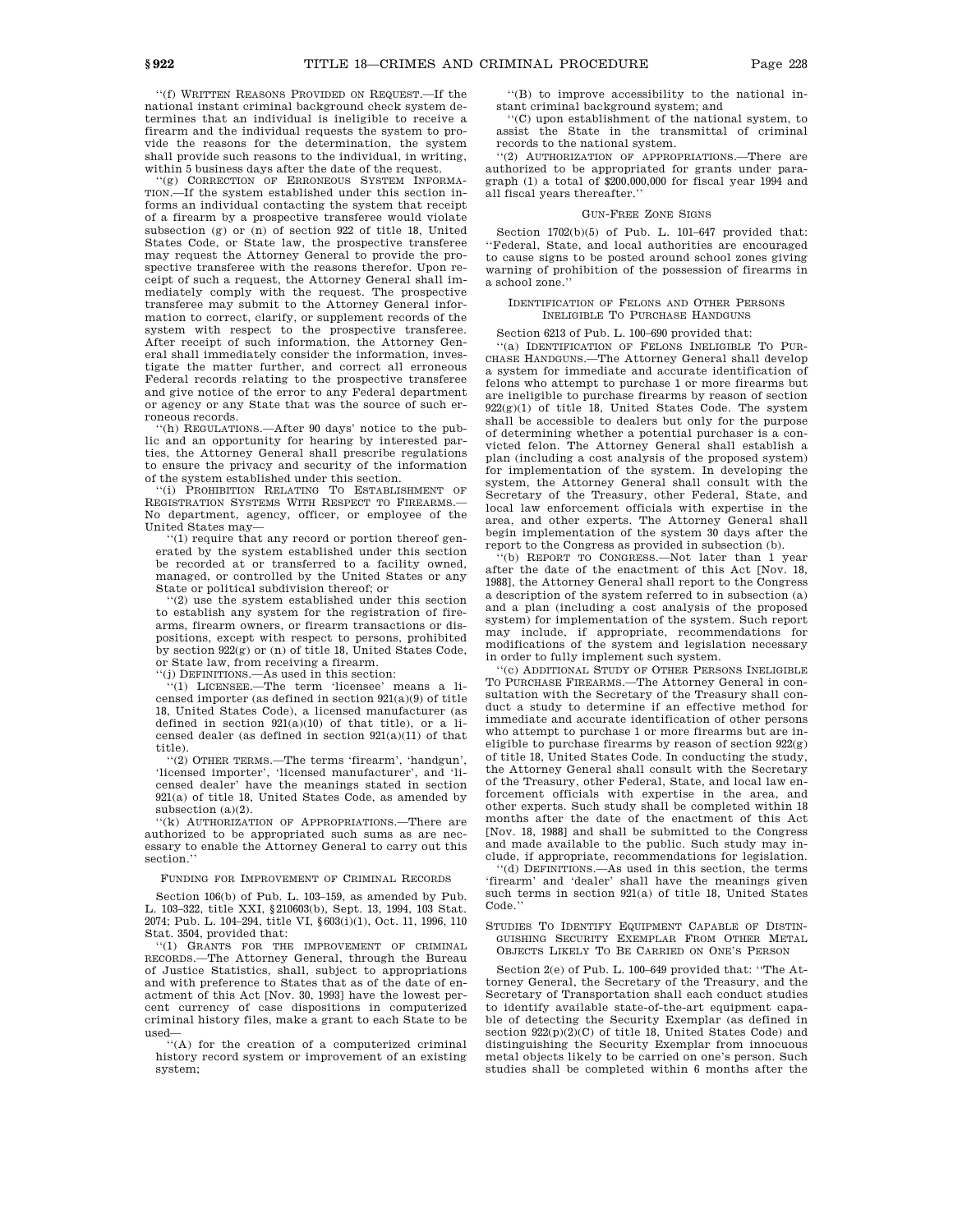date of the enactment of this Act [Nov. 10, 1988] and shall include a schedule providing for the installation of such equipment at the earliest practicable time at security checkpoints maintained or regulated by the agency conducting the study. Such equipment shall be installed in accordance with each schedule. In addition, such studies may include recommendations, where appropriate, concerning the use of secondary security equipment and procedures to enhance detection capability at security checkpoints.''

## **§ 923. Licensing**

(a) No person shall engage in the business of importing, manufacturing, or dealing in firearms, or importing or manufacturing ammunition, until he has filed an application with and received a license to do so from the Attorney General. The application shall be in such form and contain only that information necessary to determine eligibility for licensing as the Attorney General shall by regulation prescribe and shall include a photograph and fingerprints of the applicant. Each applicant shall pay a fee for obtaining such a license, a separate fee being required for each place in which the applicant is to do business, as follows:

(1) If the applicant is a manufacturer—

(A) of destructive devices, ammunition for destructive devices or armor piercing ammunition, a fee of \$1,000 per year;

(B) of firearms other than destructive devices, a fee of \$50 per year; or

(C) of ammunition for firearms, other than ammunition for destructive devices or armor piercing ammunition, a fee of \$10 per year.

(2) If the applicant is an importer—

(A) of destructive devices, ammunition for destructive devices or armor piercing ammunition, a fee of \$1,000 per year; or

(B) of firearms other than destructive devices or ammunition for firearms other than destructive devices, or ammunition other than armor piercing ammunition, a fee of \$50 per year.

(3) If the applicant is a dealer—

(A) in destructive devices or ammunition for destructive devices, a fee of \$1,000 per year; or

(B) who is not a dealer in destructive devices, a fee of \$200 for 3 years, except that the fee for renewal of a valid license shall be \$90 for 3 years.

(b) Any person desiring to be licensed as a collector shall file an application for such license with the Attorney General. The application shall be in such form and contain only that information necessary to determine eligibility as the Attorney General shall by regulation prescribe. The fee for such license shall be \$10 per year. Any license granted under this subsection shall only apply to transactions in curios and relics.

(c) Upon the filing of a proper application and payment of the prescribed fee, the Attorney General shall issue to a qualified applicant the appropriate license which, subject to the provisions of this chapter and other applicable provisions of law, shall entitle the licensee to transport, ship, and receive firearms and ammunition covered by such license in interstate or foreign commerce during the period stated in the license. Nothing in this chapter shall be construed to prohibit a licensed manufacturer, importer, or dealer from maintaining and disposing of a personal collection of firearms, subject only to such restrictions as apply in this chapter to dispositions by a person other than a licensed manufacturer, importer, or dealer. If any firearm is so disposed of by a licensee within one year after its transfer from his business inventory into such licensee's personal collection or if such disposition or any other acquisition is made for the purpose of willfully evading the restrictions placed upon licensees by this chapter, then such firearm shall be deemed part of such licensee's business inventory, except that any licensed manufacturer, importer, or dealer who has maintained a firearm as part of a personal collection for one year and who sells or otherwise disposes of such firearm shall record the description of the firearm in a bound volume, containing the name and place of residence and date of birth of the transferee if the transferee is an individual, or the identity and principal and local places of business of the transferee if the transferee is a corporation or other business entity: *Provided*, That no other recordkeeping shall be required.

 $(d)(\overline{1})$  Any application submitted under subsection (a) or (b) of this section shall be approved if—

(A) the applicant is twenty-one years of age or over;

(B) the applicant (including, in the case of a corporation, partnership, or association, any individual possessing, directly or indirectly, the power to direct or cause the direction of the management and policies of the corporation, partnership, or association) is not prohibited from transporting, shipping, or receiving firearms or ammunition in interstate or foreign commerce under section 922(g) and (n) of this chapter;

(C) the applicant has not willfully violated any of the provisions of this chapter or regulations issued thereunder;

(D) the applicant has not willfully failed to disclose any material information required, or has not made any false statement as to any material fact, in connection with his application;

(E) the applicant has in a State (i) premises from which he conducts business subject to license under this chapter or from which he intends to conduct such business within a reasonable period of time, or (ii) in the case of a collector, premises from which he conducts his collecting subject to license under this chapter or from which he intends to conduct such collecting within a reasonable period of time;  $(F)$  the applicant certifies that-

(i) the business to be conducted under the license is not prohibited by State or local law in the place where the licensed premise is located;

(ii)(I) within 30 days after the application is approved the business will comply with the requirements of State and local law applicable to the conduct of the business; and

(II) the business will not be conducted under the license until the requirements of State and local law applicable to the business have been met; and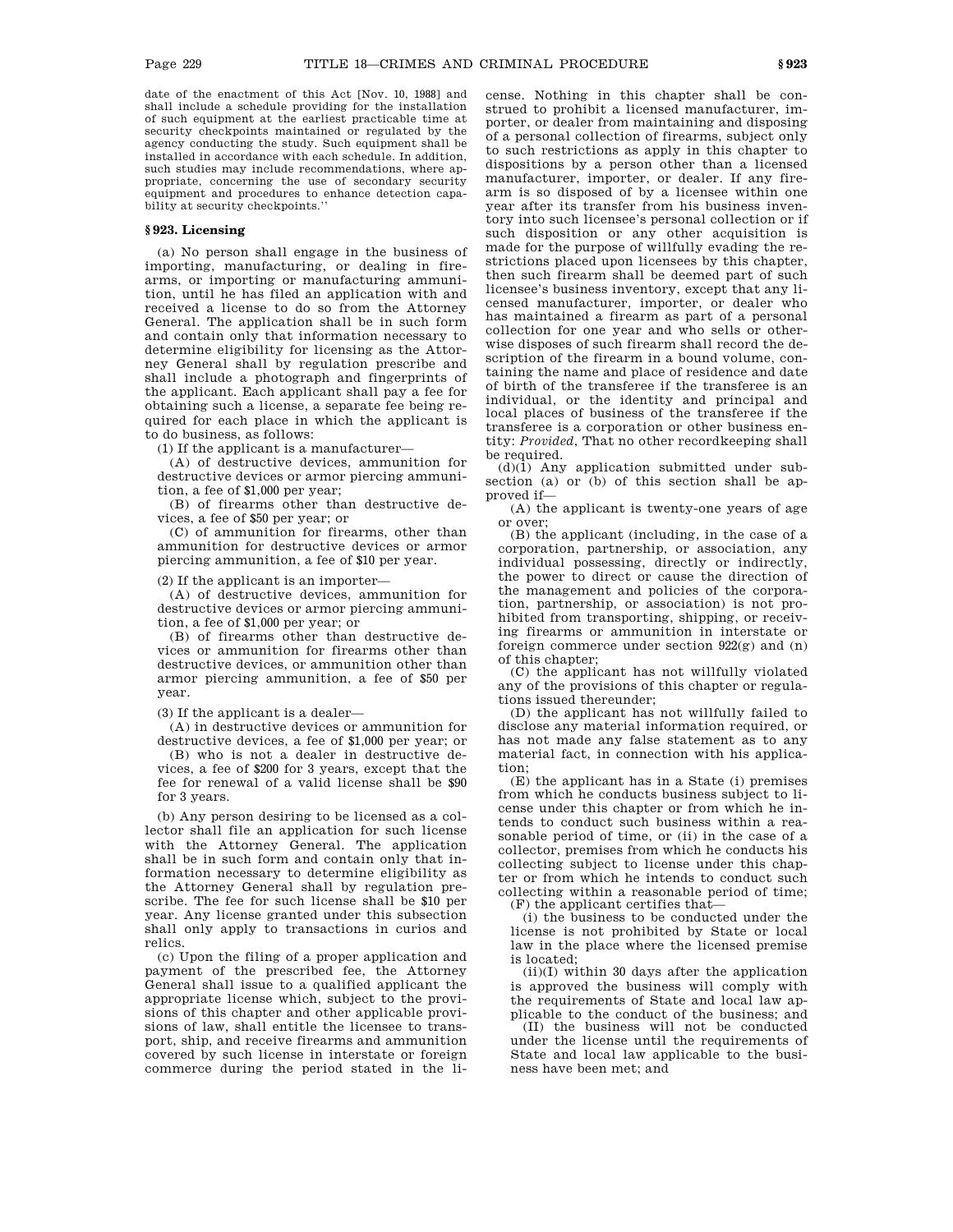(iii) that the applicant has sent or delivered a form to be prescribed by the Attorney General, to the chief law enforcement officer of the locality in which the premises are located, which indicates that the applicant intends to apply for a Federal firearms license; and

(G) in the case of an application to be licensed as a dealer, the applicant certifies that secure gun storage or safety devices will be available at any place in which firearms are sold under the license to persons who are not licensees (subject to the exception that in any case in which a secure gun storage or safety device is temporarily unavailable because of theft, casualty loss, consumer sales, backorders from a manufacturer, or any other similar reason beyond the control of the licensee, the dealer shall not be considered to be in violation of the requirement under this subparagraph to make available such a device).

(2) The Attorney General must approve or deny an application for a license within the 60 day period beginning on the date it is received. If the Attorney General fails to act within such period, the applicant may file an action under section 1361 of title 28 to compel the Attorney General to act. If the Attorney General approves an applicant's application, such applicant shall be issued a license upon the payment of the prescribed fee.

(e) The Attorney General may, after notice and opportunity for hearing, revoke any license issued under this section if the holder of such license has willfully violated any provision of this chapter or any rule or regulation prescribed by the Attorney General under this chapter or fails to have secure gun storage or safety devices available at any place in which firearms are sold under the license to persons who are not licensees (except that in any case in which a secure gun storage or safety device is temporarily unavailable because of theft, casualty loss, consumer sales, backorders from a manufacturer, or any other similar reason beyond the control of the licensee, the dealer shall not be considered to be in violation of the requirement to make available such a device). The Attorney General may, after notice and opportunity for hearing, revoke the license of a dealer who willfully transfers armor piercing ammunition. The Secretary's<sup>1</sup> action under this subsection may be reviewed only as provided in subsection (f) of this section.

 $(f)(1)$  Any person whose application for a license is denied and any holder of a license which is revoked shall receive a written notice from the Attorney General stating specifically the grounds upon which the application was denied or upon which the license was revoked. Any notice of a revocation of a license shall be given to the holder of such license before the effective date of the revocation.

(2) If the Attorney General denies an application for, or revokes, a license, he shall, upon request by the aggrieved party, promptly hold a hearing to review his denial or revocation. In the case of a revocation of a license, the Attorney General shall upon the request of the holder of the license stay the effective date of the revocation. A hearing held under this paragraph shall be held at a location convenient to the aggrieved party.

(3) If after a hearing held under paragraph (2) the Attorney General decides not to reverse his decision to deny an application or revoke a license, the Attorney General shall give notice of his decision to the aggrieved party. The aggrieved party may at any time within sixty days after the date notice was given under this paragraph file a petition with the United States district court for the district in which he resides or has his principal place of business for a de novo judicial review of such denial or revocation. In a proceeding conducted under this subsection, the court may consider any evidence submitted by the parties to the proceeding whether or not such evidence was considered at the hearing held under paragraph (2). If the court decides that the Attorney General was not authorized to deny the application or to revoke the license, the court shall order the Attorney General to take such action as may be necessary to comply with the judgment of the court.

(4) If criminal proceedings are instituted against a licensee alleging any violation of this chapter or of rules or regulations prescribed under this chapter, and the licensee is acquitted of such charges, or such proceedings are terminated, other than upon motion of the Government before trial upon such charges, the Attorney General shall be absolutely barred from denying or revoking any license granted under this chapter where such denial or revocation is based in whole or in part on the facts which form the basis of such criminal charges. No proceedings for the revocation of a license shall be instituted by the Attorney General more than one year after the filing of the indictment or information.

 $(g)(1)(A)$  Each licensed importer, licensed manufacturer, and licensed dealer shall maintain such records of importation, production, shipment, receipt, sale, or other disposition of firearms at his place of business for such period, and in such form, as the Attorney General may by regulations prescribe. Such importers, manufacturers, and dealers shall not be required to submit to the Attorney General reports and information with respect to such records and the contents thereof, except as expressly required by this section. The Attorney General, when he has reasonable cause to believe a violation of this chapter has occurred and that evidence thereof may be found on such premises, may, upon demonstrating such cause before a Federal magistrate judge and securing from such magistrate judge a warrant authorizing entry, enter during business hours the premises (including places of storage) of any licensed firearms importer, licensed manufacturer, licensed dealer, licensed collector, or any licensed importer or manufacturer of ammunition, for the purpose of inspecting or examining—

(i) any records or documents required to be kept by such licensed importer, licensed manufacturer, licensed dealer, or licensed collector under this chapter or rules or regulations under this chapter, and

<sup>1</sup>So in original. Probably should be ''Attorney General's''.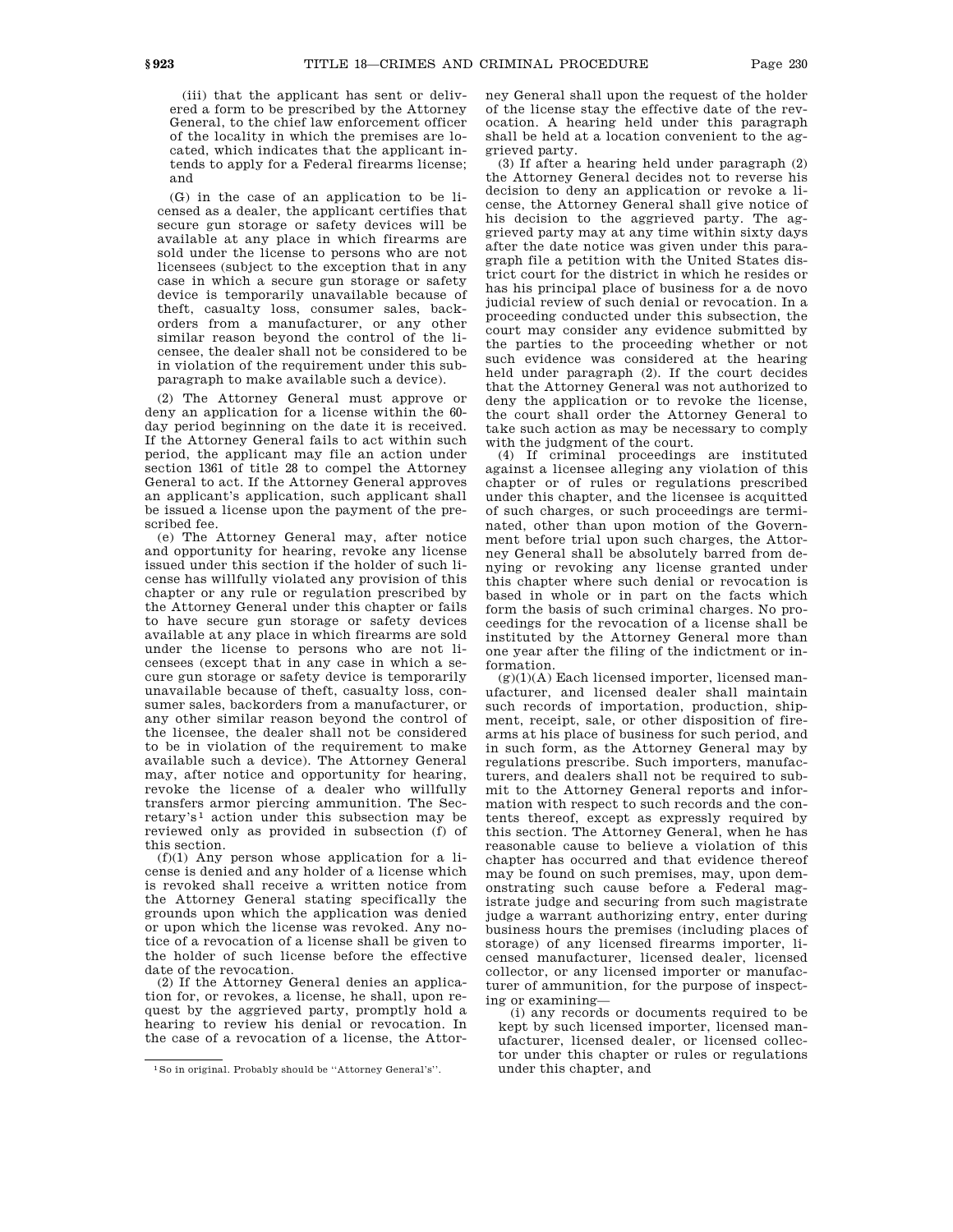(ii) any firearms or ammunition kept or stored by such licensed importer, licensed manufacturer, licensed dealer, or licensed collector, at such premises.

(B) The Attorney General may inspect or examine the inventory and records of a licensed importer, licensed manufacturer, or licensed dealer without such reasonable cause or warrant—

(i) in the course of a reasonable inquiry during the course of a criminal investigation of a person or persons other than the licensee;

(ii) for ensuring compliance with the record keeping requirements of this chapter—

(I) not more than once during any 12 month period; or

(II) at any time with respect to records relating to a firearm involved in a criminal investigation that is traced to the licensee; or

(iii) when such inspection or examination may be required for determining the disposition of one or more particular firearms in the course of a bona fide criminal investigation.

(C) The Attorney General may inspect the inventory and records of a licensed collector without such reasonable cause or warrant—

(i) for ensuring compliance with the record keeping requirements of this chapter not more than once during any twelve-month period; or

(ii) when such inspection or examination may be required for determining the disposition of one or more particular firearms in the course of a bona fide criminal investigation.

(D) At the election of a licensed collector, the annual inspection of records and inventory permitted under this paragraph shall be performed at the office of the Attorney General designated for such inspections which is located in closest proximity to the premises where the inventory and records of such licensed collector are maintained. The inspection and examination authorized by this paragraph shall not be construed as authorizing the Attorney General to seize any records or other documents other than those records or documents constituting material evidence of a violation of law. If the Attorney General seizes such records or documents, copies shall be provided the licensee within a reasonable time. The Attorney General may make available to any Federal, State, or local law enforcement agency any information which he may obtain by reason of this chapter with respect to the identification of persons prohibited from purchasing or receiving firearms or ammunition who have purchased or received firearms or ammunition, together with a description of such firearms or ammunition, and he may provide information to the extent such information may be contained in the records required to be maintained by this chapter, when so requested by any Federal, State, or local law enforcement agency.

(2) Each licensed collector shall maintain in a bound volume the nature of which the Attorney General may by regulations prescribe, records of the receipt, sale, or other disposition of firearms. Such records shall include the name and address of any person to whom the collector sells or otherwise disposes of a firearm. Such

collector shall not be required to submit to the Attorney General reports and information with respect to such records and the contents thereof, except as expressly required by this section.

(3)(A) Each licensee shall prepare a report of multiple sales or other dispositions whenever the licensee sells or otherwise disposes of, at one time or during any five consecutive business days, two or more pistols, or revolvers, or any combination of pistols and revolvers totalling two or more, to an unlicensed person. The report shall be prepared on a form specified by the Attorney General and forwarded to the office specified thereon and to the department of State police or State law enforcement agency of the State or local law enforcement agency of the local jurisdiction in which the sale or other disposition took place, not later than the close of business on the day that the multiple sale or other disposition occurs.

(B) Except in the case of forms and contents thereof regarding a purchaser who is prohibited by subsection (g) or (n) of section 922 of this title from receipt of a firearm, the department of State police or State law enforcement agency or local law enforcement agency of the local jurisdiction shall not disclose any such form or the contents thereof to any person or entity, and shall destroy each such form and any record of the contents thereof no more than 20 days from the date such form is received. No later than the date that is 6 months after the effective date of this subparagraph, and at the end of each 6-month period thereafter, the department of State police or State law enforcement agency or local law enforcement agency of the local jurisdiction shall certify to the Attorney General of the United States that no disclosure contrary to this subparagraph has been made and that all forms and any record of the contents thereof have been destroyed as provided in this subparagraph.

(4) Where a firearms or ammunition business is discontinued and succeeded by a new licensee, the records required to be kept by this chapter shall appropriately reflect such facts and shall be delivered to the successor. Where discontinuance of the business is absolute, such records shall be delivered within thirty days after the business discontinuance to the Attorney General. However, where State law or local ordinance requires the delivery of records to other responsible authority, the Attorney General may arrange for the delivery of such records to such other responsible authority.

(5)(A) Each licensee shall, when required by letter issued by the Attorney General, and until notified to the contrary in writing by the Attorney General, submit on a form specified by the Attorney General, for periods and at the times specified in such letter, all record information required to be kept by this chapter or such lesser record information as the Attorney General in such letter may specify.

(B) The Attorney General may authorize such record information to be submitted in a manner other than that prescribed in subparagraph (A) of this paragraph when it is shown by a licensee that an alternate method of reporting is reasonably necessary and will not unduly hinder the effective administration of this chapter. A li-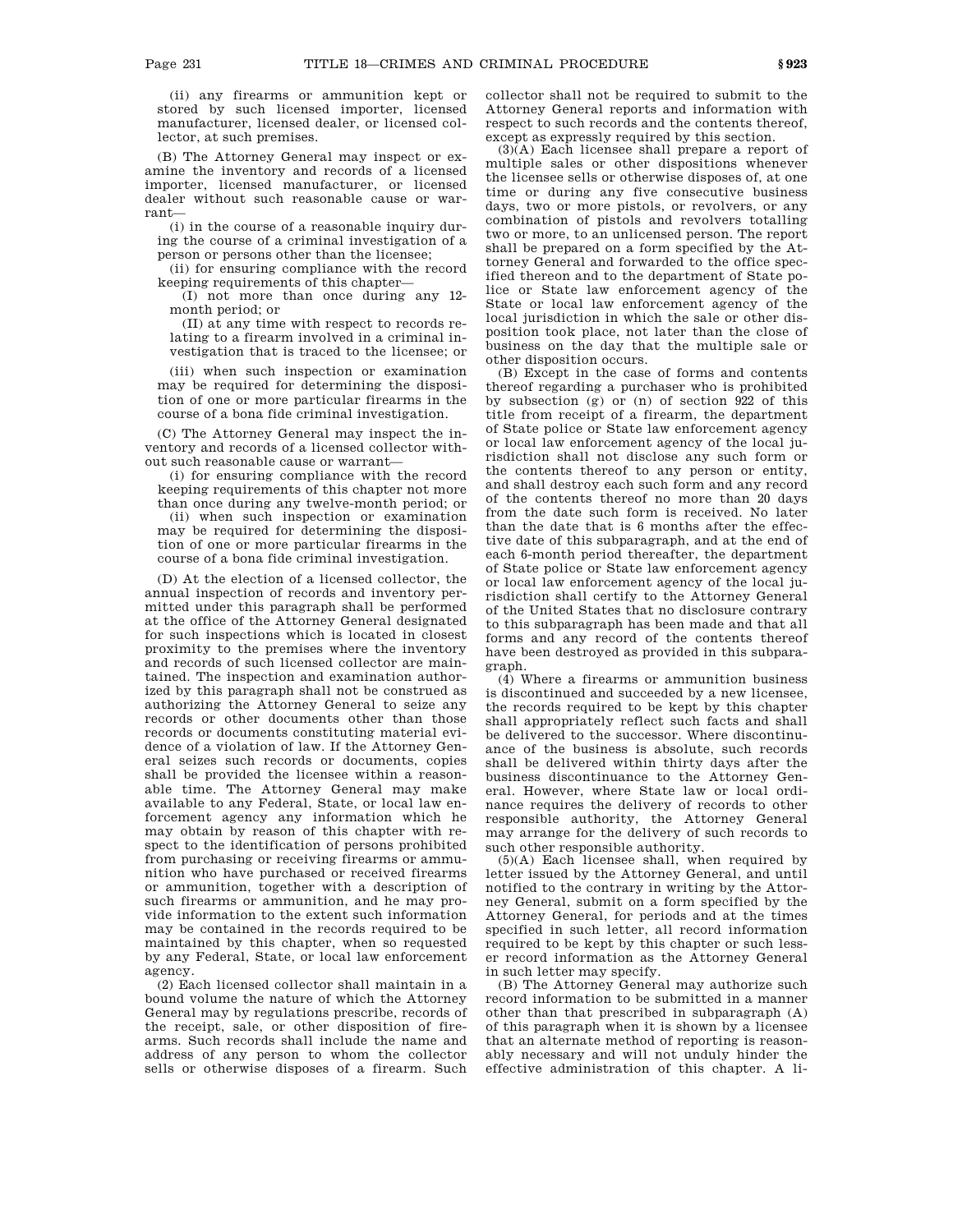censee may use an alternate method of reporting if the licensee describes the proposed alternate method of reporting and the need therefor in a letter application submitted to the Attorney General, and the Attorney General approves such alternate method of reporting.

(6) Each licensee shall report the theft or loss of a firearm from the licensee's inventory or collection, within 48 hours after the theft or loss is discovered, to the Attorney General and to the appropriate local authorities.

(7) Each licensee shall respond immediately to, and in no event later than 24 hours after the receipt of, a request by the Attorney General for information contained in the records required to be kept by this chapter as may be required for determining the disposition of 1 or more firearms in the course of a bona fide criminal investigation. The requested information shall be provided orally or in writing, as the Attorney General may require. The Attorney General shall implement a system whereby the licensee can positively identify and establish that an individual requesting information via telephone is employed by and authorized by the agency to request such information.

(h) Licenses issued under the provisions of subsection (c) of this section shall be kept posted and kept available for inspection on the premises covered by the license.

(i) Licensed importers and licensed manufacturers shall identify by means of a serial number engraved or cast on the receiver or frame of the weapon, in such manner as the Attorney General shall by regulations prescribe, each firearm imported or manufactured by such importer or manufacturer.

(j) A licensed importer, licensed manufacturer, or licensed dealer may, under rules or regulations prescribed by the Attorney General, conduct business temporarily at a location other than the location specified on the license if such temporary location is the location for a gun show or event sponsored by any national, State, or local organization, or any affiliate of any such organization devoted to the collection, competitive use, or other sporting use of firearms in the community, and such location is in the State which is specified on the license. Records of receipt and disposition of firearms transactions conducted at such temporary location shall include the location of the sale or other disposition and shall be entered in the permanent records of the licensee and retained on the location specified on the license. Nothing in this subsection shall authorize any licensee to conduct business in or from any motorized or towed vehicle. Notwithstanding the provisions of subsection (a) of this section, a separate fee shall not be required of a licensee with respect to business conducted under this subsection. Any inspection or examination of inventory or records under this chapter by the Attorney General at such temporary location shall be limited to inventory consisting of, or records relating to, firearms held or disposed at such temporary location. Nothing in this subsection shall be construed to authorize the Attorney General to inspect or examine the inventory or records of a licensed importer, licensed manufacturer, or licensed dealer at any location other than the location specified on the license. Nothing in this subsection shall be construed to diminish in any manner any right to display, sell, or otherwise dispose of firearms or ammunition, which is in effect before the date of the enactment of the Firearms Owners' Protection Act, including the right of a licensee to conduct ''curios or relics'' firearms transfers and business away from their business premises with another licensee without regard as to whether the location of where the business is conducted is located in the State specified on the license of either licensee.

(k) Licensed importers and licensed manufacturers shall mark all armor piercing projectiles and packages containing such projectiles for distribution in the manner prescribed by the Attorney General by regulation. The Attorney General shall furnish information to each dealer licensed under this chapter defining which projectiles are considered armor piercing ammunition as defined in section 921(a)(17)(B).

(*l*) The Attorney General shall notify the chief law enforcement officer in the appropriate State and local jurisdictions of the names and addresses of all persons in the State to whom a firearms license is issued.

(Added Pub. L. 90–351, title IV, §902, June 19, 1968, 82 Stat. 231; amended Pub. L. 90–618, title I, §102, Oct. 22, 1968, 82 Stat. 1221; Pub. L. 92–377, title I, §165(b), Dec. 21, 1982, 96 Stat. 1923; Pub. L. 99–308, §103, May 19, 1986, 100 Stat. 453; Pub. L. 99–360, §1(c), July 8, 1986, 100 Stat. 766; Pub. L. 99–408, §§3–7, Aug. 28, 1986, 100 Stat. 921; Pub. L. 100–690, title VII, §7060(d), Nov. 18, 1988, 102 Stat. 4404; Pub. L. 101–647, title XXII, §2203(a), title XXXV, §3525, Nov. 29, 1990, 104 Stat. 4857, 4924; Pub. L. 101–650, title III, §321, Dec. 1, 1990, 104 Stat. 5117; Pub. L. 103–159, title II, §201, title III, §303, Nov. 30, 1993, 107 Stat. 1544, 1545; Pub. L. 103–322, title XI, §§110102(d), 110103(d), 110105(2), 110301(a), 110302–110307, title XXXIII, §330011(i), Sept. 13, 1994, 108 Stat. 1998–2000, 2012–2014, 2145; Pub. L. 104–208, div. A, title I, §101(f) [title I, §118], Sept. 30, 1996, 110 Stat. 3009–314, 3009–326; Pub. L. 104–294, title VI, §603(j)(1), (k), (*l*), Oct. 11, 1996, 110 Stat. 3504, 3505; Pub. L. 105–277, div. A, §101(b) [title I, §119(b), (c)], Oct. 21, 1998, 112 Stat. 2681–50, 2681–69; Pub. L. 107–296, title XI, §1112(f)(5), (6), Nov. 25, 2002, 116 Stat. 2276.)

### REFERENCES IN TEXT

The effective date of this subparagraph, referred to in subsec.  $(g)(3)(B)$ , is the date of enactment of Pub. L. 103–159, which was approved Nov. 30, 1993.

The date of the enactment of the Firearms Owners' Protection Act, referred to in subsec. (j), is the date of enactment of Pub. L. 99–308, which was approved May 19, 1986.

#### AMENDMENTS

2002—Subsecs. (a) to (g), (i) to (k). Pub. L. 107–296, §1112(f)(6), substituted ''Attorney General'' for ''Secretary'' wherever appearing.

Subsec. (*l*). Pub. L. 107–296, §1112(f)(5), substituted ''Attorney General'' for ''Secretary of the Treasury''.

1998—Subsec. (d)(1)(G). Pub. L. 105–277, §101(b) [title I, §119(b)], added subpar. (G).

Subsec. (e). Pub. L. 105–277, §101(b) [title I, §119(c)], inserted before period at end of first sentence ''or fails to have secure gun storage or safety devices available at any place in which firearms are sold under the license to persons who are not licensees (except that in any case in which a secure gun storage or safety device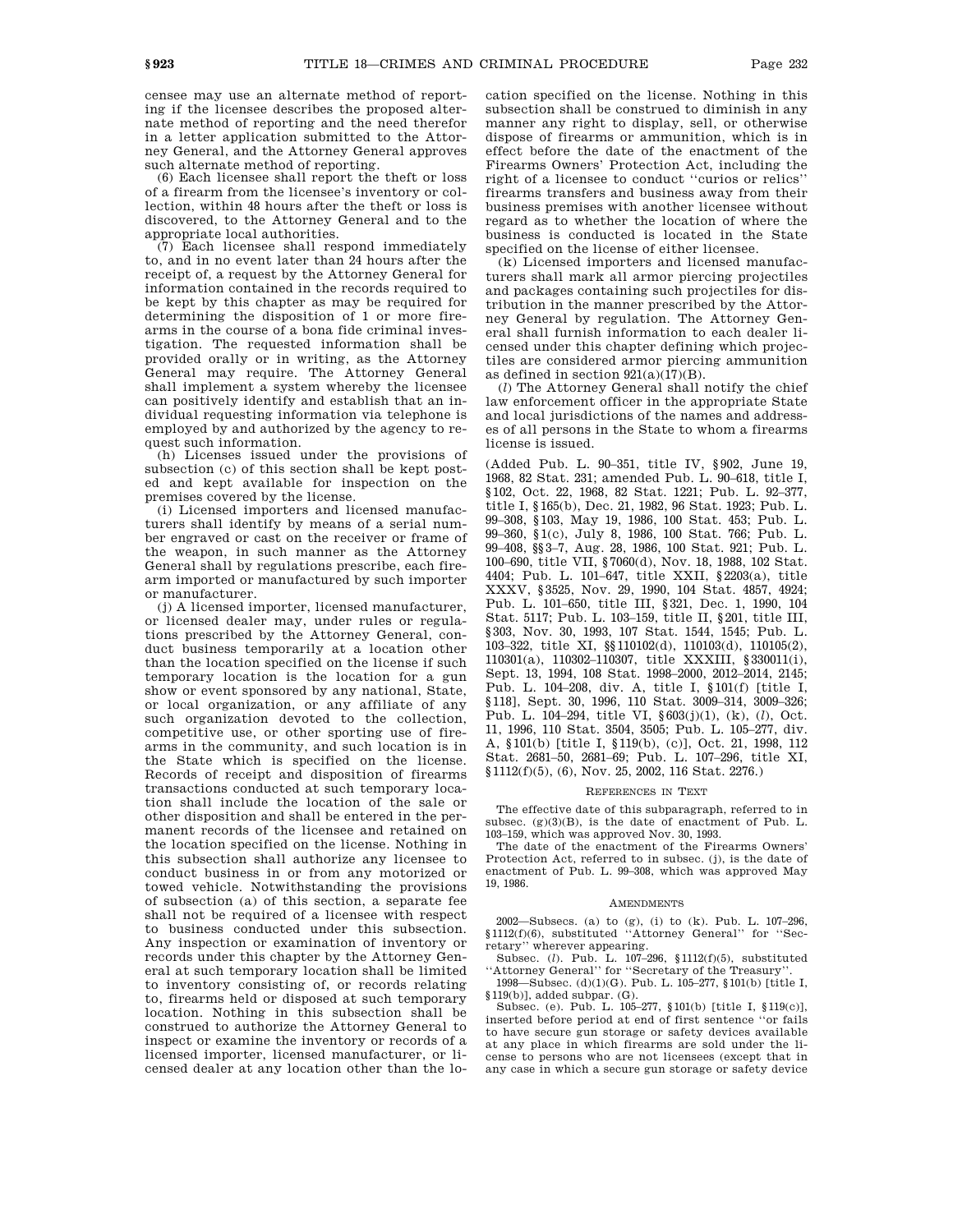is temporarily unavailable because of theft, casualty loss, consumer sales, backorders from a manufacturer, or any other similar reason beyond the control of the licensee, the dealer shall not be considered to be in violation of the requirement to make available such a device)''.

1996—Subsec. (g)(1)(B)(ii). Pub. L. 104–294, §603(k), substituted ''; or'' for period at end of subcl. (II) and realigned margins.

Subsec. (g)(3)(A). Pub. L. 104–294, §603(j)(1), amended directory language of Pub. L. 103–159, §201(1). See 1993 Amendment note below.

Subsec. (j). Pub. L. 104–208 substituted for period at end '', including the right of a licensee to conduct 'curios or relics' firearms transfers and business away from their business premises with another licensee without regard as to whether the location of where the business is conducted is located in the State specified on the license of either licensee.''

Subsec. (*l*). Pub. L. 104–294, §603(*l*), redesignated last subsec. as subsec. (*l*) and realigned margins.

1994—Subsec. (a). Pub. L. 103–322, §110301(a), inserted ''and shall include a photograph and fingerprints of the applicant'' after ''regulation prescribe'' in introductory provisions.

Subsec. (a)(3)(B). Pub. L. 103–322, §330011(i), amended directory language of Pub. L. 101–647, §3525. See 1990 Amendment note below.

Subsec. (d)(1)(F). Pub. L. 103–322, §110302, added subpar. (F).

Subsec. (d)(2). Pub. L. 103–322, §110303, substituted ''60-day period'' for ''forty-five-day period''.

Subsec. (g)(1)(B)(ii). Pub. L. 103–322, §110304, amended cl. (ii) generally. Prior to amendment, cl. (ii) read as follows: ''for ensuring compliance with the record keeping requirements of this chapter not more than once during any twelve-month period; or''.

Subsec. (g)(6). Pub. L. 103–322, §110305, added par. (6). Subsec. (g)(7). Pub. L. 103–322, §110306, added par. (7).

Subsec. (i). Pub. L. 103–322, §110103(d), which inserted at end ''A large capacity ammunition feeding device manufactured after the date of the enactment of this sentence shall be identified by a serial number that clearly shows that the device was manufactured or imported after the effective date of this subsection, and such other identification as the Secretary may by regulation prescribe.'', was repealed by Pub. L. 103–322, §110105(2). See Effective and Termination Dates of 1994 Amendment note below.

Pub. L. 103–322, §110102(d), which inserted penultimate sentence which read as follows: ''The serial number of any semiautomatic assault weapon manufactured after the date of the enactment of this sentence shall clearly show the date on which the weapon was manufactured.'', was repealed by Pub. L. 103–322, §110105(2). See Effective and Termination Dates of 1994 Amendment note below.

Subsec. (*l*). Pub. L. 103–322, §110307, which directed the amendment of this section by adding subsec. (1) at end, was executed by adding subsec. (*l*) at end to reflect the probable intent of Congress.

1993—Subsec. (a)(3)(A). Pub. L. 103–159, §303(1), inserted ''or'' at end of subpar. (A).

Subsec. (a)(3)(B). Pub. L. 103–159, §303(2), (3), substituted ''who is not a dealer in destructive devices, a fee of \$200 for 3 years, except that the fee for renewal of a valid license shall be \$90 for 3 years.'' for ''who is a pawnbroker dealing in firearms other than destructive devices, a fee of \$25 per year; or''.

Subsec. (a)(3)(C). Pub. L. 103–159, §303(4), struck out subpar. (C) which read as follows: ''who is not a dealer in destructive devices or a pawnbroker, a fee of \$10 per year.'

Subsec. (g)(3). Pub. L. 103–159, §201, as amended by Pub. L. 104–294, §603(j)(1), designated existing provisions as subpar. (A), inserted ''and to the department of State police or State law enforcement agency of the State or local law enforcement agency of the local jurisdiction in which the sale or other disposition took place,'' after ''thereon'', and added subpar. (B).

1990—Subsec. (a)(3)(B). Pub. L. 101–647, §3525, as amended by Pub. L. 103–322, §330011(i), inserted a comma after ''devices''.

Subsec. (d)(1)(B). Pub. L. 101–647, §2203(a), substituted "(n)" for  $\overline{(\text{h})}$ ".

1988—Subsec. (a). Pub. L. 100–690, §7060(d)(1), struck out period after ''licensing'' in introductory provisions. Subsec. (f)(3). Pub. L. 100–690, §7060(d)(2), struck out

the period that followed a period after ''paragraph (2)''. 1986—Subsec. (a). Pub. L. 99–308, §103(1), amended first

sentence generally and substituted ''only that information necessary to determine eligibility for licensing.'' for ''such information'' in second sentence. Prior to amendment, first sentence read as follows: ''No person shall engage in business as a firearms or ammunition importer, manufacturer, or dealer until he has filed an application with, and received a license to do so from, the Secretary.''

Subsec.  $(a)(1)(A)$ . Pub. L. 99–408, §3, in amending subpar. (A) generally, substituted '', ammunition for destructive devices or armor piercing ammunition'' for 'or ammunition for destructive devices".

Subsec. (a)(1)(C). Pub. L. 99-408, §4, in amending subpar. (C) generally, substituted ", other than ammunition for destructive devices or armor piercing ammunition'' for ''other than destructive devices''.

Subsec. (a)(2). Pub. L. 99–408, §5, amended subpars. (A) and (B) generally. Prior to amendment, subpars. (A) and (B) read as follows:

''(A) of destructive devices or ammunition for destructive devices, a fee of \$1,000 per year; or

''(B) of firearms other than destructive devices or ammunition for firearms other than destructive devices, a fee of \$50 per year.''

Subsec. (a)(3)(B). Pub. L. 99–308, §103(2), struck out ''or ammunition for firearms other than destructive devices,'' after ''destructive devices''.

Subsec. (b). Pub. L. 99–308, §103(3), substituted ''only that information necessary to determine eligibility'' for ''such information''.

Subsec. (c). Pub. L. 99–360 inserted provision which required any licensed manufacturer, importer, or dealer who has maintained a firearm as part of a personal collection for one year and sells or otherwise disposes of such firearm to record the description of the firearm in a bound volume, specified other information to be recorded, and provided that no other recordkeeping be required.

Pub. L. 99–308, §103(4), inserted provision that nothing in this chapter be construed to prohibit a licensed manufacturer, importer, or dealer from maintaining and disposing of a personal collection of firearms subject to such restrictions as apply in this chapter to other persons, and provision specifying circumstances under which such disposition or any other acquisition shall result in such firearms being deemed part of the licensee's business inventory.

Subsec. (e). Pub. L. 99–408, §6, inserted provisions relating to licenses of dealers willfully transferring armor piercing ammunition.

Pub. L. 99-308, §103(5), inserted "willfully" before ''violated''.

Subsec. (f)(3). Pub. L. 99–308, §103(6)(A), inserted ''de novo'' before ''judicial review'' in second sentence and ''whether or not such evidence was considered at the hearing held under paragraph (2).'' after ''to the proceeding'' in third sentence.

Subsec. (f)(4). Pub. L. 99–308, §103(6)(B), added par. (4). Subsec. (g). Pub. L. 99–308, §103(7), amended subsec. (g) generally. Prior to amendment, subsec. (g) read as follows: ''Each licensed importer, licensed manufacturer, licensed dealer, and licensed collector shall maintain such records of importation, production, shipment, receipt, sale, or other disposition, of firearms and ammunition except .22 caliber rimfire ammunition at such place, for such period, and in such form as the Secretary may by regulations prescribe. Such importers, manufacturers, dealers, and collectors shall make such records available for inspection at all reasonable times, and shall submit to the Secretary such reports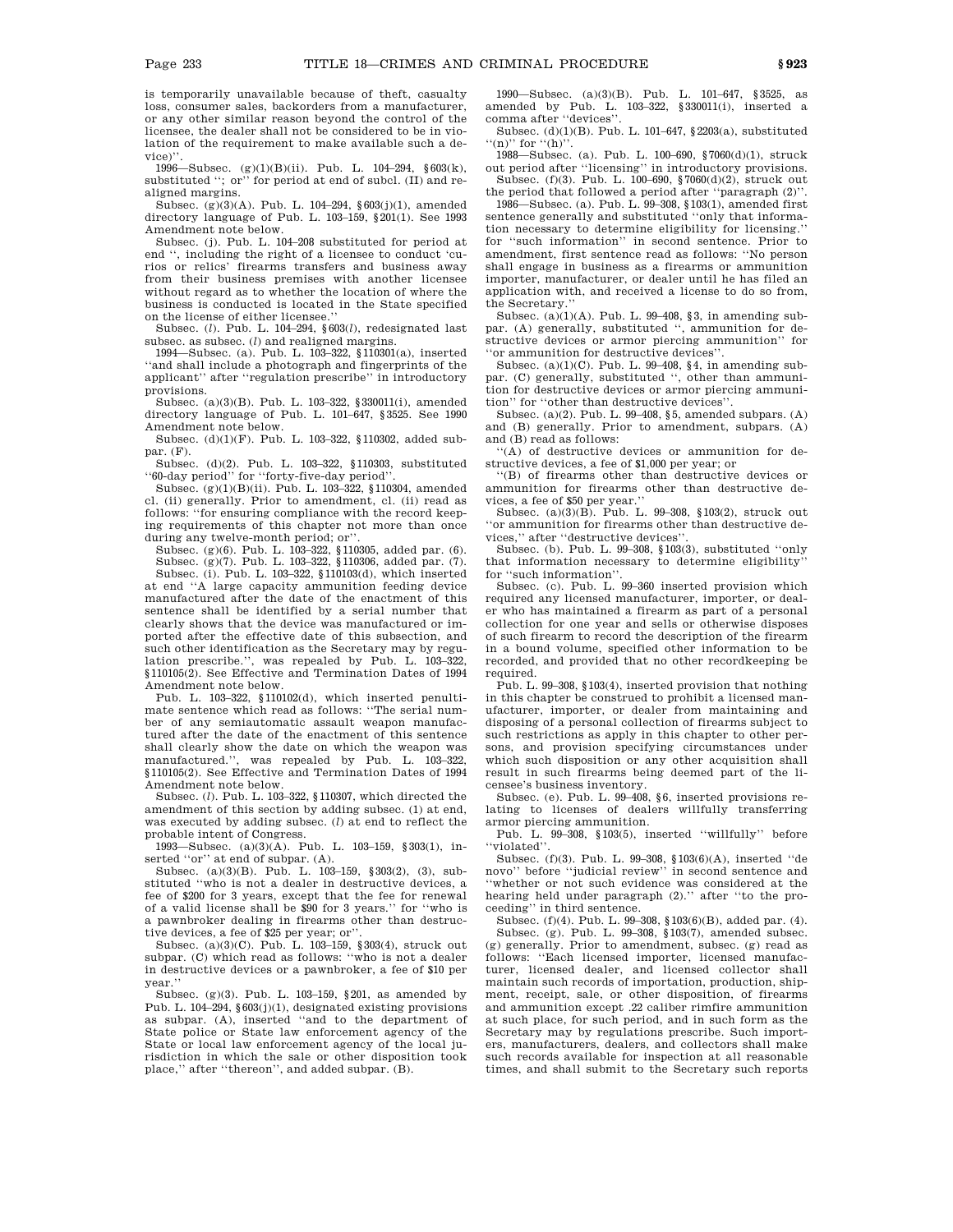and information with respect to such records and the contents thereof as he shall by regulations prescribe. The Secretary may enter during business hours the premises (including places of storage) of any firearms or ammunition importer, manufacturer, dealer, or collector for the purpose of inspecting or examining (1) any records or documents required to be kept by such importer, manufacturer, dealer, or collector under the provisions of this chapter or regulations issued under this chapter, and (2) any firearms or ammunition kept or stored by such importer, manufacturer, dealer, or collector at such premises. Upon the request of any State or any political subdivision thereof, the Secretary may make available to such State or any political subdivision thereof, any information which he may obtain by reason of the provisions of this chapter with respect to the identification of persons within such State or political subdivision thereof, who have purchased or received firearms or ammunition, together with a description of such firearms or ammunition.''

Subsec. (j). Pub. L. 99–308, §103(8), amended subsec. (j) generally. Prior to amendment, subsec. (j) read as follows: "This section shall not apply to anyone who engages only in hand loading, reloading, or custom loading ammunition for his own firearm, and who does not hand load, reload, or custom load ammunition for others.''

Subsec. (k). Pub. L. 99–408, §7, added subsec. (k). 1982—Subsec. (g). Pub. L. 97–377 inserted ''except .22 caliber rimfire ammunition'' after ''and ammunition''. The amendment by Pub. L. 97–377, which purported to amend subsec. (9), was executed instead to subsec. (g) as the probable intent of Congress because this section does not contain a subsec. (9).

1968—Subsec. (a). Pub. L. 90–618 struck out ''be required to'' after ''Each applicant shall''.

Subsec.  $(a)(1)$ . Pub. L. 90–618 inserted "the applicant" is'' after ''If'' in text preceding subpar. (A), substituted ''or ammunition for destructive devices,'' for ''and/or ammunition'' in subpar. (A), decreased the fee from \$500 per year to \$50 per year in subpar. (B), and added subpar. (C).

Subsec. (a)(2). Pub. L. 90–618 inserted ''the applicant is'' after ''If'' in text preceding subpar. (A), substituted ''or ammunition for destructive devices,'' for ''and/or ammunition'' in subpar. (A), and inserted provision for ammunition for firearms other than destructive devices and decreased the fee from \$500 per year to \$50 per year in subpar. (B).

Subsec. (a)(3). Pub. L. 90–618 inserted ''the applicant is'' after ''If'' in text preceding subpar. (A), substituted ''in destructive devices or ammunition for destructive devices,'' for ''of destructive devices and/or ammunition'' in subpar. (A), and inserted provision for ammunition for firearms other than destructive devices and decreased the fee from \$250 per year to \$25 per year in subpar. (B).

Subsecs. (b), (c). Pub. L. 90–618 added subsec. (b), redesignated former subsec. (b) as (c) and made mandatory the requirement that the Secretary issue the appropriate license to a qualified applicant. Former subsec. (c) redesignated (d).

Subsec. (d). Pub. L. 90–618 redesignated former subsec. (c) as  $(d)(1)$ , made changes in phraseology, inserted references to section 922(g) and (h) of this chapter in subsec. (d)(1)(B) and to applicants engaged in collecting in subsec.  $(d)(1)(E)(ii)$ , and added subsec.  $(d)(2)$ . Former subsec. (d) redesignated (g). Subsecs. (e), (f). Pub. L. 90–618 added subsecs. (e) and

(f) and redesignated former subsecs. (e) and (f) as (h) and (i), respectively.

Subsec. (g). Pub. L. 90–618 redesignated former subsec. (d) as (g) and added licensed collectors to the enumerated list of licensees subject to the provisions of this section.

Subsec. (h). Pub. L. 90–618 redesignated former subsec. (e) as (h) and substituted ''subsection (c)'' for ''subsection (b)".

Subsec. (i). Pub. L. 90–618 redesignated former subsec. (f) as (i) and inserted '', by means of a serial number engraved or cast on the receiver or frame of the weapon,'' after ''shall identify''.

Subsec. (j). Pub. L. 90–618 added subsec. (j).

### CHANGE OF NAME

Words ''magistrate judge'' substituted for ''magistrate'' wherever appearing in subsec.  $(g)(1)(A)$  pursuant to section 321 of Pub. L. 101–650, set out as a note under section 631 of Title 28, Judiciary and Judicial Procedure.

## EFFECTIVE DATE OF 2002 AMENDMENT

Amendment by Pub. L. 107–296 effective 60 days after Nov. 25, 2002, see section 4 of Pub. L. 107–296, set out as an Effective Date note under section 101 of Title 6, Domestic Security.

## EFFECTIVE DATE OF 1998 AMENDMENT

Amendment by Pub. L. 105–277, effective 180 days after Oct. 21, 1998, see section 101(b) [title I, §119(e)] of Pub. L. 105–277, set out as a note under section 921 of this title.

## EFFECTIVE DATE OF 1996 AMENDMENT

Section 603(j)(2) of Pub. L. 104–294 provided that: ''The amendment made by paragraph (1) [amending this section] shall take effect as if the amendment had been included in the Act referred to in paragraph (1) [Pub. L. 103–159] on the date of the enactment of such Act [Nov. 30, 1993].''

#### EFFECTIVE AND TERMINATION DATES OF 1994 AMENDMENT

Amendment by sections 110102(d) and 110103(d) of Pub. L. 103–322 repealed 10 years after Sept. 13, 1994, see section 110105(2) of Pub. L. 103–322, formerly set out as a note under section 921 of this title.

Section 330011(i) of Pub. L. 103–322 provided that the amendment made by that section is effective as of the date on which section 3525 of Pub. L. 101–647 took effect.

#### EFFECTIVE DATE OF 1986 AMENDMENT

Amendment by sections 3 to 5 of Pub. L. 99–408 effective first day of first calendar month beginning more than ninety days after Aug. 28, 1986, and amendment by sections 6 and 7 of Pub. L. 99-408 effective Aug. 28, 1986, see section 9 of Pub. L. 99–408, set out as a note under section 921 of this title.

Amendment by Pub. L. 99–360 effective on date on which amendment of this section by Firearms Owners' Protection Act, Pub. L. 99–308, became effective, see section 2 of Pub. L. 99–360, set out as a note under section 921 of this title.

Amendment by section  $103(1)$ – $(6)(A)$ ,  $(7)$ ,  $(8)$  of Pub. L. 99–308 effective 180 days after May 19, 1986, and amendment by section 103(6)(B) of Pub. L. 99–308 applicable to any action, petition, or appellate proceeding pending on May 19, 1986, see section 110(a), (b) of Pub. L. 99–308, set out as a note under section 921 of this title.

## EFFECTIVE DATE OF 1968 AMENDMENT

Amendment by Pub. L. 90–618 effective Dec. 16, 1968, see section 105 of Pub. L. 90–618, set out as a note under section 921 of this title.

### STATUTORY CONSTRUCTION; EVIDENCE

Pub. L. 105–277, div. A, §101(b) [title I, §119(d)], Oct. 21, 1998, 112 Stat. 2681–50, 2681–70, provided that:

''(1) STATUTORY CONSTRUCTION.—Nothing in the amendments made by this section [amending this section and section 921 of this title] shall be construed—

''(A) as creating a cause of action against any firearms dealer or any other person for any civil liability; or

''(B) as establishing any standard of care.

'(2) EVIDENCE.—Notwithstanding any other provision of law, evidence regarding compliance or noncompliance with the amendments made by this section shall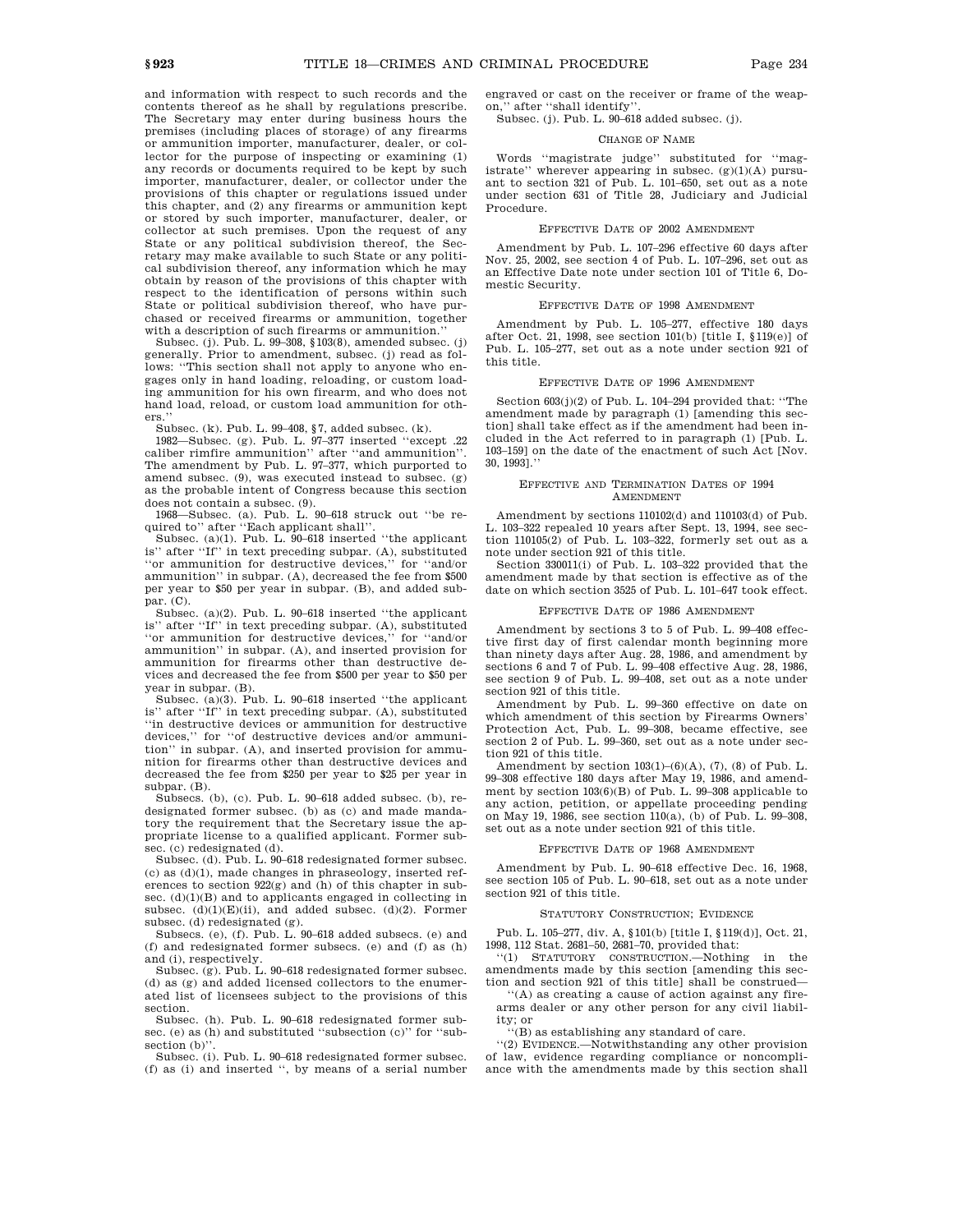not be admissible as evidence in any proceeding of any court, agency, board, or other entity.''

FUNDING FOR BUREAU NOT AUTHORIZED FOR CONSOLIDATION OR CENTRALIZATION OF RECORDS

Pub. L. 112–55, div. B, title II, Nov. 18, 2011, 125 Stat. 609, provided in part: ''That no funds appropriated herein or hereafter shall be available for salaries or administrative expenses in connection with consolidating or centralizing, within the Department of Justice, the records, or any portion thereof, of acquisition and disposition of firearms maintained by Federal firearms licensees''.

#### FUNDING FOR BUREAU NOT AUTHORIZED FOR ELECTRONIC RETRIEVAL OF INFORMATION

Pub. L. 112–55, div. B, title II, Nov. 18, 2011, 125 Stat. 610, provided in part: ''That, hereafter, no funds made available by this or any other Act may be used to electronically retrieve information gathered pursuant to 18 U.S.C.  $923(g)(4)$  by name or any personal identification code''.

## FUNDING FOR BUREAU NOT AUTHORIZED FOR DISCLOSURE OF DATA

Pub. L. 112–55, div. B, title II, Nov. 18, 2011, 125 Stat. 609, provided in part: ''That, during the current fiscal year and in each fiscal year thereafter, no funds appropriated under this or any other Act may be used to disclose part or all of the contents of the Firearms Trace System database maintained by the National Trace Center of the Bureau of Alcohol, Tobacco, Firearms and Explosives or any information required to be kept by licensees pursuant to section 923(g) of title 18, United States Code, or required to be reported pursuant to paragraphs (3) and (7) of such section, except to: (1) a Federal, State, local, or tribal law enforcement agency, or a Federal, State, or local prosecutor; or (2) a foreign law enforcement agency solely in connection with or for use in a criminal investigation or prosecution; or (3) a Federal agency for a national security or intelligence purpose; unless such disclosure of such data to any of the entities described in (1), (2) or (3) of this proviso would compromise the identity of any undercover law enforcement officer or confidential informant, or interfere with any case under investigation; and no person or entity described in (1), (2) or (3) shall knowingly and publicly disclose such data; and all such data shall be immune from legal process, shall not be subject to subpoena or other discovery, shall be inadmissible in evidence, and shall not be used, relied on, or disclosed in any manner, nor shall testimony or other evidence be permitted based on the data, in a civil action in any State (including the District of Columbia) or Federal court or in an administrative proceeding other than a proceeding commenced by the Bureau of Alcohol, Tobacco, Firearms and Explosives to enforce the provisions of chapter 44 of such title, or a review of such an action or proceeding; except that this proviso shall not be construed to prevent: (A) the disclosure of statistical information concerning total production, importation, and exportation by each licensed importer (as defined in section  $921(a)(9)$  of such title) and licensed manufacturer (as defined in section 921(a)(10) of such title); (B) the sharing or exchange of such information among and between Federal, State, local, or foreign law enforcement agencies, Federal, State, or local prosecutors, and Federal national security, intelligence, or counterterrorism officials; or (C) the publication of annual statistical reports on products regulated by the Bureau of Alcohol, Tobacco, Firearms and Explosives, including total production, importation, and exportation by each licensed importer (as so defined) and licensed manufacturer (as so defined), or statistical aggregate data regarding firearms traffickers and trafficking channels, or firearms misuse, felons, and trafficking investigations''.

Similar provisions were contained in the following prior appropriation acts:

Pub. L. 111–117, div. B, title II, Dec. 16, 2009, 123 Stat. 3128.

Pub. L. 111–8, div. B, title II, Mar. 11, 2009, 123 Stat. 575.

Pub. L. 110–161, div. B, title II, Dec. 26, 2007, 121 Stat. 1903. Pub. L. 109–108, title I, Nov. 22, 2005, 119 Stat. 2295.

Pub. L. 108–447, div. B, title I, Dec. 8, 2004, 118 Stat. 2859.

## **§ 924. Penalties**

 $(a)(1)$  Except as otherwise provided in this subsection, subsection (b), (c), (f), or (p) of this section, or in section 929, whoever—

(A) knowingly makes any false statement or representation with respect to the information required by this chapter to be kept in the records of a person licensed under this chapter or in applying for any license or exemption or relief from disability under the provisions of this chapter;

(B) knowingly violates subsection (a)(4), (f), (k), or (q) of section 922;

(C) knowingly imports or brings into the United States or any possession thereof any firearm or ammunition in violation of section 922(*l*); or

(D) willfully violates any other provision of this chapter,

shall be fined under this title, imprisoned not more than five years, or both.

(2) Whoever knowingly violates subsection (a)(6), (d), (g), (h), (i), (j), or (*o*) of section 922 shall be fined as provided in this title, imprisoned not more than 10 years, or both.

(3) Any licensed dealer, licensed importer, licensed manufacturer, or licensed collector who knowingly—

(A) makes any false statement or representation with respect to the information required by the provisions of this chapter to be kept in the records of a person licensed under this chapter, or

(B) violates subsection (m) of section 922,

shall be fined under this title, imprisoned not more than one year, or both.

(4) Whoever violates section 922(q) shall be fined under this title, imprisoned for not more than 5 years, or both. Notwithstanding any other provision of law, the term of imprisonment imposed under this paragraph shall not run concurrently with any other term of imprisonment imposed under any other provision of law. Except for the authorization of a term of imprisonment of not more than 5 years made in this paragraph, for the purpose of any other law a violation of section 922(q) shall be deemed to be a misdemeanor.

(5) Whoever knowingly violates subsection (s) or (t) of section 922 shall be fined under this title, imprisoned for not more than 1 year, or both.

 $(6)(A)(i)$  A juvenile who violates section  $922(x)$ shall be fined under this title, imprisoned not more than 1 year, or both, except that a juvenile described in clause (ii) shall be sentenced to probation on appropriate conditions and shall not be incarcerated unless the juvenile fails to comply with a condition of probation.

(ii) A juvenile is described in this clause if—

(I) the offense of which the juvenile is charged is possession of a handgun or ammunition in violation of section  $922(x)(2)$ ; and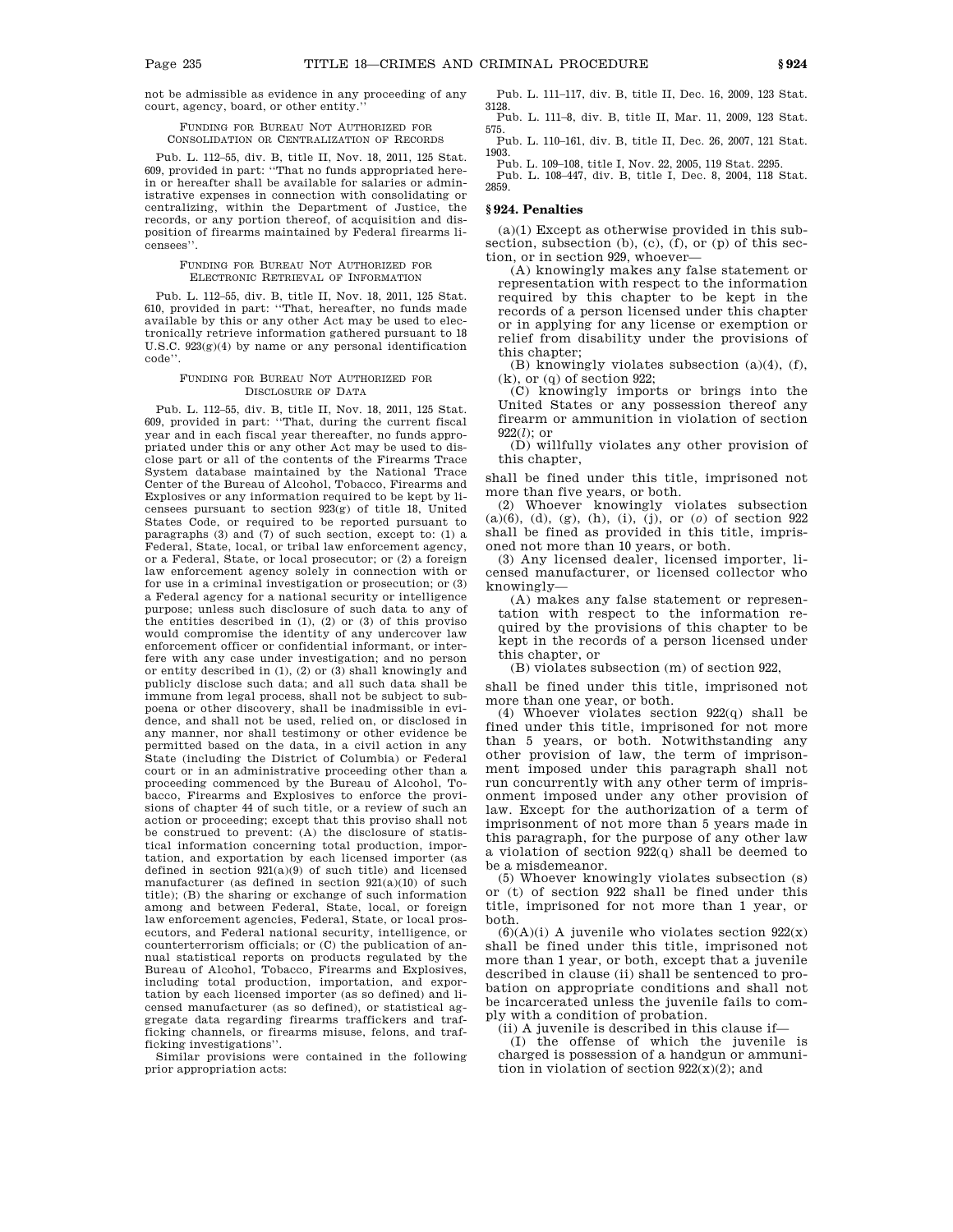(II) the juvenile has not been convicted in any court of an offense (including an offense under section  $922(x)$  or a similar State law, but not including any other offense consisting of conduct that if engaged in by an adult would not constitute an offense) or adjudicated as a juvenile delinquent for conduct that if engaged in by an adult would constitute an offense.

(B) A person other than a juvenile who knowingly violates section  $922(x)$ 

(i) shall be fined under this title, imprisoned not more than 1 year, or both; and

(ii) if the person sold, delivered, or otherwise transferred a handgun or ammunition to a juvenile knowing or having reasonable cause to know that the juvenile intended to carry or otherwise possess or discharge or otherwise use the handgun or ammunition in the commission of a crime of violence, shall be fined under this title, imprisoned not more than 10 years, or both.

(7) Whoever knowingly violates section 931 shall be fined under this title, imprisoned not more than 3 years, or both.

(b) Whoever, with intent to commit therewith an offense punishable by imprisonment for a term exceeding one year, or with knowledge or reasonable cause to believe that an offense punishable by imprisonment for a term exceeding one year is to be committed therewith, ships, transports, or receives a firearm or any ammunition in interstate or foreign commerce shall be fined under this title, or imprisoned not more than ten years, or both.

 $(c)(1)(A)$  Except to the extent that a greater minimum sentence is otherwise provided by this subsection or by any other provision of law, any person who, during and in relation to any crime of violence or drug trafficking crime (including a crime of violence or drug trafficking crime that provides for an enhanced punishment if committed by the use of a deadly or dangerous weapon or device) for which the person may be prosecuted in a court of the United States, uses or carries a firearm, or who, in furtherance of any such crime, possesses a firearm, shall, in addition to the punishment provided for such crime of violence or drug trafficking crime—

(i) be sentenced to a term of imprisonment of not less than 5 years;

(ii) if the firearm is brandished, be sentenced to a term of imprisonment of not less than 7 years; and

(iii) if the firearm is discharged, be sentenced to a term of imprisonment of not less than 10 years.

(B) If the firearm possessed by a person convicted of a violation of this subsection—

(i) is a short-barreled rifle, short-barreled shotgun, or semiautomatic assault weapon, the person shall be sentenced to a term of imprisonment of not less than 10 years; or

(ii) is a machinegun or a destructive device, or is equipped with a firearm silencer or firearm muffler, the person shall be sentenced to a term of imprisonment of not less than 30 years.

(C) In the case of a second or subsequent conviction under this subsection, the person shall—

(i) be sentenced to a term of imprisonment of not less than 25 years; and

(ii) if the firearm involved is a machinegun or a destructive device, or is equipped with a firearm silencer or firearm muffler, be sentenced to imprisonment for life.

(D) Notwithstanding any other provision of law—

(i) a court shall not place on probation any person convicted of a violation of this subsection; and

(ii) no term of imprisonment imposed on a person under this subsection shall run concurrently with any other term of imprisonment imposed on the person, including any term of imprisonment imposed for the crime of violence or drug trafficking crime during which the firearm was used, carried, or possessed.

(2) For purposes of this subsection, the term ''drug trafficking crime'' means any felony punishable under the Controlled Substances Act (21 U.S.C. 801 et seq.), the Controlled Substances Import and Export Act (21 U.S.C. 951 et seq.), or chapter 705 of title 46.

(3) For purposes of this subsection the term ''crime of violence'' means an offense that is a felony and—

(A) has as an element the use, attempted use, or threatened use of physical force against the person or property of another, or

(B) that by its nature, involves a substantial risk that physical force against the person or property of another may be used in the course of committing the offense.

(4) For purposes of this subsection, the term ''brandish'' means, with respect to a firearm, to display all or part of the firearm, or otherwise make the presence of the firearm known to another person, in order to intimidate that person, regardless of whether the firearm is directly visible to that person.

(5) Except to the extent that a greater minimum sentence is otherwise provided under this subsection, or by any other provision of law, any person who, during and in relation to any crime of violence or drug trafficking crime (including a crime of violence or drug trafficking crime that provides for an enhanced punishment if committed by the use of a deadly or dangerous weapon or device) for which the person may be prosecuted in a court of the United States, uses or carries armor piercing ammunition, or who, in furtherance of any such crime, possesses armor piercing ammunition, shall, in addition to the punishment provided for such crime of violence or drug trafficking crime or conviction under this section—

(A) be sentenced to a term of imprisonment of not less than 15 years; and

(B) if death results from the use of such ammunition—

(i) if the killing is murder (as defined in section 1111), be punished by death or sentenced to a term of imprisonment for any term of years or for life; and

(ii) if the killing is manslaughter (as defined in section 1112), be punished as provided in section 1112.

(d)(1) Any firearm or ammunition involved in or used in any knowing violation of subsection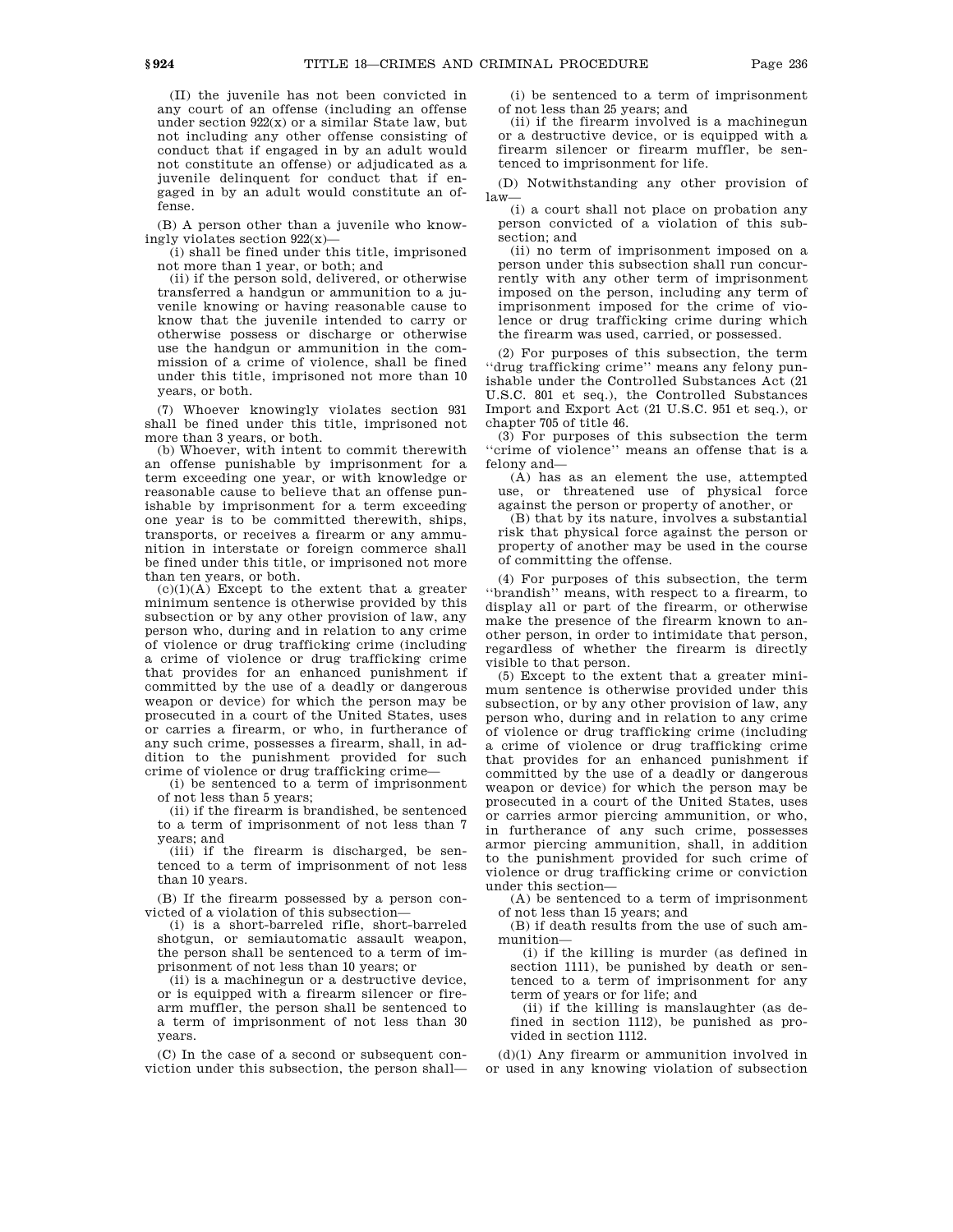$(a)(4)$ ,  $(a)(6)$ ,  $(f)$ ,  $(g)$ ,  $(h)$ ,  $(i)$ ,  $(j)$ ,  $or (k)$  of section 922, or knowing importation or bringing into the United States or any possession thereof any firearm or ammunition in violation of section 922(*l*), or knowing violation of section 924, or willful violation of any other provision of this chapter or any rule or regulation promulgated thereunder, or any violation of any other criminal law of the United States, or any firearm or ammunition intended to be used in any offense referred to in paragraph (3) of this subsection, where such intent is demonstrated by clear and convincing evidence, shall be subject to seizure and forfeiture, and all provisions of the Internal Revenue Code of 1986 relating to the seizure, forfeiture, and disposition of firearms, as defined in section 5845(a) of that Code, shall, so far as applicable, extend to seizures and forfeitures under the provisions of this chapter: *Provided*, That upon acquittal of the owner or possessor, or dismissal of the charges against him other than upon motion of the Government prior to trial, or lapse of or court termination of the restraining order to which he is subject, the seized or relinquished firearms or ammunition shall be returned forthwith to the owner or possessor or to a person delegated by the owner or possessor unless the return of the firearms or ammunition would place the owner or possessor or his delegate in violation of law. Any action or proceeding for the forfeiture of firearms or ammunition shall be commenced within one hundred and twenty days of such seizure.

(2)(A) In any action or proceeding for the return of firearms or ammunition seized under the provisions of this chapter, the court shall allow the prevailing party, other than the United States, a reasonable attorney's fee, and the United States shall be liable therefor.

(B) In any other action or proceeding under the provisions of this chapter, the court, when it finds that such action was without foundation, or was initiated vexatiously, frivolously, or in bad faith, shall allow the prevailing party, other than the United States, a reasonable attorney's fee, and the United States shall be liable therefor.

(C) Only those firearms or quantities of ammunition particularly named and individually identified as involved in or used in any violation of the provisions of this chapter or any rule or regulation issued thereunder, or any other criminal law of the United States or as intended to be used in any offense referred to in paragraph (3) of this subsection, where such intent is demonstrated by clear and convincing evidence, shall be subject to seizure, forfeiture, and disposition.

(D) The United States shall be liable for attorneys' fees under this paragraph only to the ex-

tent provided in advance by appropriation Acts. (3) The offenses referred to in paragraphs (1) and (2)(C) of this subsection are—

(A) any crime of violence, as that term is defined in section 924(c)(3) of this title;

(B) any offense punishable under the Controlled Substances Act (21 U.S.C. 801 et seq.) or the Controlled Substances Import and Export Act (21 U.S.C. 951 et seq.);

(C) any offense described in section  $922(a)(1)$ , 922(a)(3), 922(a)(5), or 922(b)(3) of this title,

where the firearm or ammunition intended to be used in any such offense is involved in a pattern of activities which includes a violation of any offense described in section  $922(a)(1)$ ,  $922(a)(3)$ ,  $922(a)(5)$ , or  $922(b)(3)$  of this title;

(D) any offense described in section 922(d) of this title where the firearm or ammunition is intended to be used in such offense by the transferor of such firearm or ammunition;

(E) any offense described in section 922(i), 922(j), 922(*l*), 922(n), or 924(b) of this title; and

(F) any offense which may be prosecuted in a court of the United States which involves the exportation of firearms or ammunition.

 $(e)(1)$  In the case of a person who violates section 922(g) of this title and has three previous convictions by any court referred to in section  $922(g)(1)$  of this title for a violent felony or a serious drug offense, or both, committed on occasions different from one another, such person shall be fined under this title and imprisoned not less than fifteen years, and, notwithstanding any other provision of law, the court shall not suspend the sentence of, or grant a probationary sentence to, such person with respect to the conviction under section 922(g).

(2) As used in this subsection—

(A) the term ''serious drug offense'' means— (i) an offense under the Controlled Substances Act (21 U.S.C. 801 et seq.), the Controlled Substances Import and Export Act (21 U.S.C. 951 et seq.), or chapter 705 of title 46 for which a maximum term of imprisonment of ten years or more is prescribed by law; or

(ii) an offense under State law, involving manufacturing, distributing, or possessing with intent to manufacture or distribute, a controlled substance (as defined in section 102 of the Controlled Substances Act (21 U.S.C. 802)), for which a maximum term of imprisonment of ten years or more is prescribed by law;

(B) the term ''violent felony'' means any crime punishable by imprisonment for a term exceeding one year, or any act of juvenile delinquency involving the use or carrying of a firearm, knife, or destructive device that would be punishable by imprisonment for such term if committed by an adult, that—

(i) has as an element the use, attempted use, or threatened use of physical force against the person of another; or

(ii) is burglary, arson, or extortion, involves use of explosives, or otherwise involves conduct that presents a serious potential risk of physical injury to another; and

(C) the term ''conviction'' includes a finding that a person has committed an act of juvenile delinquency involving a violent felony.

(f) In the case of a person who knowingly violates section 922(p), such person shall be fined under this title, or imprisoned not more than 5 years, or both.

(g) Whoever, with the intent to engage in conduct which—

(1) constitutes an offense listed in section 1961(1),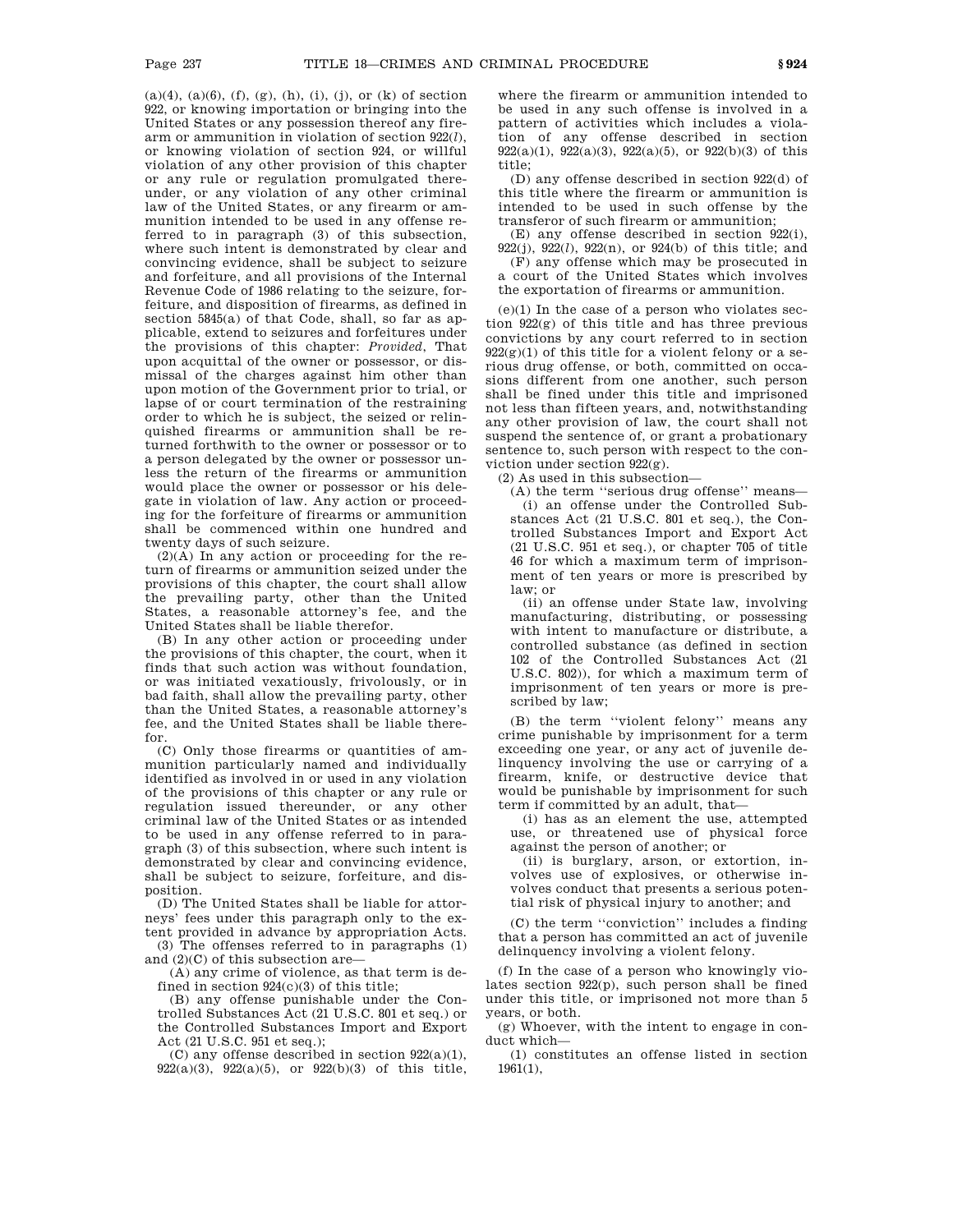(2) is punishable under the Controlled Substances Act (21 U.S.C. 801 et seq.), the Controlled Substances Import and Export Act (21

U.S.C. 951 et seq.), or chapter 705 of title 46, (3) violates any State law relating to any controlled substance (as defined in section 102(6) of the Controlled Substances Act (21  $U.S.C. 802(6)$ )), or

(4) constitutes a crime of violence (as defined in subsection  $(c)(3)$ ),

travels from any State or foreign country into any other State and acquires, transfers, or attempts to acquire or transfer, a firearm in such other State in furtherance of such purpose, shall be imprisoned not more than 10 years, fined in accordance with this title, or both.

(h) Whoever knowingly transfers a firearm, knowing that such firearm will be used to commit a crime of violence (as defined in subsection (c)(3)) or drug trafficking crime (as defined in subsection  $(c)(2)$  shall be imprisoned not more than 10 years, fined in accordance with this title, or both.

 $(i)(1)$  A person who knowingly violates section 922(u) shall be fined under this title, imprisoned not more than 10 years, or both.

(2) Nothing contained in this subsection shall be construed as indicating an intent on the part of Congress to occupy the field in which provisions of this subsection operate to the exclusion of State laws on the same subject matter, nor shall any provision of this subsection be construed as invalidating any provision of State law unless such provision is inconsistent with any of the purposes of this subsection.

(j) A person who, in the course of a violation of subsection (c), causes the death of a person through the use of a firearm, shall—

(1) if the killing is a murder (as defined in section 1111), be punished by death or by imprisonment for any term of years or for life; and

(2) if the killing is manslaughter (as defined in section 1112), be punished as provided in that section.

(k) A person who, with intent to engage in or to promote conduct that—

(1) is punishable under the Controlled Substances Act (21 U.S.C. 801 et seq.), the Controlled Substances Import and Export Act (21 U.S.C. 951 et seq.), or chapter 705 of title 46;

(2) violates any law of a State relating to any controlled substance (as defined in section 102 of the Controlled Substances Act, 21 U.S.C. 802); or

(3) constitutes a crime of violence (as defined in subsection (c)(3)),

smuggles or knowingly brings into the United States a firearm, or attempts to do so, shall be imprisoned not more than 10 years, fined under this title, or both.

(*l*) A person who steals any firearm which is moving as, or is a part of, or which has moved in, interstate or foreign commerce shall be imprisoned for not more than 10 years, fined under this title, or both.

(m) A person who steals any firearm from a licensed importer, licensed manufacturer, licensed dealer, or licensed collector shall be fined under this title, imprisoned not more than 10 years, or both.

(n) A person who, with the intent to engage in conduct that constitutes a violation of section  $922(a)(1)(A)$ , travels from any State or foreign country into any other State and acquires, or attempts to acquire, a firearm in such other State in furtherance of such purpose shall be imprisoned for not more than 10 years.

(*o*) A person who conspires to commit an offense under subsection (c) shall be imprisoned for not more than 20 years, fined under this title, or both; and if the firearm is a machinegun or destructive device, or is equipped with a firearm silencer or muffler, shall be imprisoned for any term of years or life.

(p) PENALTIES RELATING TO SECURE GUN STOR-AGE OR SAFETY DEVICE.—

(1) IN GENERAL.—

(A) SUSPENSION OR REVOCATION OF LICENSE; CIVIL PENALTIES.—With respect to each violation of section  $922(z)(1)$  by a licensed manufacturer, licensed importer, or licensed dealer, the Secretary may, after notice and opportunity for hearing—

(i) suspend for not more than 6 months, or revoke, the license issued to the licensee under this chapter that was used to conduct the firearms transfer; or

(ii) subject the licensee to a civil penalty in an amount equal to not more than \$2,500.

(B) REVIEW.—An action of the Secretary under this paragraph may be reviewed only as provided under section 923(f).

(2) ADMINISTRATIVE REMEDIES.—The suspension or revocation of a license or the imposition of a civil penalty under paragraph (1) shall not preclude any administrative remedy that is otherwise available to the Secretary.

(Added Pub. L. 90–351, title IV, §902, June 19, 1968, 82 Stat. 233; amended Pub. L. 90–618, title I, §102, Oct. 22, 1968, 82 Stat. 1223; Pub. L. 91–644, title II, §13, Jan. 2, 1971, 84 Stat. 1889; Pub. L. 98–473, title II, §§223(a), 1005(a), Oct. 12, 1984, 98 Stat. 2028, 2138; Pub. L. 99–308, §104(a), May 19, 1986, 100 Stat. 456; Pub. L. 99–514, §2, Oct. 22, 1986, 100 Stat. 2095; Pub. L. 99–570, title I, §1402, Oct. 27, 1986, 100 Stat. 3207–39; Pub. L. 100–649, §2(b), (f)(2)(B), (D), Nov. 10, 1988, 102 Stat. 3817, 3818; Pub. L. 100–690, title VI, §§6211, 6212, 6451, 6460, 6462, title VII, §§7056, 7060(a), Nov. 18, 1988, 102 Stat. 4359, 4360, 4371, 4373, 4374, 4402, 4403; Pub. L. 101–647, title XI, §1101, title XVII, §1702(b)(3), title XXII, §§2203(d), 2204(c), title XXXV, §§3526–3529, Nov. 29, 1990, 104 Stat. 4829, 4845, 4857, 4924; Pub. L. 103–159, title I, §102(c), title III, §302(d), Nov. 30, 1993, 107 Stat. 1541, 1545; Pub. L. 103–322, title VI, §60013, title XI, §§110102(c), 110103(c), 110105(2), 110201(b), 110401(e), 110503, 110504(a), 110507, 110510, 110515(a), 110517, 110518(a), title XXXIII, §§330002(h), 330003(f)(2), 330011(i), (j), 330016(1)(H), (K), (L), Sept. 13, 1994, 108 Stat. 1973, 1998–2000, 2011, 2015, 2016, 2018–2020, 2140, 2141, 2145, 2147; Pub. L. 104–294, title VI, §603(m)(1), (n)–(p)(1), (q)–(s), Oct. 11, 1996, 110 Stat. 3505; Pub. L. 105–386, §1(a), Nov. 13, 1998, 112 Stat. 3469; Pub. L. 107–273, div. B, title IV,  $\ \ \ \$  4002(d)(1)(E), div. C, title I,  $\ \$  11009(e)(3), Nov. 2, 2002, 116 Stat. 1809, 1821; Pub. L. 108–174, §1(2), (3), Dec. 9, 2003, 117 Stat. 2481; Pub. L. 109–92, §§5(c)(2), 6(b), Oct. 26, 2005, 119 Stat. 2100, 2102;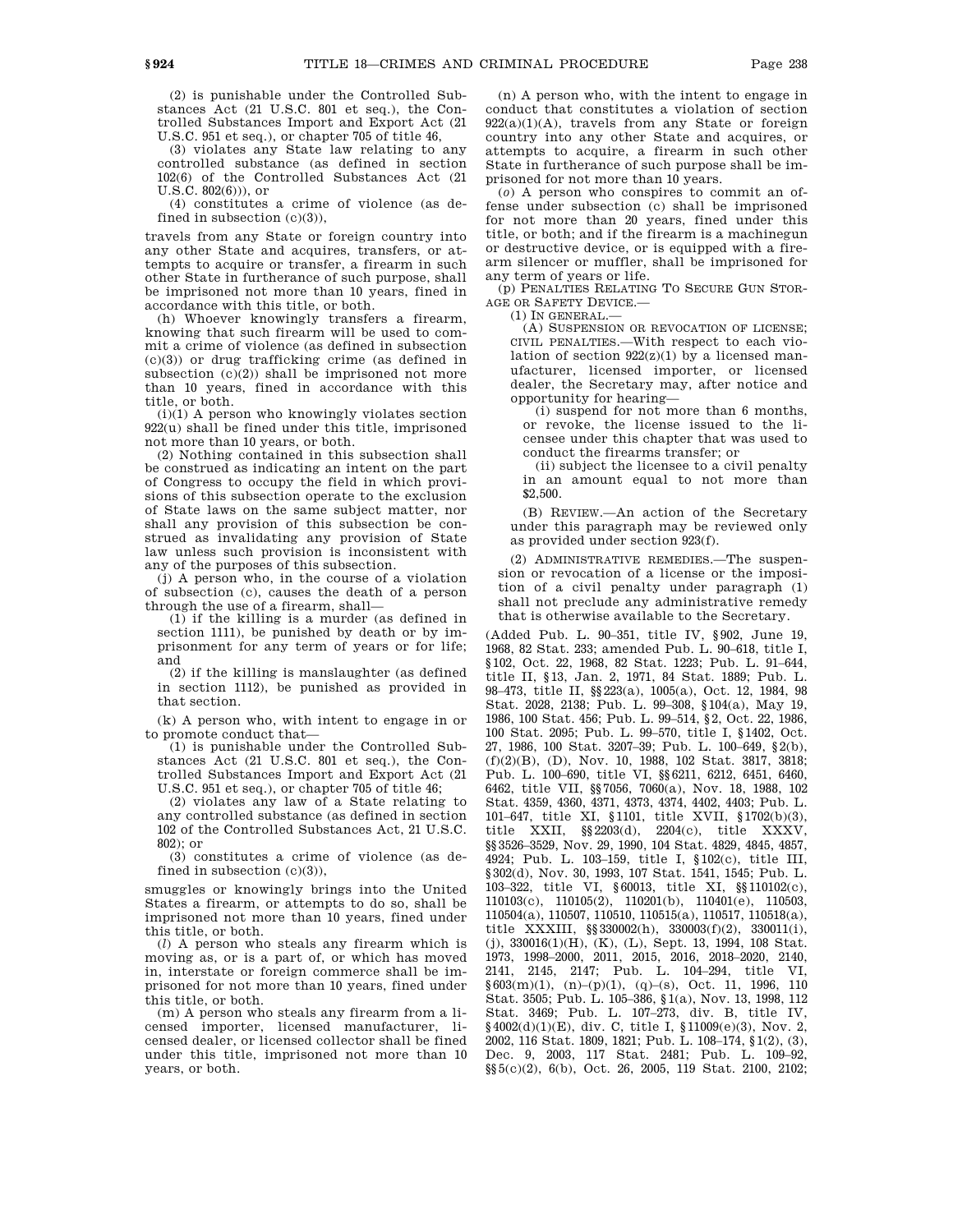Pub. L. 109–304, §17(d)(3), Oct. 6, 2006, 120 Stat. 1707.)

## AMENDMENT OF SECTION

*Pub. L. 100–649, §2(f)(2)(B), (D), Nov. 10, 1988, 102 Stat. 3818, as amended by Pub. L. 101–647, title XXXV, §3526(b), Nov. 29, 1990, 104 Stat. 4924; Pub. L. 105–277, div. A, §101(h) [title VI, §649], Oct. 21, 1998, 112 Stat. 2681–480, 2681–528; Pub. L. 108–174, §1, Dec. 9, 2003, 117 Stat. 2481, provided that, effective 25 years after the 30th day beginning after Nov. 10, 1988, subsection (a)(1) of this section is amended by striking ''this subsection, subsection (b), (c), or (f) of this section, or in section 929'' and inserting ''this chapter'', subsection (f) of this section is repealed, and subsections (g) through (o) of this section are redesignated as subsections (f) through (n), respectively, of this section.*

#### REFERENCES IN TEXT

The Internal Revenue Code of 1986, referred to in subsec. (d)(1), is set out as Title 26, Internal Revenue Code. Section 5845(a) of that Code, referred to in subsec.  $(d)(1)$ , is classified to section 5845 $(a)$  of Title 26.

The Controlled Substances Act, referred to in subsecs. (c)(2), (d)(3)(B), (e)(2)(A)(i), (g)(2), and (k)(1), is title II of Pub. L. 91–513, Oct. 27, 1970, 84 Stat. 1242, as amended, which is classified principally to subchapter I (§801 et seq.) of chapter 13 of Title 21, Food and Drugs. For complete classification of this Act to the Code, see Short Title note set out under section 801 of Title 21 and Tables.

The Controlled Substances Import and Export Act, referred to in subsecs. (c)(2), (d)(3)(B), (e)(2)(A)(i), (g)(2), and (k)(1), is title III of Pub. L. 91–513, Oct. 27, 1970, 84 Stat. 1285, as amended, which is classified principally to subchapter II (§951 et seq.) of chapter 13 of Title 21. For complete classification of this Act to the Code, see Short Title note set out under section 951 of Title 21 and Tables.

## **AMENDMENTS**

2006—Subsecs. (c)(2), (e)(2)(A)(i). Pub. L. 109–304, §17(d)(3)(A), substituted ''chapter 705 of title 46'' for ''the Maritime Drug Law Enforcement Act (46 U.S.C. App. 1901 et seq.)''.

Subsec. (g)(2). Pub. L. 109–304, §17(d)(3), substituted ''801 et seq.'' for ''802 et seq.'' and ''chapter 705 of title 46'' for ''the Maritime Drug Law Enforcement Act (46 U.S.C. App. 1901 et seq.)''.

Subsec. (k)(1). Pub. L. 109–304, §17(d)(3)(A), substituted ''chapter 705 of title 46'' for ''the Maritime Drug Law Enforcement Act (46 U.S.C. App. 1901 et seq.)

2005—Subsec. (a)(1). Pub. L. 109–92, §5(c)(2)(A), substituted "(f), or (p)" for "or (f)" in introductory provisions.

Subsec. (c)(5). Pub. L. 109–92, §6(b), added par. (5).

Subsec. (p). Pub. L. 109–92, §5(c)(2)(B), added subsec. (p).

2002—Subsec. (a)(7). Pub. L. 107–273, §11009(e)(3), added par. (7).

Subsec. (e)(1). Pub. L. 107–273, §4002(d)(1)(E), substituted ''under this title'' for ''not more than \$25,000''.

1998—Subsec. (c)(1). Pub. L. 105–386, §1(a)(1), added par. (1) and struck out former par. (1) which read as follows: ''Whoever, during and in relation to any crime of violence or drug trafficking crime (including a crime of violence or drug trafficking crime which provides for an enhanced punishment if committed by the use of a deadly or dangerous weapon or device) for which he may be prosecuted in a court of the United States, uses or carries a firearm, shall, in addition to the punishment provided for such crime of violence or drug trafficking crime, be sentenced to imprisonment for five years, and if the firearm is a short-barreled rifle, shortbarreled shotgun, or semiautomatic assault weapon, to imprisonment for ten years, and if the firearm is a machinegun, or a destructive device, or is equipped with a firearm silencer or firearm muffler, to imprisonment for thirty years. In the case of his second or subsequent conviction under this subsection, such person shall be sentenced to imprisonment for twenty years, and if the firearm is a machinegun, or a destructive device, or is equipped with a firearm silencer or firearm muffler, to life imprisonment without release. Notwithstanding any other provision of law, the court shall not place on probation or suspend the sentence of any person convicted of a violation of this subsection, nor shall the term of imprisonment imposed under this subsection run concurrently with any other term of imprisonment including that imposed for the crime of violence or drug trafficking crime in which the firearm was used or carried.''

Subsec. (c)(4). Pub. L. 105–386, §1(a)(2), added par. (4). 1996—Subsec. (a)(1)(B). Pub. L. 104–294, §603(n), repealed Pub. L. 103–322, §330002(h). See 1994 Amendment note below.

Pub. L. 104-294, §603(m)(1)(A), amended directory language of Pub. L. 103–322, §110507. See 1994 Amendment note below.

Subsec. (a)(2). Pub. L. 104–294, §603(m)(1)(B), amended directory language of Pub. L. 103–322, §110507(2). See

1994 Amendment note below. Subsec. (a)(5), (6). Pub. L. 104–294, §603(*o*), redesignated par. (5), relating to punishment for juveniles, as (6).

Subsec. (c)(1). Pub. L. 104–294, §603(p)(1), amended directory language of Pub. L. 103–322, §110102(c)(2). See 1994 Amendment note below.

Subsec. (i). Pub. L. 104–294, §603(r), redesignated subsec. (i), relating to death penalty for gun murders, as

(j). Subsec. (j). Pub. L. 104–294, §603(r), redesignated sub-

sec. (i) as (j). Former subsec. (j) redesignated (k). Subsec. (j)(3). Pub. L. 104–294, §603(q), inserted closing parenthesis before comma at end.

Subsec. (k). Pub. L. 104–294, §603(r), redesignated subsec. (j) as (k). Former subsec. (k) redesignated (*l*).

Subsec. (*l*). Pub. L. 104–294, §603(s), amended directory language of Pub. L. 103–322, §110504. See 1994 Amend-

ment note below. Pub. L. 104–294, §603(r), redesignated subsec. (k) as (*l*). Former subsec. (*l*) redesignated (m).

Subsecs. (m) to (*o*). Pub. L. 104–294, §603(r), redesignated subsecs. (*l*) to (n) as (m) to (*o*), respectively.

1994—Subsec. (a)(1). Pub. L. 103–322, §330016(1)(K), substituted ''fined under this title'' for ''fined not more than \$5,000'' in concluding provisions.

Pub. L. 103-322, §330011(i), amended directory language of Pub. L. 101–647, §3528. See 1990 Amendment note below.

Pub. L. 103–322, §110201(b)(1), which directed the striking of ''paragraph (2) or (3) of'' in subsec. (a)(1), could not be executed because of prior amendment by Pub. L.

103–159. See 1993 Amendment note below. Subsec. (a)(1)(B). Pub. L. 103–322, §330002(h), which directed amendment of subpar. (B) by substituting ''(r)'' for ''(q)'', was repealed by Pub. L. 104–294,  $\S\,603(n),$  which provided that §330002(h) shall be considered never to have been enacted.

Pub. L. 103–322, §110507(1), as amended by Pub. L.<br>94–294. §603(m)(1)(A). struck out "(a)(6)." after 104–294, §603(m)(1)(A), struck out ''(a)(6),'' after  $'(a)(4)$ ,

Pub. L. 103–322, §110103(c), which substituted ''(v), or (w)'' for ''or (v)'', was repealed by Pub. L. 103–322, §110105(2). See Effective and Termination Dates of 1994 Amendment note below.

Pub. L. 103–322, §110102(c)(1), which substituted ''(r), or (v) of section 922'' for ''or (q) of section 922'', was repealed by Pub. L. 103–322, §110105(2). See Effective and Termination Dates of 1994 Amendment note below.

Subsec. (a)(2). Pub. L. 103–322, §110507(2), as amended by Pub. L. 104–294, §603(m)(1)(B), inserted ''(a)(6),'' after ''subsection''.

Subsec. (a)(3). Pub. L. 103–322, §330016(1)(H), substituted ''fined under this title'' for ''fined not more than \$1,000''.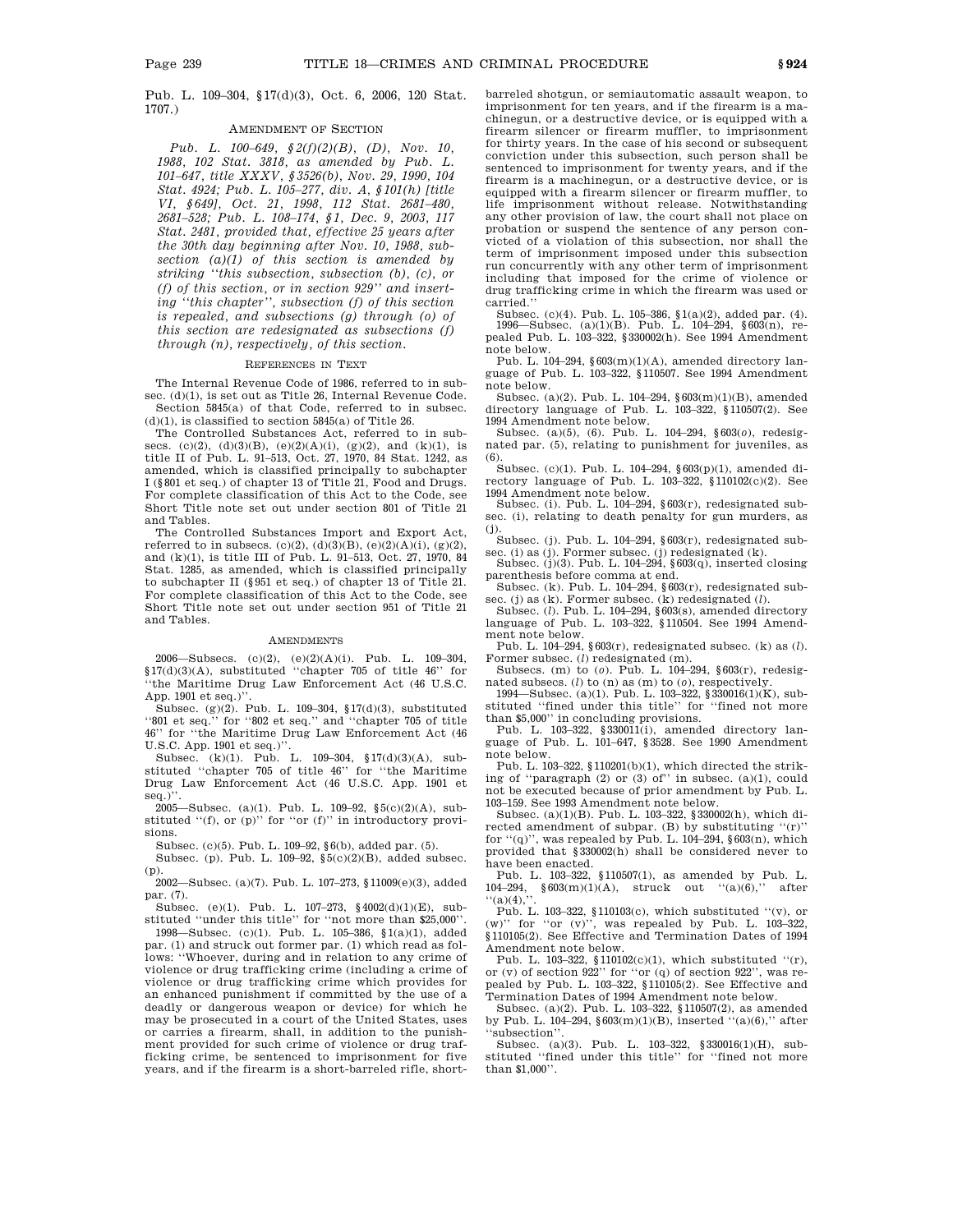Subsec. (a)(5). Pub. L. 103–322, §330016(1)(H), substituted ''fined under this title'' for ''fined not more than \$1,000'' in par. (5) relating to knowing violations of

subsec. (s) or (t) of section 922. Pub. L. 103–322, §110201(b)(2), added par. (5) relating to punishment for juveniles.

Subsec. (b). Pub. L. 103–322, §330016(1)(L), substituted<br>fined under this title'' for "fined not more than "fined under this title" for  $$10,000"$ 

Subsec. (c)(1). Pub. L. 103–322, §330011(j), amended directory language of Pub. L. 101–647, §3527. See 1990 Amendment note below.

Pub. L. 103–322, §110510(b), which directed the amendment of subsec. (c)(1) by striking ''No person sentenced under this subsection shall be eligible for parole during the term of imprisonment imposed under this subsection.'', was executed by striking the last sentence, which read ''No person sentenced under this subsection shall be eligible for parole during the term of imprisonment imposed herein.'', to reflect the probable intent of Congress.

Pub. L. 103–322, §§110102(c)(2), 110105(2), as amended by Pub. L. 104–294, §603(p)(1), temporarily amended subsec. (c)(1) by inserting '', or semiautomatic assault weapon,'' after ''short-barreled shotgun''. See Effective and Termination Dates of 1994 Amendment note below.

Subsec. (d)(1). Pub. L. 103–322, §110401(e), substituted ''or lapse of or court termination of the restraining order to which he is subject, the seized or relinquished firearms'' for "the seized firearms'

Subsec. (e)(1). Pub. L. 103–322, §110510(a), struck out before period at end '', and such person shall not be eligible for parole with respect to the sentence imposed under this subsection''.

Subsec. (e)(2)(A)(i). Pub. L. 103–322, §330003(f)(2), substituted ''the Maritime Drug Law Enforcement Act (46 U.S.C. App. 1901 et seq.)" for "the first section or section 3 of Public Law 96–350 (21 U.S.C. 955a et seq.)''. Subsec. (i). Pub. L. 103–322, §60013, added subsec. (i)

relating to death penalty for gun murders.<br>Subsec. (i)(1). Pub. L.  $103-322$ ,  $$300016(1)(L)$ , sub-

Subsec. (i)(1). Pub. L. 103–322, §330016(1)(L), substituted ''fined under this title'' for ''fined not more than \$10,000'' in par. (1) of subsec. (i) relating to knowing violations of section 922(u).

Subsec. (j). Pub. L. 103–322, §110503, added subsec. (j). Subsec. (k). Pub. L. 103–322, §110504(a), as amended by

Pub. L. 104–294, §603(s), added subsec. (k). Subsec. (*l*). Pub. L. 103–322, §110515(a), added subsec. (*l*).

Subsec. (m). Pub. L. 103–322, §110517, added subsec. (m).

Subsec. (n). Pub. L. 103–322, §110518(a), added subsec. (n).

1993—Subsec. (a)(1). Pub. L. 103–159, §102(c)(1), struck out ''paragraph (2) or (3) of'' before ''this subsection'' in introductory provisions.

Subsec. (a)(5). Pub. L. 103–159, §102(c)(2), added par. (5).

Subsec. (i). Pub. L. 103–159, §302(d), added subsec. (i). 1990—Subsec. (a)(1). Pub. L. 101–647, §3528, as amended by Pub. L. 103–322, §330011(i), substituted ''(3) of this subsection'' for ''3 of this subsection'' in introductory provisions.

Pub. L. 101–647, §2203(d), struck out '', and shall become eligible for parole as the Parole Commission shall

determine'' before period at end. Subsec. (a)(1)(B). Pub. L. 101–647, §2204(c), substituted "(k), or (q)" for "or  $(k)$ ".

Subsec. (a)(2). Pub. L. 101–647,  $§ 3529(1)$ , substituted ''subsection'' for ''subsections'' and inserted a comma after "10 years".

Subsec. (a)(3). Pub. L. 101–647, §2203(d), struck out '', and shall become eligible for parole as the Parole

Commission shall determine'' before period at end. Subsec. (a)(4). Pub. L. 101–647, §1702(b)(3), added par. (4).

Subsec. (c)(1). Pub. L. 101–647, §3527, as amended by Pub. L. 103–322, §330011(j), struck out ''imprisonment for'' before ''life imprisonment without release''.

Pub. L. 101–647, §1101(2), which directed amendment of first sentence by ''inserting 'or a destructive device,' after 'a machinegun,' wherever the term 'machine gun' appears, in section  $924(c)(1)$ ", was executed by inserting the new language after ''a machinegun,'' once in the first sentence and once in the second sentence to reflect the probable intent of Congress.

Pub. L. 101-647, §1101(1), inserted "and if the firearm is a short-barreled rifle, short-barreled shotgun to imprisonment for ten years,'' after ''sentenced to imprisonment for five years,''.

Subsec. (e)(2). Pub. L. 101–647, §3529(2), (3), struck out ''and'' at end of subpar. (A)(ii) and substituted ''; and'' for period at end of subpar. (B)(ii).

Subsecs. (f) to (h). Pub. L. 101–647, §3526(a), redesignated subsec. (f) relating to punishment for traveling from any State or foreign country into another State to obtain firearms for drug trafficking purposes as subsec. (g) and redesignated former subsec. (g) as (h).

1988—Subsec. (a). Pub. L. 100–690, §6462, in par. (1), inserted "or 3" and substituted ",  $(c)$ , or  $(f)$ " for "or  $(c)$ " in introductory provisions and struck out " $(g)$ ,  $(i)$ ,  $(j)$ ," after " $(f)$ ," in subpar. (B), added par. (2), and redesignated former par. (2) as (3).

Subsec.  $(c)(1)$ . Pub. L. 100–690, §7060 $(a)$ , substituted ''crime (including a crime of violence or drug trafficking crime which'' for ''crime,, including a crime of violence or drug trafficking crime, which'', ''device) for'' for ''device, for'', ''crime, be sentenced'' for ''crime,, be sentenced'', and "crime in which" for "crime, or drug trafficking crime in which''.

Pub. L. 100–690, §6460(1), (2)(A), substituted ''thirty years. In'' for ''ten years. In'' and ''twenty years, and if" for "ten years, and if"

Pub. L. 100–690, §6460(2)(B), which directed amendment of subsec. (c)(1) by striking "20 years" and inserting ''life imprisonment without release'' was executed by substituting ''life imprisonment without release'' for ''twenty years'' to reflect the probable intent of Congress because ''20 years'' did not appear.

Subsec. (c)(2). Pub. L. 100–690, §6212, amended par. (2) generally. Prior to amendment, par. (2) read as follows: ''For purposes of this subsection, the term 'drug trafficking crime' means any felony violation of Federal law involving the distribution, manufacture, or importation of any controlled substance (as defined in section 102 of the Controlled Substances Act (21 U.S.C.  $802)$ ).''

Subsec. (e)(1). Pub. L. 100–690, §7056, inserted ''committed on occasions different from one another,'' after 'or both,"

Subsec. (e)(2)(B). Pub. L. 100–690, §6451(1), inserted '', or any act of juvenile delinquency involving the use or carrying of a firearm, knife, or destructive device that would be punishable by imprisonment for such term if committed by an adult,'' after ''one year''.

Subsec. (e)(2)(C). Pub. L. 100–690, §6451(2), added subpar. (C).

Subsec. (f). Pub. L. 100–690, §6211, added subsec. (f) relating to punishment for traveling from any State or foreign country into another State to obtain firearms for drug trafficking purposes.

Pub. L. 100–649,  $\S2(b)(2)$ , added subsec. (f) relating to penalty for violating section 922(p).

Subsec. (g). Pub. L. 100–690, §6211, added subsec. (g).

1986—Subsec. (a). Pub. L. 99–308, §104(a)(1), amended subsec. (a) generally. Prior to amendment, subsec. (a) read as follows: ''Whoever violates any provision of this chapter or knowingly makes any false statement or representation with respect to the information required by the provisions of this chapter to be kept in the records of a person licensed under this chapter, or in applying for any license or exemption or relief from disability under the provisions of this chapter, shall be fined not more than \$5,000, or imprisoned not more than five years, or both, and shall become eligible for parole as the Board of Parole shall determine.''

Subsec. (c)(1). Pub. L. 99–308, §104(a)(2)(C)–(E), designated existing provision as par. (1), and substituted ''violence or drug trafficking crime,'' for ''violence'' in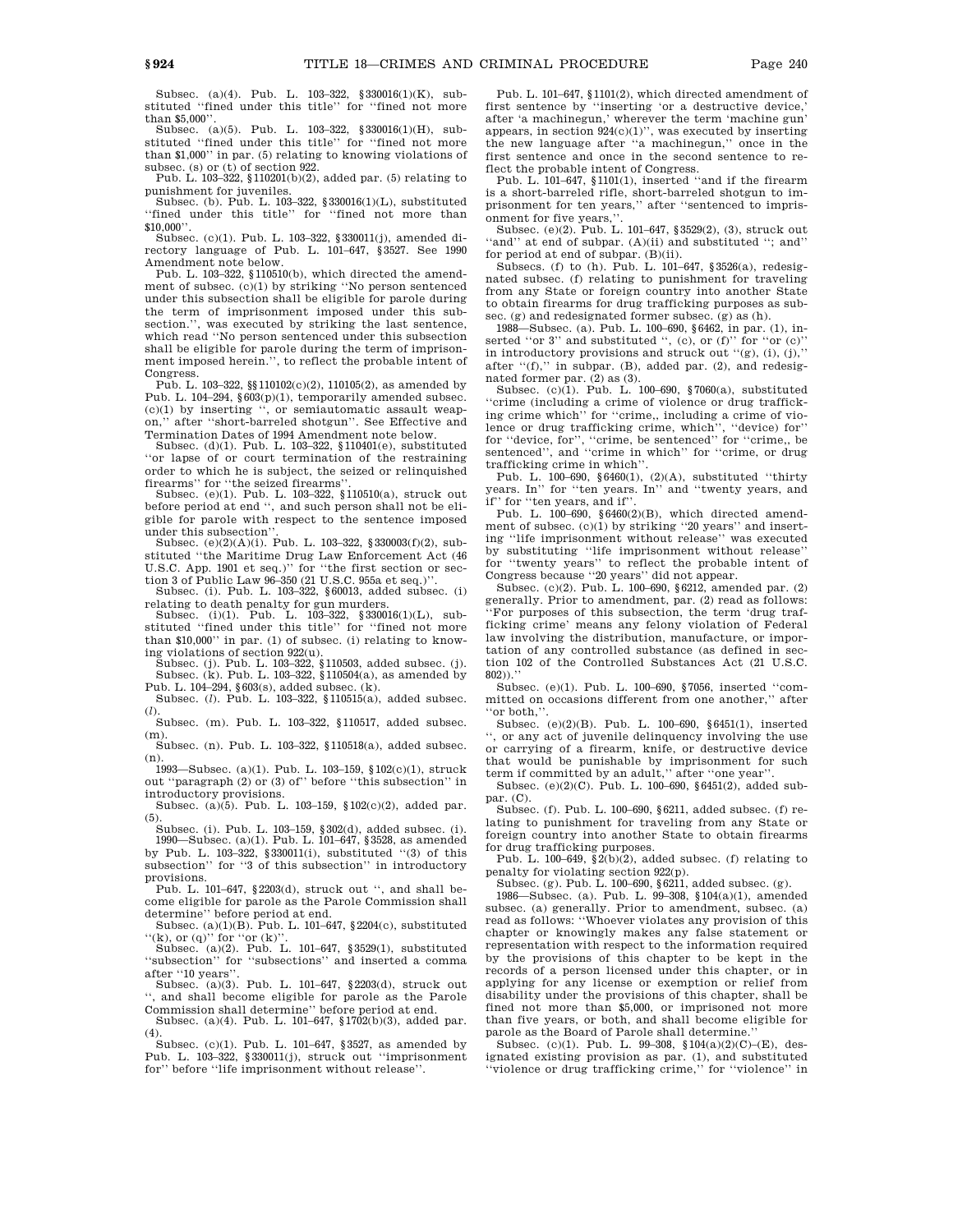four places and inserted '', and if the firearm is a machinegun, or is equipped with a firearm silencer or firearm muffler, to imprisonment for ten years'' after ''five years'', '', and if the firearm is a machinegun, or is equipped with a firearm silencer or firearm muffler, to imprisonment for twenty years'' after ''ten years'', and ''or drug trafficking crime'' before ''in which the firearm was used or carried''.

Subsec. (c)(2), (3). Pub. L. 99–308, §104(a)(2)(F), added

pars. (2) and (3). Subsec. (d). Pub. L. 99–308, §104(a)(3), amended subsec. (d) generally. Prior to amendment, subsec. (d) read as follows: ''Any firearm or ammunition involved in or used or intended to be used in, any violation of the provisions of this chapter or any rule or regulation pro-mulgated thereunder, or any violation of any other criminal law of the United States, shall be subject to seizure and forfeiture and all provisions of the Internal Revenue Code of 1954 relating to the seizure, forfeiture, and disposition of firearms, as defined in section 5845(a) of that Code, shall, so far as applicable, extend to seizures and forfeitures under the provisions of this chapter.

Subsec. (d)(1). Pub. L. 99–514 substituted ''Internal Revenue Code of 1986'' for ''Internal Revenue Code of 1954''.

Subsec. (e). Pub. L. 99–308, §104(a)(4), added subsec.

(e). Subsec. (e)(1). Pub. L. 99–570, §1402(a), substituted ''for a violent felony or a serious drug offense, or both'' for "for robbery or burglary, or both'

Subsec. (e)(2). Pub. L. 99–570, §1402(b), amended par. (2) generally, substituting provisions defining terms ''serious drug offense'' and ''violent felony'' for provi-

sions defining ''robbery'' and ''burglary''. 1984—Subsec. (a). Pub. L. 98–473, §223(a), which directed amendment of subsec. (a) by striking out '', and shall become eligible for parole as the Board of Parole shall determine'' effective Nov. 1, 1987, pursuant to section 235 of Pub. L. 98–473, as amended, could not be executed because quoted language no longer appears due to general amendment of subsec. (a) by Pub. L. 99–308, §104(a)(1). See 1986 Amendment note above.

Subsec. (c). Pub. L. 98–473, §1005(a), amended subsec. (c) generally, substituting provisions setting forth mandatory, determinate sentence for persons who use or carry firearms during and in relation to any Federal crime of violence for provisions setting out a minimum sentencing scheme for the use or carrying, unlawfully, of a firearm during a Federal felony. 1971—Subsec. (c). Pub. L. 91–644, in first sentence, sub-

stituted ''felony for which he'' for ''felony which'' in items (1) and (2) and inserted '', in addition to the punishment provided for the commission of such felony,'' before ''be sentenced'', and in second sentence substituted ''for not less than two nor more than twentyfive years'' for ''for not less than five years nor more than 25 years'', inserted ''in the case of a second or subsequent conviction'' after ''suspend the sentence'', and prohibited term of imprisonment imposed under this subsec. to run concurrently with any term for commission of the felony.

1968—Subsec. (a). Pub. L. 90–618 inserted provision authorizing the Board of Parole to grant parole to a person convicted under this chapter.

Subsec. (b). Pub. L. 90–618 inserted ''or any ammuni-

tion'' after ''a firearm''. Subsecs. (c), (d). Pub. L. 90–618 added subsec. (c), redesignated former subsec. (c) as (d), and as so redesignated, substituted ''section 5845(a) of that Code'' for ''section 5848(1) of said Code''.

## EFFECTIVE DATE OF 2005 AMENDMENT

Amendment by section 5(c)(2) of Pub. L. 109–92 effective 180 days after Oct. 26, 2005, see section 5(d) of Pub. L. 109–92, set out as a note under section 922 of this title.

#### EFFECTIVE DATE OF 1996 AMENDMENT

Section 603(m)(2) of Pub. L. 104–294 provided that: ''The amendments made by paragraph (1) [amending this section] shall take effect as if the amendments had been included in section 110507 of the Act referred to in paragraph (1) [Pub. L. 103–322] on the date of the enactment of such Act [Sept. 13, 1994].''

Section  $603(p)(2)$  of Pub. L. 104-294 provided that: ''The amendment made by paragraph (1) [amending this section] shall take effect as if the amendment had been included in section 110102(c)(2) of the Act referred to in paragraph (1) [Pub. L. 103–322] on the date of the enactment of such Act [Sept. 13, 1994].''

#### EFFECTIVE AND TERMINATION DATES OF 1994 AMENDMENT

Amendment by sections 110102(c) and 110103(c) of Pub. L. 103–322 repealed 10 years after Sept. 13, 1994, see section 110105(2) of Pub. L. 103–322, formerly set out as a note under section 921 of this title.

Section 330011(i) of Pub. L. 103–322 provided that the amendment made by that section is effective as of the date on which section 3528 of Pub. L. 101–647 took effect.

Section 330011(j) of Pub. L. 103–322 provided that the amendment made by that section is effective as of the date on which section 3527 of Pub. L. 101–647 took effect.

## EFFECTIVE DATE OF 1990 AMENDMENT

Amendment by section 1702(b)(3) of Pub. L. 101–647 applicable to conduct engaged in after end of 60-day period beginning on Nov. 29, 1990, see section 1702(b)(4) of Pub. L. 101–647, set out as a note under section 921 of this title.

Section 2203(d) of Pub. L. 101–647 provided that the amendment by that section is effective with respect to any offense committed after Nov. 1, 1987.

### EFFECTIVE DATE OF 1988 AMENDMENT; SUNSET PROVISION

Amendment by section 2(b) of Pub. L. 100–649 effective 30th day beginning after Nov. 10, 1988, and amendment by section  $2(f)(2)(B)$ , (D) effective 25 years after such effective date, see section 2(f) of Pub. L. 100–649, as amended, set out as a note under section 922 of this title.

## EFFECTIVE DATE OF 1986 AMENDMENT

Amendment by Pub. L. 99–308 effective 180 days after May 19, 1986, see section 110(a) of Pub. L. 99–308, set out as a note under section 921 of this title.

### EFFECTIVE DATE OF 1984 AMENDMENT

Amendment by section 223(a) of Pub. L. 98–473 effective Nov. 1, 1987, and applicable only to offenses committed after the taking effect of such amendment, see section  $235(a)(1)$  of Pub. L. 98-473, set out as an Effective Date note under section 3551 of this title.

## EFFECTIVE DATE OF 1968 AMENDMENT

Amendment by Pub. L. 90–618 effective Dec. 16, 1968, see section 105 of Pub. L. 90–618, set out as a note under section 921 of this title.

## **§ 925. Exceptions: Relief from disabilities**

(a)(1) The provisions of this chapter, except for sections  $922(d)(9)$  and  $922(g)(9)$  and provisions relating to firearms subject to the prohibitions of section 922(p), shall not apply with respect to the transportation, shipment, receipt, possession, or importation of any firearm or ammunition imported for, sold or shipped to, or issued for the use of, the United States or any department or agency thereof or any State or any department, agency, or political subdivision thereof.

(2) The provisions of this chapter, except for provisions relating to firearms subject to the prohibitions of section 922(p), shall not apply with respect to (A) the shipment or receipt of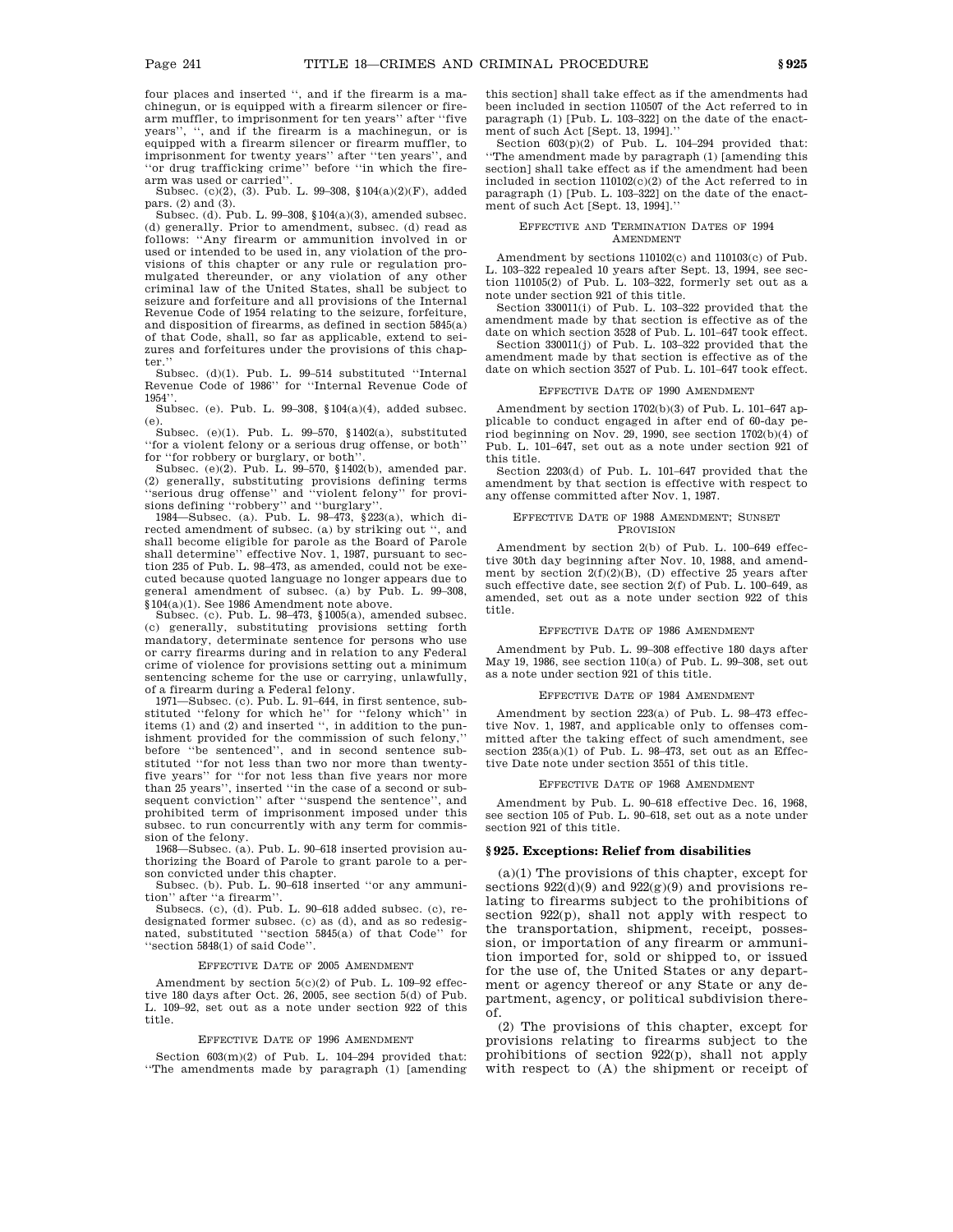firearms or ammunition when sold or issued by the Secretary of the Army pursuant to section 4308 of title 10 before the repeal of such section by section 1624(a) of the Corporation for the Promotion of Rifle Practice and Firearms Safety Act, and (B) the transportation of any such firearm or ammunition carried out to enable a person, who lawfully received such firearm or ammunition from the Secretary of the Army, to engage in military training or in competitions.

(3) Unless otherwise prohibited by this chapter, except for provisions relating to firearms subject to the prohibitions of section 922(p), or any other Federal law, a licensed importer, licensed manufacturer, or licensed dealer may ship to a member of the United States Armed Forces on active duty outside the United States or to clubs, recognized by the Department of Defense, whose entire membership is composed of such members, and such members or clubs may receive a firearm or ammunition determined by the Attorney General to be generally recognized as particularly suitable for sporting purposes and intended for the personal use of such member or club.

(4) When established to the satisfaction of the Attorney General to be consistent with the provisions of this chapter, except for provisions relating to firearms subject to the prohibitions of section 922(p), and other applicable Federal and State laws and published ordinances, the Attorney General may authorize the transportation, shipment, receipt, or importation into the United States to the place of residence of any member of the United States Armed Forces who is on active duty outside the United States (or who has been on active duty outside the United States within the sixty day period immediately preceding the transportation, shipment, receipt, or importation), of any firearm or ammunition which is (A) determined by the Attorney General to be generally recognized as particularly suitable for sporting purposes, or determined by the Department of Defense to be a type of firearm normally classified as a war souvenir, and (B) intended for the personal use of such member.

(5) For the purpose of paragraph (3) of this subsection, the term ''United States'' means each of the several States and the District of Columbia.

(b) A licensed importer, licensed manufacturer, licensed dealer, or licensed collector who is indicted for a crime punishable by imprisonment for a term exceeding one year, may, notwithstanding any other provision of this chapter, continue operation pursuant to his existing license (if prior to the expiration of the term of the existing license timely application is made for a new license) during the term of such indictment and until any conviction pursuant to the indictment becomes final.

(c) A person who is prohibited from possessing, shipping, transporting, or receiving firearms or ammunition may make application to the Attorney General for relief from the disabilities imposed by Federal laws with respect to the acquisition, receipt, transfer, shipment, transportation, or possession of firearms, and the Attorney General may grant such relief if it is established to his satisfaction that the circumstances regarding the disability, and the applicant's record and reputation, are such that the applicant will not be likely to act in a manner dangerous to public safety and that the granting of the relief would not be contrary to the public interest. Any person whose application for relief from disabilities is denied by the Attorney General may file a petition with the United States district court for the district in which he resides for a judicial review of such denial. The court may in its discretion admit additional evidence where failure to do so would result in a miscarriage of justice. A licensed importer, licensed manufacturer, licensed dealer, or licensed collector conducting operations under this chapter, who makes application for relief from the disabilities incurred under this chapter, shall not be barred by such disability from further operations under his license pending final action on an application for relief filed pursuant to this section. Whenever the Attorney General grants relief to any person pursuant to this section he shall promptly publish in the Federal Register notice of such action, together with the reasons therefor.

(d) The Attorney General shall authorize a firearm or ammunition to be imported or brought into the United States or any possession thereof if the firearm or ammunition—

(1) is being imported or brought in for scientific or research purposes, or is for use in connection with competition or training pursuant to chapter 401 of title 10;

(2) is an unserviceable firearm, other than a machinegun as defined in section 5845(b) of the Internal Revenue Code of 1986 (not readily restorable to firing condition), imported or brought in as a curio or museum piece;

(3) is of a type that does not fall within the definition of a firearm as defined in section 5845(a) of the Internal Revenue Code of 1986 and is generally recognized as particularly suitable for or readily adaptable to sporting purposes, excluding surplus military firearms, except in any case where the Attorney General has not authorized the importation of the firearm pursuant to this paragraph, it shall be unlawful to import any frame, receiver, or barrel of such firearm which would be prohibited if assembled; or

(4) was previously taken out of the United States or a possession by the person who is bringing in the firearm or ammunition.

The Attorney General shall permit the conditional importation or bringing in of a firearm or ammunition for examination and testing in connection with the making of a determination as to whether the importation or bringing in of such firearm or ammunition will be allowed under this subsection.

(e) Notwithstanding any other provision of this title, the Attorney General shall authorize the importation of, by any licensed importer, the following:

(1) All rifles and shotguns listed as curios or relics by the Attorney General pursuant to section  $921(a)(13)$ , and

(2) All handguns, listed as curios or relics by the Attorney General pursuant to section 921(a)(13), provided that such handguns are generally recognized as particularly suitable for or readily adaptable to sporting purposes.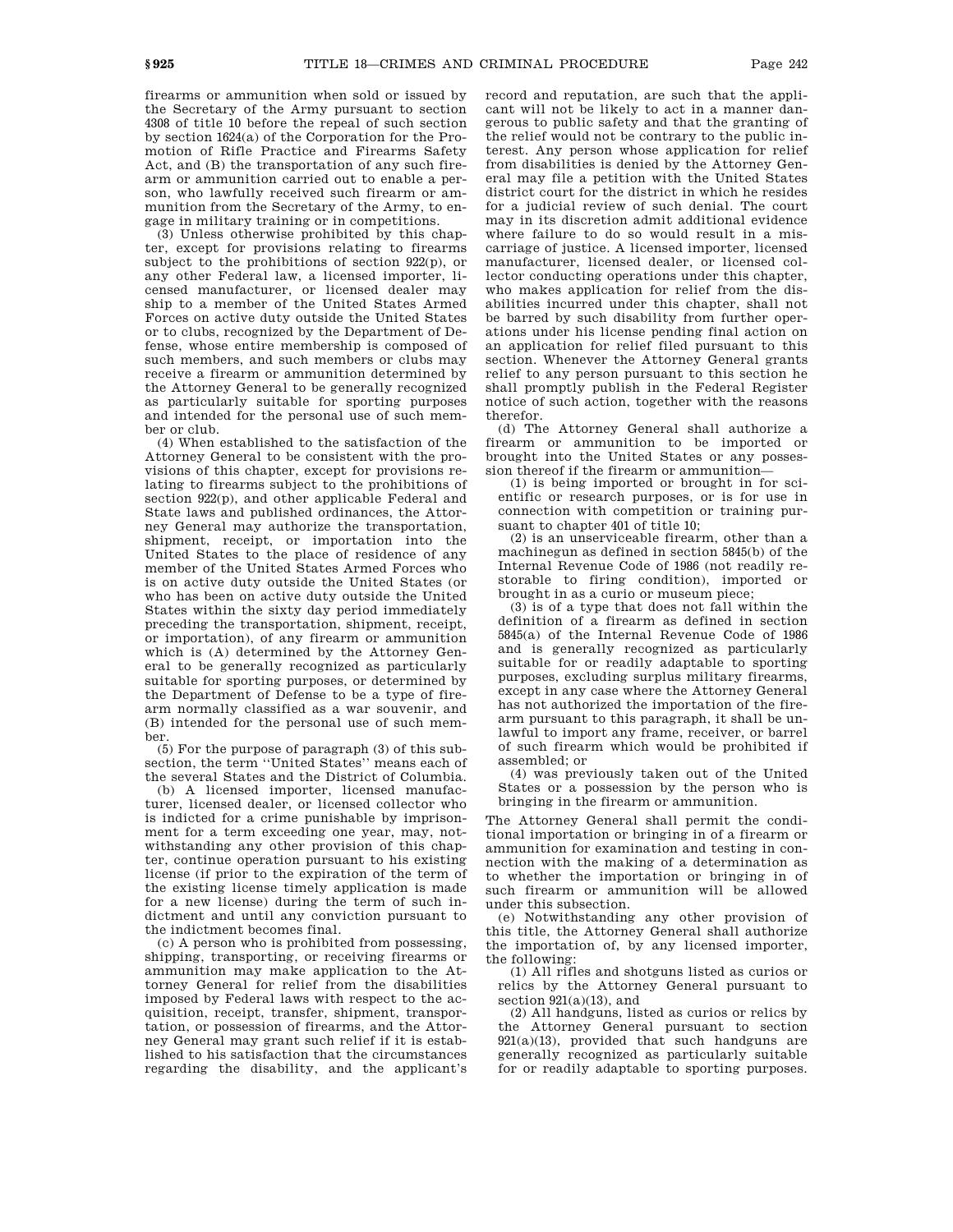(f) The Attorney General shall not authorize, under subsection (d), the importation of any firearm the importation of which is prohibited by section 922(p).

(Added Pub. L. 90–351, title IV, §902, June 19, 1968, 82 Stat. 233; amended Pub. L. 90–618, title I, §102, Oct. 22, 1968, 82 Stat. 1224; Pub. L. 98–573, title II, §233, Oct. 30, 1984, 98 Stat. 2991; Pub. L. 99–308, §105, May 19, 1986, 100 Stat. 459; Pub. L. 99–514, §2, Oct. 22, 1986, 100 Stat. 2095; Pub. L. 100–649, §2(c), (f)(2)(C), (E), Nov. 10, 1988, 102 Stat. 3817, 3818; Pub. L. 101–647, title XXII, §2203(b), (c), Nov. 29, 1990, 104 Stat. 4857; Pub. L. 104–106, div. A, title XVI, §1624(b)(3), Feb. 10, 1996, 110 Stat. 522; Pub. L. 104–208, div. A, title I, §101(f) [title VI, §658(d)], Sept. 30, 1996, 110 Stat. 3009–314, 3009–372; Pub. L. 104–294, title VI, §607(c), Oct. 11, 1996, 110 Stat. 3511; Pub. L. 107–296, title XI, §1112(f)(6), Nov. 25, 2002, 116 Stat. 2276; Pub. L. 108–174, §1(3), Dec. 9, 2003, 117 Stat. 2481.)

### AMENDMENT OF SECTION

*Pub. L. 100–649, §2(f)(2)(C), (E), Nov. 10, 1988, 102 Stat. 3818, as amended by Pub. L. 105–277, div. A, §101(h) [title VI, §649], Oct. 21, 1998, 112 Stat. 2681–480, 2681–528; Pub. L. 108–174, §1(1), (3), Dec. 9, 2003, 117 Stat. 2481, provided that, effective 25 years after the 30th day beginning after Nov. 10, 1988, subsection (a) of this section is amended by striking ''and provisions relating to firearms subject to the prohibitions of section 922(p)'' in par. (1), striking '', except for provisions relating to firearms subject to the prohibitions of section 922(p),'' in par. (2), and striking ''except for provisions relating to firearms subject to the prohibitions of section 922(p),'' in pars. (3) and (4) and subsection (f) of this section is repealed.*

### REFERENCES IN TEXT

Section 4308 of title 10 before the repeal of such section by section 1624(a) of the Corporation for the Promotion of Rifle Practice and Firearms Safety Act, referred to in subsec.  $(a)(2)(A)$ , means section 4308 of Title 10, Armed Forces, prior to repeal by section 1624(a)(1) of Pub. L. 104–106, div. A, title XVI, Feb. 10, 1996, 110 Stat. 522.

Section 5845(b) of the Internal Revenue Code of 1986, referred to in subsec. (d)(2), is classified to section 5845(b) of Title 26, Internal Revenue Code.

Section 5845(a) of the Internal Revenue Code of 1986, referred to in subsec.  $(d)(3)$ , is classified to section 5845(a) of Title 26.

#### AMENDMENTS

2002—Subsecs. (a), (c) to (f). Pub. L. 107–296, which directed amendment of this section by substituting ''Attorney General'' for ''Secretary'' wherever appearing, was executed by making the substitution wherever appearing in subsecs.  $(a)(4)$  and  $(c)$  to  $(f)$ , by not making the substitution for ''Secretary of the Army'' in subsec. (a)(2), and by substituting ''Attorney General'' for ''Secretary of the Treasury'' in subsec. (a)(3), to reflect the probable intent of Congress.

1996—Subsec. (a)(1). Pub. L. 104–208 inserted ''sections  $922(d)(9)$  and  $922(g)(9)$  and" after "except for".

Subsec. (a)(2)(A). Pub. L. 104–106 inserted ''before the repeal of such section by section 1624(a) of the Corporation for the Promotion of Rifle Practice and Firearms Safety Act'' after ''section 4308 of title 10''.

Subsec. (a)(5). Pub. L. 104–294 substituted ''For the purpose of paragraph (3)'' for ''For the purpose of paragraphs (3) and (4)''.

1990—Subsec. (a)(1). Pub. L. 101–647, §2203(b), inserted ''possession,'' before ''or importation''.

Subsec. (c). Pub. L. 101–647, §2203(c), substituted ''regarding the disability'' for ''regarding the conviction'' and ''barred by such disability'' for ''barred by such conviction'' and struck out ''by reason of such a conviction'' after ''incurred under this chapter''.

1988—Subsec. (a). Pub. L. 100–649, §2(c)(1), inserted '', except for provisions relating to firearms subject to the prohibitions of section 922(p),'' after ''chapter'' in pars. (1) to (4).

Subsec. (f). Pub. L. 100–649, §2(c)(2), added subsec. (f). 1986—Subsec. (c). Pub. L. 99–308, §105(1), substituted ''is prohibited from possessing, shipping, transporting, or receiving firearms or ammunition'' for ''has been convicted of a crime punishable by imprisonment for a term exceeding one year (other than a crime involving the use of a firearm or other weapon or a violation of this chapter or of the National Firearms Act)'' and ''shipment, transportation, or possession of firearms, and'' for ''shipment, or possession of firearms and incurred by reason of such conviction, and'' and inserted provision that any person whose application for relief has been denied may file for judicial relief of such denial and that the court may admit additional evidence to avoid a miscarriage of justice.

Subsec. (d). Pub. L. 99–308, §105(2)(A), (B), (D), in provision preceding par. (1) substituted ''shall authorize'' for ''may authorize'' and struck out ''the person importing or bringing in the firearm or ammunition establishes to the satisfaction of the Secretary that'' after ''thereof if'', and in provision following par. (4) substituted ''shall permit'' for ''may permit''.

Subsec. (d)(2). Pub. L. 99–514 substituted ''Internal Revenue Code of 1986'' for ''Internal Revenue Code of 1954''.

Subsec. (d)(3). Pub. L. 99–514 substituted ''Internal Revenue Code of 1986'' for ''Internal Revenue Code of 1954''.

Pub. L. 99–308, §105(2)(C), inserted ''except in any case where the Secretary has not authorized the importation of the firearm pursuant to this paragraph, it shall be unlawful to import any frame, receiver, or barrel of such firearm which would be prohibited if assembled''. 1984—Subsec. (e). Pub. L. 98–573 added subsec. (e).

1968—Subsec. (a). Pub. L. 90–618 redesignated existing provisions as par. (1), made minor changes in phraseology, and added pars. (2) to (5).

Subsec. (b). Pub. L. 90–618 added licensed collectors to the enumerated list of licensees.

Subsec. (c). Pub. L. 90–618 substituted ''imposed by Federal laws with respect to the acquisition, receipt, transfer, shipment, or possession of firearms and'' for ''under this chapter'', ''to act in a manner dangerous to public safety'' for ''to conduct his operations in an unlawful manner,'' and ''licensed importer, licensed manufacturer, licensed dealer, or licensed collector'' for ''licensee''.

Subsec. (d). Pub. L. 90–618 made minor changes in phraseology, subjected ammunition to the authority of the Secretary in text preceding par. (1), substituted "section  $5845(b)$ " for "section  $5848(2)$ " in par. (2), substituted ''section 5845(a)'' for ''section 5848(1)'' and ''excluding surplus military firearms'' for ''and in the case of surplus military firearms is a rifle or shotgun'' in par. (3), inserted ''or ammunition'' after ''the firearm'' in par. (4), and authorized the Secretary to permit the importation of ammunition for examination and testing in text following par. (4).

#### EFFECTIVE DATE OF 2002 AMENDMENT

Amendment by Pub. L. 107–296 effective 60 days after Nov. 25, 2002, see section 4 of Pub. L. 107–296, set out as an Effective Date note under section 101 of Title 6, Domestic Security.

#### EFFECTIVE DATE OF 1996 AMENDMENT

Amendment by Pub. L. 104–106 effective on the earlier of the date on which the Secretary of the Army sub-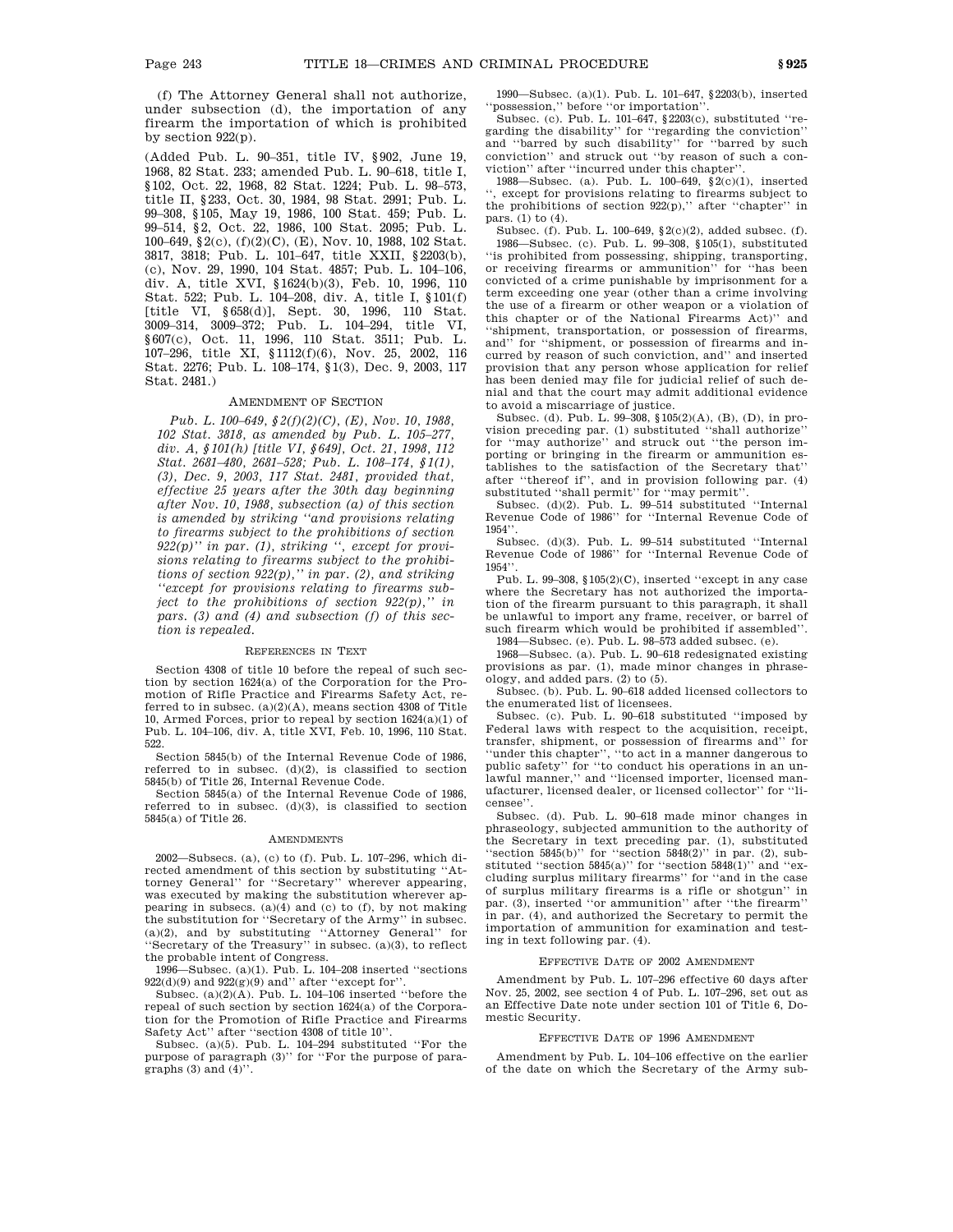mits a certification in accordance with section 5523 of [former] Title 36, Patriotic Societies and Observances, or Oct. 1, 1996, see section 1624(c) of Pub. L. 104–106, set out as a note under section 4316 of Title 10, Armed Forces.

### EFFECTIVE DATE OF 1988 AMENDMENT; SUNSET PROVISION

Amendment by section 2(c) of Pub. L. 100–649 effective 30th day beginning after Nov. 10, 1988, and amendment by section 2(f)(2)(C), (E) effective 25 years after such effective date, see section 2(f) of Pub. L. 100–649, as amended, set out as a note under section 922 of this title.

### EFFECTIVE DATE OF 1986 AMENDMENT

Amendment by Pub. L. 99–308 applicable to any action, petition, or appellate proceeding pending on May 19, 1986, see section 110(b) of Pub. L. 99–308, set out as a note under section 921 of this title.

EFFECTIVE DATE OF 1984 AMENDMENT

Amendment by Pub. L. 98–573 effective 15th day after Oct. 30, 1984, see section 214(a), (b) of Pub. L. 98–573, set out as a note under section 1304 of Title 19, Customs Duties.

### EFFECTIVE DATE OF 1968 AMENDMENT

Amendment by Pub. L. 90–618 effective Dec. 16, 1968, except subsecs. (a)(1) and (d) effective Oct. 22, 1968, see section 105 of Pub. L. 90–618, set out as a note under section 921 of this title.

### **§ 925A. Remedy for erroneous denial of firearm**

Any person denied a firearm pursuant to subsection (s) or (t) of section 922—

(1) due to the provision of erroneous information relating to the person by any State or political subdivision thereof, or by the national instant criminal background check system established under section 103 of the Brady Handgun Violence Prevention Act; or

(2) who was not prohibited from receipt of a firearm pursuant to subsection (g) or (n) of section 922,

may bring an action against the State or political subdivision responsible for providing the erroneous information, or responsible for denying the transfer, or against the United States, as the case may be, for an order directing that the erroneous information be corrected or that the transfer be approved, as the case may be. In any action under this section, the court, in its discretion, may allow the prevailing party a reasonable attorney's fee as part of the costs.

(Added Pub. L. 103–159, title I, §104(a), Nov. 30, 1993, 107 Stat. 1543.)

#### REFERENCES IN TEXT

Section 103 of the Brady Handgun Violence Prevention Act, referred to in par. (1), is section 103 of Pub. L. 103–159, which is set out as a note under section 922 of this title.

## **§ 926. Rules and regulations**

(a) The Attorney General may prescribe only such rules and regulations as are necessary to carry out the provisions of this chapter, including—

(1) regulations providing that a person licensed under this chapter, when dealing with another person so licensed, shall provide such other licensed person a certified copy of this license;

(2) regulations providing for the issuance, at a reasonable cost, to a person licensed under this chapter, of certified copies of his license for use as provided under regulations issued under paragraph (1) of this subsection; and

(3) regulations providing for effective receipt and secure storage of firearms relinquished by or seized from persons described in subsection  $(d)(8)$  or  $(g)(8)$  of section 922.

No such rule or regulation prescribed after the date of the enactment of the Firearms Owners' Protection Act may require that records required to be maintained under this chapter or any portion of the contents of such records, be recorded at or transferred to a facility owned, managed, or controlled by the United States or any State or any political subdivision thereof, nor that any system of registration of firearms, firearms owners, or firearms transactions or dispositions be established. Nothing in this section expands or restricts the Secretary's<sup>1</sup> authority to inquire into the disposition of any firearm in the course of a criminal investigation.

(b) The Attorney General shall give not less than ninety days public notice, and shall afford interested parties opportunity for hearing, before prescribing such rules and regulations.

(c) The Attorney General shall not prescribe rules or regulations that require purchasers of black powder under the exemption provided in section 845(a)(5) of this title to complete affidavits or forms attesting to that exemption.

(Added Pub. L. 90–351, title IV, §902, June 19, 1968, 82 Stat. 234; amended Pub. L. 90–618, title I, §102, Oct. 22, 1968, 82 Stat. 1226; Pub. L. 99–308, §106, May 19, 1986, 100 Stat. 459; Pub. L. 103–322, title XI, §110401(d), Sept. 13, 1994, 108 Stat. 2015; Pub. L. 107–296, title XI, §1112(f)(6), Nov. 25, 2002, 116 Stat. 2276.)

## REFERENCES IN TEXT

The date of the enactment of the Firearms Owners' Protection Act, referred to in subsec. (a), is the date of enactment of Pub. L. 99–308, which was approved May 19, 1986.

## **AMENDMENTS**

2002—Subsecs. (a) to (c). Pub. L. 107–296 substituted ''Attorney General'' for ''Secretary''.

1994—Subsec. (a)(3). Pub. L. 103–322 added par. (3).

1986—Subsec. (a). Pub. L. 99–308, §106(1)–(4), designated existing provision as subsec. (a), and in subsec. (a) as so designated, in provision preceding par. (1) substituted ''may prescribe only'' for ''may prescribe'' and "as are" for "as he deems reasonably", and in closing provision substituted provision that no rule or regulation prescribed after May 19, 1986, require that records required under this chapter be recorded at or transferred to a facility owned, managed, or controlled by the United States or any State or political subdivision thereof, nor any system of registration of firearms, firearms owners, or firearms transactions or dispositions be established and that nothing in this section expand or restrict the authority of the Secretary to inquire into the disposition of any firearm in the course of a criminal investigation for provision that the Secretary give reasonable public notice, and afford an opportunity for a hearing, prior to prescribing rules and regulations.

Subsecs. (b), (c). Pub. L. 99–308, §106(5), added subsecs. (b) and (c).

<sup>1</sup>So in original. Probably should be ''Attorney General's''.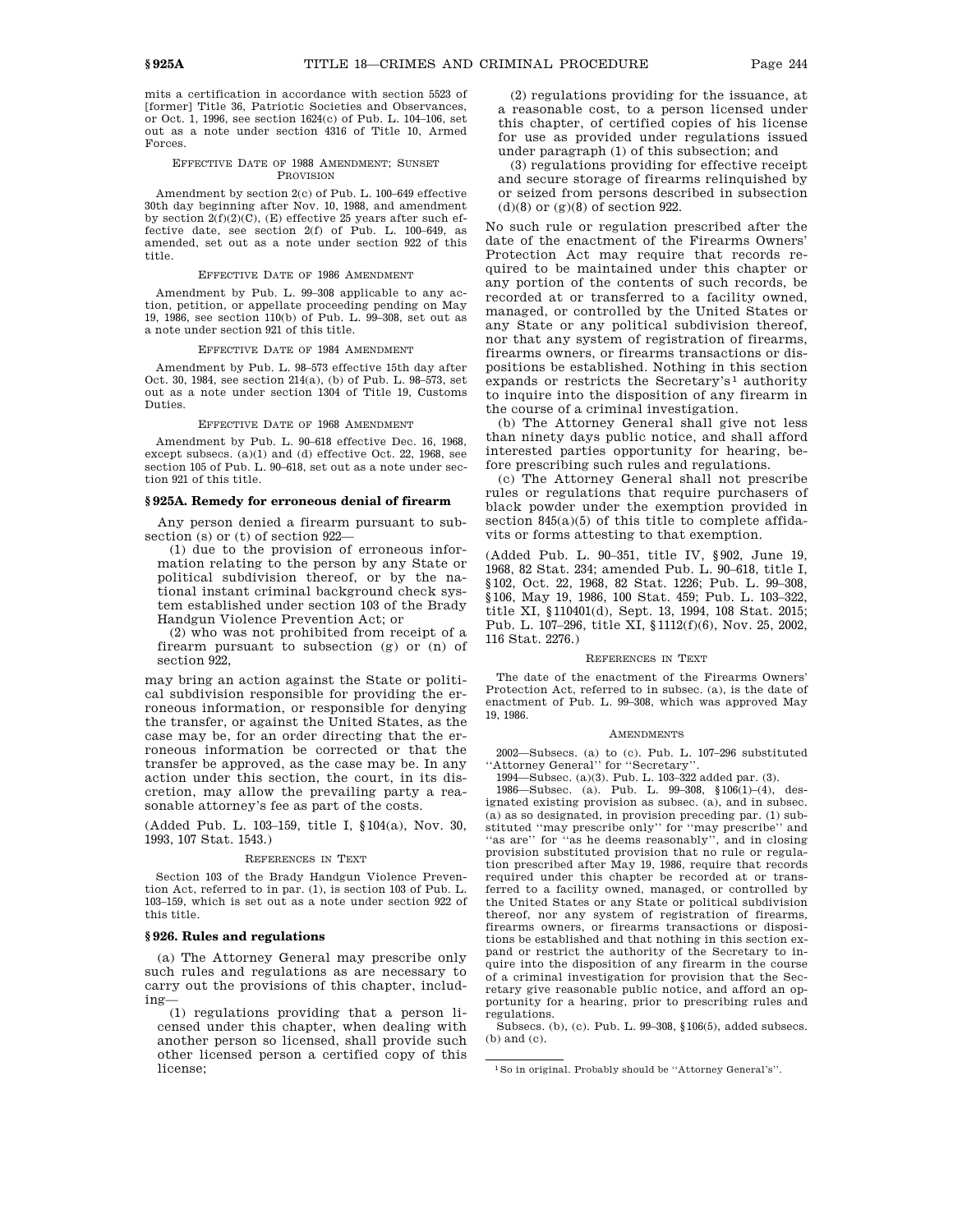1968—Pub. L. 90–618 inserted provisions authorizing the Secretary to prescribe regulations requiring a licensee, when dealing with another licensee, to provide such other licensee a certified copy of the license, and regulations authorizing the issuance of certified copies of the license required under this chapter.

## EFFECTIVE DATE OF 2002 AMENDMENT

Amendment by Pub. L. 107–296 effective 60 days after Nov. 25, 2002, see section 4 of Pub. L. 107–296, set out as an Effective Date note under section 101 of Title 6, Domestic Security.

## EFFECTIVE DATE OF 1986 AMENDMENT

Amendment by Pub. L. 99–308 effective 180 days after May 19, 1986, see section 110(a) of Pub. L. 99–308, set out as a note under section 921 of this title.

## EFFECTIVE DATE OF 1968 AMENDMENT

Amendment by Pub. L. 90–618 effective Dec. 16, 1968, see section 105 of Pub. L. 90–618, set out as a note under section 921 of this title.

# **§ 926A. Interstate transportation of firearms**

Notwithstanding any other provision of any law or any rule or regulation of a State or any political subdivision thereof, any person who is not otherwise prohibited by this chapter from transporting, shipping, or receiving a firearm shall be entitled to transport a firearm for any lawful purpose from any place where he may lawfully possess and carry such firearm to any other place where he may lawfully possess and carry such firearm if, during such transportation the firearm is unloaded, and neither the firearm nor any ammunition being transported is readily accessible or is directly accessible from the passenger compartment of such transporting vehicle: *Provided*, That in the case of a vehicle without a compartment separate from the driver's compartment the firearm or ammunition shall be contained in a locked container other than the glove compartment or console.

(Added Pub. L. 99–360, §1(a), July 8, 1986, 100 Stat. 766.)

#### PRIOR PROVISIONS

A prior section 926A, added Pub. L. 99–308, §107(a), May 19, 1986, 100 Stat. 460, provided that any person not prohibited by this chapter from transporting, shipping, or receiving a firearm be entitled to transport an unloaded, not readily accessible firearm in interstate commerce notwithstanding any provision of any legislation enacted, or rule or regulation prescribed by any State or political subdivision thereof, prior to repeal by Pub. L. 99–360, §1(a).

## EFFECTIVE DATE

Section effective on date on which Firearms Owners' Protection Act, Pub. L. 99–308, became effective, see section 2 of Pub. L. 99–360, set out as an Effective Date of 1986 Amendments note under section 921 of this title.

## **§ 926B. Carrying of concealed firearms by qualified law enforcement officers**

(a) Notwithstanding any other provision of the law of any State or any political subdivision thereof, an individual who is a qualified law enforcement officer and who is carrying the identification required by subsection (d) may carry a concealed firearm that has been shipped or transported in interstate or foreign commerce, subject to subsection (b).

(b) This section shall not be construed to supersede or limit the laws of any State that—

(1) permit private persons or entities to prohibit or restrict the possession of concealed firearms on their property; or

(2) prohibit or restrict the possession of firearms on any State or local government property, installation, building, base, or park.

(c) As used in this section, the term ''qualified law enforcement officer'' means an employee of a governmental agency who—

(1) is authorized by law to engage in or supervise the prevention, detection, investigation, or prosecution of, or the incarceration of any person for, any violation of law, and has statutory powers of arrest;

(2) is authorized by the agency to carry a firearm;

(3) is not the subject of any disciplinary action by the agency which could result in suspension or loss of police powers;

(4) meets standards, if any, established by the agency which require the employee to regularly qualify in the use of a firearm;

(5) is not under the influence of alcohol or another intoxicating or hallucinatory drug or substance; and

(6) is not prohibited by Federal law from receiving a firearm.

(d) The identification required by this subsection is the photographic identification issued by the governmental agency for which the individual is employed as a law enforcement officer.

(e) As used in this section, the term ''firearm''—

(1) except as provided in this subsection, has the same meaning as in section 921 of this title;

(2) includes ammunition not expressly prohibited by Federal law or subject to the provisions of the National Firearms Act; and

(3) does not include—

(A) any machinegun (as defined in section 5845 of the National Firearms Act);

(B) any firearm silencer (as defined in section 921 of this title); and

(C) any destructive device (as defined in section 921 of this title).

(f) For the purposes of this section, a law enforcement officer of the Amtrak Police Department, a law enforcement officer of the Federal Reserve, or a law enforcement or police officer of the executive branch of the Federal Government qualifies as an employee of a governmental agency who is authorized by law to engage in or supervise the prevention, detection, investigation, or prosecution of, or the incarceration of any person for, any violation of law, and has statutory powers of arrest.

(Added Pub. L. 108–277, §2(a), July 22, 2004, 118 Stat. 865; amended Pub. L. 111–272, §2(a), (b), Oct. 12, 2010, 124 Stat. 2855.)

#### REFERENCES IN TEXT

The National Firearms Act, referred to in subsec. (e), is classified generally to chapter 53 (§5801 et seq.) of Title 26, Internal Revenue Code. See section 5849 of Title 26. Section 5845 of the Act is classified to section 5845 of Title 26.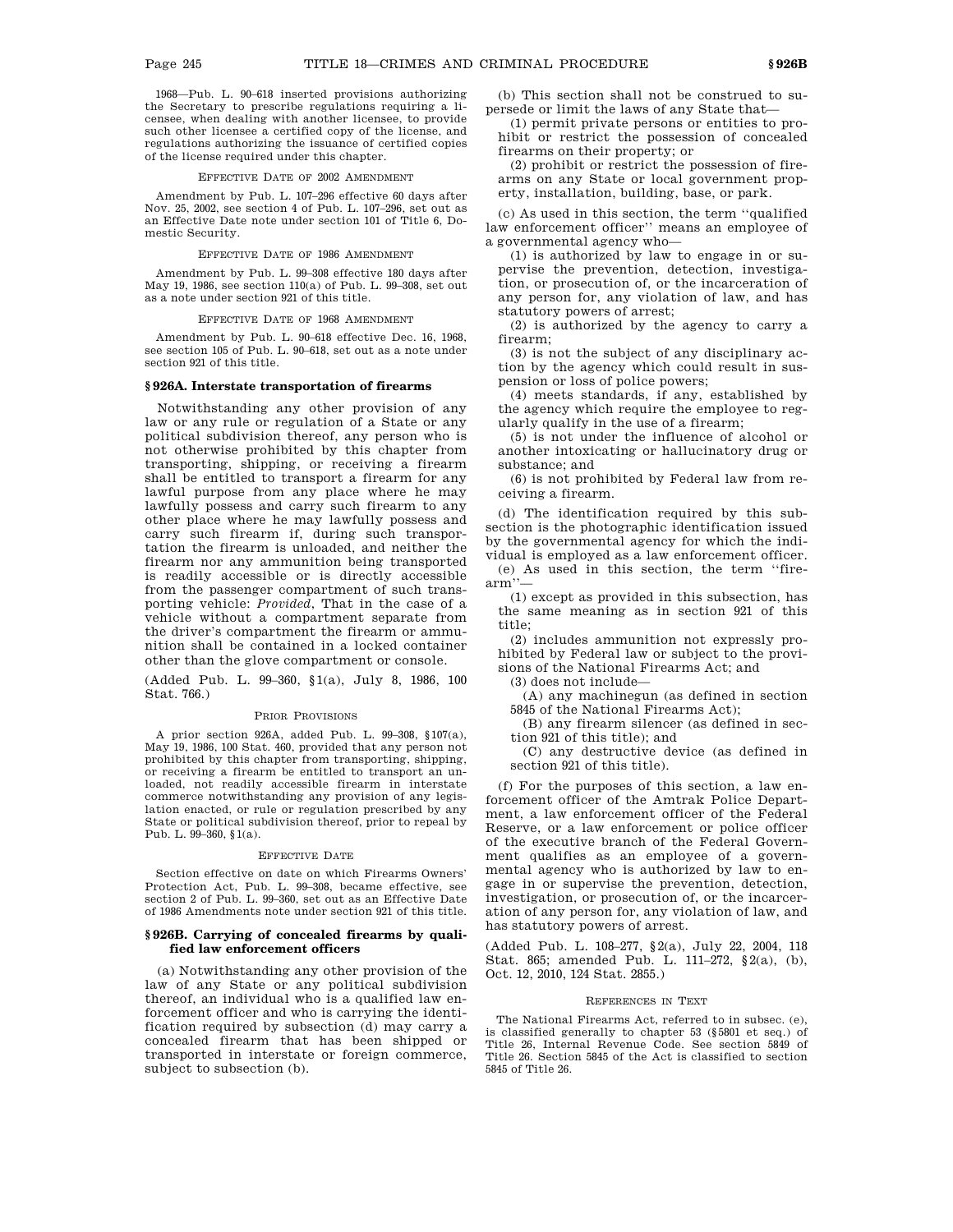## **AMENDMENTS**

2010—Subsec. (c)(3). Pub. L. 111–272, §2(a)(1), inserted ''which could result in suspension or loss of police powers'' after ''agency''.

Subsec. (e). Pub. L. 111–272, §2(b), added subsec. (e) and struck out former subsec. (e) which read as follows: ''As used in this section, the term 'firearm' does not include—

''(1) any machinegun (as defined in section 5845 of the National Firearms Act);

''(2) any firearm silencer (as defined in section 921 of this title); and

''(3) any destructive device (as defined in section 921 of this title).''

Subsec. (f). Pub. L. 111–272, §2(a)(2), added subsec. (f).

# **§ 926C. Carrying of concealed firearms by qualified retired law enforcement officers**

(a) Notwithstanding any other provision of the law of any State or any political subdivision thereof, an individual who is a qualified retired law enforcement officer and who is carrying the identification required by subsection (d) may carry a concealed firearm that has been shipped or transported in interstate or foreign commerce, subject to subsection (b).

(b) This section shall not be construed to supersede or limit the laws of any State that—

(1) permit private persons or entities to prohibit or restrict the possession of concealed firearms on their property; or

(2) prohibit or restrict the possession of firearms on any State or local government property, installation, building, base, or park.

(c) As used in this section, the term ''qualified retired law enforcement officer'' means an individual who—

(1) separated from service in good standing from service with a public agency as a law enforcement officer;

(2) before such separation, was authorized by law to engage in or supervise the prevention, detection, investigation, or prosecution of, or the incarceration of any person for, any violation of law, and had statutory powers of arrest;

(3)(A) before such separation, served as a law enforcement officer for an aggregate of 10 years or more; or

(B) separated from service with such agency, after completing any applicable probationary period of such service, due to a service-connected disability, as determined by such agency;

(4) during the most recent 12-month period, has met, at the expense of the individual, the standards for qualification in firearms training for active law enforcement officers, as determined by the former agency of the individual, the State in which the individual resides or, if the State has not established such standards, either a law enforcement agency within the State in which the individual resides or the standards used by a certified firearms instructor that is qualified to conduct a firearms qualification test for active duty officers within that State;

(5)(A) has not been officially found by a qualified medical professional employed by the agency to be unqualified for reasons relating to mental health and as a result of this

finding will not be issued the photographic identification as described in subsection  $(d)(1)$ ; or

(B) has not entered into an agreement with the agency from which the individual is separating from service in which that individual acknowledges he or she is not qualified under this section for reasons relating to mental health and for those reasons will not receive or accept the photographic identification as described in subsection (d)(1);

(6) is not under the influence of alcohol or another intoxicating or hallucinatory drug or substance; and

(7) is not prohibited by Federal law from receiving a firearm.

(d) The identification required by this subsection is—

(1) a photographic identification issued by the agency from which the individual separated from service as a law enforcement officer that indicates that the individual has, not less recently than one year before the date the individual is carrying the concealed firearm, been tested or otherwise found by the agency to meet the active duty standards for qualification in firearms training as established by the agency to carry a firearm of the same type as the concealed firearm; or

(2)(A) a photographic identification issued by the agency from which the individual separated from service as a law enforcement officer; and

(B) a certification issued by the State in which the individual resides or by a certified firearms instructor that is qualified to conduct a firearms qualification test for active duty officers within that State that indicates that the individual has, not less than 1 year before the date the individual is carrying the concealed firearm, been tested or otherwise found by the State or a certified firearms instructor that is qualified to conduct a firearms qualification test for active duty officers within that State to have met—

(I) the active duty standards for qualification in firearms training, as established by the State, to carry a firearm of the same type as the concealed firearm; or

(II) if the State has not established such standards, standards set by any law enforcement agency within that State to carry a firearm of the same type as the concealed firearm.

(e) As used in this section—

 $(1)$  the term "firearm"

(A) except as provided in this paragraph, has the same meaning as in section 921 of this title;

(B) includes ammunition not expressly prohibited by Federal law or subject to the provisions of the National Firearms Act; and (C) does not include—

(i) any machinegun (as defined in section 5845 of the National Firearms Act);

(ii) any firearm silencer (as defined in section 921 of this title); and

(iii) any destructive device (as defined in section 921 of this title); and

(2) the term ''service with a public agency as a law enforcement officer'' includes service as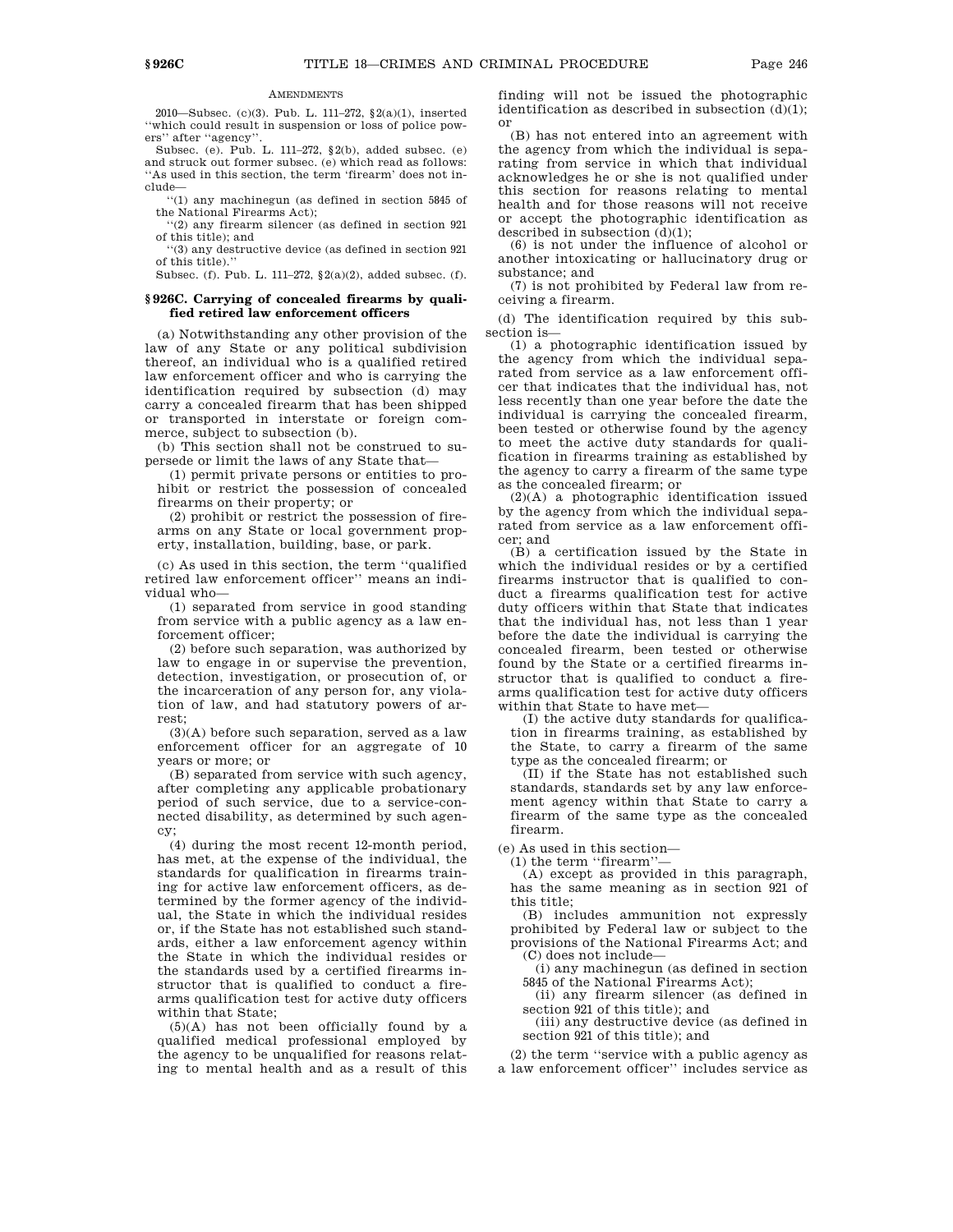a law enforcement officer of the Amtrak Police Department, service as a law enforcement officer of the Federal Reserve, or service as a law enforcement or police officer of the executive branch of the Federal Government.

(Added Pub. L. 108–277, §3(a), July 22, 2004, 118 Stat. 866; amended Pub. L. 111–272, §2(c), Oct. 12, 2010, 124 Stat. 2855.)

### REFERENCES IN TEXT

The National Firearms Act, referred to in subsec.  $(e)(1)(B)$ ,  $(C)(i)$ , is classified generally to chapter 53 (§5801 et seq.) of Title 26, Internal Revenue Code. See section 5849 of Title 26. Section 5845 of such Act is classified to section 5845 of Title 26.

#### AMENDMENTS

2010—Subsec. (c)(1). Pub. L. 111–272, §2(c)(1)(A), substituted ''separated from service'' for ''retired'' and struck out '', other than for reasons of mental instability'' after ''officer''.

Subsec. (c)(2). Pub. L. 111–272, §2(c)(1)(B), substituted ''separation'' for ''retirement''.

Subsec. (c)(3)(A). Pub. L. 111–272,  $\S2(c)(1)(C)(i)$ , substituted ''separation, served as a law enforcement officer for an aggregate of 10 years or more'' for ''retirement, was regularly employed as a law enforcement officer for an aggregate of 15 years or more''.

Subsec. (c)(3)(B). Pub. L. 111-272,  $\S2(c)(1)(C)(ii)$ , substituted ''separated'' for ''retired''.

Subsec. (c)(4). Pub. L. 111–272, §2(c)(1)(D), added par. (4) and struck out former par. (4) which read as follows: ''has a nonforfeitable right to benefits under the retirement plan of the agency;

Subsec. (c)(5). Pub. L. 111–272,  $\S2(c)(1)(E)$ , added par. (5) and struck out former par. (5) which read as follows: ''during the most recent 12-month period, has met, at the expense of the individual, the State's standards for training and qualification for active law enforcement officers to carry firearms;''.

Subsec. (d)(1). Pub. L. 111–272,  $\S2(c)(2)(A)$ , substituted "separated" for "retired" and "to meet the active duty standards for qualification in firearms training as established by the agency to carry a firearm of the same type as the concealed firearm'' for ''to meet the standards established by the agency for training and qualification for active law enforcement officers to carry a firearm of the same type as the concealed firearm''.

Subsec. (d)(2)(A). Pub. L. 111–272, §2(c)(2)(B)(i), substituted ''separated'' for ''retired''.

Subsec. (d)(2)(B). Pub. L. 111–272, §2(c)(2)(B)(ii), substituted ''or by a certified firearms instructor that is qualified to conduct a firearms qualification test for active duty officers within that State that indicates that the individual has, not less than 1 year before the date the individual is carrying the concealed firearm, been tested or otherwise found by the State or a certified firearms instructor that is qualified to conduct a firearms qualification test for active duty officers within that State to have met—'' for ''that indicates that the individual has, not less recently than one year before the date the individual is carrying the concealed firearm, been tested or otherwise found by the State to meet the standards established by the State for training and qualification for active law enforcement officers to carry a firearm of the same type as the concealed firearm.'' and added cls. (I) and (II).

Subsec. (e). Pub. L. 111–272, §2(c)(3), added subsec. (e) and struck out former subsec. (e) which read as follows: ''As used in this section, the term 'firearm' does not include—

''(1) any machinegun (as defined in section 5845 of the National Firearms Act);

''(2) any firearm silencer (as defined in section 921 of this title); and

''(3) a destructive device (as defined in section 921 of this title).''

## **§ 927. Effect on State law**

No provision of this chapter shall be construed as indicating an intent on the part of the Congress to occupy the field in which such provision operates to the exclusion of the law of any State on the same subject matter, unless there is a direct and positive conflict between such provision and the law of the State so that the two cannot be reconciled or consistently stand together.

(Added Pub. L. 90–351, title IV, §902, June 19, 1968, 82 Stat. 234; amended Pub. L. 90–618, title I, §102, Oct. 22, 1968, 82 Stat. 1226.)

## **AMENDMENTS**

1968—Pub. L. 90–618 struck out ''or possession'' after ''State'' wherever appearing.

## EFFECTIVE DATE OF 1968 AMENDMENT

Amendment by Pub. L. 90–618 effective Dec. 16, 1968, see section 105 of Pub. L. 90–618, set out as a note under section 921 of this title.

## **§ 928. Separability**

If any provision of this chapter or the application thereof to any person or circumstance is held invalid, the remainder of the chapter and the application of such provision to other persons not similarly situated or to other circumstances shall not be affected thereby.

(Added Pub. L. 90–351, title IV, §902, June 19, 1968, 82 Stat. 234; amended Pub. L. 90–618, title I, §102, Oct. 22, 1968, 82 Stat. 1226.)

### AMENDMENTS

1968—Pub. L. 90–618 reenacted section without change.

### EFFECTIVE DATE OF 1968 AMENDMENT

Amendment by Pub. L. 90–618 effective Dec. 16, 1968, see section 105 of Pub. L. 90–618, set out as a note under section 921 of this title.

#### **§ 929. Use of restricted ammunition**

(a)(1) Whoever, during and in relation to the commission of a crime of violence or drug trafficking crime (including a crime of violence or drug trafficking crime which provides for an enhanced punishment if committed by the use of a deadly or dangerous weapon or device) for which he may be prosecuted in a court of the United States, uses or carries a firearm and is in possession of armor piercing ammunition capable of being fired in that firearm, shall, in addition to the punishment provided for the commission of such crime of violence or drug trafficking crime be sentenced to a term of imprisonment for not less than five years.

(2) For purposes of this subsection, the term ''drug trafficking crime'' means any felony punishable under the Controlled Substances Act (21 U.S.C. 801 et seq.), the Controlled Substances Import and Export Act (21 U.S.C. 951 et seq.), or chapter 705 of title 46.

(b) Notwithstanding any other provision of law, the court shall not suspend the sentence of any person convicted of a violation of this section, nor place the person on probation, nor shall the terms of imprisonment run concurrently with any other terms of imprisonment,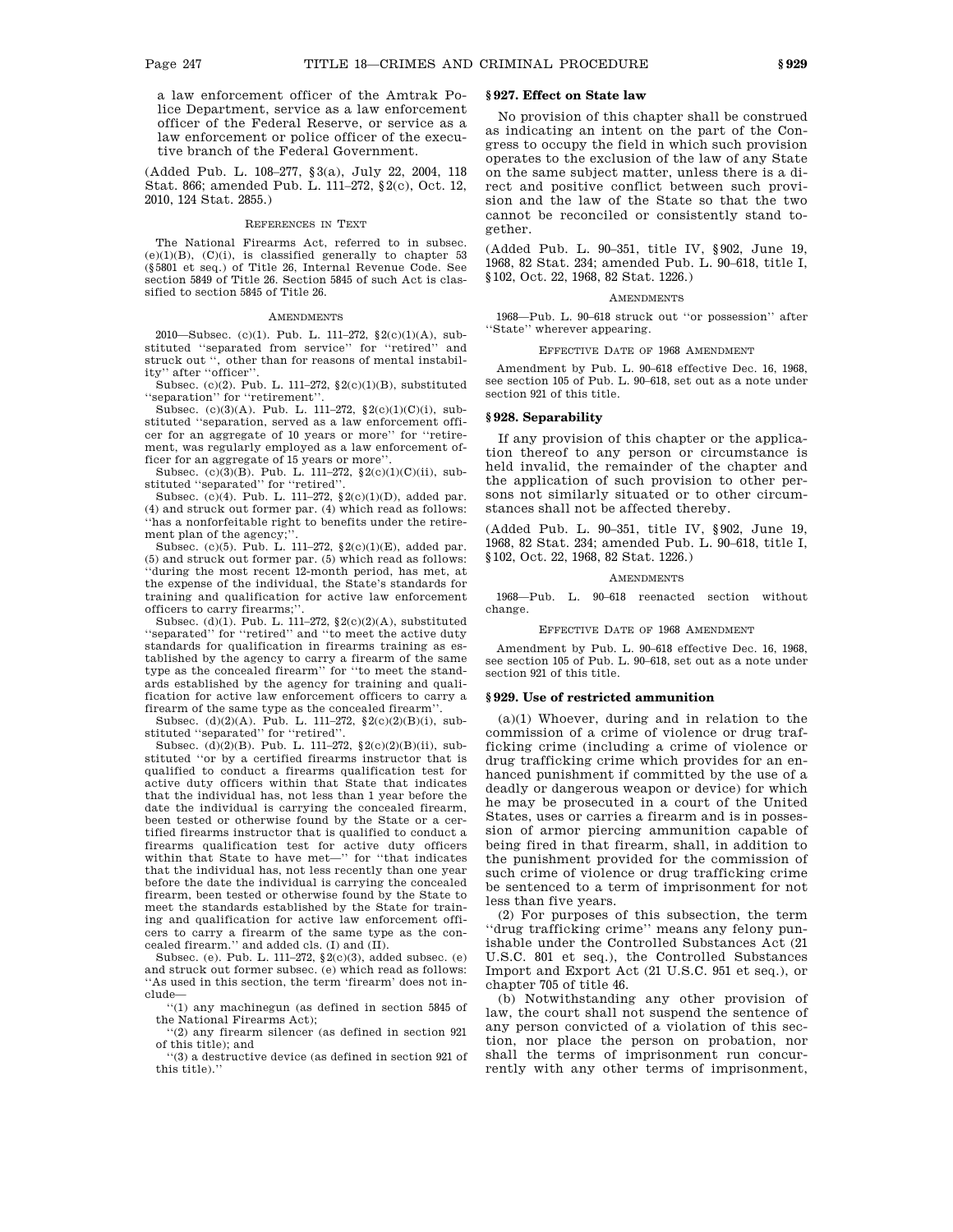including that imposed for the crime in which the armor piercing ammunition was used or possessed.

(Added Pub. L. 98–473, title II, §1006(a), Oct. 12, 1984, 98 Stat. 2139; amended Pub. L. 99–308, §108, May 19, 1986, 100 Stat. 460; Pub. L. 99–408, §8, Aug. 28, 1986, 100 Stat. 921; Pub. L. 100–690, title VI, §6212, title VII, §7060(b), Nov. 18, 1988, 102 Stat. 4360, 4404; Pub. L. 107–273, div. B, title IV, §4002(c)(4), Nov. 2, 2002, 116 Stat. 1809; Pub. L. 109–304, §17(d)(4), Oct. 6, 2006, 120 Stat. 1707.)

## REFERENCES IN TEXT

The Controlled Substances Act, referred to in subsec. (a)(2), is title II of Pub. L. 91–513, Oct. 27, 1970, 84 Stat. 1242, as amended, which is classified principally to subchapter I (§801 et seq.) of chapter 13 of Title 21, Food and Drugs. For complete classification of this Act to the Code, see Short Title note set out under section 801 of Title 21 and Tables.

The Controlled Substances Import and Export Act, referred to in subsec. (a)(2), is title III of Pub. L. 91–513, Oct. 27, 1970, 84 Stat. 1285, as amended, which is classified principally to subchapter II (§951 et seq.) of chapter 13 of Title 21. For complete classification of this Act to the Code, see Short Title note set out under section 951 of Title 21 and Tables.

### AMENDMENTS

2006—Subsec. (a)(2). Pub. L. 109–304 substituted ''chapter 705 of title 46'' for ''the Maritime Drug Law Enforcement Act (46 U.S.C. App. 1901 et seq.)''.

2002—Subsec. (b). Pub. L. 107–273 struck out at end ''No person sentenced under this section shall be eligible for parole during the term of imprisonment imposed herein.

1988—Subsec. (a)(1). Pub. L. 100–690, §7060(b), substituted ''trafficking crime'' for ''trafficking crime,'' in three places.

Subsec. (a)(2). Pub. L. 100–690, §6212, amended par. (2) generally. Prior to amendment, par. (2) read as follows: ''For purposes of this subsection, the term 'drug trafficking crime' means any felony violation of Federal law involving the distribution, manufacture, or importation of any controlled substance (as defined in section 102 of the Controlled Substances Act (21 U.S.C. 802)).''

1986—Subsec. (a). Pub. L. 99–408, §8(1), substituted ''violence (including'' for ''violence including'', ''device) for'' for ''device for'', ''a firearm and is in possession of armor piercing ammunition capable of being fired in that firearm'' for ''any handgun loaded with armor-piercing ammunition as defined in subsection (b)'', and ''five years'' for ''five nor more than ten years'', and struck out provisions relating to suspension of sentence, probation, concurrent sentence and parole eligibility of any person convicted under this subsection.

Pub. L. 99–308 designated existing provision as par. (1), substituted ''violence or drug trafficking crime,'' for ''violence'' in three places, and added par. (2).

Subsec. (b). Pub. L. 99–408, §8(2), amended subsec. (b) generally, substituting provisions that the court may not suspend sentence of any person convicted of a violation of this section or place the person on probation, that term of imprisonment may not run concurrently with other terms of imprisonment, and that the person is not eligible for parole during term of imprisonment, for provisions defining ''armor-piercing ammunition'' and ''handgun''.

#### EFFECTIVE DATE OF 1986 AMENDMENT

Amendment by Pub. L. 99–308 effective 180 days after May 19, 1986, see section 110(a) of Pub. L. 99–308, set out as a note under section 921 of this title.

# **§ 930. Possession of firearms and dangerous weapons in Federal facilities**

(a) Except as provided in subsection (d), whoever knowingly possesses or causes to be present a firearm or other dangerous weapon in a Federal facility (other than a Federal court facility), or attempts to do so, shall be fined under this title or imprisoned not more than 1 year, or both.

(b) Whoever, with intent that a firearm or other dangerous weapon be used in the commission of a crime, knowingly possesses or causes to be present such firearm or dangerous weapon in a Federal facility, or attempts to do so, shall be fined under this title or imprisoned not more than 5 years, or both.

(c) A person who kills any person in the course of a violation of subsection (a) or (b), or in the course of an attack on a Federal facility involving the use of a firearm or other dangerous weapon, or attempts or conspires to do such an act, shall be punished as provided in sections 1111, 1112, 1113, and 1117.

(d) Subsection (a) shall not apply to—

(1) the lawful performance of official duties by an officer, agent, or employee of the United States, a State, or a political subdivision thereof, who is authorized by law to engage in or supervise the prevention, detection, investigation, or prosecution of any violation of law;

(2) the possession of a firearm or other dangerous weapon by a Federal official or a member of the Armed Forces if such possession is authorized by law; or

(3) the lawful carrying of firearms or other dangerous weapons in a Federal facility incident to hunting or other lawful purposes.

 $(e)(1)$  Except as provided in paragraph  $(2)$ , whoever knowingly possesses or causes to be present a firearm or other dangerous weapon in a Federal court facility, or attempts to do so, shall be fined under this title, imprisoned not more than 2 years, or both.

(2) Paragraph (1) shall not apply to conduct which is described in paragraph (1) or (2) of subsection (d).

(f) Nothing in this section limits the power of a court of the United States to punish for contempt or to promulgate rules or orders regulating, restricting, or prohibiting the possession of weapons within any building housing such court or any of its proceedings, or upon any grounds appurtenant to such building.

(g) As used in this section:

(1) The term ''Federal facility'' means a building or part thereof owned or leased by the Federal Government, where Federal employees are regularly present for the purpose of performing their official duties.

(2) The term ''dangerous weapon'' means a weapon, device, instrument, material, or substance, animate or inanimate, that is used for, or is readily capable of, causing death or serious bodily injury, except that such term does not include a pocket knife with a blade of less than 21 ⁄2 inches in length.

(3) The term ''Federal court facility'' means the courtroom, judges' chambers, witness rooms, jury deliberation rooms, attorney con-